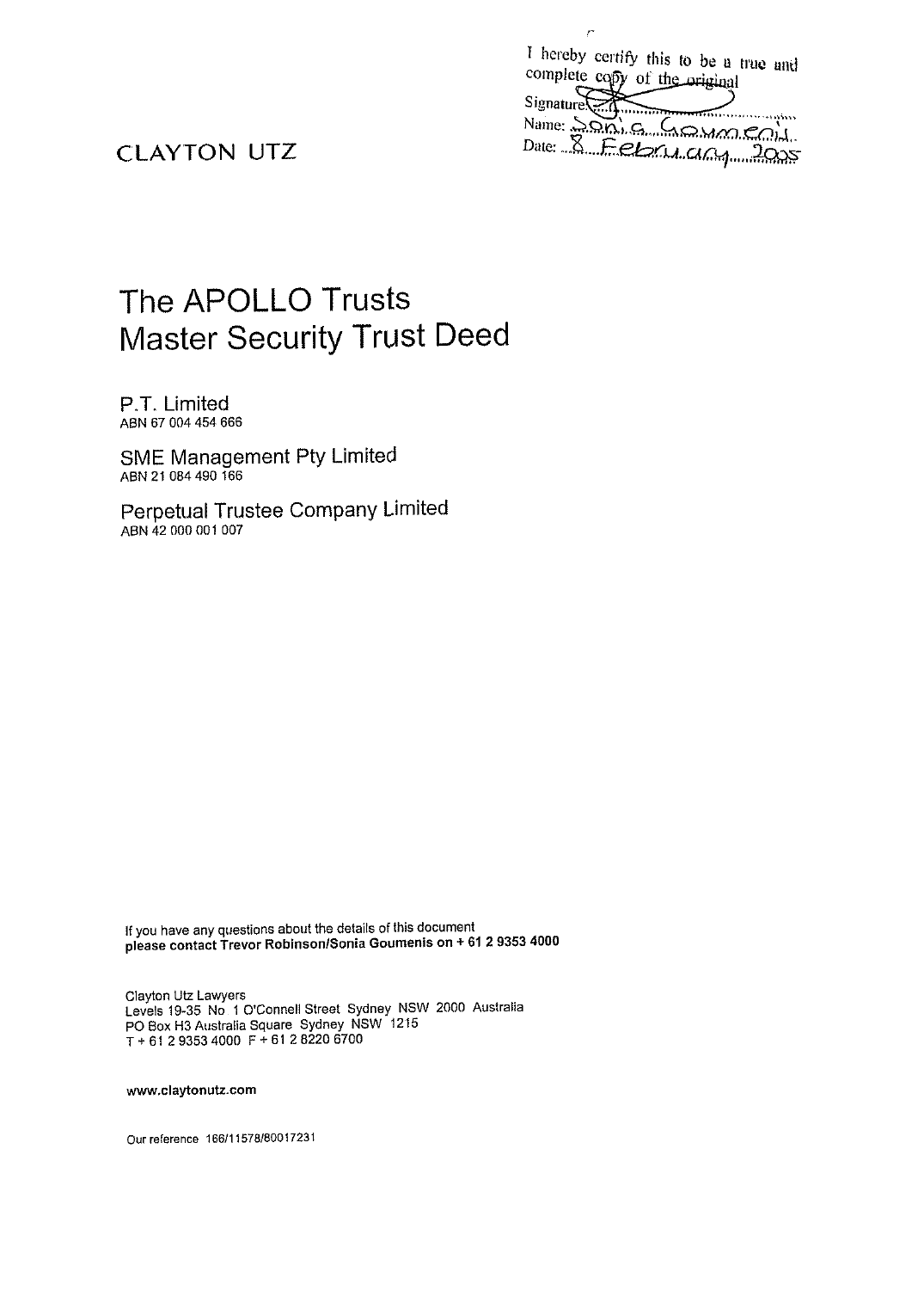# **Table of Contents**

|      | 1.1  |                                                                       |  |
|------|------|-----------------------------------------------------------------------|--|
|      | 1.2  | Master Trust Deed, Master Sale and Servicing Deed and Series          |  |
|      | 1.3  |                                                                       |  |
|      | 1.4  |                                                                       |  |
|      | 1.5  |                                                                       |  |
|      | 1.6  |                                                                       |  |
|      | 1.7  |                                                                       |  |
|      | 1.8  |                                                                       |  |
| 2.   |      |                                                                       |  |
|      | 2.1  |                                                                       |  |
|      | 2.2  |                                                                       |  |
|      | 2.3  |                                                                       |  |
|      |      |                                                                       |  |
|      | 3.1  |                                                                       |  |
|      | 3.2  |                                                                       |  |
|      | 3.3  |                                                                       |  |
|      | 3.4  |                                                                       |  |
|      | 3.5  | Security Trust Fund only available to its Secured Creditors 12        |  |
|      | 3.6  |                                                                       |  |
|      | 3.7  |                                                                       |  |
|      |      |                                                                       |  |
|      | 4.1  |                                                                       |  |
|      | 4.2  |                                                                       |  |
|      | 4.3  |                                                                       |  |
|      | 4.4  |                                                                       |  |
|      | 4.5  |                                                                       |  |
|      | 4.6  |                                                                       |  |
|      | 4.7  |                                                                       |  |
|      | 4.8  |                                                                       |  |
|      | 4.9  |                                                                       |  |
|      | 4.10 |                                                                       |  |
| 5.   |      |                                                                       |  |
|      | 5.1  |                                                                       |  |
|      | 5.2  |                                                                       |  |
|      | 5.3  |                                                                       |  |
| $6.$ |      |                                                                       |  |
|      | 6.1  |                                                                       |  |
|      | 6.2  |                                                                       |  |
|      | 6.3  |                                                                       |  |
|      | 6.4  |                                                                       |  |
|      |      |                                                                       |  |
|      |      | 8.  Rights and obligations of the Security Trustee following Event of |  |
|      |      |                                                                       |  |
|      | 8.1  | Notify Secured Creditors and convene meeting of Voting                |  |
|      |      |                                                                       |  |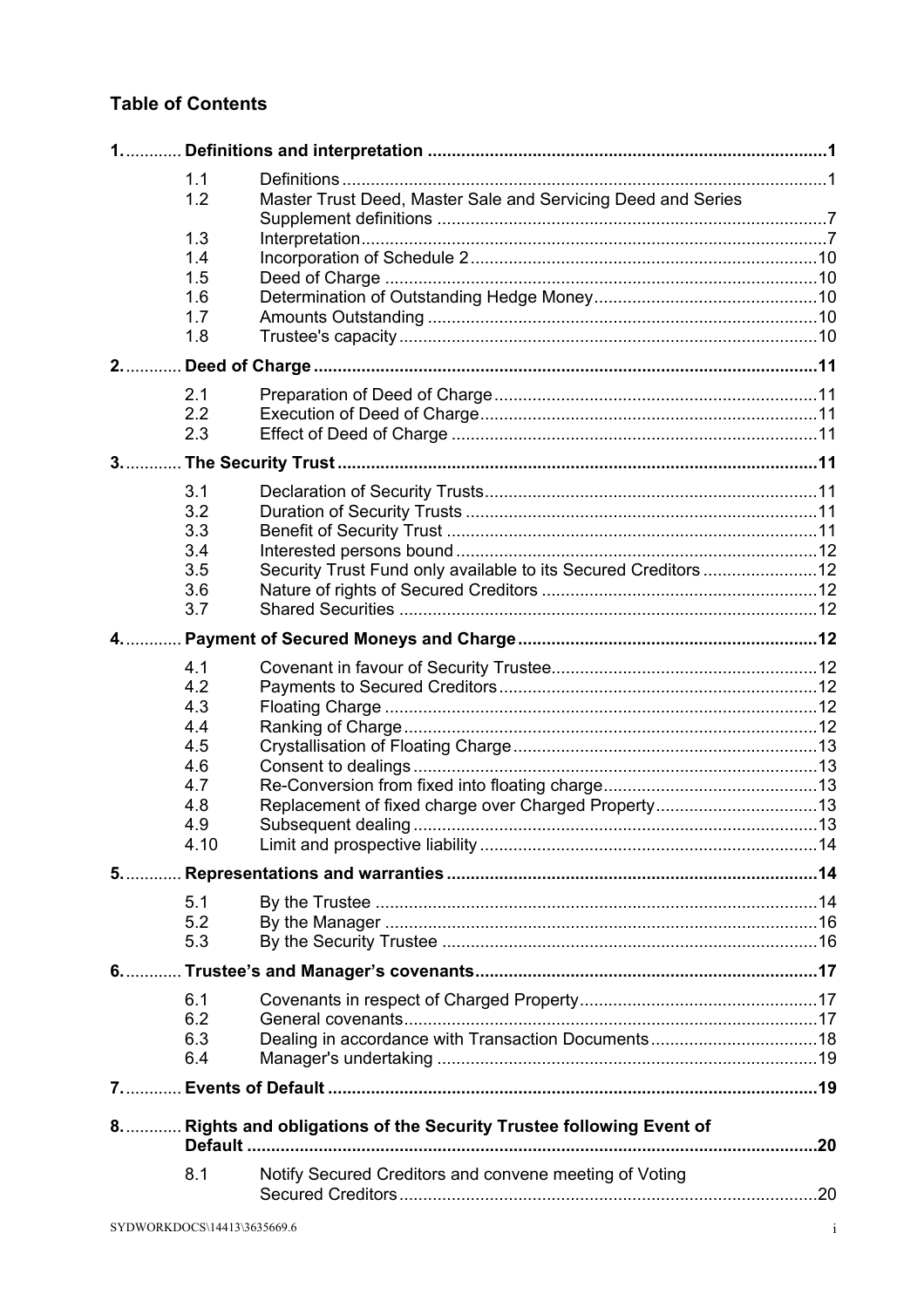|       | 8.2           |                                                                         |  |
|-------|---------------|-------------------------------------------------------------------------|--|
|       | 8.3           |                                                                         |  |
|       | 8.4           |                                                                         |  |
|       | 8.5           |                                                                         |  |
|       | 8.6           |                                                                         |  |
|       | 8.7           |                                                                         |  |
|       | 8.8           |                                                                         |  |
| $9.$  |               |                                                                         |  |
|       | 9.1           |                                                                         |  |
|       | 9.2           |                                                                         |  |
|       | 9.3           |                                                                         |  |
|       | 9.4           |                                                                         |  |
|       | 9.5           |                                                                         |  |
|       | 9.6           | Acceleration of Secured Moneys following Event of Default 24            |  |
| $10.$ |               |                                                                         |  |
|       | 10.1          |                                                                         |  |
|       | 10.2          |                                                                         |  |
|       | 10.3          |                                                                         |  |
|       | 10.4          |                                                                         |  |
|       | 10.5          |                                                                         |  |
|       | 10.6          |                                                                         |  |
|       | 10.7          |                                                                         |  |
| $11$  |               | Powers and protections for Security Trustee and Receiver and power      |  |
|       |               |                                                                         |  |
|       | 11.1          |                                                                         |  |
|       | 11.2          |                                                                         |  |
|       | 11.3          |                                                                         |  |
|       | 11.4          |                                                                         |  |
|       | 11.5          |                                                                         |  |
|       | 11.6          |                                                                         |  |
|       | 117           |                                                                         |  |
|       | 11.8          |                                                                         |  |
|       | 11.9<br>11.10 |                                                                         |  |
|       |               |                                                                         |  |
|       |               | 12.  Protection of persons dealing with Security Trustee or Receiver 30 |  |
|       | 12.1          |                                                                         |  |
|       | 12.2          |                                                                         |  |
| $13$  |               |                                                                         |  |
|       | 13.1          |                                                                         |  |
|       | 13.2          |                                                                         |  |
|       | 13.3          |                                                                         |  |
|       | 13.4          |                                                                         |  |
|       | 13.5          |                                                                         |  |
| 14.   |               |                                                                         |  |
|       | 14.1          | Limitations on powers and duties of Security Trustee 33                 |  |
|       | 14.2          |                                                                         |  |
|       | 14.3          |                                                                         |  |
|       | 14.4          |                                                                         |  |
|       | 14.5          |                                                                         |  |
|       | 14.6          | Discretion of Security Trustee as to exercise of powers39               |  |
|       | 14.7          |                                                                         |  |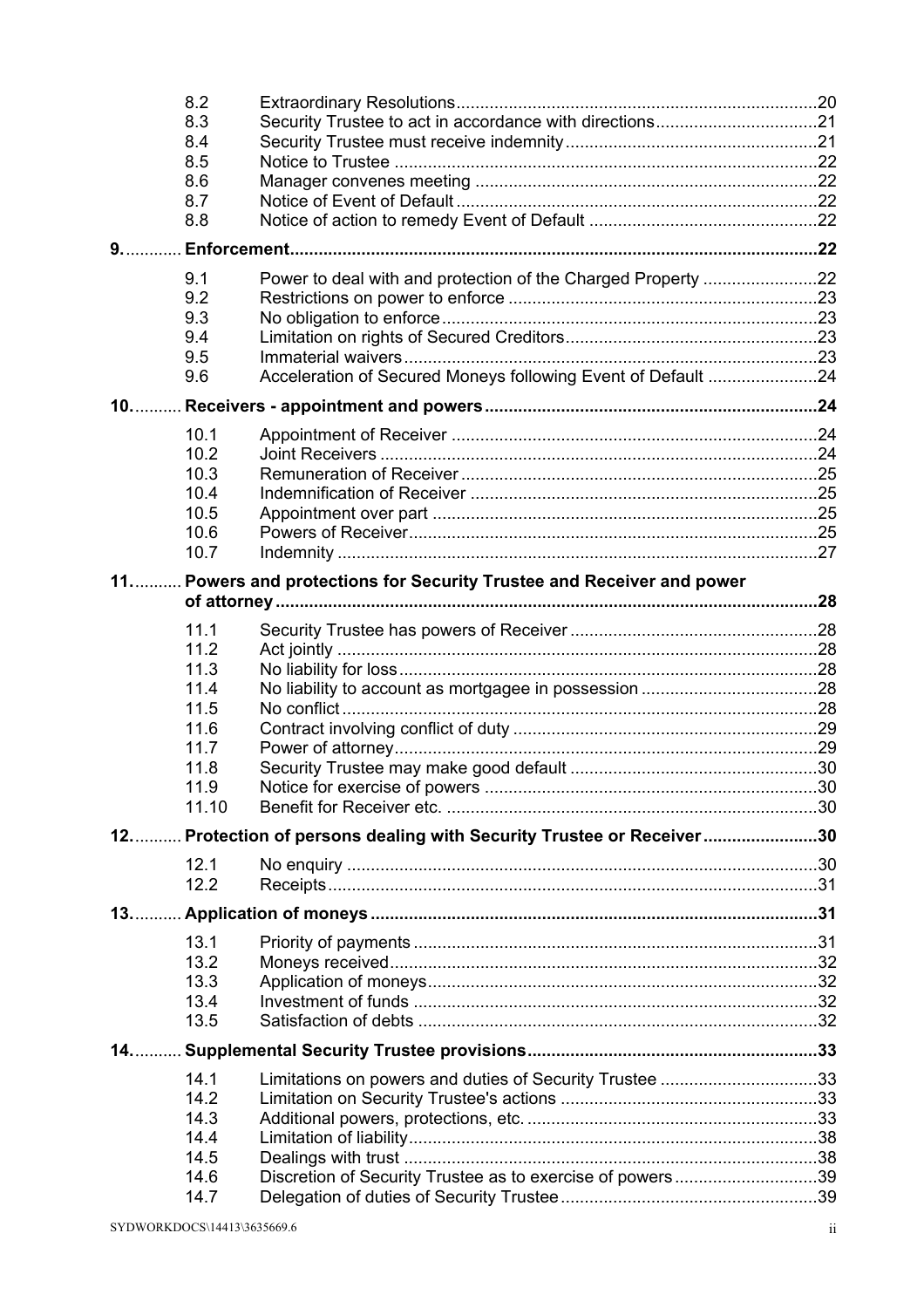|        | 14.8<br>14.9 | Disclosure of Information to Related Bodies Corporate39           |  |
|--------|--------------|-------------------------------------------------------------------|--|
|        |              |                                                                   |  |
|        | 15.1         | Duties of the Security Trustee limited to duties in this Deed and |  |
|        | 15.2         |                                                                   |  |
|        | 15.3         |                                                                   |  |
|        | 15.4         |                                                                   |  |
|        | 15.5         |                                                                   |  |
| $16.$  |              |                                                                   |  |
|        | 16.1         |                                                                   |  |
|        | 16.2         |                                                                   |  |
|        | 16.3<br>16.4 |                                                                   |  |
|        | 16.5         |                                                                   |  |
|        | 16.6         |                                                                   |  |
|        |              |                                                                   |  |
|        | 17.1         |                                                                   |  |
|        | 17.2         |                                                                   |  |
| $18$ . |              |                                                                   |  |
|        | 18.1         |                                                                   |  |
|        | 18.2         |                                                                   |  |
|        | 18.3         |                                                                   |  |
| 19     |              | Appointment, remuneration and retirement of Security Trustee44    |  |
|        | 19.1         |                                                                   |  |
|        | 19.2         |                                                                   |  |
|        | 19.3<br>19.4 |                                                                   |  |
|        | 19.5         |                                                                   |  |
|        | 19.6         | Appointment of new Security Trustee by Secured Creditors 46       |  |
|        | 19 7<br>19.8 |                                                                   |  |
|        | 19.9         | Vesting of Security Trust Funds in new Security Trustee 46        |  |
|        | 19.10        |                                                                   |  |
| $20$   |              |                                                                   |  |
|        | 20.1         |                                                                   |  |
|        | 20.2         |                                                                   |  |
|        | 20.3         |                                                                   |  |
|        | 20.4         |                                                                   |  |
|        |              |                                                                   |  |
|        | 21.1         |                                                                   |  |
|        | 21.2         |                                                                   |  |
| 22     |              |                                                                   |  |
|        | 22.1         |                                                                   |  |
|        | 22.2<br>22.3 |                                                                   |  |
|        |              |                                                                   |  |
|        |              |                                                                   |  |
|        | 23.1         |                                                                   |  |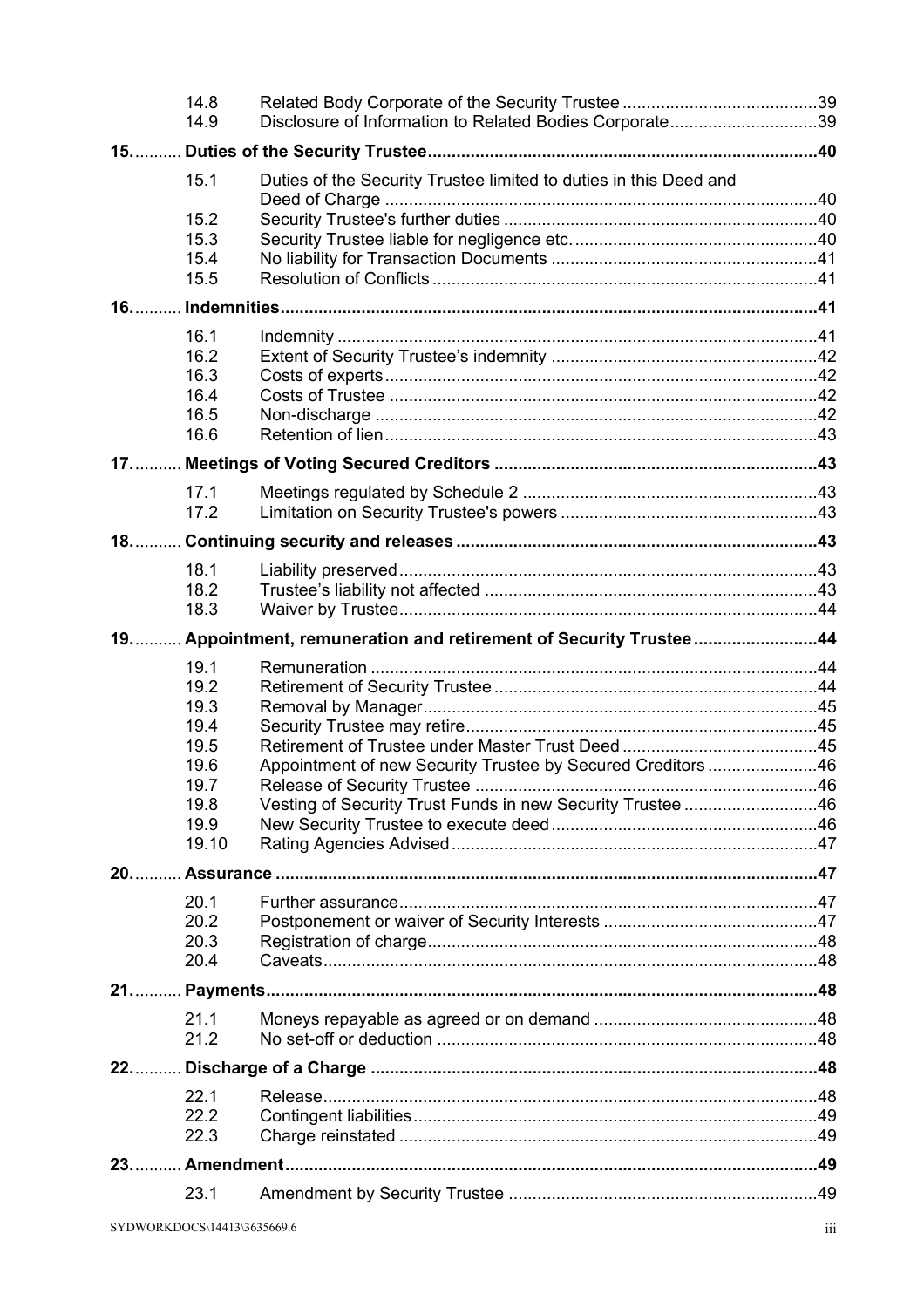|        | 23.2<br>23.3   |                                                     |  |
|--------|----------------|-----------------------------------------------------|--|
|        | 23.4           |                                                     |  |
|        | 23.5           |                                                     |  |
|        | 23.6           | Amendments Prejudicial to other Secured Creditors51 |  |
|        | 23.7           |                                                     |  |
| 24     |                |                                                     |  |
|        | 24.1           |                                                     |  |
|        | 24.2           |                                                     |  |
|        | 24.3           |                                                     |  |
| $25$ . |                |                                                     |  |
|        | 25.1           |                                                     |  |
|        | 25.2           |                                                     |  |
|        | 25.3           |                                                     |  |
|        | 25.4           |                                                     |  |
|        | 25.5           |                                                     |  |
|        |                |                                                     |  |
|        | 26.1           |                                                     |  |
|        | 26.2           |                                                     |  |
|        | 26.3           |                                                     |  |
|        | 26.4           |                                                     |  |
|        | 26.5           |                                                     |  |
|        | 26.6           |                                                     |  |
|        | 26.7           |                                                     |  |
| $27.$  |                |                                                     |  |
|        |                |                                                     |  |
|        | 27.1           |                                                     |  |
|        | 27.2           |                                                     |  |
|        | 27.3           |                                                     |  |
|        | 27.4           |                                                     |  |
|        | 27.5           |                                                     |  |
|        | 27.6           |                                                     |  |
|        | 27.7           |                                                     |  |
|        | 27.8           |                                                     |  |
|        | 27.9           |                                                     |  |
|        | 27.10          |                                                     |  |
|        | 27.11          |                                                     |  |
|        | 27.12<br>27.13 |                                                     |  |
|        | 27.14          |                                                     |  |
|        | 27.15          |                                                     |  |
|        | 27.16          |                                                     |  |
|        | 27.17          |                                                     |  |
|        | 27.18          |                                                     |  |
|        | 27.19          |                                                     |  |
|        | 27.20          |                                                     |  |
|        | 27.21          |                                                     |  |
|        | 27.22          |                                                     |  |
|        | 27.23          |                                                     |  |
|        |                |                                                     |  |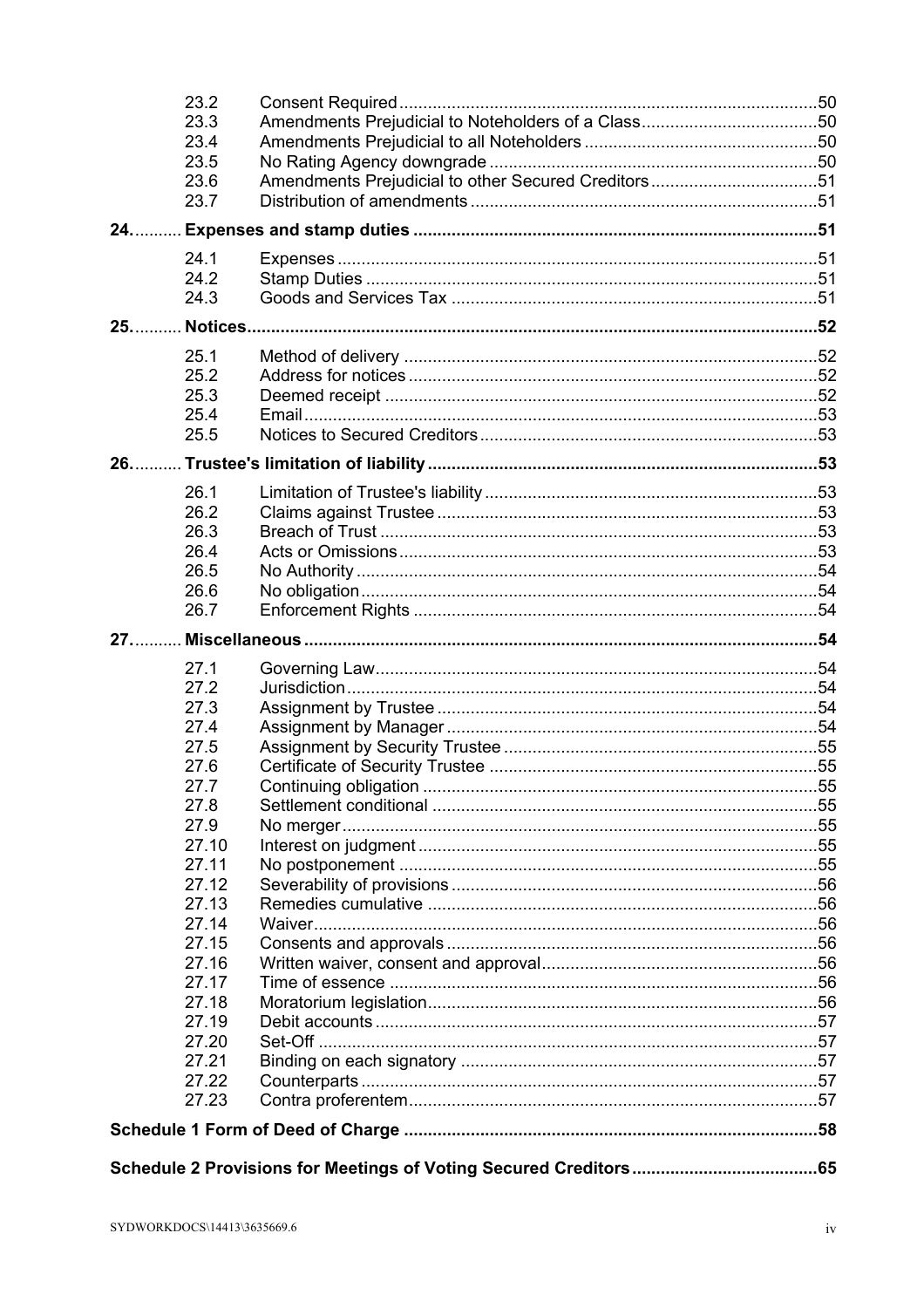### **This Master Security Trust Deed is made at Sydney on 8 February 2005**

**Parties P.T. Limited ABN 67 004 454 666** a company incorporated in Australia and having an office at Level 7, 9 Castlereagh Street, Sydney, NSW 2000 (the **"Security Trustee"**)

> **SME Management Pty Limited ABN 21 084 490 166** a company incorporated in Australia and having an office at Suncorp-Metway Centre, 36 Wickham Terrace, Brisbane, QLD 4000 (hereinafter included in the expression the **"Manager"**)

 **Perpetual Trustee Company Limited ABN 42 000 001 007** a company incorporated in Australia and having an office at Level 7, 9 Castlereagh Street, Sydney, NSW 2000 (hereinafter included in the expression the **"Trustee"**)

#### **Background**

- A. The Trustee is the trustee, and the Manager is the manager, of each Series Trust pursuant to the Master Trust Deed.
- B. This Deed contemplates that the Manager may specify in a Series Supplement relating to a Series Trust that it proposes that the Series Trust be a Secured Series Trust for the purposes of this Deed.
- C. If the Manager proposes in a Series Supplement that a Series Trust be a Secured Series Trust, the Manager will prepare and submit to the Trustee and the Security Trustee a Deed of Charge under which the Trustee, as trustee of the Series Trust will (amongst other things) charge the Charged Property referred to therein as security for the Secured Moneys referred to therein in favour of the Security Trustee as trustee for the Secured Creditors referred to therein.
- D. Upon the due execution of a Deed of Charge in relation to a Series Trust by the Trustee, the Manager, the Security Trustee and any other party thereto, the Series Trust will become a Secured Series Trust for the purposes of this Deed.
- E. The provisions of this Deed apply to each Secured Series Trust, as such provisions may be amended by the Deed of Charge corresponding to that Secured Series Trust.
- F. The Security Trustee has agreed to act as security trustee for the benefit of the Secured Creditors of each relevant Secured Series Trust on, and subject to, the terms and conditions in this Deed and the Deed of Charge relating to that Secured Series Trust.

### **Operative Provisions**

## **1. Definitions and interpretation**

#### **1.1 Definitions**

In this Deed, unless the context indicates a contrary intention:

#### **"Authorised Officer"** means:

- (a) in relation to the Security Trustee, a director or secretary of the Security Trustee or any person whose title contains the word or words "manager", "counsel", "Head of" or "chief executive officer" or a person performing the functions of any of them; and
- (b) in relation to a Euro Note Trustee, any officer within the corporate trust department of the Euro Note Trustee, including any vice president, assistant vice president,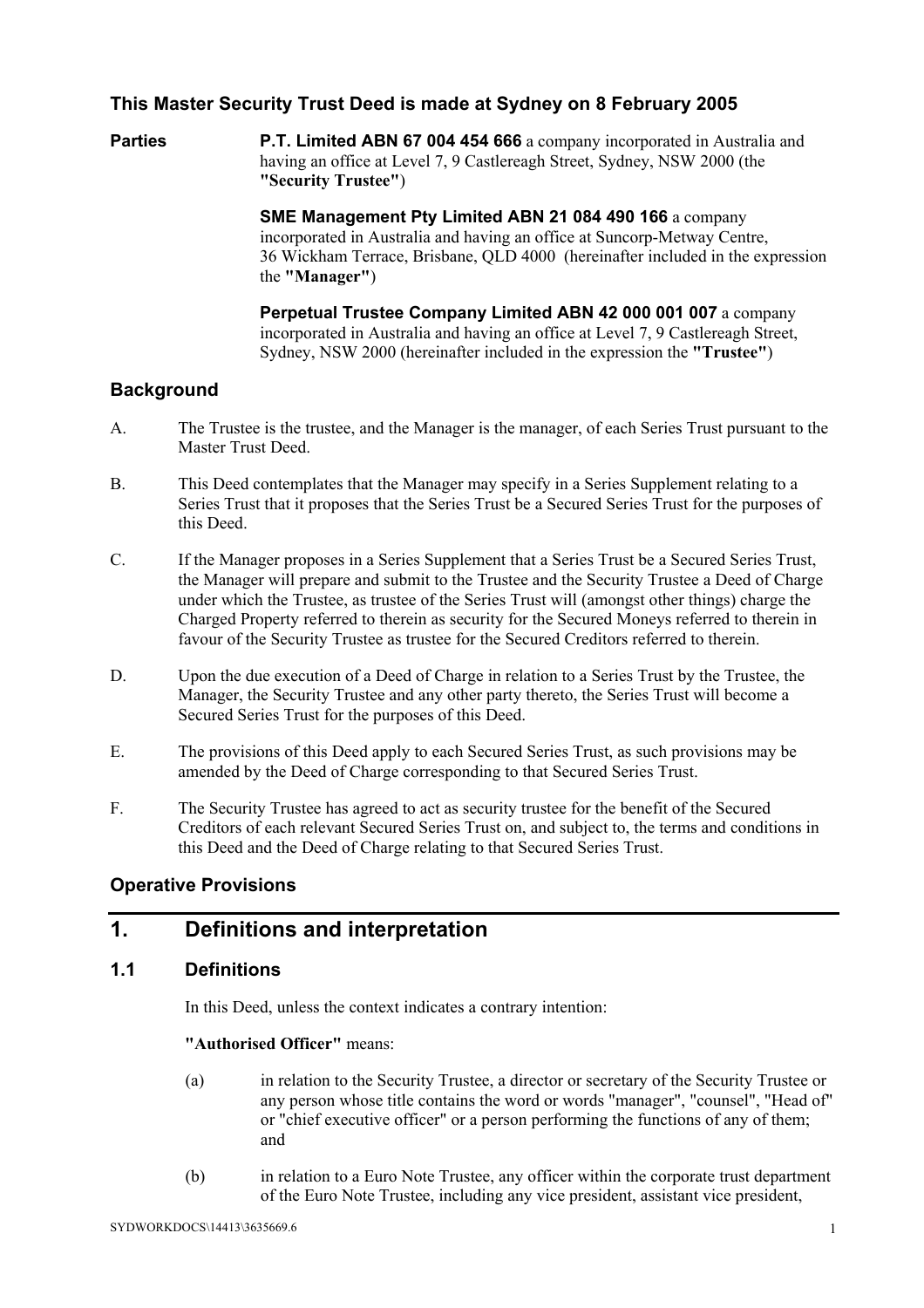assistant secretary, assistant treasurer, trust officer or any other officer of the Euro Note Trustee who customarily performs functions similar to those performed by the persons who at the time shall be such officers, respectively, or to whom any corporate trust matter is referred because of such person's knowledge of and familiarity with the particular subject and who shall have direct responsibility for the administration of this Deed or a charge; and

- (c) in relation to the Trustee, an Authorised Officer of the Trustee for the purposes of the Series Supplement in relation to the Secured Series Trust; and
- (d) in relation to the Manager, an Authorised Officer of the Manager for the purposes of the Master Trust Deed.

**"Charge"** means, in relation to a Secured Series Trust, the charge created by the Deed of Charge relating to that Secured Series Trust.

**"Charged Property"** means, in relation to a Secured Series Trust, the property specified as such in the Deed of Charge relating to that Secured Series Trust.

**"Charge Release Date"** means, in relation to a Secured Series Trust, subject to clause 22.3, the date the Security Trustee releases all the Charged Property of the Secured Series Trust from the Charge relating to that Secured Series Trust in full.

**"Class A Notes"** in relation to a Secured Series Trust has the meaning (if any) given to that term in the Series Supplement in relation to that Secured Series Trust.

**"Class A Noteholders"** in relation to a Secured Series Trust has the meaning (if any) given to that term in the Series Supplement in relation to that Secured Series Trust.

**"Class B Basic Term Modification"** means an alteration, addition or amendment to this Deed, the Deed of Charge in relation to a Secured Series Trust or to the terms and conditions of the Notes which has the effect of:

- (a) reducing, cancelling or postponing the date of payment, modifying the method for the calculation or altering the order of priority under this Deed and the Deed of Charge in relation to a Secured Series Trust, of any amount payable in respect of any principal or interest in respect of the Class B Notes;
- (b) altering the currency in which payments under the Class B Notes are to be made;
- (c) altering the majority required to pass an Extraordinary Resolution under this Deed; or
- (d) sanctioning any scheme or proposal for the exchange or sale of the Class B Notes for or the conversion of the Class B Notes into or the cancellation of the Class B Notes in consideration of shares, stock, notes, bonds, debentures, debenture stock and/or other obligations and/or securities of the Trustee or any other company formed or to be formed, or for or into or in consideration of cash, or partly for or into or in consideration of such shares, stock, notes, bonds, debentures, debenture stock and/or other obligations and/or securities as aforesaid and partly for or in consideration of cash.

**"Class B Notes"** in relation to a Secured Series Trust has the meaning (if any) given to that term in the Series Supplement in relation to that Secured Series Trust.

**"Class B Noteholders"** in relation to a Secured Series Trust has the meaning (if any) given to that term in the Series Supplement in relation to that Secured Series Trust.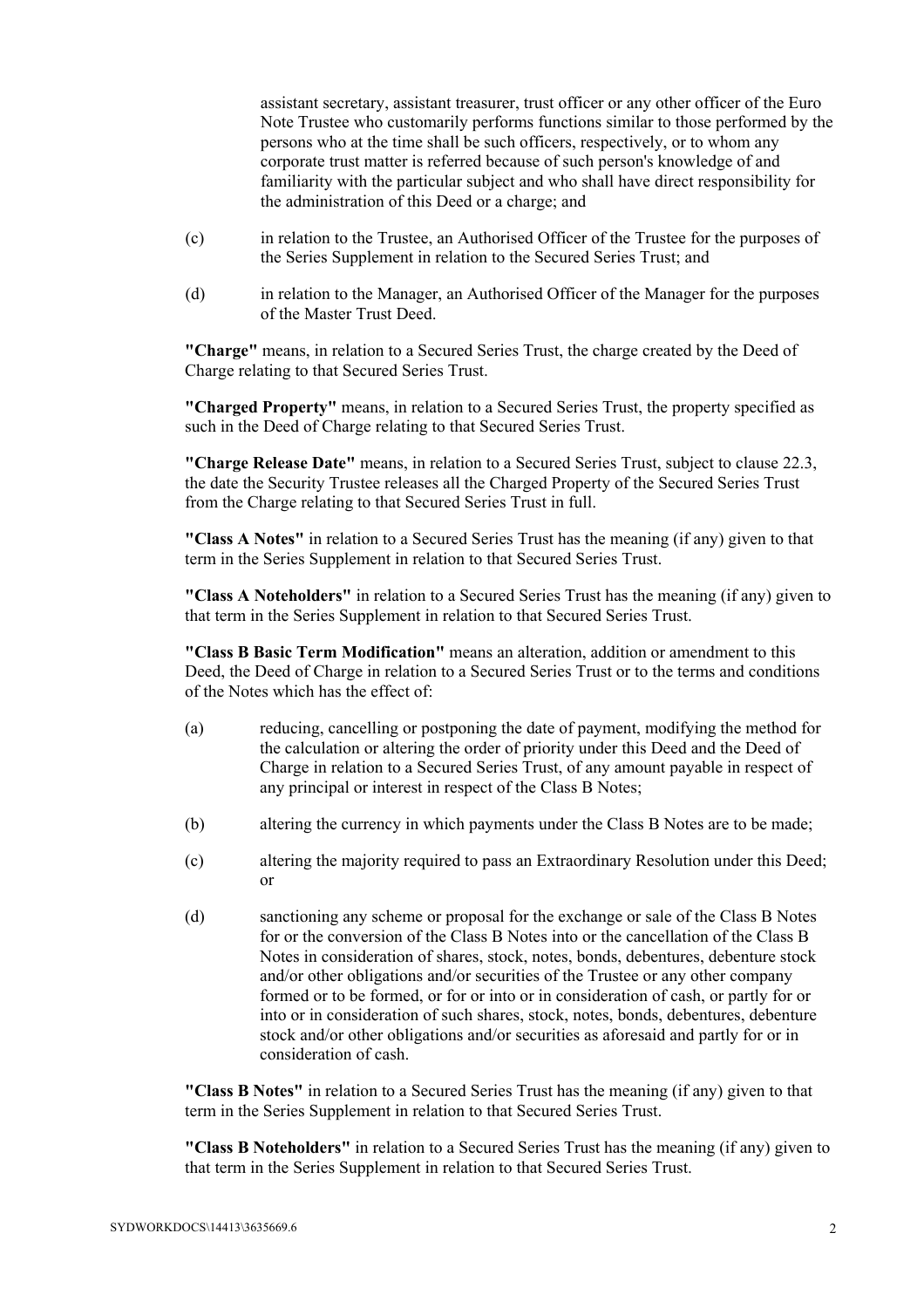**"Deed of Charge"** means a Deed of Charge executed or proposed to be executed (as the case may be) by the Trustee, the Manager, the Security Trustee and any other party thereto in the form set out in Schedule 1 (or in such other form as may be agreed between the Trustee, the Manager and the Security Trustee from time to time).

**"Event of Default"** in relation to a Secured Series Trust has the meaning given to it in clause 7 in relation to that Secured Series Trust.

**"Euro Note Trust"** means each trust established under a Euro Note Trust Deed.

**"Euro Note Trustee"** in relation to:

- (a) a Euro Note Trust, means the person appointed as Euro Note Trustee under the Euro Note Trust Deed in relation to that Euro Note Trust, and if that person retires or is removed as Euro Note Trustee, the person from time to time appointed as the trustee for the Euro Noteholders in accordance with that Euro Note Trust Deed; and
- (b) in relation to a Secured Series Trust, has the meaning given in that term in the Series Supplement relating to that Secured Series Trust (if any).

**"Euro Noteholders"** has the same meaning as in the Euro Note Trust Deed in relation to a Secured Series Trust.

**"Euro Trust"** means a Secured Series Trust which has issued any Euro Notes.

**"Extraordinary Resolution"** of the Voting Secured Creditors means, subject to the Deed of Charge in relation to a Secured Series Trust:

- (a) in relation to a Euro Trust only, where the Euro Note Trustee is the only Voting Secured Creditor in accordance with the definition of Voting Secured Creditor in relation to that Secured Series Trust, a written direction by the Euro Note Trustee alone;
- (b) in relation to a Euro Trust only, where the Euro Noteholders are the only Voting Secured Creditors in accordance with the definition of Voting Secured Creditor in relation to that Secured Series Trust, an Extraordinary Resolution (as defined in the Euro Note Trust Deed in relation to that Secured Series Trust) of the Euro Noteholders passed pursuant to the Euro Note Trust Deed; or
- (c) otherwise, in all other cases:
	- (i) a resolution which is passed at a meeting of Voting Secured Creditors duly convened and held in accordance with the provisions of this Deed (including Schedule 2) by a majority consisting of not less than 75% of the votes (determined in accordance with clause 8(d)(ii) of Schedule 2) of the persons present and voting at the meeting who are Voting Secured Creditors, or representing Voting Secured Creditors or if a poll is demanded then, subject, in the case of a Euro Trust only, to clause 20(e) of Schedule 2, by Voting Secured Creditors holding or representing between them Voting Entitlements comprising in aggregate a number of votes which is not less than 75% of the aggregate number of votes comprised in the Voting Entitlements held or represented by all the persons present at the meeting voting on such poll; or
	- (ii) a resolution in writing pursuant to clause 16 of Schedule 2.

**"Foreign Currency"** means a currency other than Australian dollars.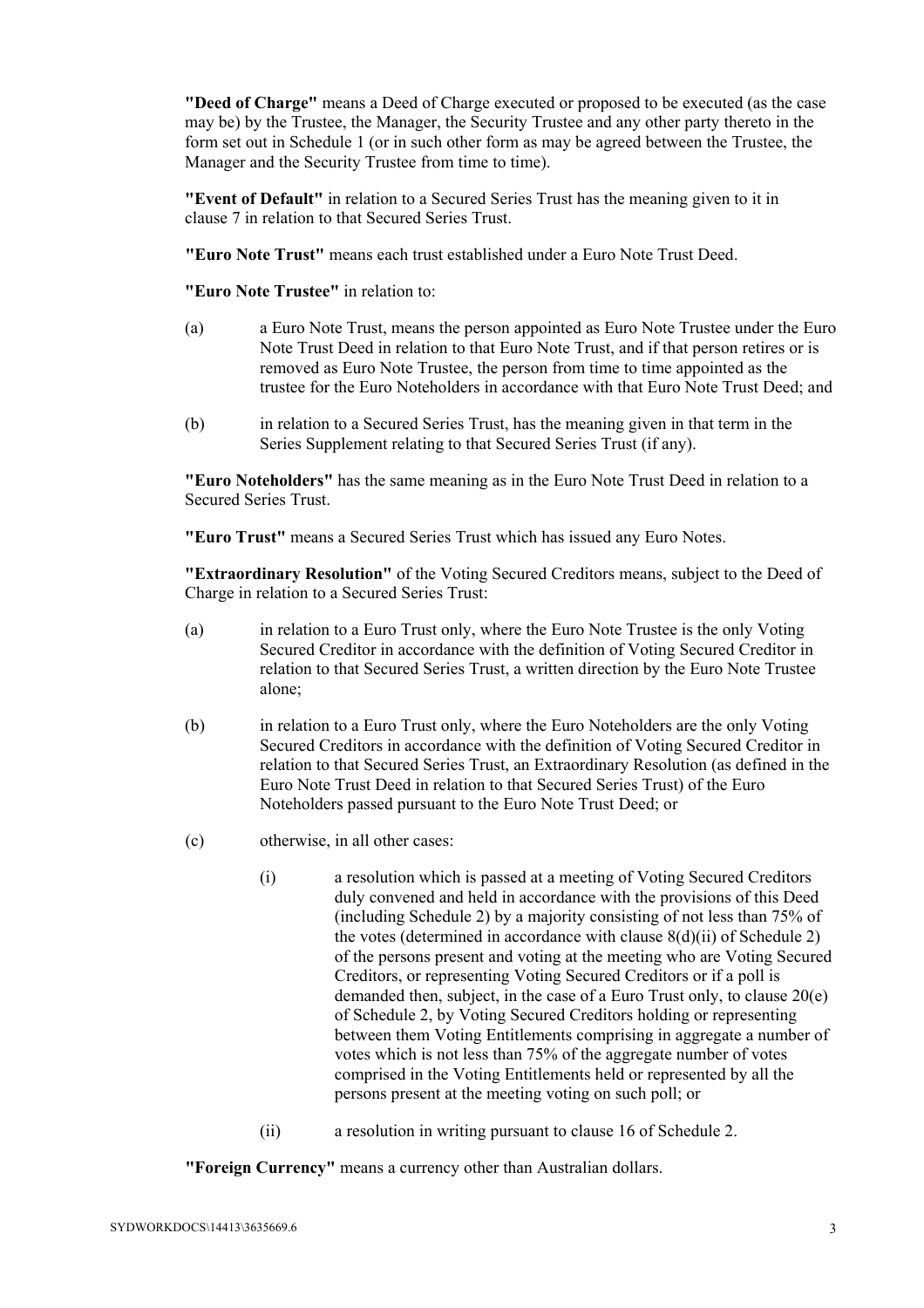#### **"Insolvency Event"** in relation to:

- (a) the Trustee means each of the following events:
	- (i) an application is made to a court (which application is not dismissed or stayed on appeal within 30 days) for an order or an order is made that the Trustee be wound up or dissolved;
	- (ii) an application is made to a court for an order appointing a liquidator, a provisional liquidator, a receiver or a receiver and manager in respect of the Trustee (which application is not dismissed or stayed on appeal within 30 days), or one of them is appointed, whether or not under an order;
	- (iii) except on terms approved by the Security Trustee, the Trustee enters into, or resolves to enter into, a scheme of arrangement, deed of company arrangement or composition with, or assignment for the benefit of, all or any class of its creditors, or it proposes a reorganisation, moratorium or other administration involving any of them;
	- (iv) the Trustee resolves to wind itself up, or otherwise dissolve itself, or gives notice of intention to do so, except to reconstruct or amalgamate while solvent on terms approved by the Security Trustee or is otherwise wound up or dissolved;
	- (v) the Trustee is or states that it is unable to pay its debts when they fall due;
	- (vi) as a result of the operation of section 459F(1) of the Corporations Act, the Trustee is taken to have failed to comply with a statutory demand;
	- (vii) the Trustee is or makes a statement from which it may be reasonably deduced by the Security Trustee that the Trustee is the subject of an event described in section 459C(2)(b) or section 585 of the Corporations Act;
	- (viii) the Trustee takes any step to obtain protection or is granted protection from its creditors, under any applicable legislation or an administrator is appointed to the Trustee or the board of directors of the Trustee propose to appoint an administrator to the Trustee or the Trustee becomes aware that a person who is entitled to enforce a charge on the whole or substantially the whole of the Trustee's property proposes to appoint an administrator to the Trustee; and
	- (ix) anything analogous or having a substantially similar effect to any of the events specified above happens under the law of any applicable jurisdiction; and
- (b) the Security Trustee has the same meaning as in the Master Trust Deed (provided that any approval thereunder must be given by the Manager rather than the Trustee as specified therein).

**"Interested Persons"** means, in relation to a Secured Series Trust, a collective reference to the Trustee, the Secured Creditors of the Secured Series Trust, the Manager and all persons claiming through them and **"Interested Person"** means, in relation to a Secured Series Trust, a several reference to all Interested Persons in relation to the Secured Series Trust.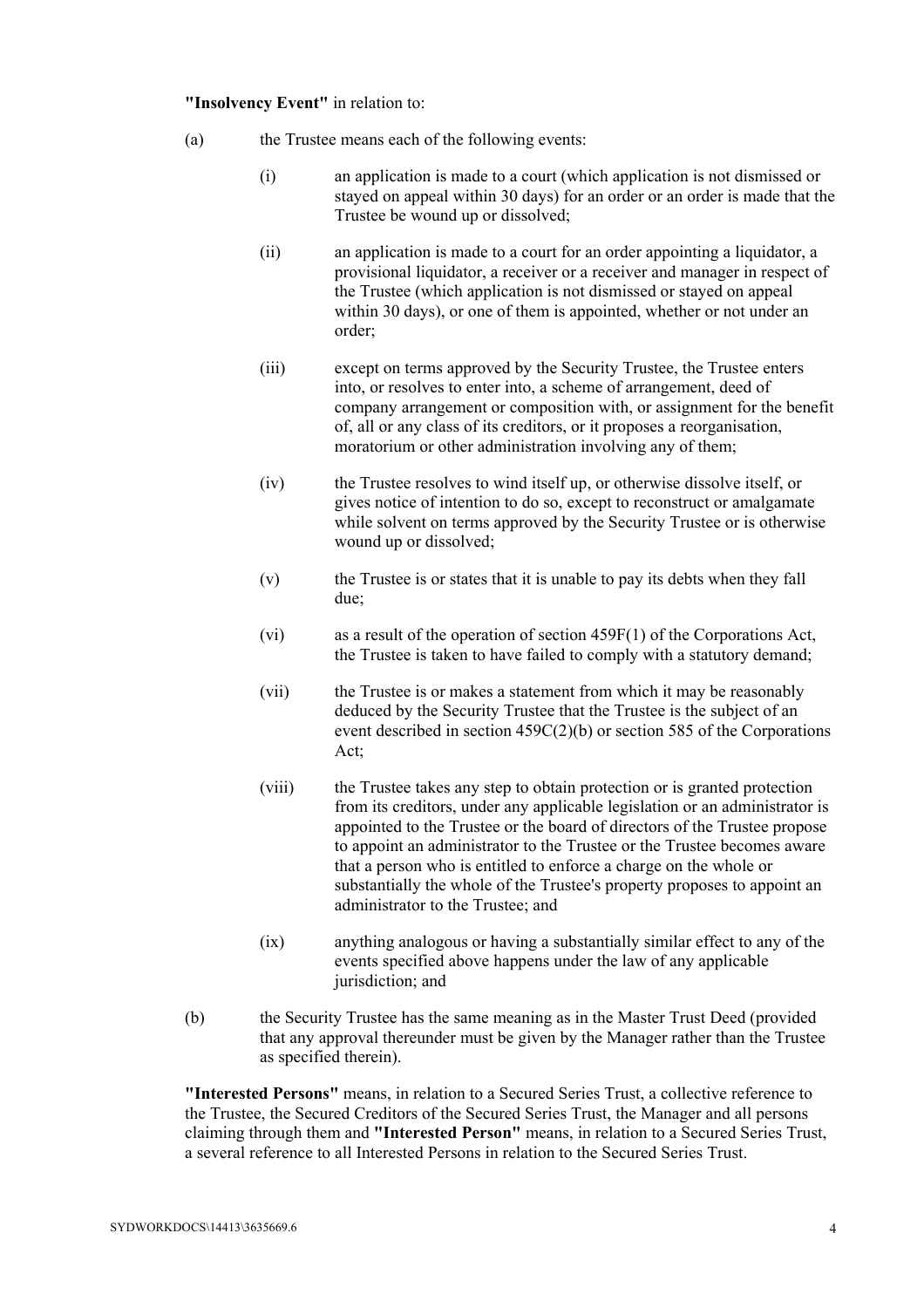**"Master Sale and Servicing Deed"** means the Master Sale and Servicing Deed dated on or about the date of this Deed between the Trustee, the Manager and Suncorp Metway Ltd.

**"Master Trust Deed"** means the Master Trust Deed dated 28 January 1999 and made between the Trustee and the Manager.

**"Obligations"** means, in relation to a Secured Series Trust, the totality of all the obligations and liabilities of the Trustee:

- (a) to the Secured Creditors under or arising from or in connection with at any time and for any reason or circumstance whatsoever, the Transaction Documents in relation to the Secured Series Trust to which a Secured Creditor is party; and
- (b) to the Security Trustee arising under or in connection with this Deed in respect of the Secured Series Trust or the Deed of Charge in respect of the Secured Series Trust,

whether such obligations and liabilities are liquidated or not, are contingent or presently accrued due or relate to the payment of money or the performance or omission of any act or thing, and includes all rights sounding in damages only.

#### **"Pre-Default Action"** means:

- (a) an action which the Security Trustee is required or empowered to take prior to an Event of Default under:
	- (i) paragraphs (a)(iii), (a)(iv) and (a)(vii) of the definition of "Insolvency Event" in this clause 1.1; and
	- (ii) clauses 6.1, 6.2(c), 8.3, 8.4, 9.5, 11.5, 11.8, 14, 15.2, 16.1, 17.2, 19, 20.1, 20.2, 22, 23 and 27; and
- (b) such action as the Security Trustee considers necessary to cause the Trustee to comply with its obligations under clause 19.1.

**"Prior Interest"** means, in relation to a Secured Series Trust, the lien over, and right of indemnification from, the Charged Property relating to that Secured Series Trust held by the Trustee under, and calculated in accordance with, the Master Trust Deed or the relevant Series Supplement for Trustee Indemnity Costs (other than the Secured Moneys) in relation to the Secured Series Trust which are unpaid, or paid by the Trustee but not reimbursed to the Trustee from the Assets of the Secured Series Trust.

**"Rating Affirmation Notice"** in relation to an event or circumstance means a notice in writing from a Rating Agency confirming that the event or circumstance, as applicable, will not result in a reduction, qualification or withdrawal of the ratings then assigned by that Rating Agency to the Notes.

**"Receiver"** means, in relation to a Secured Series Trust and Charged Property relating to that Secured Series Trust, a receiver appointed by the Security Trustee under this Deed over Charged Property relating to that Secured Series Trust and includes a receiver and manager and where more than one person has been appointed as receiver or receiver and manager each such person and also any servant agent or delegate of any such receiver or receiver and manager.

#### **"Representative"** means:

(a) in relation a Voting Secured Creditor, a person who is appointed as a proxy for that Voting Secured Creditor pursuant to clause 10 of Schedule 2; and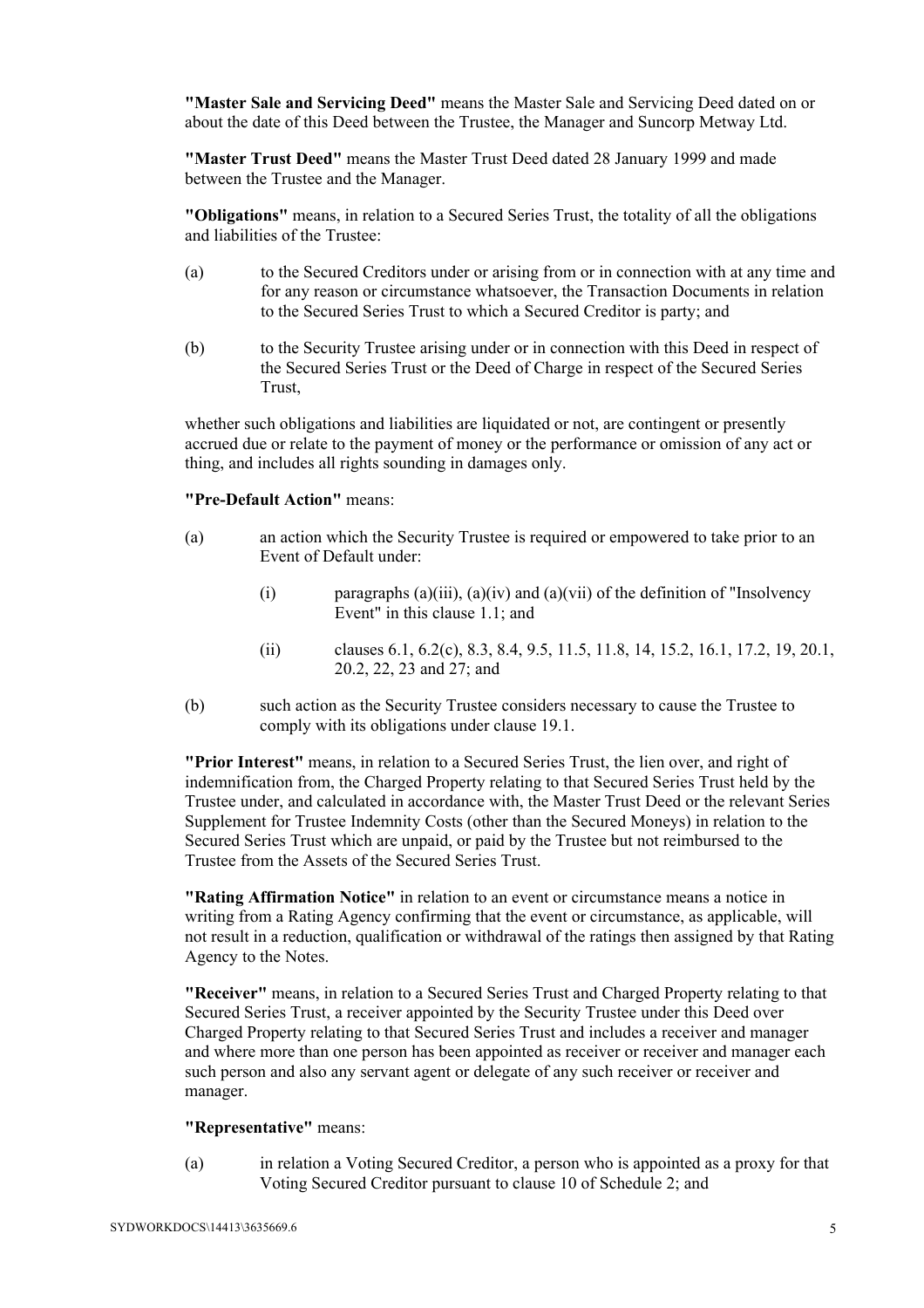(b) without limiting the generality of paragraph (a), in relation to a Voting Secured Creditor that is a body corporate, a person who is appointed pursuant to clause 11 of Schedule 2 by that Voting Secured Creditor.

**"Secured Creditors"** means, in relation to a Secured Series Trust, the persons identified as such in the Deed of Charge relating to the Secured Series Trust.

**"Secured Documents"** means, in relation to a Secured Series Trust:

- (a) the Master Trust Deed;
- (b) the Series Supplement in relation to the Secured Series Trust;
- (c) each Sale Agreement (if any) in relation to the Secured Series Trust;
- (d) each Servicing Agreement (if any) in relation to the Secured Series Trust;
- (e) each document setting out the terms of any Support Facility in relation to the Secured Series Trust;
- (f) each document (if any) setting out the terms of any Borrowing in relation to the Series Trust; and

each document that is specified as a Secured Document in the Series Supplement relating to the Secured Series Trust or is agreed by the Manager and the Trustee to be a Secured Document in relation to the Secured Series Trust.

**"Secured Moneys"** means, in relation to a Secured Series Trust, the moneys owing to the Security Trustee or a Secured Creditor specified as such in the Deed of Charge relating to that Secured Series Trust.

**"Secured Series Trust"** means each Series Trust that is proposed in its Series Supplement to be a Secured Series Trust for the purposes of this Deed and in respect of which a Deed of Charge is executed by the Trustee, the Manager and the Security Trustee pursuant to clause 2.

**"Security Trust"** means generally each trust established under clause 3.2 and, in relation to a Secured Series Trust or the Secured Creditors of a Secured Series Trust, means such trust established under clause 3.2 in relation to that particular Secured Series Trust.

**"Security Trustee"** means P.T. Limited ABN 67 004 454 666 or if P.T. Limited ABN 67 004 454 666 retires or is removed as security trustee, any then Substituted Security Trustee.

**"Security Trust Fund"** means any property and benefits which the Security Trustee holds on trust for the Secured Creditors of a Secured Series Trust under this Deed and the Deed of Charge relating to that Secured Series Trust including, without limitation, all the right, title and interest of the Security Trustee in connection with the Charge and any property which represents the proceeds of sale of any such property or proceeds of enforcement of the Charge.

**"Senior Most Class of Notes Outstanding"** means in relation to a Secured Series Trust the Class (as defined in the Master Trust Deed) of Notes ranking in priority to all other Notes of the Series Trust determined in accordance with the order of priority of payments in clause 13.1 and the Deed of Charge in relation to the Secured Series Trust.

**"Statute"** means any legislation now or hereafter in force of the Parliament of the Commonwealth of Australia or of any State or Territory thereof or of any legislative body or any other country or political subdivision thereof and any rule regulation ordinance by-law statutory instrument order or notice now or hereafter made under such legislation.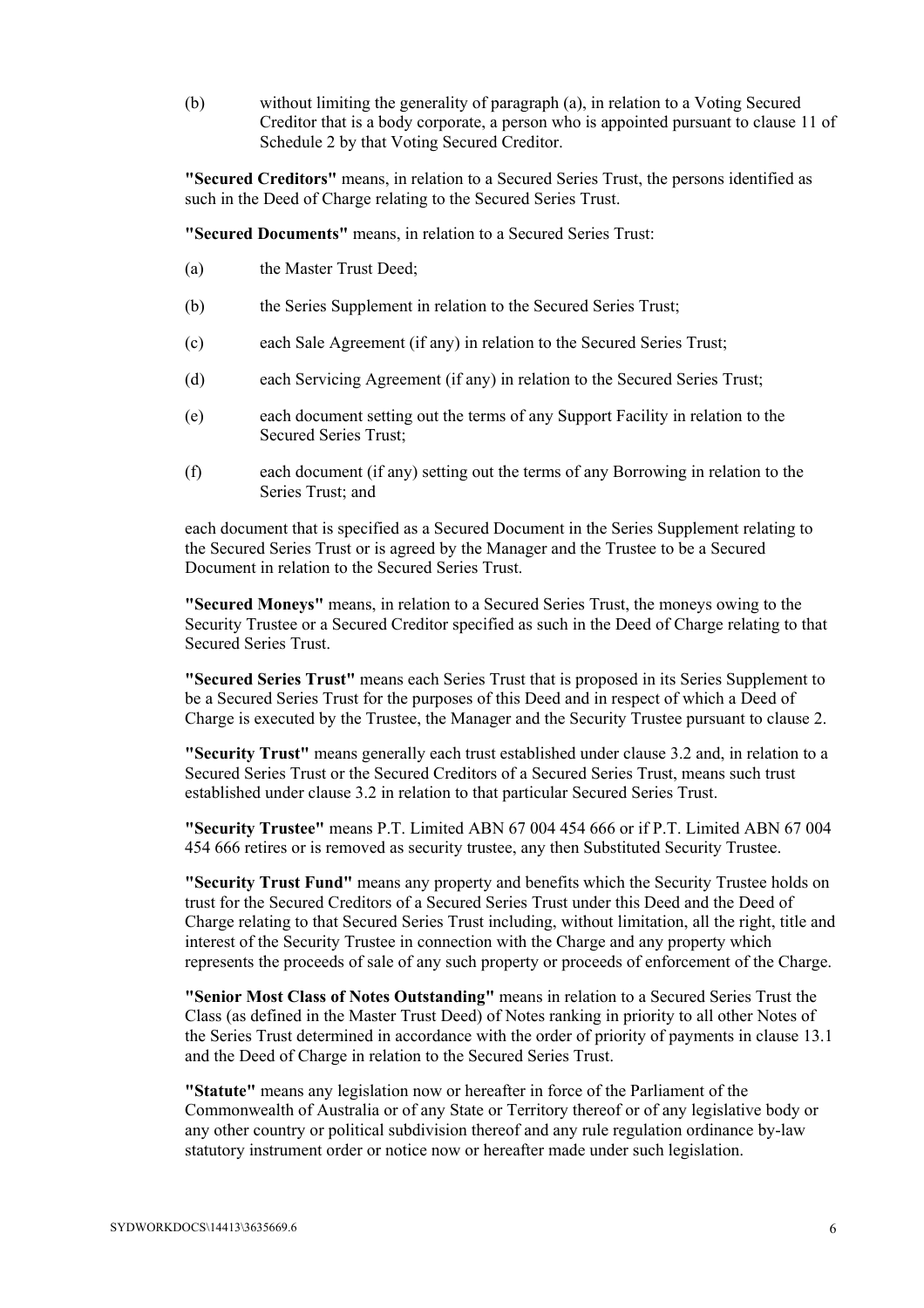**"Substitute Security Trustee"** means at any given time the entity then appointed as Security Trustee under this Deed.

"**Trustee Indemnity Costs"** means, in relation to a Secured Series Trust, the fees, costs, charges and expenses incurred by or payable to the Trustee (in its capacity as trustee of the Secured Series Trust) in accordance with the Transaction Documents relating to that Secured Series Trust excluding the Secured Moneys in relation to the Secured Series Trust.

**"Voting Entitlement"** means, in relation to a Secured Series Trust, on a particular date the number of votes which the Voting Secured Creditors of the Secured Series Trust would be entitled to exercise if a meeting of Voting Secured Creditors of the Secured Series Trust were held on that date, being in respect of a given Voting Secured Creditor and subject to the Deed of Charge in relation to the Secured Series Trust, the number calculated by dividing the Secured Moneys owing to that Voting Secured Creditor in respect of the Secured Series Trust by 10 and rounding the resulting figure down to the nearest whole number (provided that if a Euro Note Trustee is a then Voting Secured Creditor of the Secured Series Trust, it will have a Voting Entitlement equal to the aggregate Voting Entitlement (determined in accordance with the foregoing) for all Euro Noteholders of the Secured Series Trust on whose behalf it is acting).

**"Voting Secured Creditor"** in relation to a Secured Series Trust, has the meaning given in the Deed of Charge relating to the Secured Series Trust.

#### **1.2 Master Trust Deed, Master Sale and Servicing Deed and Series Supplement definitions**

- (a) (**Incorporation of definitions**): Subject to clause 1.2(b), unless defined in this Deed, words and expressions defined in the Master Trust Deed, the Master Sale and Servicing Deed or the Series Supplement in relation to a Secured Series Trust, have the same meanings in this Deed in so far as it applies to that Secured Series Trust. Where there is any inconsistency in a definition between this Deed (on the one hand) and the Master Trust Deed, the Master Sale and Servicing Deed or the Series Supplement relating to a Secured Series Trust (on the other hand), this Deed prevails. Where there is any inconsistency in a definition between the Series Supplement relating to a Secured Series Trust (on the one hand), and the Master Sale and Servicing Deed or the Master Trust Deed (on the other hand), the Series Supplement prevails.
- (b) (**Variation of incorporated definitions**): Where in this Deed a word or expression is defined by reference to its meaning in the Master Trust Deed, or the Master Sale and Servicing Deed or the Series Supplement in relation to a Secured Series Trust any amendment to the meaning of that word or expression in the Master Trust Deed, the Master Sale and Servicing Deed or that Series Supplement, as applicable, will be of no effect for the purposes of this Deed in its application to a Secured Series Trust unless the amendment is pursuant to that Series Supplement or the amendment is consented to by the Security Trustee.

## **1.3 Interpretation**

In this Deed unless the contrary intention appears:

- (a) the expression **"person"** includes an individual, a corporation and a Governmental Agency;
- (b) the expression **"owing"** includes amounts that are owing whether such amounts are liquidated or not or are contingent or presently accrued due and includes all rights sounding in damages only;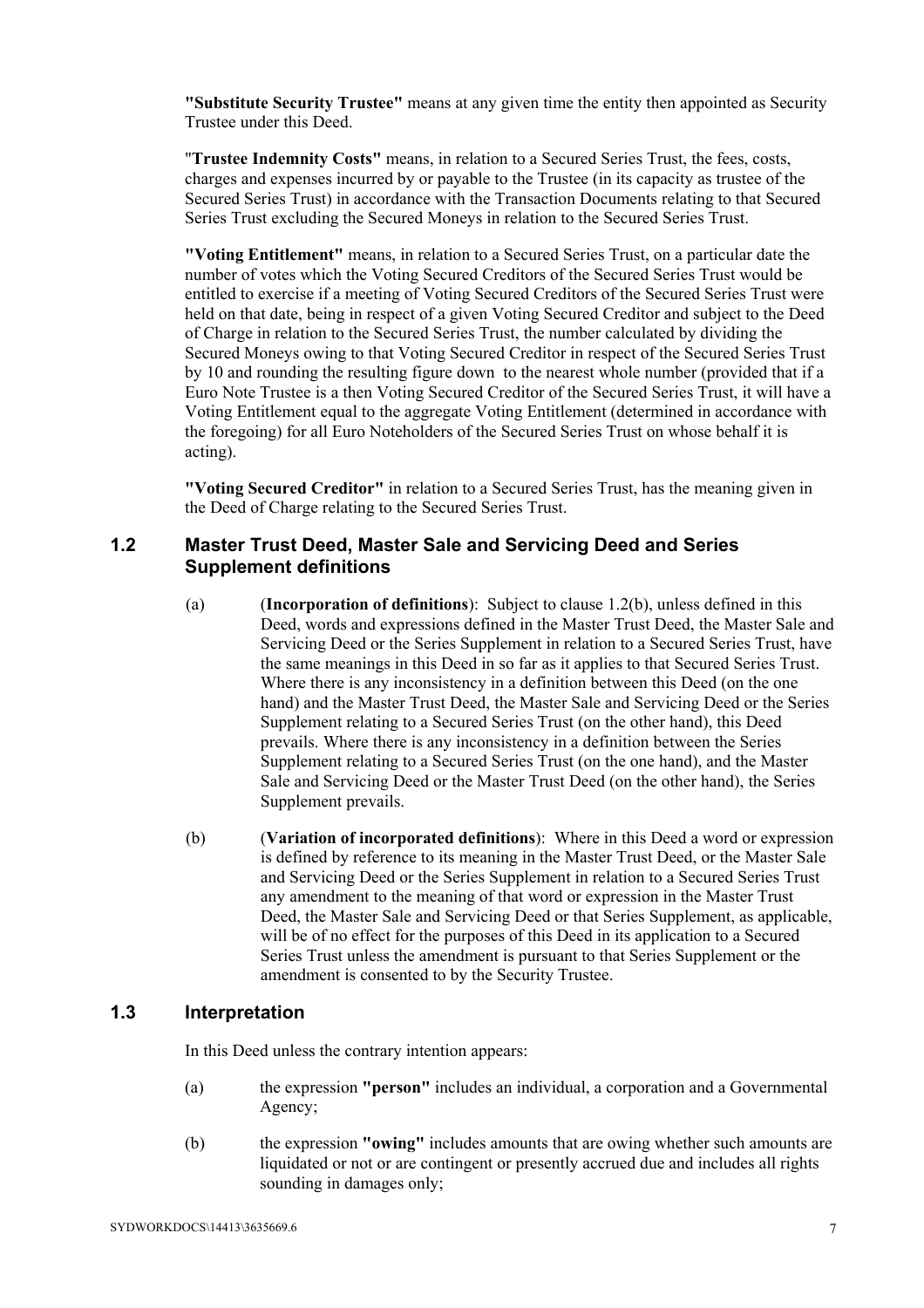- (c) the expression **"power"** in relation to a person includes all powers, authorities, rights, remedies, privileges and discretions conferred upon that person by the Transaction Documents, by any other deed, agreement, document or instrument, by any Statute or otherwise by law;
- (d) a reference to any person includes that person's executors, administrators, successors, substitutes and assigns, including any person taking by way of novation;
- (e) subject to clause 1.2(b), a reference to this Deed, the Master Trust Deed or to any other deed, agreement, document or instrument includes respectively this Deed, the Master Trust Deed or such other deed, agreement, document or instrument as amended, novated, supplemented, varied or replaced from time to time;
- (f) a reference to any Statute or to any section or provision of any Statute includes any statutory modification or re-enactment or any statutory provision substituted therefore and all ordinances, by-laws regulations and other statutory instruments issued thereunder;
- (g) a reference to a Related Body Corporate includes a corporation which is or becomes a Related Body Corporate during the currency of this Deed;
- (h) words importing the singular include the plural (and vice versa) and words denoting a given gender include all other genders;
- (i) headings are for convenience only and do not affect the interpretation of this Deed;
- (j) a reference to a clause is a reference to a clause of this Deed;
- (k) a reference to a Schedule or an Annexure is a reference to the Schedule or Annexure to this Deed;
- (l) where any word or phrase is given a defined meaning any other part of speech or other grammatical form in respect of such word or phrase has a corresponding meaning;
- (m) all accounting terms used in this Deed have the same meaning ascribed to those terms under accounting principles and practices generally accepted in Australia from time to time;
- (n) a reference to a party is a reference to a party to this Deed;
- (o) a reference to time is a reference to Sydney time;
- (p) a reference to any thing (including, without limitation, the Secured Money, any other amount and the Charged Property) is a reference to the whole and each part of it and a reference to a group of persons is a reference to all of them collectively, to any two or more of them collectively and to each of them individually;
- (q) if an act prescribed under this Deed to be done by a party on or by a given day is done after 5.30pm on that day, it is to be taken to be done on the following day;
- (r) where any day on which a payment is due to be made or a thing is due to be done under this Deed is not a Business Day, that payment must be made or that thing must be done on the immediately succeeding Business Day;
- (s) a reference to **"wilful default"** in relation to the Trustee, the Security Trustee, the Euro Note Trustee or the Manager means, subject to clause 1.3(t), any wilful failure to comply with, or wilful breach by, the Trustee, the Security Trustee, the Euro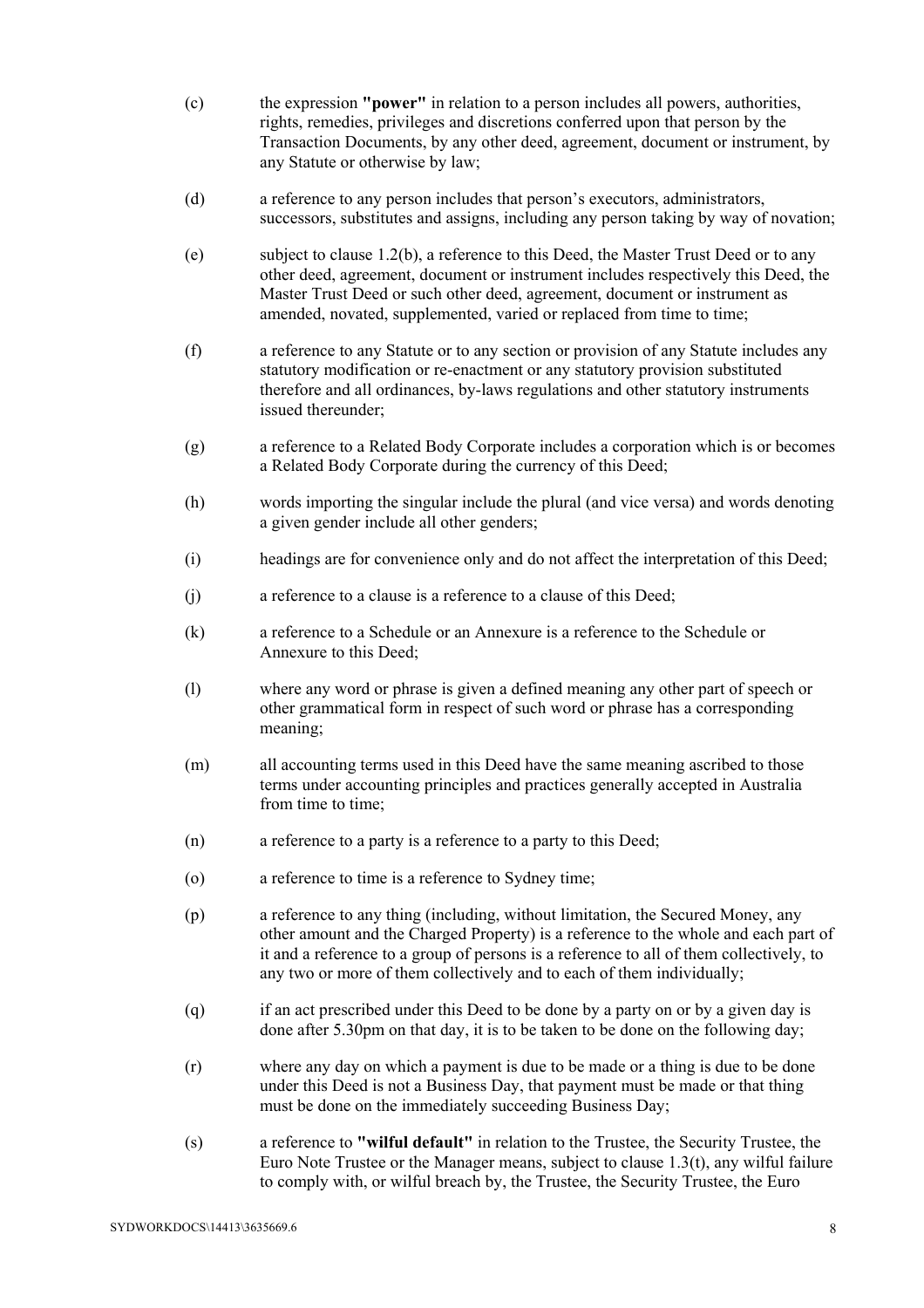Note Trustee or the Manager (as the case may be) of any of its obligations under any Transaction Document, other than a failure or breach which:

- (i) A. arises as a result of a breach of a Transaction Document by a person other than:
	- 1) the Trustee, the Security Trustee, the Euro Note Trustee or the Manager (as the case may be); or
	- 2) any other person referred to in clause 1.3(t) in relation to the Trustee, the Security Trustee, the Euro Note Trustee or the Manager (as the case may be); and
	- B. the performance of the action (the non-performance of which gave rise to such breach) is a precondition to the Trustee, the Security Trustee, the Euro Note Trustee or the Manager (as the case may be) performing the said obligation;
- (ii) is in accordance with a lawful court order or direction or required by law; or
- (iii) is:
	- A. in accordance with any proper instruction or direction of a Resolution (or an Extraordinary Resolution) of the Euro Noteholders or a class or sub-class of Euro Noteholders, as applicable, given in accordance with the Euro Note Trust Deed;
	- B. subject to clause 20 of Schedule 2 in accordance with any proper instruction or direction of the Voting Secured Creditors given at a meeting of Voting Secured Creditors convened pursuant to this Deed; or
	- C. in accordance with any proper instruction or direction of the Investors given at a meeting convened under the Master Trust Deed (as amended by the Series Supplement);
- (t) a reference to the **"fraud"**, **"negligence"** or **"wilful default"** of the Trustee, the Security Trustee, the Euro Note Trustee or the Manager means the fraud, negligence or wilful default of the Trustee, the Security Trustee, the Euro Note Trustee or the Manager (as the case may be) and of its officers, employees, agents and any other person where the Trustee, the Security Trustee, the Euro Note Trustee or the Manager (as the case may be) is liable for the acts or omissions of such other person under the terms of any Transaction Document;
- (u) subject to clause 25.3, each party will only be considered to have knowledge or awareness of, or notice of, a thing or grounds to believe anything by virtue of the officers of that party (or any Related Body Corporate of that party) which have the day to day responsibility for the administration or management of that party's (or a Related Body Corporate of that party's) obligations in relation to the Series Trust, the Euro Note Trust or this Deed, having actual knowledge, actual awareness or actual notice of that thing, or grounds or reason to believe that thing (and similar references will be interpreted in this way). In addition, notice, knowledge or awareness of an Event of Default means notice, knowledge or awareness of the occurrence of the events or circumstances constituting an Event of Default. The Security Trustee will be regarded as being actually aware of an Event of Default if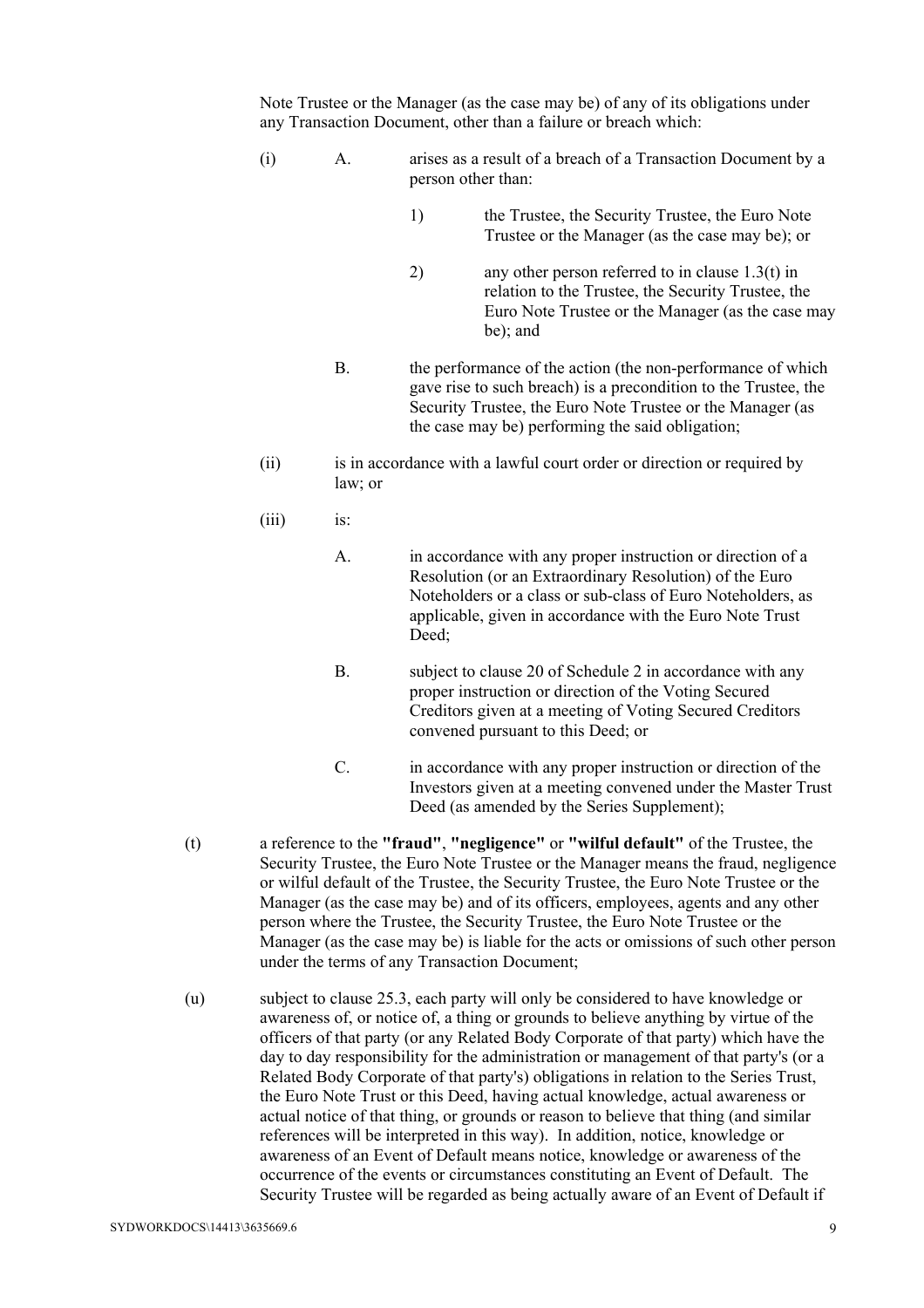it receives a written notice from the Euro Note Trustee, the Manager or the Trustee that the Euro Note Trustee, the Manager or the Trustee (as the case may be) believes, on reasonable grounds, that the Event of Default has occurred; and

(v) a reference to prospective liabilities includes, without limitation, the liabilities of the Trustee under the Transaction Documents.

#### **1.4 Incorporation of Schedule 2**

This Deed incorporates Schedule 2 which forms part of, and is subject to, this Deed.

#### **1.5 Deed of Charge**

- (a) (**Application of this Deed to a Secured Series Trust**): A Deed of Charge relating to a Secured Series Trust may amend, delete or supplement the provisions of this Deed insofar as they apply to the Secured Series Trust. Such an amendment, deletion or supplement to the provisions of this Deed insofar as they apply to a Secured Series Trust does not constitute an alteration, addition or revocation of this Deed for the purposes of clause 23.
- (b) (**Deed of Charge paramount in respect of the Secured Series Trust to which it applies**): Notwithstanding any other provision of this Deed, if there is a conflict between the provisions of a Deed of Charge relating to a Secured Series Trust and the provisions of this Deed insofar as they apply to the Secured Series Trust, the provisions of the Deed of Charge prevail over the other provisions of this Deed in respect of the Secured Series Trust.

#### **1.6 Determination of Outstanding Hedge Money**

The amounts owing by the Trustee to a provider of a Hedge Agreement are to be determined by the Manager on the relevant date as if an "Early Termination Date" (as defined in the relevant Hedge Agreement) has been designated in respect of all "Transactions" (as defined in the relevant Hedge Agreement) in accordance with the relevant Hedge Agreement at the time of such determination.

### **1.7 Amounts Outstanding**

For the purposes of determining whether any amount constitutes Secured Moneys, for the purposes of determining whether an Insolvency Event in relation to the Trustee as trustee of a Secured Series Trust has occurred, for the purposes of clause  $7(g)$  and for the purposes of clause 13.1 (and for these purposes only) the calculation of any amounts owing or due by the Trustee will be made without regard to any limitation on the Trustee's liability that may be construed as meaning that such amounts are not owing or are not due and payable (and will be considered payable on a day fixed for their payment if this is subject to the Trustee having sufficient funds whether or not the Trustee has sufficient funds on that day).

#### **1.8 Trustee's capacity**

- (a) (**Capacity**): The Trustee enters into this Deed only in its capacity as trustee of each Secured Series Trust, and in no other capacity, and a reference to the undertaking, assets, business or moneys of the Trustee is a reference to the undertaking, assets, business or moneys of the Trustee in its capacity as trustee of the relevant Secured Series Trust only.
- (b) (**Insolvency Event**): In this Deed unless expressly specified otherwise, a reference to an Insolvency Event in relation to the Trustee is to the Trustee only in its capacity as trustee of the relevant Secured Series Trust and does not include the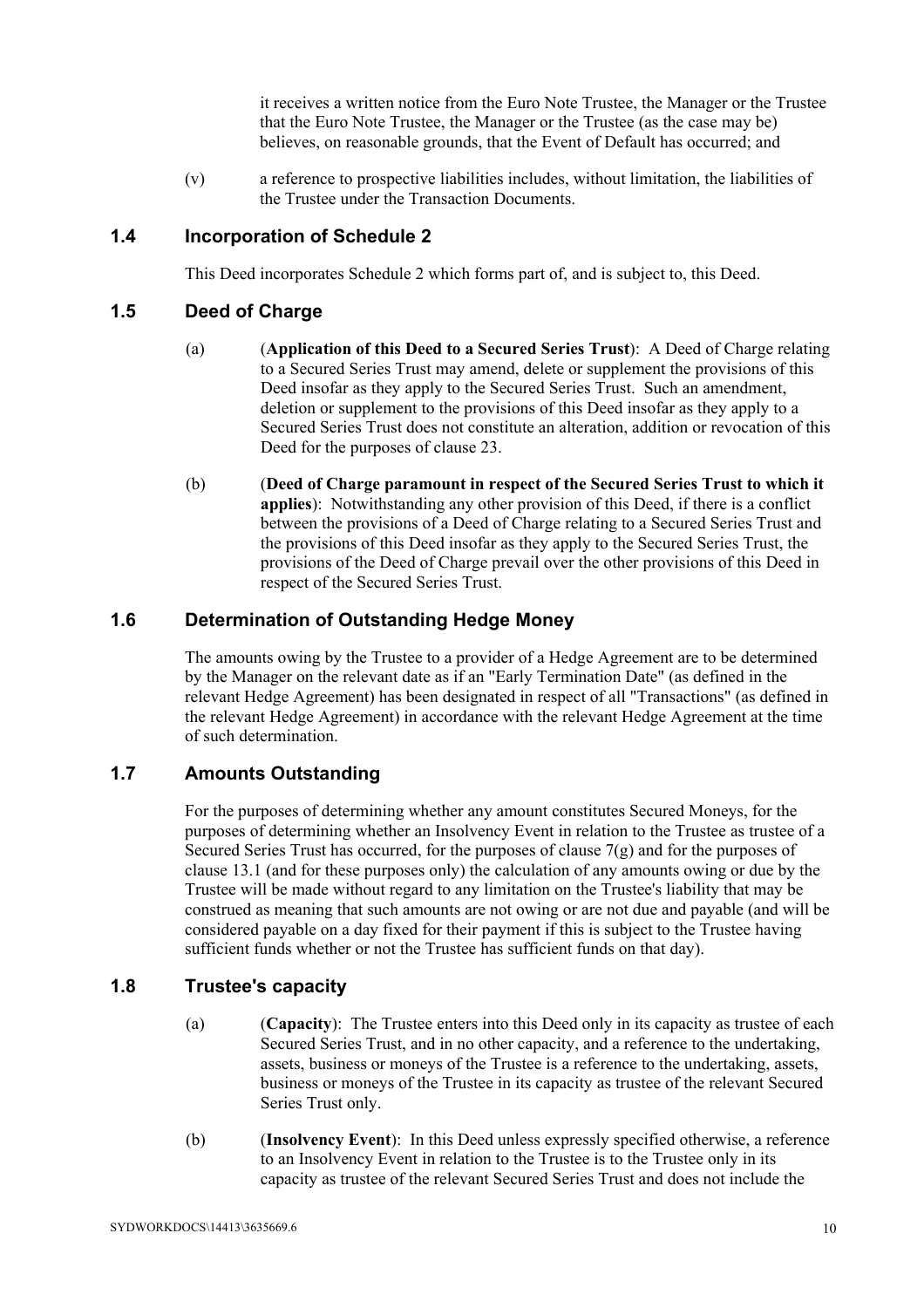Trustee personally, as trustee of any other Series Trust, as trustee of any other trust fund or in any other capacity whatsoever.

# **2. Deed of Charge**

#### **2.1 Preparation of Deed of Charge**

If the Manager proposes that a Series Trust is to be a Secured Series Trust, the Manager will contemporaneously with the preparation of the Series Supplement in relation to that Series Trust (or at any other time that may be agreed between the Manager, the Trustee and the proposed Security Trustee) prepare and deliver to the Trustee and proposed Security Trustee a Deed of Charge.

#### **2.2 Execution of Deed of Charge**

If the Trustee and the proposed Security Trustee receive a Deed of Charge in relation to a proposed Secured Series Trust pursuant to clause 2.1, and if they decide in their absolute discretion to do so, the Trustee and the proposed Security Trustee may execute and return that Deed of Charge to the Manager.

#### **2.3 Effect of Deed of Charge**

If the Trustee and the Security Trustee execute and return a Deed of Charge to the Manager, upon the execution of that Deed of Charge by the Manager and any other party thereto the provisions of this Deed (as amended, deleted or supplemented by the provisions of that Deed of Charge) will thereupon (or at such other time as specified in the Deed of Charge) take effect in relation to that Secured Series Trust.

# **3. The Security Trust**

#### **3.1 Declaration of Security Trusts**

The Security Trustee declares that it will hold each Security Trust Fund for a Secured Series Trust on trust for those persons who are Secured Creditors of the Secured Series Trust at the time of distribution of any money by the Security Trustee pursuant to clause 13.1 in respect of that Secured Series Trust on, and subject to, the terms and conditions of this Deed and the Deed of Charge relating to that Secured Series Trust.

#### **3.2 Duration of Security Trusts**

A Security Trust in relation to a Secured Series Trust commences on the date that the relevant Deed of Charge for that Secured Series Trust is executed and terminates on the first to occur of:

- (a) (**Charge Release Date**): the Charge Release Date for the Secured Series Trust;
- (b) (**80th Anniversary**): the 80th anniversary of the creation of the Security Trust; and
- (c) (**Other**): such earlier date (if any) as may be specified in the Deed of Charge.

#### **3.3 Benefit of Security Trust**

Each Secured Creditor of a Secured Series Trust is entitled to the benefit of the Security Trust relating to that Secured Series Trust on, and subject to, the terms and conditions of this Deed and the Deed of Charge relating to the Secured Series Trust.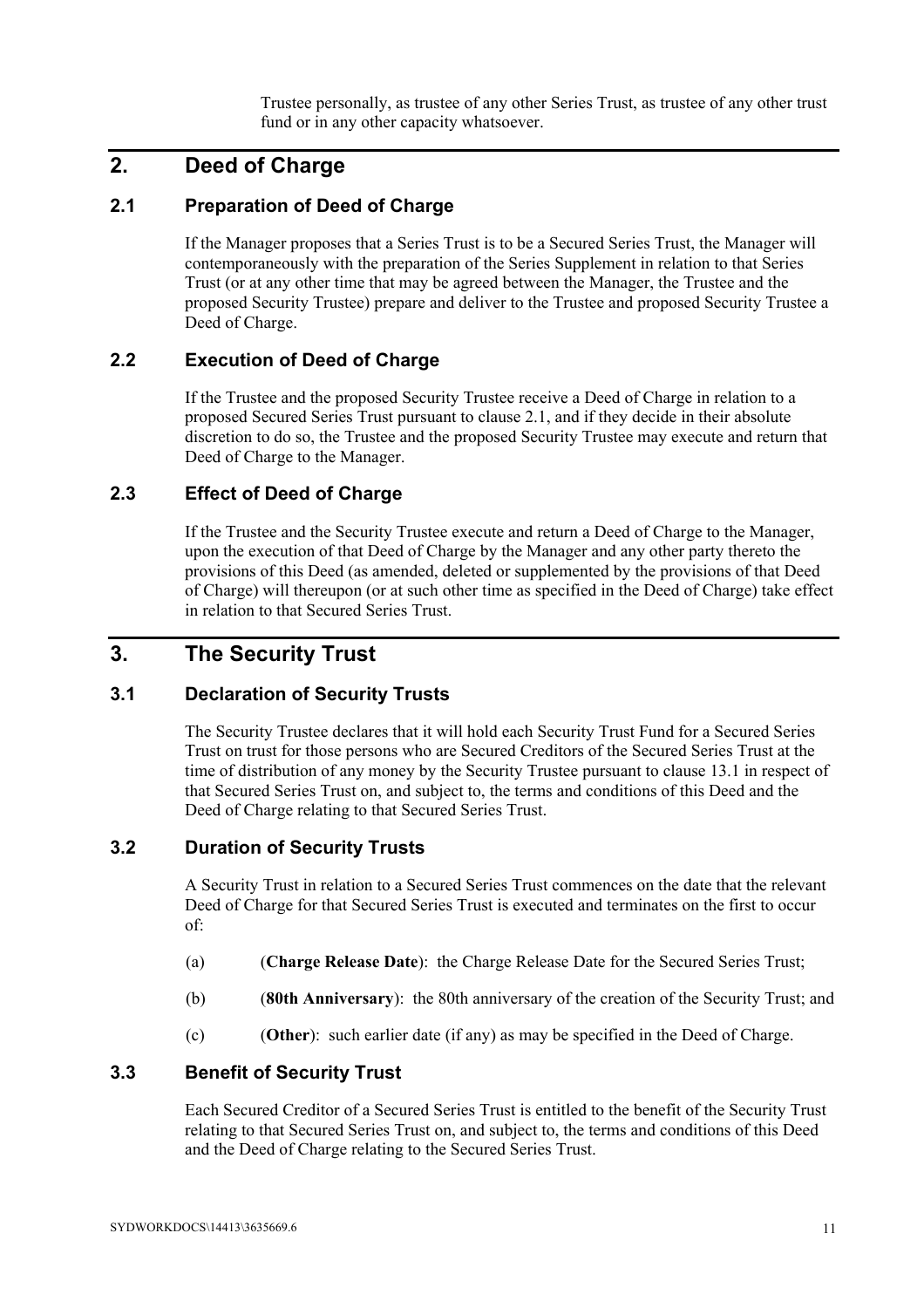#### **3.4 Interested persons bound**

The provisions of this Deed and the relevant Deed of Charge are binding upon every Interested Person of a Secured Series Trust and the Security Trustee.

#### **3.5 Security Trust Fund only available to its Secured Creditors**

Each Security Trust Fund is only available to meet the Secured Moneys of the corresponding Secured Series Trust and other amounts of the Secured Series Trust provided for herein and is not available to meet the Secured Moneys, or such other amounts, in relation to any other Secured Series Trust.

#### **3.6 Nature of rights of Secured Creditors**

Prior to any distribution to the Secured Creditors in relation to a Secured Series Trust pursuant to clause 13.1, no Secured Creditor in relation to the Secured Series Trust is entitled by virtue of this Deed or a Deed of Charge to any equitable or proprietary interest in the Charged Property or the Charge in relation to the Secured Series Trust, or any rights held by the Security Trustee under clause 3.1, and only has a mere right of action against the Security Trustee to properly perform its covenants under this Deed and to account to the Secured Creditors in relation to the Secured Series Trust in accordance with this Deed and the relevant Deed of Charge.

#### **3.7 Shared Securities**

The Security Trustee is bound by clause 10.11 of the Master Sale and Servicing Deed in respect of each Shared Security notified in writing by the Seller to the Security Trustee to be partly held by the Trustee as trustee of the Seller Trust as if a reference therein to the Trustee was a reference to both the Security Trustee and a Receiver.

# **4. Payment of Secured Moneys and Charge**

### **4.1 Covenant in favour of Security Trustee**

The Trustee covenants in favour of the Security Trustee in its capacity as trustee of a Security Trust that it will duly and punctually perform and fulfil the Obligations and will pay the Secured Moneys relating to the corresponding Secured Series Trust to, or to the order of, the Security Trustee as and when the same fall due for payment.

### **4.2 Payments to Secured Creditors**

Notwithstanding clause 4.1, every payment by the Trustee, or the Security Trustee in accordance with this Deed, to the Secured Creditors of a Secured Series Trust on account of the Secured Moneys relating to that Secured Series Trust will operate as payment by the Trustee to the Security Trustee in satisfaction of the Trustee's obligations in respect of those Secured Moneys.

#### **4.3 Floating Charge**

Subject to the corresponding Deed of Charge, the Charge in relation to each Secured Series Trust is a floating charge over its respective Charged Property.

### **4.4 Ranking of Charge**

Subject only to the Prior Interest relating to a Secured Series Trust and to the corresponding Deed of Charge, the Charge over the Charged Property relating to that Secured Series Trust is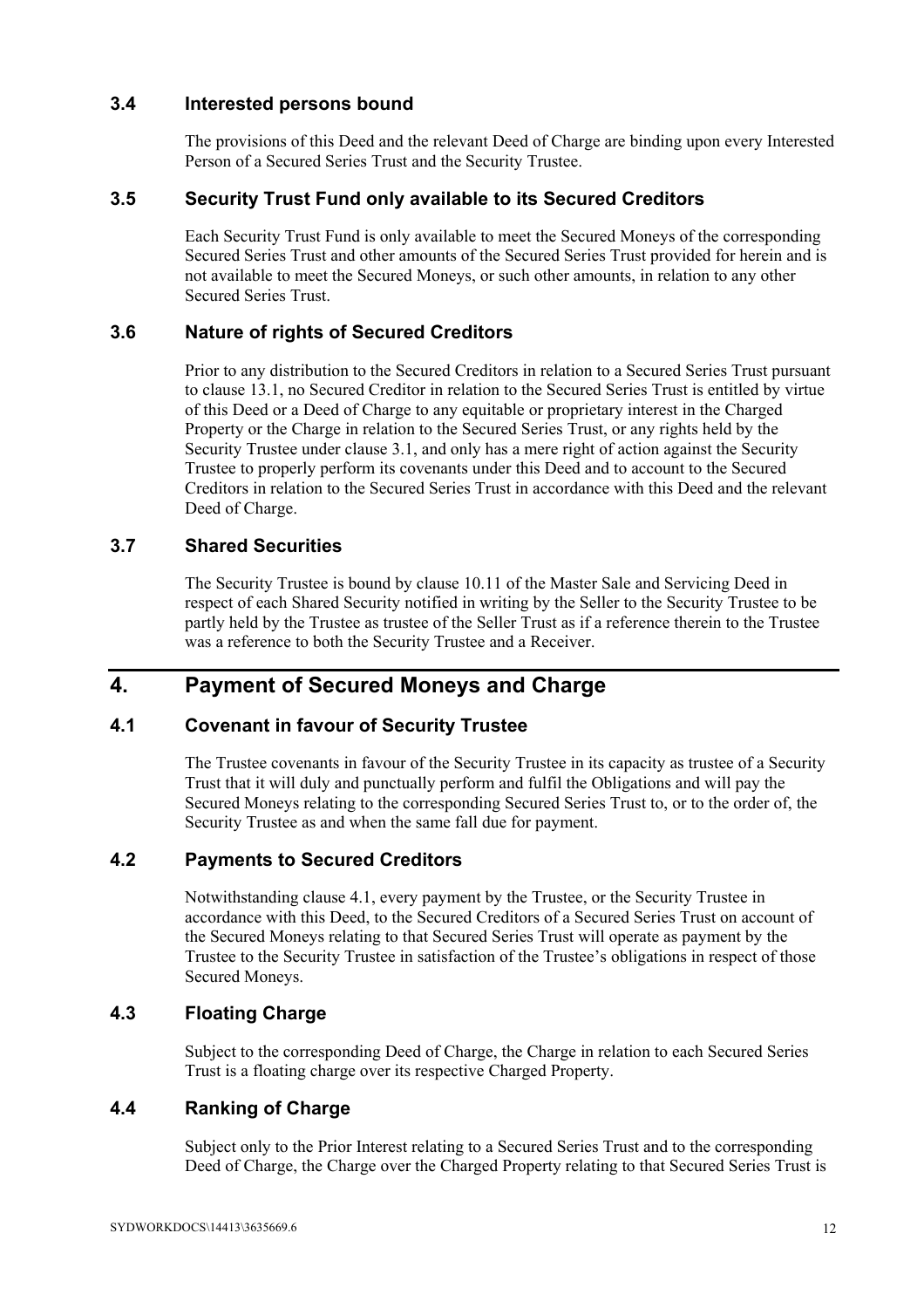a first ranking charge having priority over all other Security Interests over the Assets of the Secured Series Trust.

### **4.5 Crystallisation of Floating Charge**

A Charge in relation to a Secured Series Trust, if it has not otherwise taken effect as a fixed charge in accordance with the other provisions of this Deed and the Deed of Charge relating to the Secured Series Trust, takes effect automatically and immediately as a fixed charge over all the Charged Property relating to that Secured Series Trust if an Event of Default in relation to the Secured Series Trust occurs, other than if an Event of Default described in clauses 7(c) or (e) occurs, in which event it takes effect as a fixed charge automatically and immediately over the affected Charged Property. Upon a Charge becoming a fixed charge pursuant to the foregoing provisions of this clause 4.5, the Security Trustee is deemed to have intervened at that point in time and to have exercised all its rights of intervention in respect of the relevant Charged Property.

#### **4.6 Consent to dealings**

During the time that a Charge has taken effect as a fixed charge over any Charged Property, the Trustee must not (and the Manager will not give any direction to the Trustee to) dispose of or deal with such Charged Property unless such disposition or such other dealing is permitted by or required by and will be effected in accordance with the terms of the Master Trust Deed, the relevant Deed of Charge or any other Transaction Document relating to the corresponding Secured Series Trust. Without limiting the generality of the foregoing, the Trustee, a Nominated Servicer in relation to a Secured Series Trust or any of their delegates may (notwithstanding that a Charge in relation to the Secured Series Trust has taken effect as a fixed charge) discharge in accordance with the terms of the corresponding Transaction Documents, any Approved Financial Assets relating to the Secured Series Trust. Any Approved Financial Assets discharged pursuant to this clause 4.6 will automatically, and without the need for any act on the part of the Security Trustee, be free from and released from its corresponding Charge.

#### **4.7 Re-Conversion from fixed into floating charge**

Subject to clause 4.8, at any time after a Charge in relation to a Secured Series Trust has taken effect as a fixed charge over its corresponding Charged Property, the Security Trustee may (and will, if directed by an Extraordinary Resolution of the Voting Secured Creditors of the Secured Series Trust) by notice in writing to the Trustee convert the Charge from a fixed charge into a floating charge as regards any asset or assets specified in such notice. Upon such notice being received by the Trustee, the Charge as regards such specified asset or assets will immediately become and operate as a floating charge subject to the provisions of this Deed and the Deed of Charge relating to the Secured Series Trust and will cease to be a fixed charge over such specified asset or assets.

## **4.8 Replacement of fixed charge over Charged Property**

If a Charge in relation to a Secured Series Trust has taken effect as a fixed charge as a result of the occurrence of the Event of Default described in clause  $7(a)(i)$  the Security Trustee must, upon notification from the Manager that another Authorised Trustee Corporation has been appointed as trustee of the Series Trusts, by notice in writing to the Trustee convert the charge from a fixed charge into a floating charge as regards the corresponding Charged Property.

#### **4.9 Subsequent dealing**

From the effective date specified in a notice given under clause 4.7 or 4.8: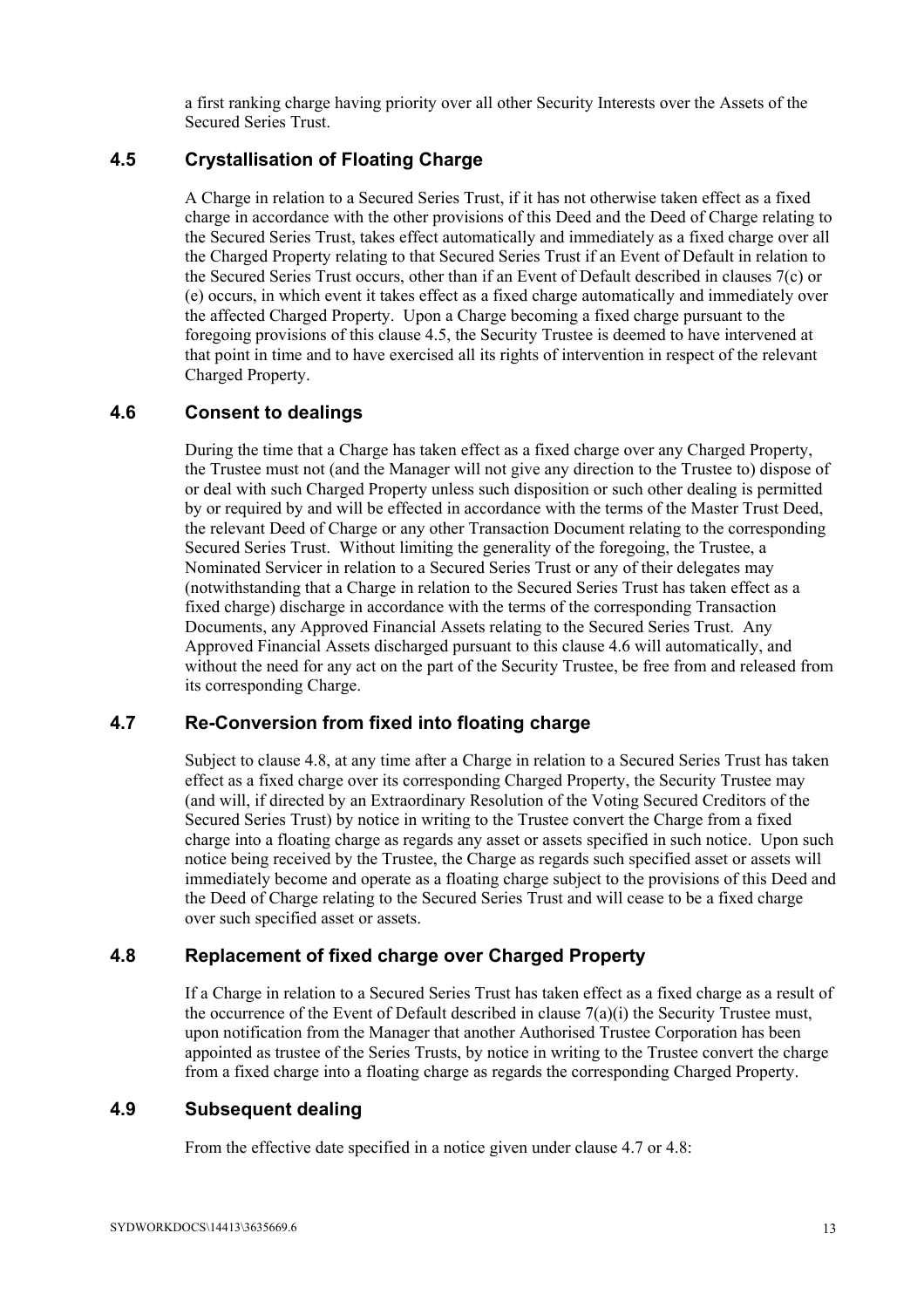- (a) (**Trustee may deal as if floating charge**): the Trustee may deal with the Charged Property the subject of the notice, if it was acquired by the Trustee before the effective date of the notice, as if it had always been charged by way of floating charge by the relevant Deed of Charge;
- (b) (**Treat the fixing as not having occurred**): the floating charge given by the relevant Deed of Charge in respect of Charged Property the subject of the notice acquired by the Trustee on or after the effective date of the notice continues to operate as a floating charge as if it had never been a fixed charge; and
- (c) (**Third person may rely on notice that Charge is floating**): a person dealing with the Trustee in relation to the Charged Property the subject of the notice may rely on a notice from the Security Trustee as conclusive evidence that, as at the time the notice is issued, such Charged Property is charged by way of floating charge.

### **4.10 Limit and prospective liability**

- (a) (**Amount Recoverable**): Each Charge in relation to a Secured Series Trust is security for the whole of the Secured Moneys relating to that Secured Series Trust, but the aggregate amount recoverable under each Charge may not exceed the value from time to time of the Charged Property.
- (b) (**Fixed Priorities**): For the purposes of fixing priorities between each Charge and any subsequent charge registered under the Corporations Act, each Charge secures a prospective liability up to a maximum amount of A\$10,000,000,000.
- (c) (**No Obligation**): Nothing in this clause 4.10 creates any obligation upon the Security Trustee to enter into any arrangement or to advance any moneys or do any act or thing as a result whereof if so created, entered into, advanced or done there would be Secured Moneys, or limits or affects the provisions of section 279(2) of the Corporations Act.

# **5. Representations and warranties**

### **5.1 By the Trustee**

The Trustee represents and warrants to the Security Trustee in the Security Trustee's capacity as trustee of each Security Trust with effect from the time of creation of the corresponding Secured Series Trust that:

- (a) (**Due incorporation**): it has been duly incorporated as a company limited by shares in accordance with the laws of its place of incorporation, is validly existing under those respective laws and has corporate power to own its own property and to carry on its business as is now being conducted;
- (b) (**Constitution**): the execution, delivery and performance of this Deed and the Deed of Charge in relation to the Secured Series Trust does not violate the Trustee's constitution;
- (c) (**Corporate power**): the Trustee has the power and has taken all corporate and other action required to enter into this Deed and the Deed of Charge in relation to the Secured Series Trust and to authorise the execution and delivery of this Deed and that Deed of Charge and the performance of its obligations under this Deed and that Deed of Charge;
- (d) (**Filings**): except as provided in clause 20.3, all corporate notices and all registrations with the Australian Securities and Investments Commission or similar office in its jurisdiction of incorporation and in any other jurisdiction required by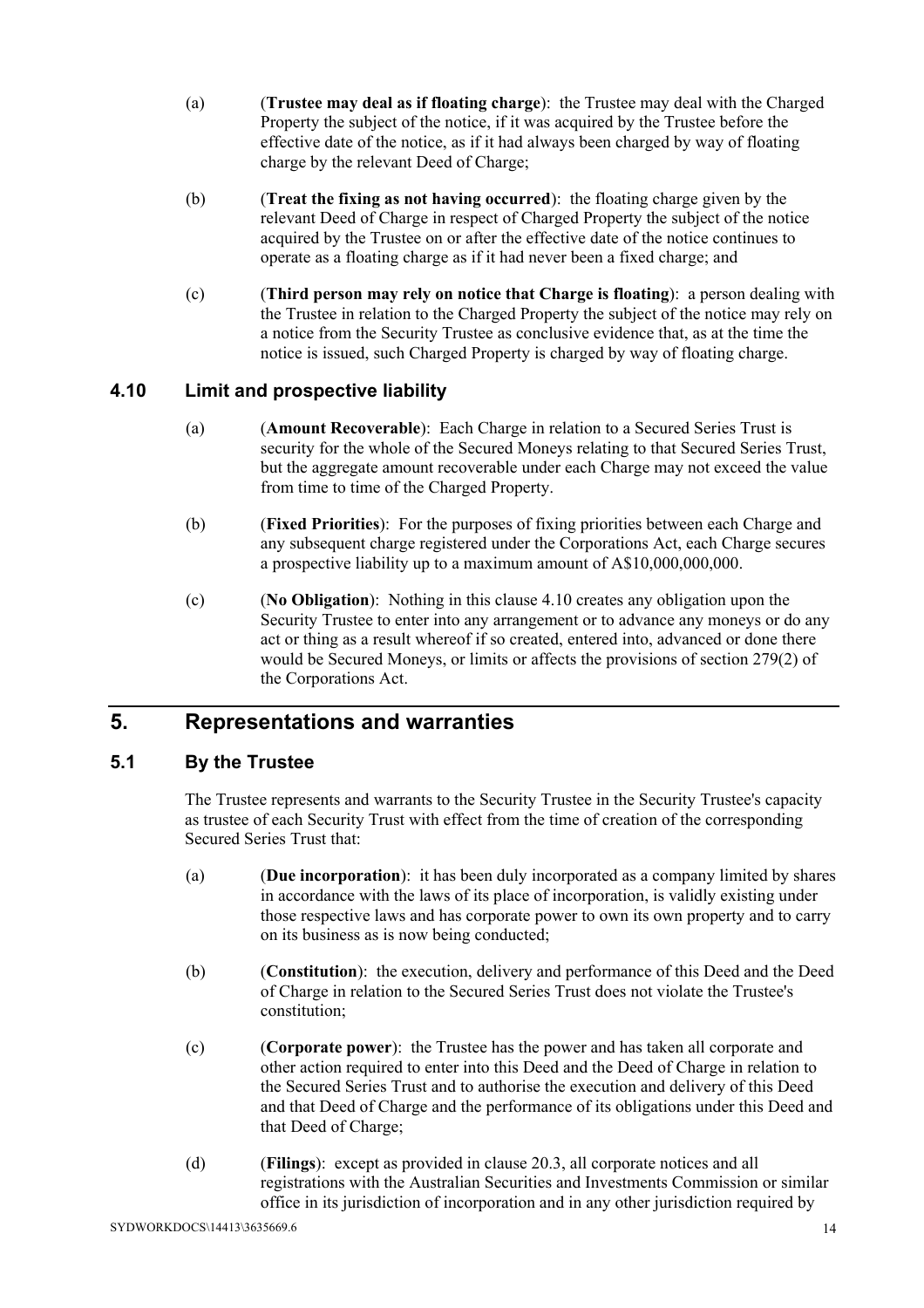law to be filed or effected, as applicable, by the Trustee in connection with the execution, delivery and performance of this Deed and the Deed of Charge in relation to the Secured Series Trust have been filed or effected or will be filed within the relevant time periods, as applicable, and all such filings and registrations are or will be current, complete and accurate;

- (e) (**Legally binding obligation**): the Trustee's obligations under this Deed and the Deed of Charge in relation to the Secured Series Trust are valid, legally binding and enforceable obligations in accordance with the terms of this Deed and that Deed of Charge subject to stamping and any necessary registration except as such enforceability may be limited by any applicable bankruptcy, insolvency, reorganisation, moratorium or trust or general principles of equity or other similar laws affecting creditors' rights generally;
- (f) (**Execution, delivery and performance**): the Trustee's execution, delivery and performance of this Deed and the Deed of Charge in relation to the Secured Series Trust does not violate any existing law or regulation or any document or agreement to which it is a party or which is binding upon it or any of its assets;
- (g) (**Authorisations**): all consents, licences, approvals and authorisations of every Governmental Agency required to be obtained by the Trustee in connection with the execution, delivery and performance of this Deed and the Deed of Charge in relation to the Secured Series Trust in its personal capacity have been obtained and are valid and subsisting;
- (h) (**Good title**): the Trustee is the lawful owner of, and has good right to charge in the manner provided in the Deed of Charge relating to the Secured Series Trust, the Charged Property relating to the Secured Series Trust and, subject only to the Master Trust Deed, the Series Supplement relating to the Secured Series Trust this Deed, that Deed of Charge and the Prior Interest relating to the Secured Series Trust, and to the best of the Trustee's knowledge without due enquiry, the Charged Property in relation to the Secured Series Trust is free of all other Security Interests;
- (i) (**Secured Series Trust validly created**): the Secured Series Trust has been validly created and is in existence;
- (j) (**Sole Trustee**): the Trustee has been validly appointed as trustee of the Secured Series Trust and is at the relevant time the sole trustee of the Secured Series Trust;
- (k) (**Master Trust Deed and the Series Supplement**): the Secured Series Trust is solely constituted by the Master Trust Deed and, the Series Supplement relating to the Secured Series Trust;
- (l) (**No proceedings to remove**): the Trustee has received no notice, and to its knowledge no resolution has been passed or direction or notice has been given, removing it as trustee of the Secured Series Trust;
- (m) (**Trustee's power**): it has power under the Master Trust Deed and the Series Supplement relating to the Secured Series Trust, to charge the Charged Property in relation to the Secured Series Trust as provided in this Deed and the Deed of Charge relating to the Secured Series Trust; and
- (n) (**No breach**): it is not in breach of any material provision of the Master Trust Deed or the Series Supplement, or any other Transaction Document, relating to the Secured Series Trust.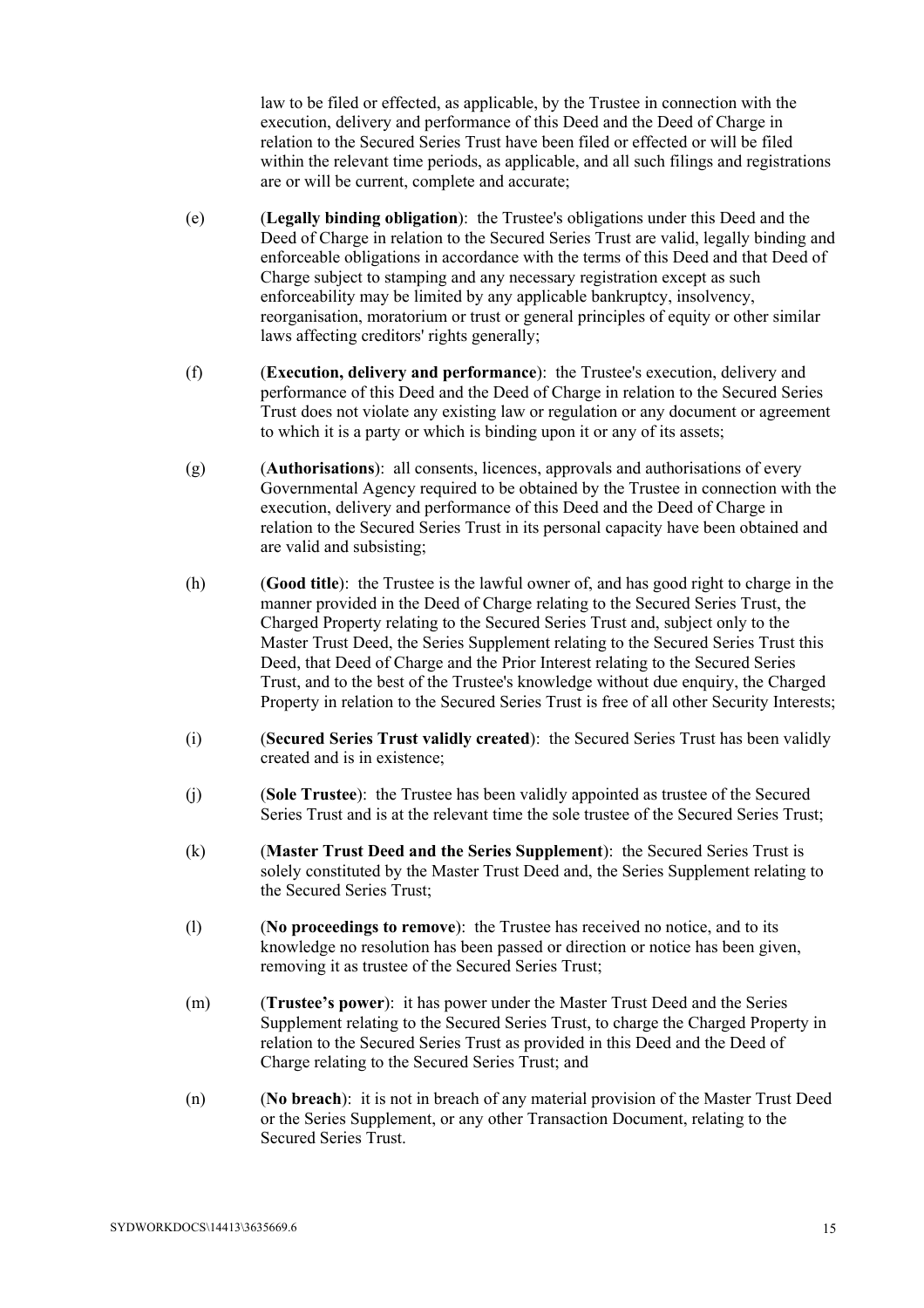## **5.2 By the Manager**

The Manager represents and warrants to the Security Trustee in the Security Trustee's capacity as trustee of each Security Trust with effect from the date of creation of the corresponding Secured Series Trust that:

- (a) (**Due incorporation**): the Manager is duly incorporated and has the corporate power to own its property and to carry on its business as is now being conducted;
- (b) (**Constitution**): the Manager's execution, delivery and performance of this Deed and the Deed of Charge in relation to the Secured Series Trust does not violate its constitution;
- (c) (**Corporate power**): the Manager has the power and has taken all corporate and other action required to enter into this Deed and the Deed of Charge in relation to the Secured Series Trust and to authorise the execution and delivery of this Deed and that Deed of Charge and the performance of its obligations under this Deed and that Deed of Charge;
- (d) (**Filings**): the Manager has filed all corporate notices and effected all registrations with the Australian Securities and Investments Commission or similar office in its jurisdiction of incorporation and in any other jurisdiction as required by law and all such filings and registrations are current, complete and accurate;
- (e) (**Legally binding obligation**): the Manager's obligations under this Deed and the Deed of Charge in relation to the Secured Series Trust are valid, legally binding and enforceable obligations in accordance with the terms of this Deed and that Deed of Charge except as such enforceability may be limited by any applicable bankruptcy, insolvency, re-organisation, moratorium or trust or general principles of equity or other similar laws affecting creditors' rights generally;
- (f) (**Execution, delivery and performance**): the Manager's execution, delivery and performance of this Deed and the Deed of Charge in relation to the Secured Series Trust does not violate any existing law or regulation or any document or agreement to which it is a party or which is binding upon it or any of its assets; and
- (g) (**Authorisation**): all consents, licences, approvals and authorisations of every Governmental Agency required to be obtained by the Manager in connection with the execution, delivery and performance of this Deed and the Deed of Charge in relation to the Secured Series Trust have been obtained and are valid and subsisting.

### **5.3 By the Security Trustee**

The Security Trustee represents and warrants to the Trustee and the Manager in the Security Trustee's capacity as trustee of each Security Trust with effect from the time of creation of the corresponding Secured Series Trust that:

- (a) (**Due incorporation**): it has been duly incorporated as a company limited by shares in accordance with the laws of its place of incorporation, is validly existing under those respective laws and has the corporate power to own its own property and to carry on its business as is now being conducted;
- (b) (**Constitution**): the execution, delivery and performance of this Deed and the Deed of Charge in relation to the Secured Series Trust does not violate the Security Trustee's constitution;
- (c) (**Corporate power**): the Security Trustee has the power and has taken all corporate and other action required to enter into this Deed and the Deed of Charge in relation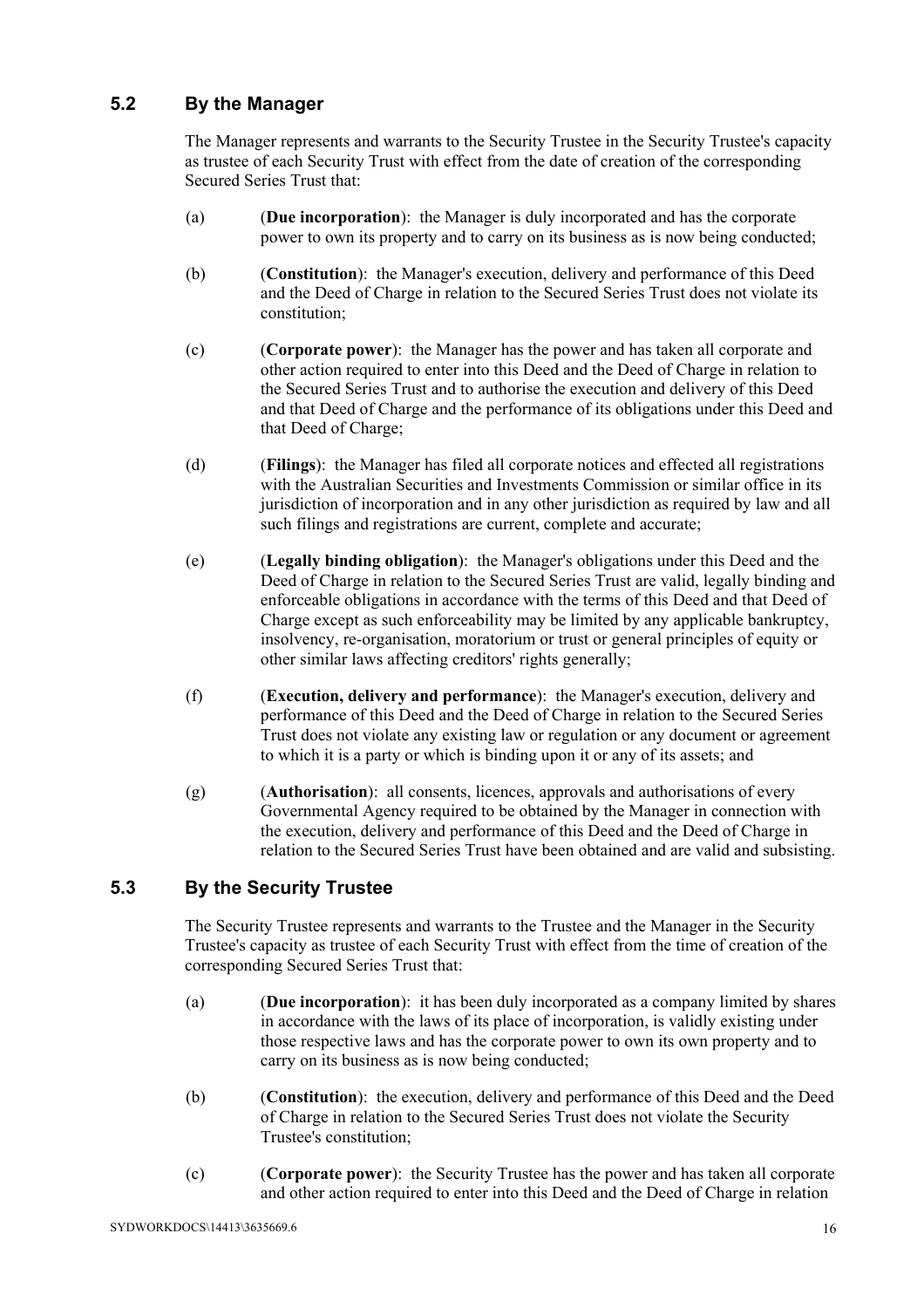to the Secured Series Trust and to authorise the execution and delivery of this Deed and that Deed of Charge and the performance of its obligations under this Deed and that Deed of Charge;

- (d) (**Filings**): subject to clause 20.3 the Security Trustee has filed all corporate notices and effected all registrations with the Australian Securities and Investments Commission or similar office in its jurisdiction of incorporation and in any other jurisdiction as required by law and all such filings and registrations are current, complete and accurate;
- (e) (**Legally binding obligation**): the Security Trustee's obligations under this Deed and the Deed of Charge in relation to the Secured Series Trust are valid, legally binding and enforceable obligations in accordance with the terms of this Deed and that Deed of Charge except as such enforceability may be limited by any applicable bankruptcy, insolvency, re-organisation, moratorium or trust or general principles of equity or other similar laws affecting creditors' rights generally;
- (f) (**Execution, delivery and performance**): the Security Trustee's execution, delivery and performance of this Deed and the Deed of Charge in relation to the Secured Series Trust does not violate any existing law or regulation or any document or agreement to which it is a party or which is binding upon it or any of its assets; and
- (g) (**Authorisation**): all consents, licences, approvals and authorisations of every Governmental Agency required to be obtained by the Security Trustee in connection with the execution, delivery and performance of this Deed and the Deed of Charge in relation to the Secured Series Trust have been obtained and are valid and subsisting.

# **6. Trustee's and Manager's covenants**

### **6.1 Covenants in respect of Charged Property**

The Trustee undertakes that it will not (and the Manager undertakes not to direct the Trustee to) in relation to a Secured Series Trust without the prior written consent of the Security Trustee or as otherwise permitted by this Deed, the relevant Deed of Charge, the Master Trust Deed or the other Transaction Documents relating to the Secured Series Trust:

- (a) (**No Security Interests**): subject only to the Prior Interest in relation to the Secured Series Trust, attempt to create or permit to exist any Security Interest howsoever ranking over any part of the Charged Property relating to the Secured Series Trust; and
- (b) (**No sale, lease etc.**): subject to clause 6.3, convey, assign, transfer, lease or otherwise dispose or part with possession of, make any bailment over, or create or permit to exist any other interest in any part of the Charged Property relating to the Secured Series Trust at any time that such part of the Charged Property is subject to the Charge relating to the Secured Series Trust.

#### **6.2 General covenants**

The Trustee agrees in relation to each Secured Series Trust to:

(a) (**Deal with Charged Property in accordance with Transaction Documents**): observe the terms of the Master Trust Deed and the Series Supplement, and the other Transaction Documents, relating to the Secured Series Trust in dealing with the corresponding Charged Property;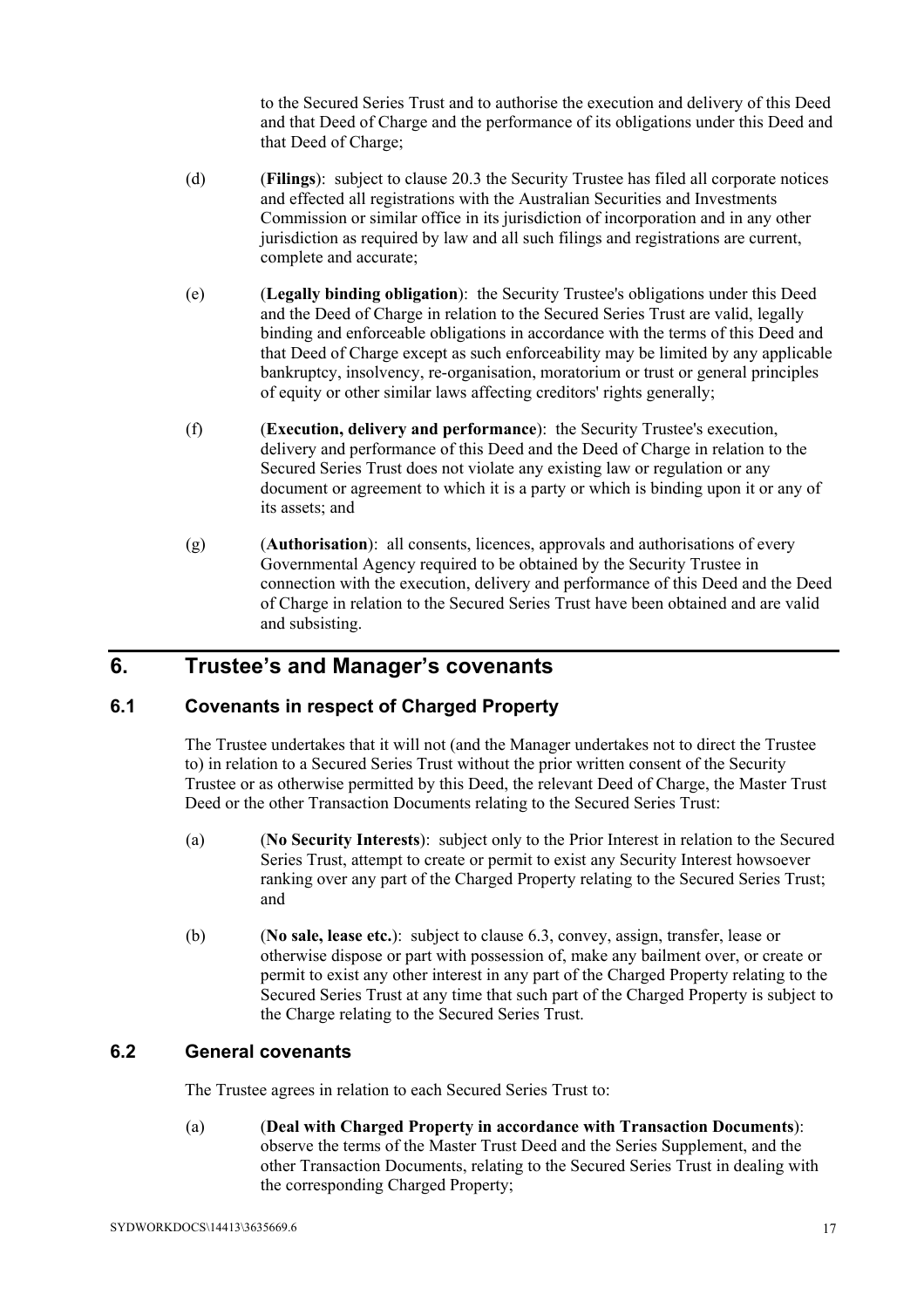- (b) (**Copy of Noteholder details**): at the same time or as soon as practicable after a notice referred to in clause  $6.2(e)$  is given to the Security Trustee in relation to the Secured Series Trust, provide to the Security Trustee and the Euro Note Trustee (if any) a current copy of the Register maintained by the Trustee under clause 9 of the Master Trust Deed in relation to the Secured Series Trust;
- (c) (**Assistance to Security Trustee**): provide to the Security Trustee, as the Security Trustee may reasonably require to enable the Security Trustee to perform its duties and functions under this Deed and the relevant Deed of Charge (and which the Security Trustee has been unable to obtain from any other party to the Transaction Documents relating to the Secured Series Trust), such information, copies of any accounting records and other documents, statements and reports required to be maintained by, or that are otherwise in the possession of, the Trustee, or which the Trustee is entitled to obtain from any person;
- (d) (**Documents of title**): if the Charge in relation to the Secured Series Trust has taken effect as a fixed charge, deposit with the Security Trustee immediately on demand or as soon as the Trustee receives them in relation to the Secured Series Trust after demand:
	- (i) anything evidencing a Security Interest and any document of title given to the Trustee to secure the payment of a monetary obligation to the Trustee; and
	- (ii) any documents of title relating to property over which the Charge operates as a fixed charge,

where, in such case, such evidence or documents (as the case may be) are then in the Trustee's possession or control;

- (e) (**Notify Events of Default**): notify the Security Trustee if it becomes actually aware of the occurrence of an Event of Default in relation to the Secured Series Trust and provide the Security Trustee with details of such Event of Default;
- (f) (**Not incur unauthorised indebtedness**): except in accordance with an Extraordinary Resolution of the Voting Secured Creditors in relation to the Secured Series Trust, not give any guarantees or incur any Borrowings (which does not include debts incurred to trade creditors in the ordinary course of the Trustee's business as trustee of the Secured Series Trust) other than as permitted or contemplated by the Transaction Documents relating to the Secured Series Trust; and
- (g) (**Not release obligations**): except in accordance with an Extraordinary Resolution of the Voting Secured Creditors in relation to the Secured Series Trust, not discharge or release any person from any of their obligations under the Transaction Documents relating to the Secured Series Trust to which the Trustee is a party save where such discharge or release is in accordance with the Transaction Documents relating to the Secured Series Trust.

#### **6.3 Dealing in accordance with Transaction Documents**

The Trustee may deal with and pay or apply the Charged Property in relation to a Secured Series Trust in accordance with the provisions of the Transaction Documents in relation to the Secured Series Trust at any time that the Charged Property in relation to the Secured Series Trust is subject to a floating charge.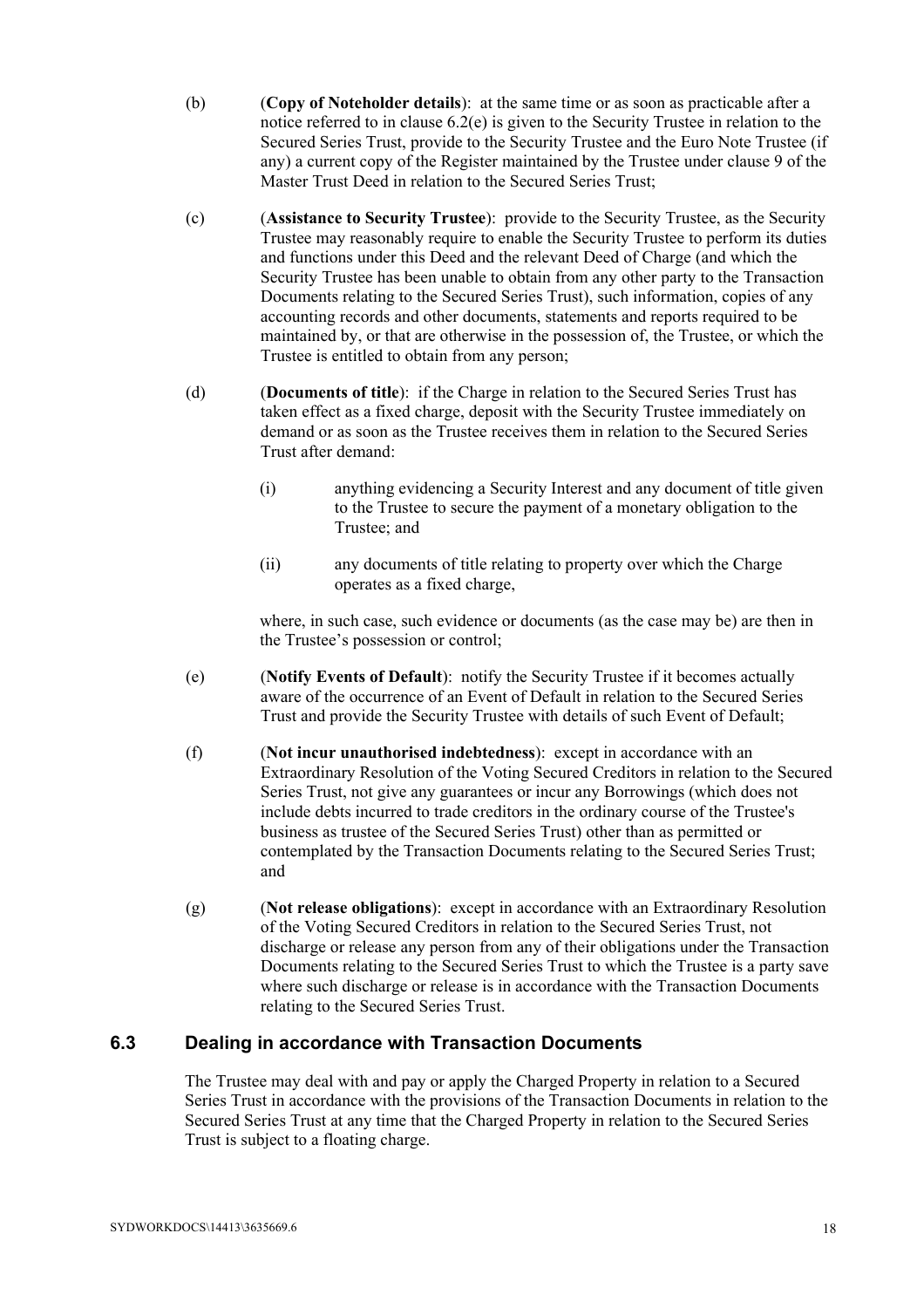#### **6.4 Manager's undertaking**

The Manager undertakes to the Trustee and the Security Trustee that it will not give any direction to the Trustee which would, if complied with, result in the Trustee breaching the terms of this clause 6.

# **7. Events of Default**

Each of the following events is an Event of Default in relation to a Secured Series Trust whether or not caused by any reason whatsoever outside the control of any Interested Person or any other person:

- (a) (i) (**Trustee retires and replacement not found**): the Trustee retires or is removed, or is required to retire or be removed as trustee of the Secured Series Trust in accordance with clause 19 of the Master Trust Deed and another Authorised Trustee Corporation is not appointed as trustee of the Secured Series Trust within 30 days of the occurrence of that event and the Manager fails within a further 20 days to convene a meeting of Investors in accordance with clause 19.3 and 19.4 of the Master Trust Deed;
	- (ii) (**Loss of indemnity**): the Security Trustee has actual notice or is notified by the Manager or the Trustee that the Trustee is (for any reason) not entitled fully to exercise its right of indemnity against the Assets of the Secured Series Trust to satisfy any liability to a Secured Creditor of the Secured Series Trust and the circumstances are not rectified to the reasonable satisfaction of the Security Trustee within 14 days of the Security Trustee requiring the Trustee in writing to rectify them; or
	- (iii) (**Secured Series Trust imperfectly constituted**): the Secured Series Trust is not properly constituted or is imperfectly constituted in a manner or to an extent that is regarded by the Security Trustee (acting reasonably) to be materially prejudicial to the interests of any Class of Secured Creditor and is incapable of being remedied or if it is capable of being remedied this has not occurred to the reasonable satisfaction of the Security Trustee within 30 days of the discovery thereof;
- (b) (**Insolvency Event**): an Insolvency Event occurs in relation to the Trustee in respect of the Secured Series Trust;
- (c) (**Enforcement of Security Interests etc.**): distress or execution is levied or a judgment, order or a Security Interest is enforced, or becomes enforceable against any of the Charged Property relating to the Secured Series Trust for an amount exceeding A\$1,000,000 which, in each case, causes or is likely to cause a reduction, qualification or withdrawal of the ratings assigned by each Rating Agency (if any) to the Notes issued in relation to that Secured Series Trust immediately prior to such event;
- (d) (**Void or loss of priority**): the Charge in relation to the Secured Series Trust:
	- (i) is or becomes wholly or partly void, voidable or unenforceable; or
	- (ii) loses the priority which it has at or after the date of the Deed of Charge relating to the Secured Series Trust (other than by an act or omission of the Security Trustee);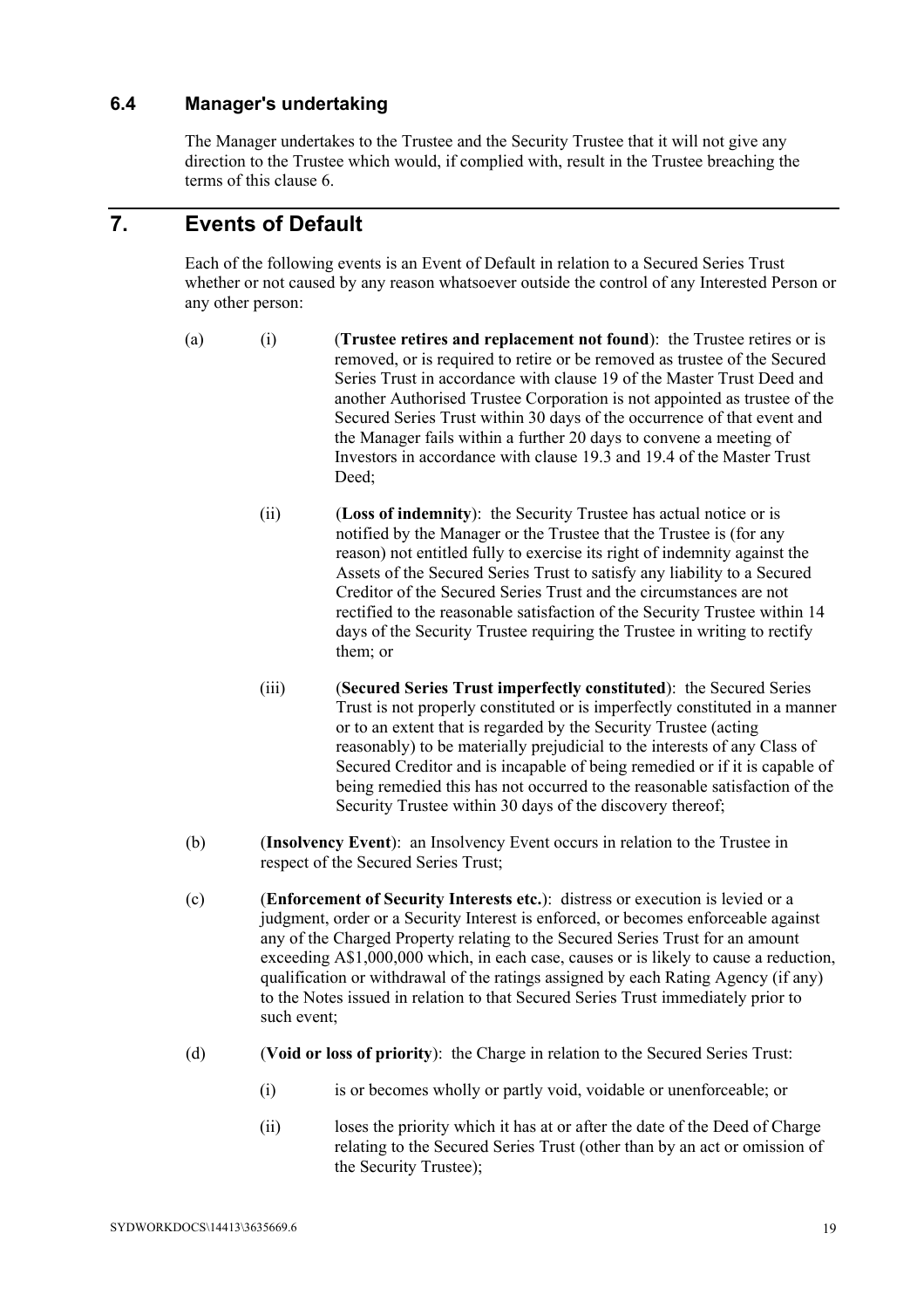- (e) (**Creates Security Interest**): the Trustee breaches the undertaking in clause 6.1 in relation to the Secured Series Trust or attempts to create or allows to exist a Security Interest over the Charged Property otherwise than in accordance with the Master Trust Deed, or this Deed or the Deed of Charge or the Series Supplement relating to the Secured Series Trust;
- (f) (**Tax Commissioner's determination**): the Commissioner of Taxation, or its delegate, determines to issue a notice (under any legislation that imposes a Tax) requiring any person obliged or authorised to pay money to the Trustee in relation to the Secured Series Trust to instead pay such money to the Commissioner in respect of any Tax or any fines and costs imposed on the Trustee in relation to the Secured Series Trust;
- (g) (**Failure to pay Secured Moneys**): any Secured Moneys in relation to the Secured Series Trust are not paid within 10 days of when due in accordance with the corresponding Transaction Documents; and
- (h) (**Other Event of Default**): any other event occurs which is described in a Transaction Document, or the Deed of Charge, relating to the Secured Series Trust as an Event of Default in relation to the Secured Series Trust for the purposes of this Deed.

# **8. Rights and obligations of the Security Trustee following Event of Default**

### **8.1 Notify Secured Creditors and convene meeting of Voting Secured Creditors**

Without prejudice to the operation of clause 9.2(b), upon becoming actually aware of the occurrence of an Event of Default in relation to a Secured Series Trust, the Security Trustee:

- (a) (**Notify Secured Creditors and the Rating Agencies**): must notify all then Secured Creditors and each Rating Agency (if any) in relation to the Secured Series Trust of the Event of Default and provide to the Secured Creditors and each Rating Agency full details of the Event of Default known to the Security Trustee and the actions and procedures, of which the Security Trustee is aware, which are being taken or will be taken by the Trustee and the Manager to remedy the relevant Event of Default;
- (b) (**Convene meeting of Voting Secured Creditors**): subject to clause 20 of Schedule 2, promptly convene a meeting of the Voting Secured Creditors in relation to the Secured Series Trust (in accordance with the provisions of Schedule 2) to seek directions by way of an Extraordinary Resolution of such Voting Secured Creditors regarding the action the Security Trustee should take as a result of such Event of Default pursuant to clause 8.2.

### **8.2 Extraordinary Resolutions**

At a meeting of the Voting Secured Creditors in relation to a Secured Series Trust referred to in clause 8.1(b) (subject to clause 20 of Schedule 2) the Voting Secured Creditors must vote on whether to direct the Security Trustee by Extraordinary Resolution to:

- (a) (**Accelerate Secured Moneys**): declare the Secured Moneys in relation to the Secured Series Trust immediately due and payable under clause 9.6;
- (b) (**Appoint Receiver**): appoint a Receiver over the Charged Property of the Secured Series Trust in accordance with clause 10 and, if a Receiver is to be appointed, the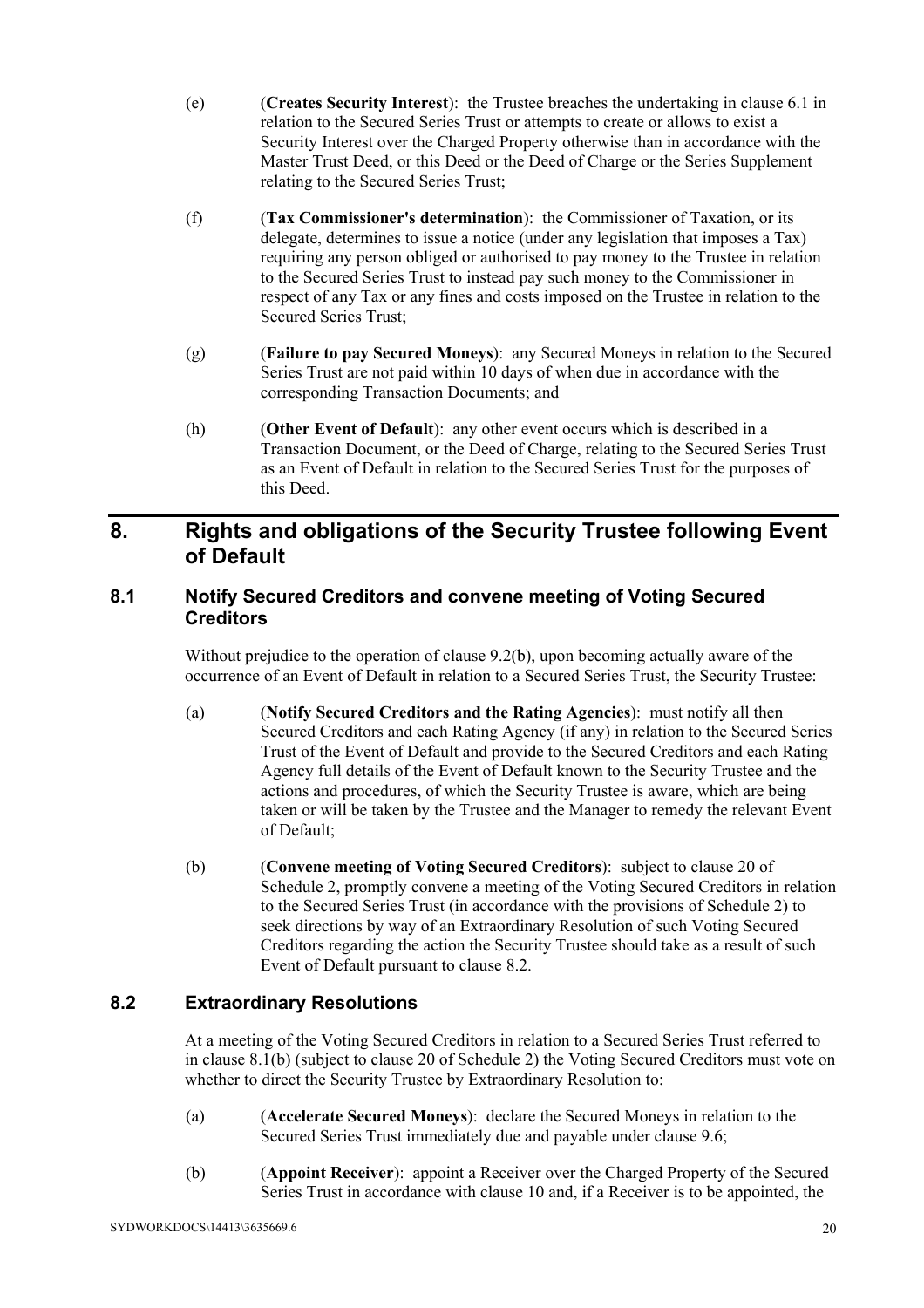Voting Secured Creditors must by a further Extraordinary Resolution determine the amount of the Receiver's remuneration;

- (c) (**Exercise power of sale**): instruct the Security Trustee by notice in writing to sell and realise the Charged Property of the Secured Series Trust and otherwise enforce the Charge; and/or
- (d) (**Other action**): take such other action as the Voting Secured Creditors may specify in the terms of such Extraordinary Resolution and which the Security Trustee indicates that it is willing to take (such indication, subject to this Deed and the relevant Deed of Charge, not to be unreasonably withheld or delayed).

#### **8.3 Security Trustee to act in accordance with directions**

- (a) (**Must implement Extraordinary Resolution**): Subject to clause 8.3(b), the Security Trustee must take all action necessary to give effect to any Extraordinary Resolution of the Voting Secured Creditors of a Secured Series Trust referred to in clause 8.2 and must comply with all directions contained in or given pursuant to any Extraordinary Resolution of the Voting Secured Creditors of a Secured Series Trust.
- (b) (**Exceptions**): The obligation of the Security Trustee pursuant to clause 8.3(a) is subject to:
	- (i) this Deed and the relevant Deed of Charge; and
	- (ii) if required by the Security Trustee (in its absolute discretion), the Security Trustee being adequately indemnified from the Charged Property in relation to the corresponding Secured Series Trust or the Security Trustee receiving from the Voting Secured Creditors of the corresponding Secured Series Trust an indemnity in a form reasonably satisfactory to the Security Trustee (which may be by way of an Extraordinary Resolution of the Voting Secured Creditors) against all actions, proceedings, claims and demands to which it may render itself liable, and all costs, charges, damages and expenses which it may incur, in giving effect to an Extraordinary Resolution of the Voting Secured Creditors.
- (c) (**Ranking of indemnities**): The Security Trustee must first claim on its indemnity from the Charged Property in relation to a Secured Series Trust and if it does not receive such indemnity from the Charged Property within 2 Business Days of the first claim then it may claim on any indemnity from the corresponding Voting Secured Creditors, including any indemnity provided under clause 8.4.

### **8.4 Security Trustee must receive indemnity**

- If:
- (a) (**Security Trustee requires indemnity**): the Security Trustee convenes a meeting of the Voting Secured Creditors in relation to a Secured Series Trust, or is required by an Extraordinary Resolution of the Voting Secured Creditors in relation to a Secured Series Trust or decides to exercise its rights under clause 9.1(b), to take any action to enforce this Deed and the Deed of Charge relating to that Secured Series Trust, and advises the Voting Secured Creditors that the Security Trustee will not take that action in relation to the enforcement of this Deed and that Deed of Charge unless it is personally indemnified by the Voting Secured Creditors to its reasonable satisfaction against all actions, proceedings, claims and demands to which it may render itself liable, and all costs, charges, damages and expenses which it may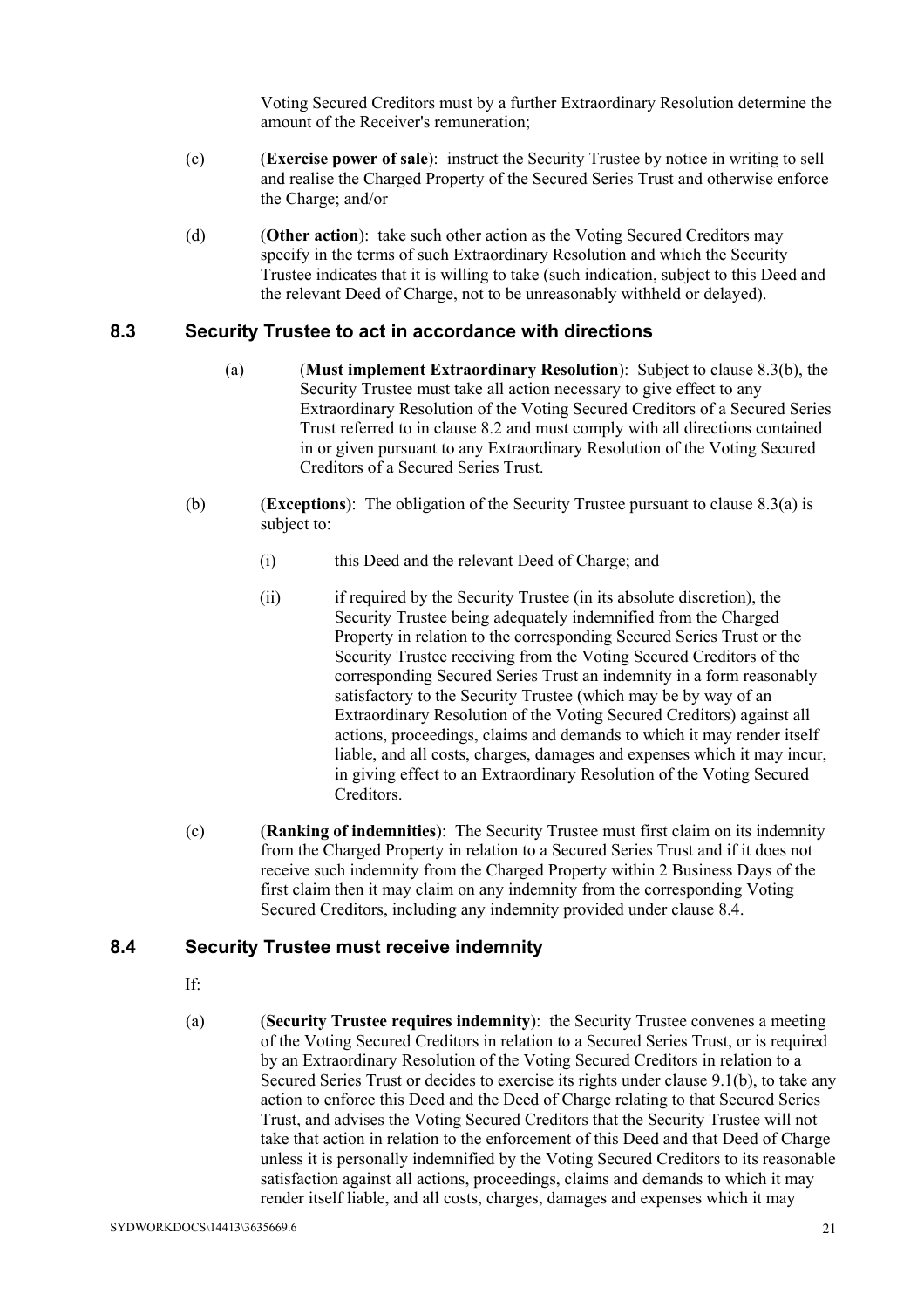incur, in relation to the enforcement of this Deed and that Deed of Charge and put in funds to the extent to which it may become liable (including costs and expenses); and

(b) (**Voting Secured Creditors refuse to grant indemnity**): the Voting Secured Creditors refuse to grant the requested indemnity and put it in funds,

the Security Trustee will not be obliged to act in relation to the enforcement of this Deed and that Deed of Charge. In these circumstances, the Voting Secured Creditors may then exercise such powers, and enjoy such protections and indemnities, of the Security Trustee under this Deed and that Deed of Charge in relation to the enforcement of this Deed and that Deed of Charge regarding the Secured Series Trust as they determine by Extraordinary Resolution. The Security Trustee will not be liable in any manner whatsoever if the Voting Secured Creditors exercise, or do not exercise, the rights given to them in the preceding sentence.

#### **8.5 Notice to Trustee**

If the Voting Secured Creditors pass an Extraordinary Resolution referred to in clause 8.2 at a meeting convened following an Event of Default in relation to a Secured Series Trust, the Security Trustee must notify the Trustee in writing within 1 Business Day after such Extraordinary Resolution is so passed.

#### **8.6 Manager convenes meeting**

If the Security Trustee fails to convene a meeting in accordance with clause 8.1(b), the Manager must convene a meeting of Voting Secured Creditors in relation to the relevant Secured Series Trust in accordance with this clause 8, which meeting is to have only the same powers as if convened by the Security Trustee and is to be conducted in accordance with the provisions of Schedule 2, in which event all references in this Deed and Schedule 2 to the Security Trustee in relation to the requirements of meetings of Voting Secured Creditors will be read and construed, mutatis mutandis, as references to the Manager.

#### **8.7 Notice of Event of Default**

If the Security Trustee becomes actually aware of the occurrence of an Event of Default in relation to a Secured Series Trust, and the Trustee has not given the Security Trustee notice in accordance with clause 6.2(e) the Security Trustee must promptly give the Trustee notice of the occurrence of the Event of Default.

#### **8.8 Notice of action to remedy Event of Default**

If the Trustee and the Manager take any action or procedures to remedy an Event of Default, both the Trustee and the Manager must keep the Security Trustee informed of those actions and procedures.

## **9. Enforcement**

#### **9.1 Power to deal with and protection of the Charged Property**

If the Charge in relation to a Secured Series Trust crystallises and becomes fixed pursuant to the provisions of this Deed and the Deed of Charge relating to that Secured Series Trust:

- (a) (**Power to deal with the Charged Property ceases**): the Trustee's power to deal with the Charged Property in relation to the Secured Series Trust will, subject to clauses 4.6 and 4.7, immediately cease; and
- (b) (**Protection of Charged Property**): the Security Trustee will have the right either in its own name or in the name of the Trustee to immediately seek and obtain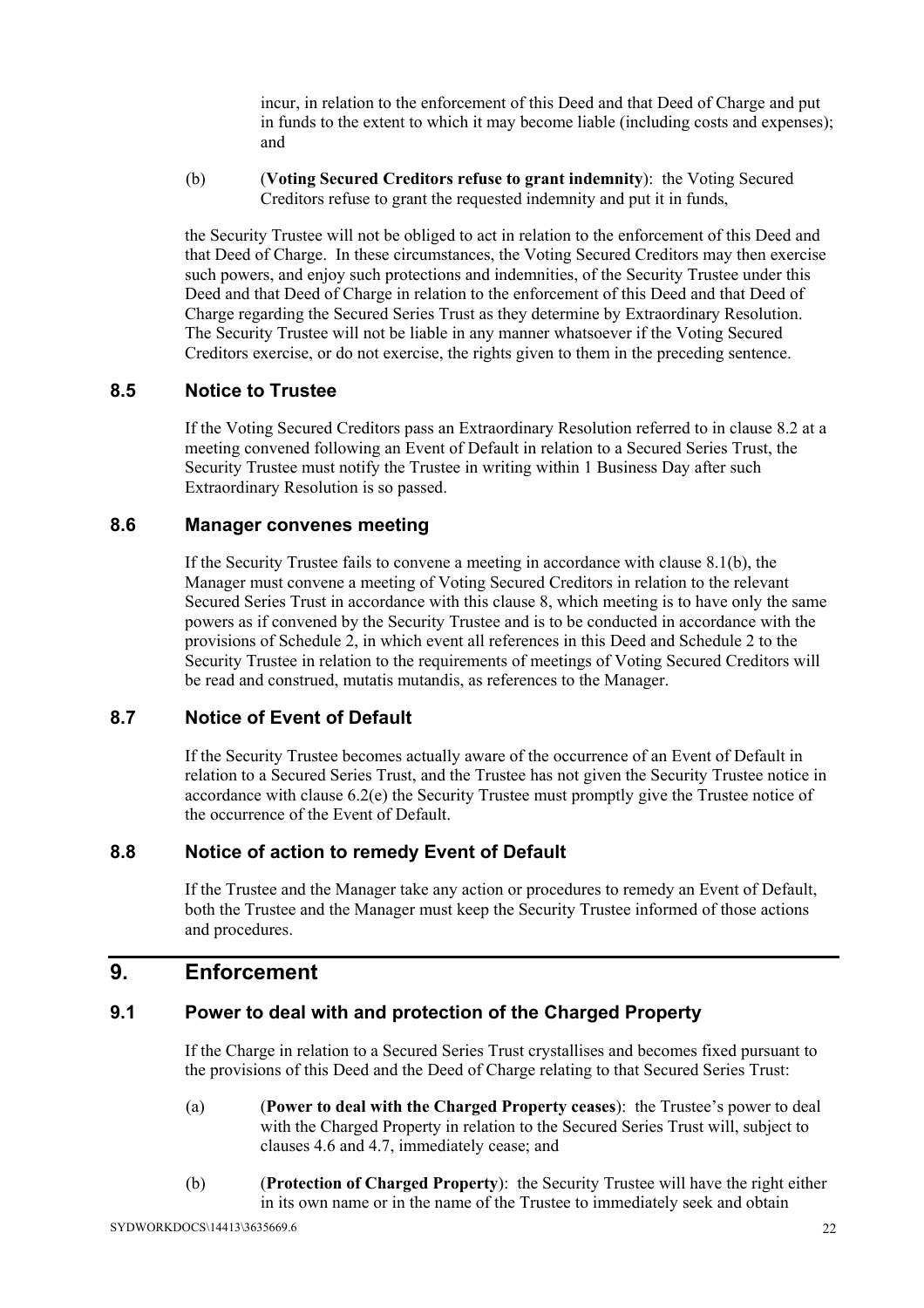appropriate relief in relation to that part of the Charged Property in relation to the Secured Series Trust affected or threatened by the relevant Event of Default.

#### **9.2 Restrictions on power to enforce**

If an Event of Default occurs in relation to a Secured Series Trust, the Security Trustee must not take any steps to declare the Secured Moneys in relation to the Secured Series Trust immediately due and payable under clause 9.6, appoint a Receiver over the corresponding Charged Property under clause 10 or, subject to the operation of clauses 4.5 to 4.8 (inclusive), otherwise enforce the Charge in relation to the Secured Series Trust unless:

- (a) (**Secured Creditors authorise action**): subject to clause 20 of Schedule 2, the Voting Secured Creditors in relation to the Secured Series Trust have passed an Extraordinary Resolution referred to in clause 8.2 or at a meeting convened pursuant to clause 8.6 or pursuant to clause 2 of Schedule 2; or
- (b) (**Delay would be prejudicial**): in the opinion of the Security Trustee, the delay required to obtain the directions of the Voting Secured Creditors in relation to the Secured Series Trust in accordance with clause 8.2 would be prejudicial to the interests of such Secured Creditors as a class.

#### **9.3 No obligation to enforce**

Upon the occurrence of an Event of Default in relation to a Secured Series Trust, subject to clauses 8.1, 9.2 and 15.3, pending the receipt of directions from the Voting Secured Creditors in relation to the Secured Series Trust as contemplated by clauses 8.2, 8.3 and 8.4 (subject to clause 20 of Schedule 2), the Security Trustee is not bound to take any action under this Deed or the Deed of Charge relating to that Secured Series Trust or give any consent or waiver or make any determination under this Deed or that Deed of Charge (including, without limiting the generality of the foregoing, to appoint any Receiver, to declare the Charge enforceable or the Secured Moneys immediately due and payable or to take any other proceedings in relation to the Secured Series Trust). Nothing in this clause 9.3 affects the operation of clause 4.5 upon the occurrence of an Event of Default in relation to the Secured Series Trust or the Charge in relation to the Secured Series Trust becoming enforceable prior to the Security Trustee receiving directions from the Secured Creditors in relation to the Secured Series Trust.

### **9.4 Limitation on rights of Secured Creditors**

Subject to clause 8.4:

- (a) (**Powers Exercisable by Security Trustee only**): the powers, rights and remedies conferred on the Security Trustee by this Deed and the relevant Deed of Charge are exercisable by the Security Trustee only, and no Secured Creditor is entitled to exercise the same or any of them; and
- (b) (**Secured Creditors cannot enforce**): without limiting the generality of the foregoing, no Secured Creditor is entitled to enforce a Charge or the provisions of this Deed or that Deed of Charge exercisable by the Security Trustee or to appoint or cause to be appointed a Receiver to any of the Charged Property or otherwise to exercise any power conferred by the terms of any applicable law on chargees.

#### **9.5 Immaterial waivers**

The Security Trustee may, on such terms and conditions as it considers expedient, without the consent of the Secured Creditors in relation to a Secured Series Trust, and without prejudice to its rights in respect of any subsequent breach: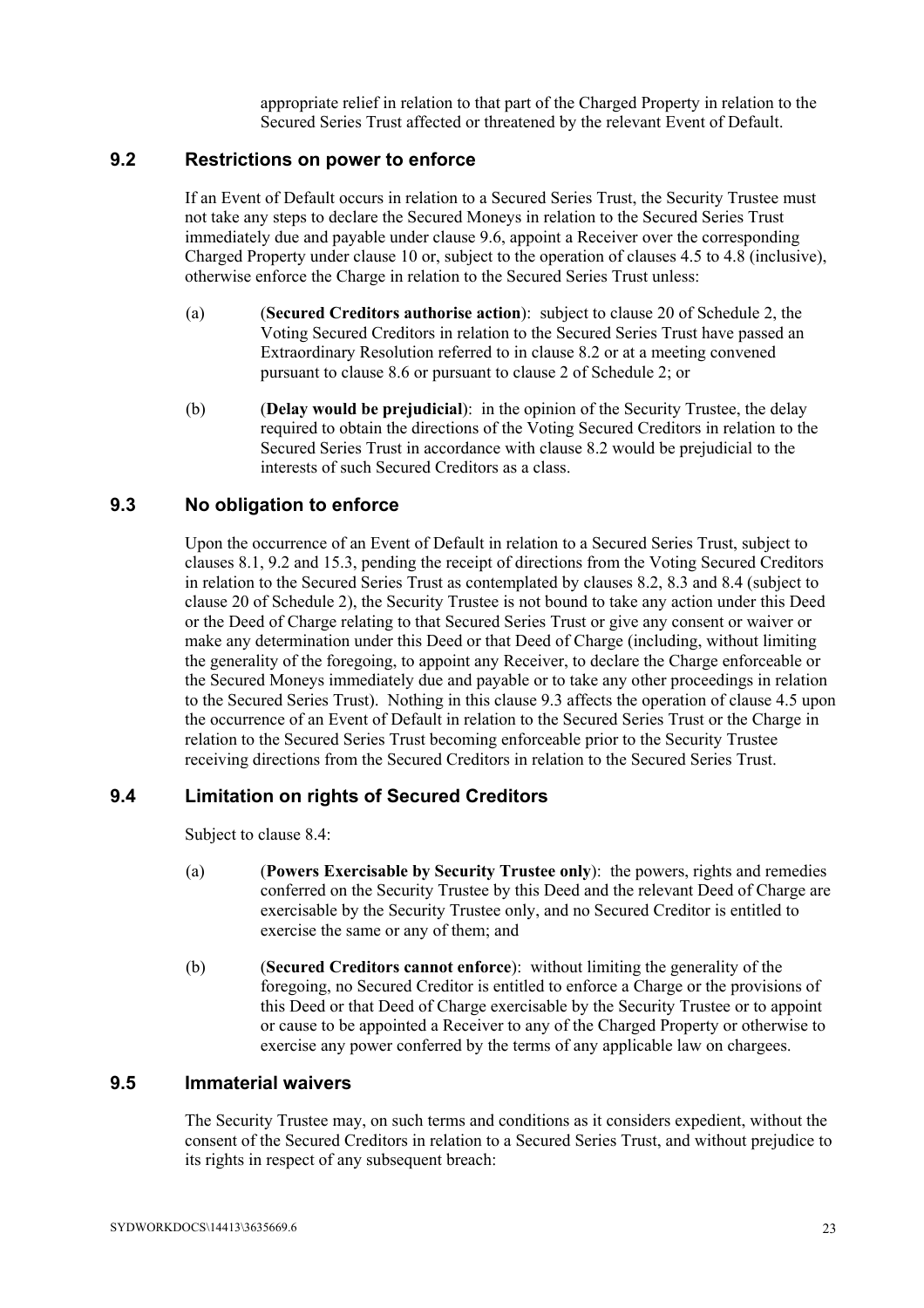- (a) (**Waiver of breaches**): agree to any waiver or authorisation of any breach or proposed breach of any of the terms and conditions of the Transaction Documents in relation to the Secured Series Trust; and
- (b) (**Waiver of Events of Default**): determine that any event that would otherwise be an Event of Default in relation to the Secured Series Trust will not be treated as an Event of Default for the purpose of this Deed and the Deed of Charge relating to that Secured Series Trust,

if to do so would not, in the opinion of the Security Trustee, materially prejudice the interests of the Secured Creditors in relation to the Secured Series Trust as a class. No such waiver, authorisation or determination may be made in contravention of any directions contained in an Extraordinary Resolution of the Voting Secured Creditors in relation to the Secured Series Trust. Any such waiver, authorisation or determination will, if the Security Trustee so requires, be notified to the Secured Creditors in relation to the Secured Series Trust by the Manager as soon as practicable after it is made in accordance with this Deed.

### **9.6 Acceleration of Secured Moneys following Event of Default**

If any Event of Default in relation to a Secured Series Trust occurs, at any time thereafter if the Event of Default is continuing, the Security Trustee may, by written notice to the Trustee and the Manager, declare in accordance with this Deed and the Deed of Charge relating to that Secured Series Trust the Secured Moneys in relation to the Secured Series Trust to be immediately due and payable, whereupon the Secured Moneys in relation to the Secured Series Trust will immediately become due and payable (subject to the limitation contained in clause 26 of this Deed or any equivalent limitation in relation to the relevant Secured Moneys).

## **10. Receivers - appointment and powers**

### **10.1 Appointment of Receiver**

- (a) (**Conditions of appointment**): Subject to clause 10.2, following the occurrence of an Event of Default in relation to a Secured Series Trust, if the Voting Secured Creditors of the Secured Series Trust pass the Extraordinary Resolution referred to in clause 8.2(b) the Security Trustee must appoint in writing a person or persons to be a receiver or receiver and manager of the Charged Property in relation to the Secured Series Trust to deal with the Charged Property in relation to the Secured Series Trust in accordance with any instructions given by the Voting Secured Creditors by Extraordinary Resolution passed at a meeting of the Voting Secured Creditors convened in accordance with this Deed and may withdraw the appointment of any such Receiver as to such Charged Property and in case of the removal retirement or death of any such Receiver may appoint another person or persons in its place on substantially the same terms as the previous Receiver.
- (b) (**No liability for Receiver**): Neither the Trustee nor the Security Trustee will be responsible for anything done or not done by a Receiver. However, the Security Trustee must to the extent of a prudent security trustee monitor the performance by any person or persons appointed by it under clause 10.1(a) of that person's or those persons' duties as Receiver of the Charged Property.

#### **10.2 Joint Receivers**

If more than one person is appointed as a Receiver of the Charged Property the Security Trustee may specify whether such appointment and the powers of each such person will at its option be joint or joint and several and failing such specification such appointment and the powers of each such person will be deemed to be joint and several.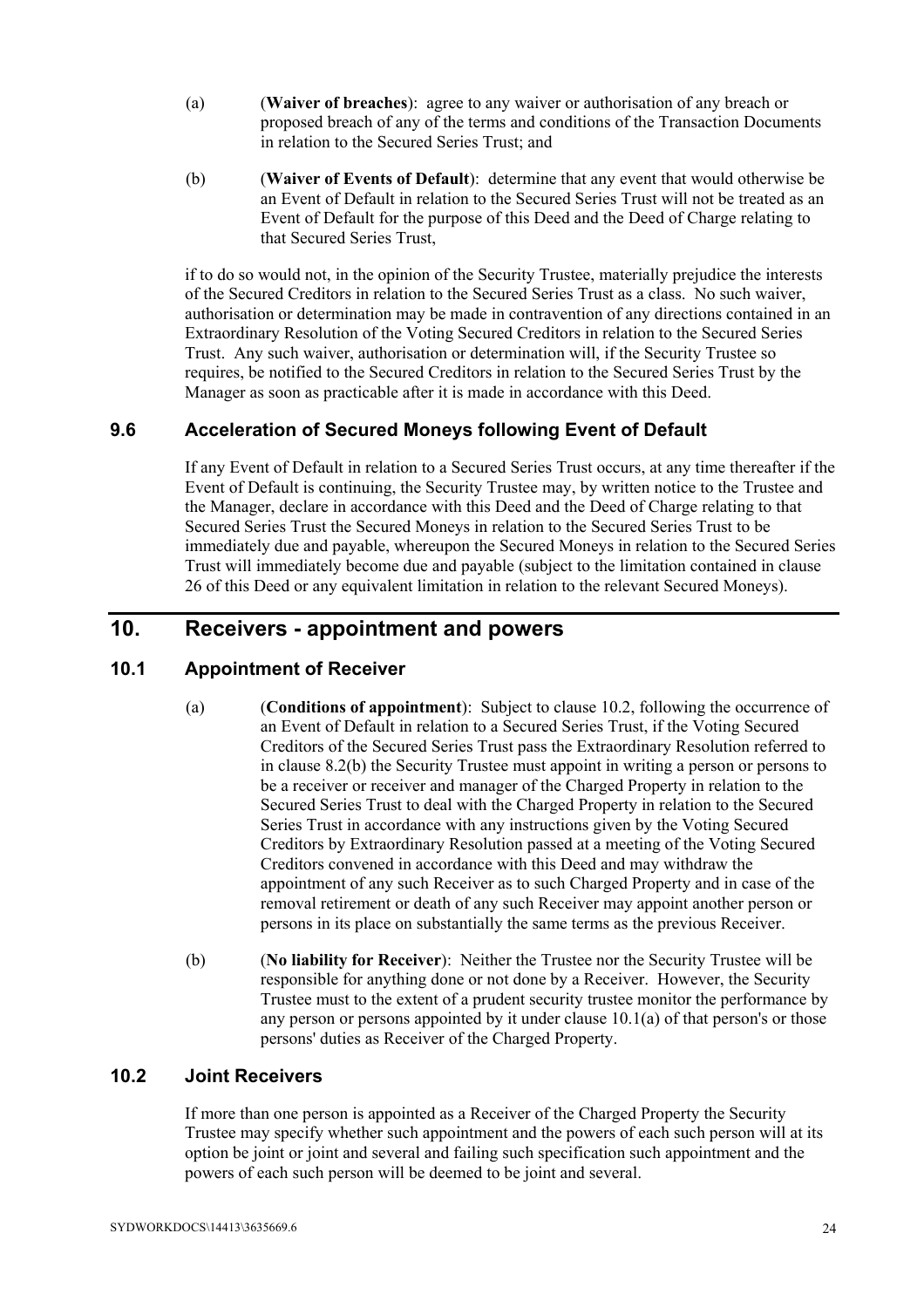#### **10.3 Remuneration of Receiver**

The Security Trustee must fix the remuneration of a Receiver in accordance with the terms of the Extraordinary Resolution passed under clause 8.2(b).

#### **10.4 Indemnification of Receiver**

Without limiting the generality of clause 10.7, each Receiver must be granted an indemnity for its remuneration, costs, liabilities and expenses by the Security Trustee in its capacity as trustee of the corresponding Security Trust. However, the Security Trustee will not be required to grant such indemnity to a Receiver unless it is reasonably satisfied that its liability under that indemnity is limited so as not to exceed the Security Trustee's right of indemnity out of the corresponding Security Trust Fund. Any moneys payable by the Security Trustee under such an indemnity must be paid out of the corresponding Charged Property in accordance with this Deed and the relevant Deed of Charge and will form part of the Secured Moneys in relation to the corresponding Secured Series Trust.

#### **10.5 Appointment over part**

The power to appoint a Receiver over all of the Charged Property in relation to a Secured Series Trust may be exercised whether or not a Receiver has already been appointed over part of it.

#### **10.6 Powers of Receiver**

A Receiver of the Charged Property in relation to a Secured Series Trust, without the need for any consent from the Trustee, has all of the following powers in addition to any of the other powers conferred by this Deed and the Deed of Charge relating to that Secured Series Trust:

- (a) (**To take possession**): to enter, take possession of, have access to, make use of and collect the Charged Property;
- (b) (**To collect moneys**): to convert, liquidate and reduce the Charged Property into money and, where Euro Notes are issued out of a Euro Trust and except as provided in the relevant Deed of Charge in relation to the Secured Series Trust, to convert any of the Charged Property denominated in a Foreign Currency into Australian dollars;
- (c) (**To carry on business**): to carry on or concur in carrying on any business then conducted by the Trustee and to effect all insurances and do all acts which the Trustee might do in the ordinary course of such business for the protection or improvement of the Charged Property;
- (d) (**To borrow or raise money**): to borrow or raise in any way from the Security Trustee or any other person any moneys which may be required for the purposes referred to in this Deed or that Deed of Charge and in the name of the Trustee or otherwise to secure any moneys so borrowed or raised by the grant of any Security Interest over the Charged Property or any part thereof so that such Security Interest ranks in priority to, pari passu with or after the Charge in relation to the Charged Property provided however that the Security Trustee will not be bound to enquire as to the necessity or propriety of any such borrowing or raising nor be responsible for the misapplication or non-application of any moneys so borrowed or raised;
- (e) (**To employ**): to employ managers, solicitors, barristers, auctioneers, brokers, consultants, professional advisers, workmen, officers, agents, employees and servants, including any person associated with a firm or company in which the Receiver is a member or in which he is interested and such person may charge for his services as if he had been independently retained for all or any of the purposes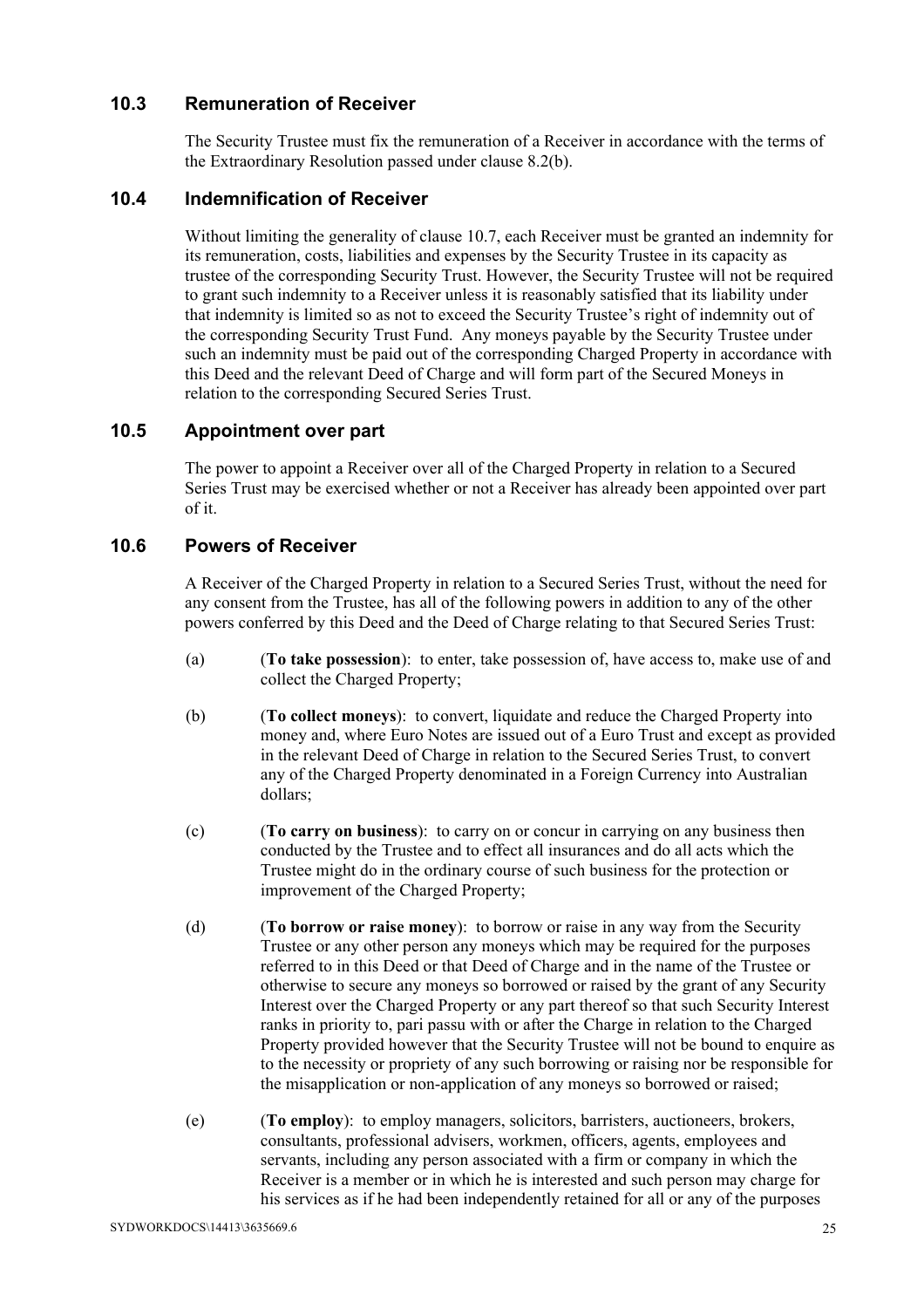in this Deed or that Deed of Charge referred to at such salaries or remuneration as the Receiver thinks fit and without the need for further enquiry and, without thereby incurring any liability to the Trustee, may act upon such person's advice as to the timing of or any incident or term of any sale including whether or not the Charged Property should be offered for sale by auction and as to the need for and amount of any reserve price and as to the adequacy of any rent or of any price obtainable on sale by private treaty;

- (f) (**To sell property**): to sell or concur in selling whether or not the Receiver has taken possession of the Charged Property, by public auction, private treaty or tender, for cash or on credit, in one lot or in parcels with or without special conditions or stipulations as to title, the time and the mode of payment of purchase moneys and otherwise, as the Receiver thinks fit with power to allow the purchase moneys to remain on mortgage over the property sold or on any other security or without any security and upon such other terms and conditions as the Receiver considers expedient with full power to buy in and to rescind or vary any contract for sale and to resell without being responsible for loss and to exercise all or any rights, powers and remedies of the Trustee thereunder and to execute such contracts, deeds, agreements, transfers, assignments and assurances of all or any part of the Charged Property in the name and on behalf of the Trustee or otherwise and to do all other acts and things for implementing and completing any such sale that the Receiver deems necessary;
- (g) (**To give up possession**): to give up possession of the Charged Property at any time;
- (h) (**To invest proceeds against contingencies**): if any of the Obligations in relation to the Secured Series Trust are contingent, to invest deposit or hold any part of the Charged Property in such form or in such mode of investment for the time being as the Receiver in its absolute discretion thinks fit, with like power to vary, transpose or re-invest such investments or deposits from time to time until such part of the Obligations cease to be contingent;
- (i) (**To enter into contracts**): to enter into, vary or terminate any contract, undertaking, covenant, instrument, obligation or arrangement with any person for any purpose connected with this Deed or that Deed of Charge or the Charged Property or in furtherance of any power in this Deed or that Deed of Charge upon such terms and conditions as the Receiver in its absolute discretion thinks fit including, without limitation, granting or conferring options to in favour of or exercisable by any person for the purpose of or in connection with the sale, purchase, leasing or hiring of the Charged Property;
- (j) (**To perform contracts**): to perform, observe and carry out and enforce specific performance of, to exercise or refrain from exercising, the Trustee's rights and powers under, to obtain the benefit of and to vary or rescind, all contracts and rights forming part of the Charged Property and all instruments and arrangements entered into or held by the Trustee;
- (k) (**To take proceedings**): to institute, conduct or defend any proceedings in law, equity or bankruptcy and to submit to arbitration in the name of the Trustee or otherwise and on any terms any proceeding, claim, question or dispute in connection with the Charged Property or otherwise;
- (l) (**To compromise**): to make any settlement, arrangement or compromise regarding any action or dispute arising in connection with the Charged Property, to grant to any person involved therein time or other indulgence and to execute such releases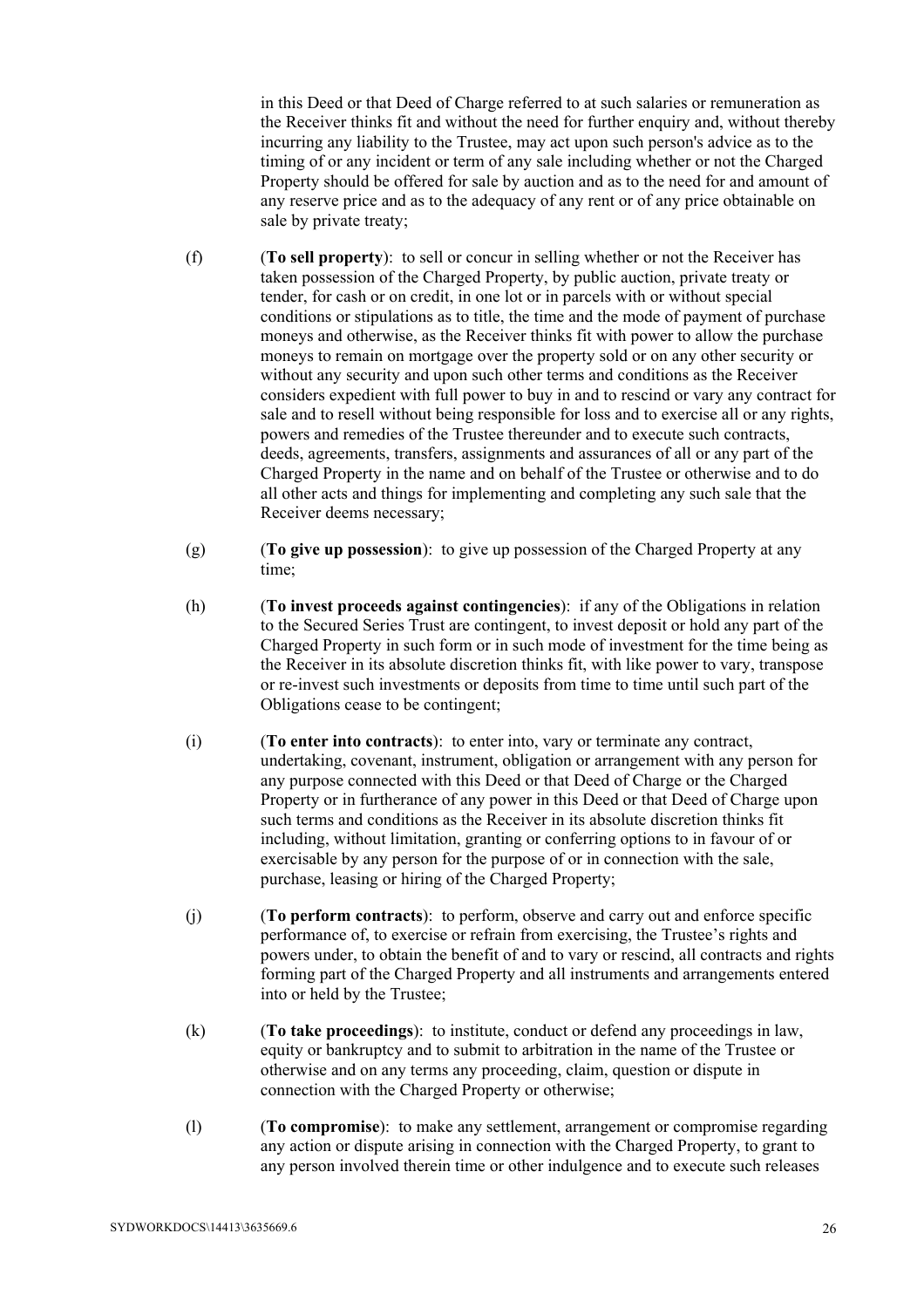or discharges in connection therewith as the Receiver thinks expedient in the interests of the Security Trustee;

- (m) (**To appeal**): to appeal against or to enforce any judgment or order;
- (n) (**To bankrupt debtors and wind-up companies**): to make debtors bankrupt and to wind-up companies and to do all things in connection with any bankruptcy or winding up which the Receiver thinks necessary for the recovery or protection of the Charged Property or any part thereof or for the security or other benefit of the Security Trustee or the Secured Creditors relating to the Secured Series Trust;
- (o) (**To delegate**): with the consent in writing of the Security Trustee, to delegate to any person for such time or times as the Security Trustee approves, any of the powers in this Deed and that Deed of Charge conferred upon the Receiver including this power of delegation;
- (p) (**To file**): to file all certificates, registrations and other documents and to take any and all action on behalf of the Trustee which the Security Trustee or Receiver believes necessary to protect, preserve or improve any or all of the Charged Property and the rights of the Trustee and the Security Trustee in respect of any agreement for sale and to obtain for the Security Trustee all of the benefits of this Deed and that Deed of Charge and in particular the placing of the Trustee into liquidation or the appointment of a Receiver is deemed to be an event against which the Security Trustee may protect its rights;
- (q) (**To operate bank accounts**): to operate to the exclusion of the Trustee any bank account in the name of the Trustee whether alone or jointly and to withdraw any moneys to the credit of such account and to sign and endorse or to authorise others to sign and endorse in the name of the Trustee cheques, promissory notes, bills of exchange and other negotiable instruments;
- (r) (**To exercise Trustee's powers**): to exercise all the powers, rights and entitlements conferred upon the Trustee under the terms of, or pursuant to the general law or statute in respect of, any Charged Property;
- (s) (**To do all other things necessary**): to do all things necessary to perform observe and fulfil any of the covenants on the part of the Trustee under this Deed and that Deed of Charge; and
- (t) (**To do such things as are expedient**): to do all such other acts and things without limitation as it thinks expedient for the interests of the Security Trustee or the Secured Creditors in relation to the Secured Series Trust,

and will have such further powers and discretions as the Security Trustee by notice in writing to the Receiver confers upon the Receiver for the purposes referred to in this clause 10.6.

#### **10.7 Indemnity**

The Security Trustee may give such indemnities to a Receiver of the Charged Property of a Secured Series Trust in respect of the performance by the Receiver of the Receiver's duties as are permitted by law and if the Security Trustee is obliged to pay any moneys pursuant to any such indemnity the same will become part of the corresponding Secured Moneys.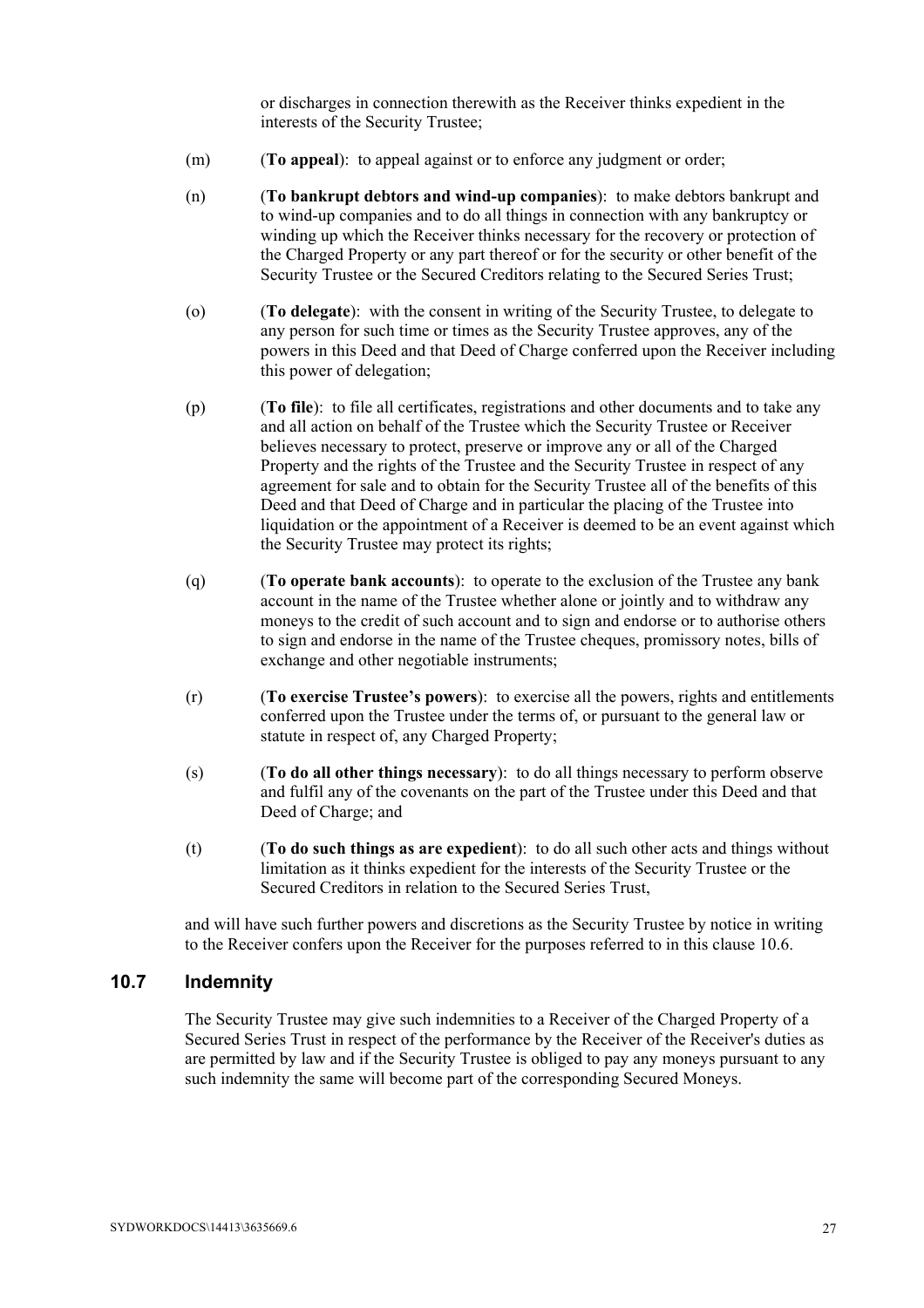# **11. Powers and protections for Security Trustee and Receiver and power of attorney**

### **11.1 Security Trustee has powers of Receiver**

At any time after an Event of Default occurs in relation to a Secured Series Trust, the Security Trustee, in addition to the powers conferred on it by any other provision of this Deed and the Deed of Charge relating to that Secured Series Trust or by law, may, without giving any notice, exercise all or any of the powers conferred on a Receiver, or which would be conferred on a Receiver if appointed by this Deed, as if the same had been expressly conferred on the Security Trustee and the Security Trustee may itself exercise such powers, authorities and discretions and/or may appoint an agent or joint and/or several agents for that purpose. When any such agent(s) are appointed the Security Trustee may:

- (a) (**Remuneration of agent**): fix the remuneration of such agent(s) upon the same basis that such agent(s) would have been entitled to remuneration if appointed as Receiver(s) pursuant to the provisions of clause 10.3 or otherwise pay the reasonable charges of such agent(s);
- (b) (**Withdraw appointment of agent**): withdraw the appointments of any such agent(s); and
- (c) (**Appoint another agent**): in the case of the removal retirement or death of any such agent(s) may appoint another person or persons in its place.

## **11.2 Act jointly**

The Security Trustee or a Receiver of Charged Property may exercise any of the powers conferred upon the Security Trustee or the Receiver in conjunction with the exercise of similar powers by the holders of any other Security Interests over the Charged Property or part thereof or by any receiver appointed by such holder and may enter into and give effect to such agreements and arrangements with such other holders of Security Interests or receiver as the Security Trustee or Receiver thinks fit.

#### **11.3 No liability for loss**

The Security Trustee is not nor is any Receiver liable or otherwise accountable for any omission, delay or mistake or any loss or irregularity in or about the exercise, attempted exercise, non-exercise or purported exercise of any of the powers of the Security Trustee or of the Receiver except for actual fraud, negligence or wilful default.

### **11.4 No liability to account as mortgagee in possession**

Neither the Security Trustee nor any Receiver will by reason of the Security Trustee or the Receiver entering into possession of the Charged Property of a Secured Series Trust or any part thereof be liable to account as mortgagee or chargee in possession or for anything except actual receipts or be liable for any loss upon realisation or for any default, omission, delay or mistake for which a mortgagee or chargee in possession might be liable.

#### **11.5 No conflict**

The Security Trustee and any Receiver may exercise any power under this Deed and the relevant Deed of Charge notwithstanding that the exercise of that power involves a conflict between any duty owed to the Trustee by the Security Trustee or such Receiver and:

(a) (**Duty owed to others**): any duty owed by the Security Trustee or Receiver to any other person; or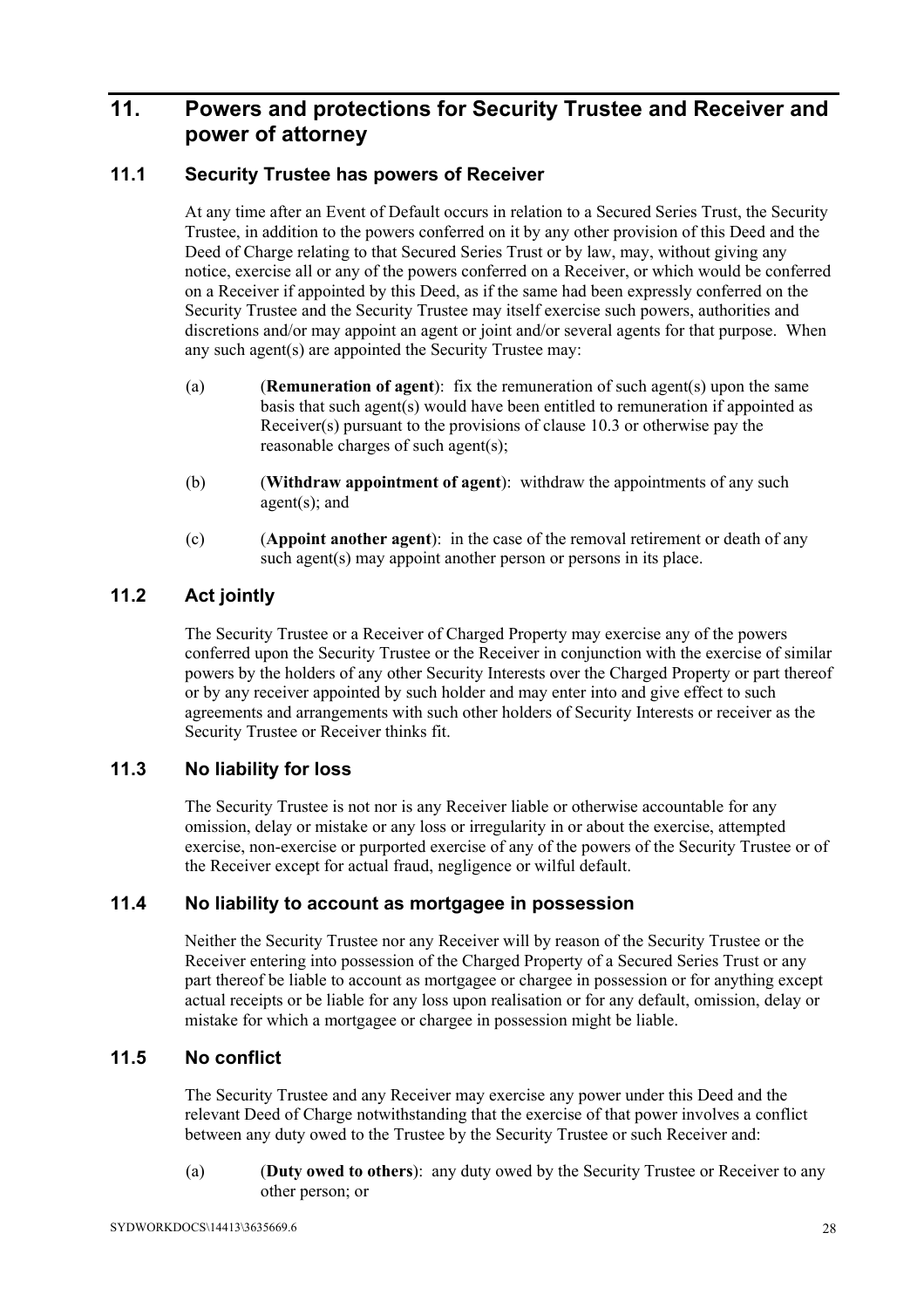(b) (**Interest of others**): the interests of the Security Trustee or Receiver.

#### **11.6 Contract involving conflict of duty**

Any contract which involves any such conflict of duty or interest will not be void or voidable by virtue of any such conflict of duty or interest nor will the Security Trustee or a Receiver be liable to account to the Trustee or any other person for any moneys because of any such conflict of interest or duty.

#### **11.7 Power of attorney**

The Trustee for valuable consideration irrevocably appoints the Security Trustee, each Authorised Officer of the Security Trustee, any Receiver of Charged Property in relation to a Secured Series Trust and such other person or persons as any of such Authorised Officers or Receiver (with, in the case of the Receiver, the prior consent of the Security Trustee) may for that purpose from time to time appoint, severally, the attorney and attorneys of the Trustee to, upon the occurrence of an Event of Default in relation to the Secured Series Trust:

- (a) (**Acts**): do all acts and things that under this Deed and the Deed of Charge relating to that Secured Series Trust or implied in this Deed or that Deed of Charge ought to be done by the Trustee;
- (b) (**Registration**): take all such steps and proceedings and to do and execute all such acts, deeds and things for securing, perfecting and registering this Deed and that Deed of Charge;
- (c) (**Further assurance**): execute in favour of the Trustee all such legal mortgages, fixed charges, transfers, assignments and other assurances of all or any part of the Charged Property and to do at any time all things necessary to ensure the expeditious stamping and registration of such mortgages, charges, transfers, assignments and other assurances;
- (d) (**Commence proceedings**): in the name and on behalf of the Trustee or in the name of the Security Trustee or the said attorney to ask demand sue for recover and receive of and from all and every person whomsoever and to give effectual receipts for all or any part of the Charged Property;
- (e) (**Delegate**): delegate such of its powers (including, and where applicable, this power of delegation) as the Security Trustee would be entitled to delegate under clause 14.3(k) if it held those powers in its own right rather than as attorney of the Trustee to any person for any period and may revoke a delegation;
- (f) (**Conflicts**): exercise or concur in exercising its powers even if the attorney has a conflict of duty in exercising its powers or has a direct or personal interest in the means or result of that exercise of powers; and
- (g) (**Further acts**): perform and execute all such further and other acts deeds matters and things which will become necessary or be regarded by the Security Trustee or the said attorney as necessary for more satisfactorily securing the payment of the Secured Moneys in relation to the Secured Series Trust or as expedient in relation to the Charged Property of the Secured Series Trust,

as effectually as the Trustee could or might do and for all or any of the purposes described in paragraphs (a) to  $(g)$  above appoint any substitute or substitutes for any such attorney and to remove at pleasure any attorney or substitute. The Trustee ratifies and confirms and agrees to allow, ratify and confirm all and whatsoever its attorney lawfully does or causes to be done under and by virtue of this power of attorney and declares that this power of attorney is to continue to be of full force and effect until all such acts, deeds, payments, matters and things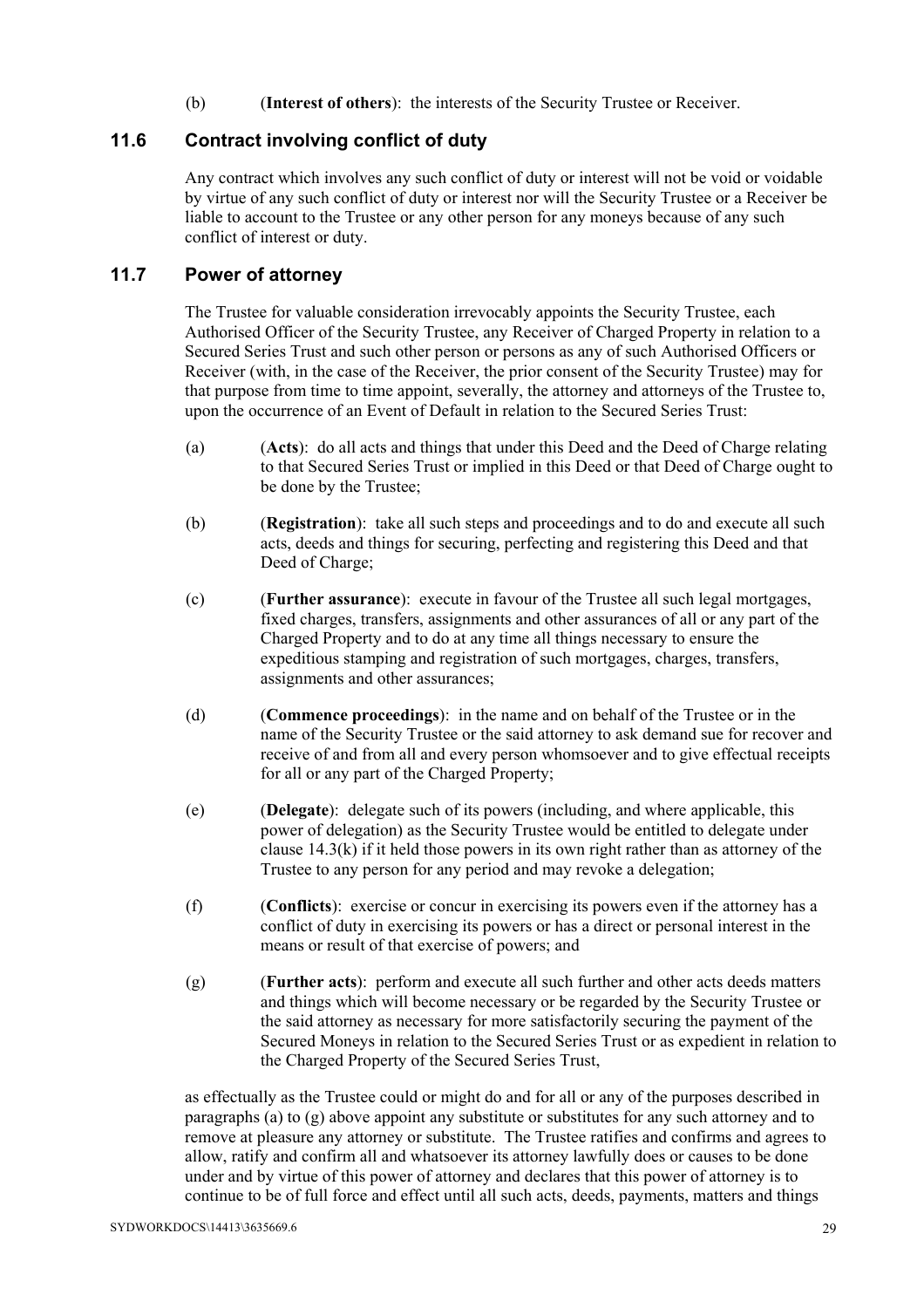as the Security Trustee thinks proper to execute, perform, make, institute or carry through have been done, made and completed notwithstanding the determination of this Deed or that Deed of Charge or of the agreements and arrangements referred to in this Deed or that Deed of Charge. The Trustee declares that this power of attorney is irrevocable and is given as security.

#### **11.8 Security Trustee may make good default**

If the Trustee defaults in duly performing, observing and fulfilling any covenant on the part of the Trustee in this Deed or the relevant Deed of Charge in relation to a Secured Series Trust (in either case contained or implied) it will be lawful for, but not obligatory upon the Security Trustee, without prejudice to any other power of the Security Trustee, to do all things and pay all moneys necessary or expedient in the opinion of the Security Trustee to make good or to attempt to make good such default to the satisfaction of the Security Trustee and all such moneys will form part of the Secured Moneys in relation to that Secured Series Trust.

#### **11.9 Notice for exercise of powers**

Subject to any mandatory law to the contrary:

- (a) (**No notice required**): The powers conferred on the Security Trustee or the Receiver by this Deed and the relevant Deed of Charge, by any statute or by the general law in relation to a Secured Series Trust or the Charged Property relating to that Secured Series Trust may be exercised by the Security Trustee, the Receiver or any attorney of the Trustee under this Deed or that Deed of Charge, immediately upon or at any time after the Charge in relation to the Secured Series Trust becomes enforceable without any notice or expiration of time being necessary.
- (b) (**Where notice is mandatory**): 1 day is fixed as the period:
	- (i) for which an Event of Default in relation to a Secured Series Trust must continue before the Security Trustee may serve any notice in writing in relation to the Secured Series Trust as may be specified in any statute affecting the Security Trustee's powers; and
	- (ii) for which an Event of Default in relation to a Secured Series Trust must continue after the service of notice before any power of sale given by any such statute may be exercised in relation to the Secured Series Trust.

#### **11.10 Benefit for Receiver etc.**

The Security Trustee will be deemed to have accepted the benefit of this clause 11 as agent for the Receiver and any attorney, agent or other person appointed under this Deed or by the Security Trustee who are not parties to this Deed and the Security Trustee will hold the benefit of such provisions on trust for the benefit of those grantees.

# **12. Protection of persons dealing with Security Trustee or Receiver**

#### **12.1 No enquiry**

No purchaser or other person dealing with the Security Trustee, a Receiver or any attorney appointed under this Deed or to whom is tendered for registration an instrument executed by the Security Trustee, the Receiver or any attorney appointed under this Deed, will be bound to inquire as to whether any relevant Event of Default has occurred or whether any relevant Charge has become enforceable or whether any relevant Secured Moneys are owing or payable or whether the Receiver or attorney has been properly appointed or as to the propriety or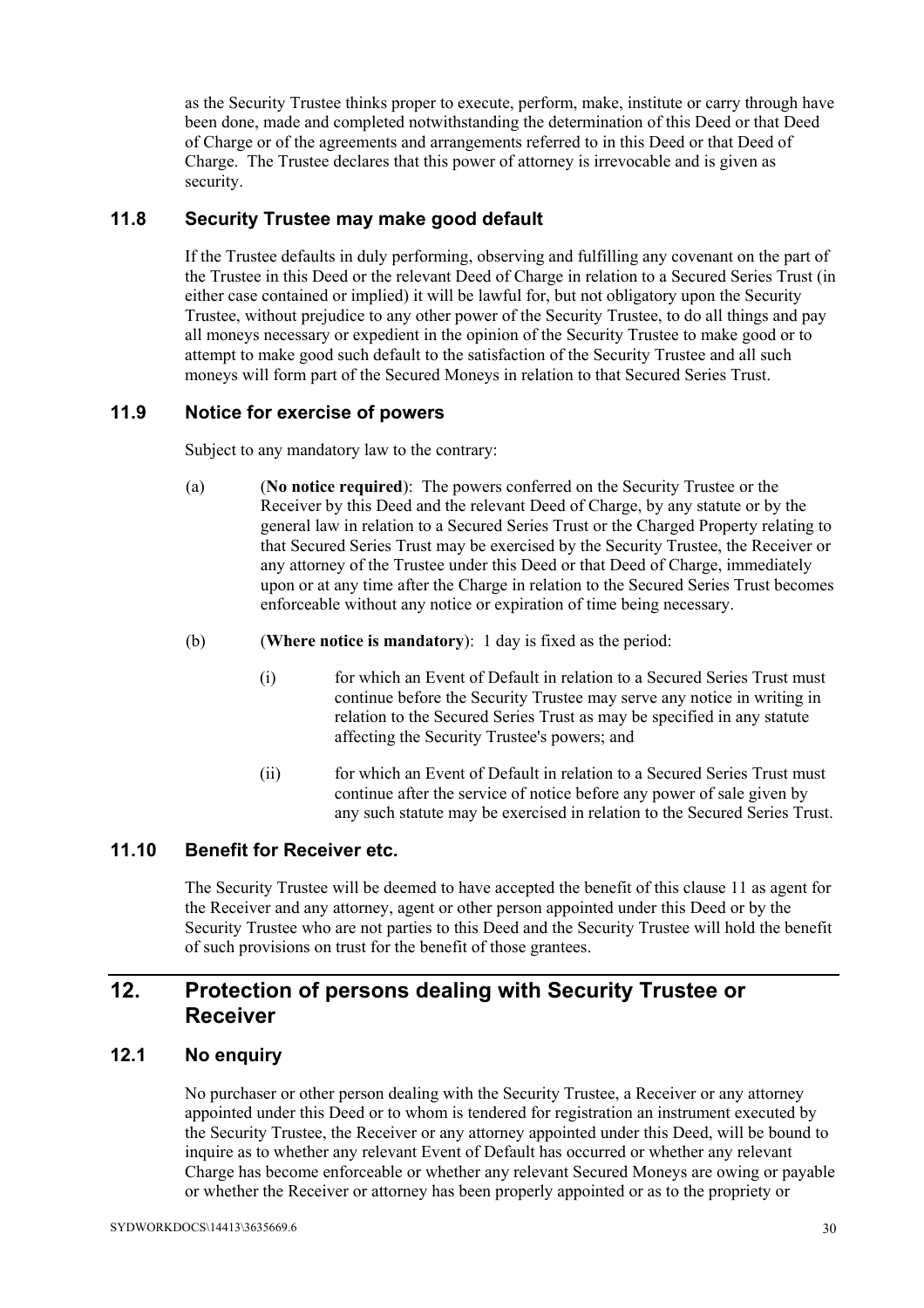regularity of the exercise or purported exercise of any power by the Security Trustee, the Receiver or such attorney or any other matter or thing or be affected by actual or constructive notice that any lease, sale, dealing or instrument is unnecessary or improper and notwithstanding any irregularity or impropriety in any lease, sale, dealing or instrument the same will as regards the protection and title of the lessee, purchaser or such other person be deemed to be authorised by the aforesaid powers and will be valid and effectual accordingly.

#### **12.2 Receipts**

The receipt by the Security Trustee, a Receiver or any attorney appointed under this Deed of any moneys or assets which come into the hands of the Security Trustee, the Receiver or such attorney by virtue of the powers of the Security Trustee, the Receiver or the attorney will as to the moneys or assets paid or handed over effectually discharge the person, other than the Trustee, paying or handing over the money or assets from being concerned to see to the application or being answerable or accountable for any loss or misapplication thereof and from any liability to inquire whether the relevant Charge has become enforceable or whether the relevant Secured Moneys have become payable pursuant to the provisions of this Deed or the relevant Deed of Charge or otherwise as to the propriety or regularity of the appointment of such Receiver or attorney or the propriety or regularity of the exercise of such powers by the Security Trustee, the Receiver or the attorney (as the case may be).

# **13. Application of moneys**

#### **13.1 Priority of payments**

All moneys received in connection with this Deed and the relevant Deed of Charge by the Security Trustee, or by a Receiver, in relation to the Charged Property of a Secured Series Trust pursuant to the provisions of this Deed and that Deed of Charge are to be applied as follows:

- (a) (**Security Trustee's indemnity**): first, pari passu and rateably towards satisfaction of amounts which become owing or payable under clauses 16.1, 16.2, 16.3 or 16.4 (except the Receiver's remuneration);
- (b) (**Fees and Expenses**): second, in payment pari passu and rateably of any fees and any liabilities, losses, costs, claims, actions, damages, expenses, demands, charges, stamp duties and other Taxes due to the Security Trustee, the Euro Note Trustee (if any) in relation to the Secured Series Trust, each Paying Agent, the Agent Bank and the Receiver's remuneration (if any);
- (c) (**Outgoings**): third, in payment pari passu and rateably, of such other outgoings and/or liabilities that the Receiver, the Security Trustee or the Euro Note Trustee has incurred in performing their obligations, or exercising their powers, under this Deed or the Deed of Charge in relation to the Secured Series Trust and in the case of the Euro Note Trustee, under the Euro Note Trust Deed in relation to the Secured Series Trust;
- (d) (**Payment of prior Security Interest**): fourth, in payment of other Security Interests (if any) over the Charged Property of which the Security Trustee is aware having priority to the Charge (including the Prior Interest) in relation to the Secured Series Trust, in the order of their priority (and the Security Trustee and the Receiver are entitled to rely upon a certificate from the holder of the prior Security Interest as to the amount so secured and will not be bound to enquire further as to the accuracy of that amount or as to whether that amount or any part thereof is validly secured by such other prior Security Interest):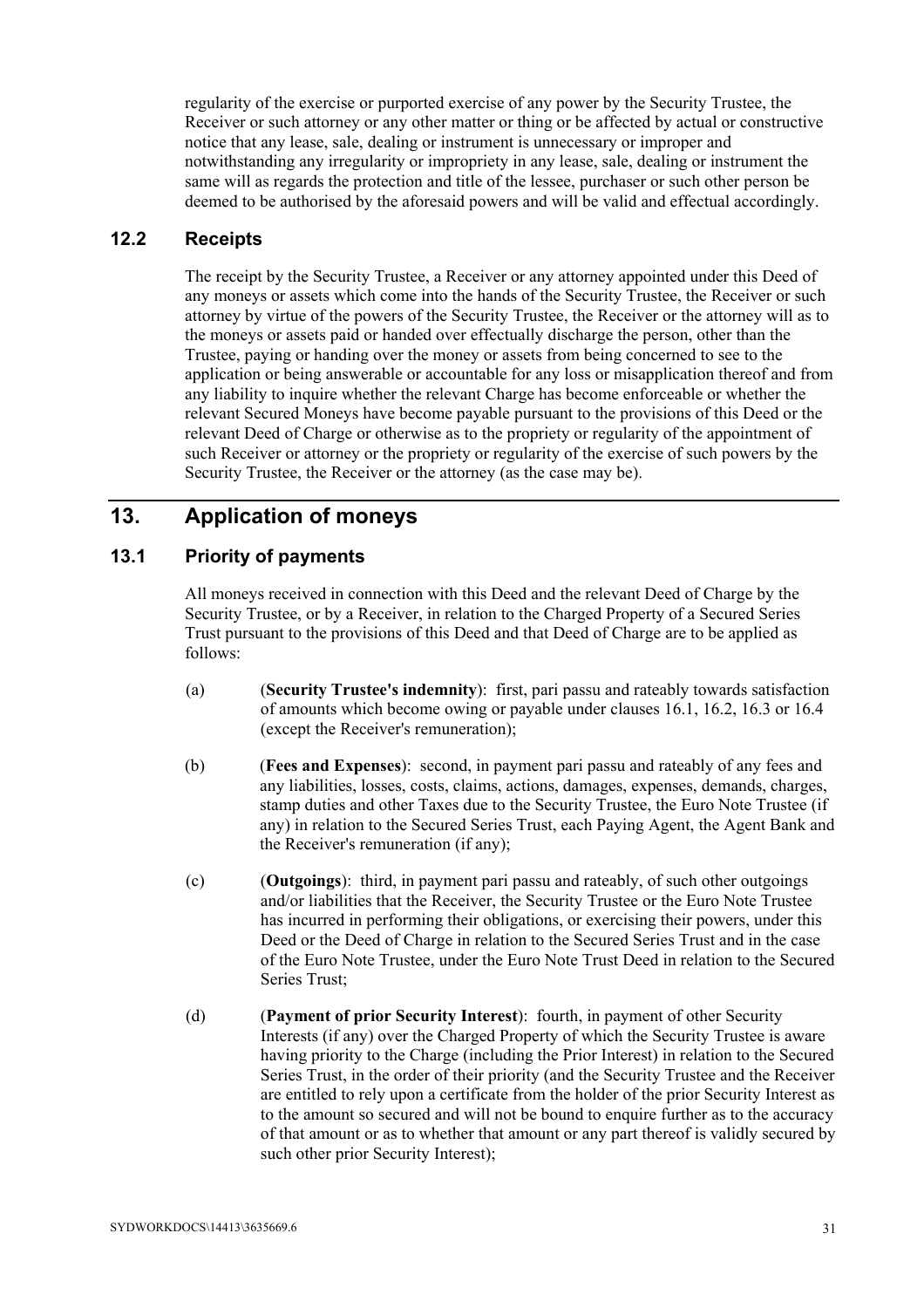- (e) (**Deed of Charge**): fifth, to the Secured Creditors of the Secured Series Trust in payment or satisfaction of all Secured Moneys in relation to the Secured Series Trust in the order of priority and for the amounts specified in, or determined in accordance with, the Deed of Charge relating to the Secured Series Trust;
- (f) (**Subsequent Security Interests**): sixth, in payment of subsequent Security Interests over the Charged Property of the Secured Series Trust of which the Security Trustee is aware, in the order of their priority (and the Security Trustee and the Receiver will be entitled to rely upon a certificate from the holder of any subsequent Security Interests as to the amount so secured and will not be bound to enquire further as to the accuracy of that amount or as to whether that amount or any part thereof is validly secured by the subsequent Security Interests); and
- (g) (**Surplus**): seventh, to pay the surplus (if any) to the Trustee to be distributed by the Trustee in accordance with the terms of the Master Trust Deed and the corresponding Series Supplement but will not carry interest as against the Security Trustee.

### **13.2 Moneys received**

In applying any moneys towards satisfaction of the Secured Moneys in relation to a Secured Series Trust the Trustee will be credited only with so much of the moneys available for that purpose as the Security Trustee or the Receiver has actually received and not required for whatever reason to be disgorged, such credit to date from the time of such receipt.

## **13.3 Application of moneys**

Notwithstanding any principle or presumption of law to the contrary or any direction given at the time of it being received by the Security Trustee or the Receiver, the Security Trustee and the Receiver each has, subject to this Deed and the relevant Deed of Charge, an absolute discretion without the need to communicate its election to any person to apply any payment or credit received by it under this Deed or the Deed of Charge in relation to a Secured Series Trust in reduction of any part or parts of the Secured Moneys in relation to the Secured Series Trust, whenever and on whatever account the same became secured.

### **13.4 Investment of funds**

Unless expressly provided in this Deed or the relevant Deed of Charge, all moneys received by the Security Trustee following a Charge in relation to a Secured Series Trust becoming enforceable and not required to be immediately applied under this Deed or that Deed of Charge will be invested by the Security Trustee as it thinks appropriate in Authorised Short-Term Investments in relation to the Secured Series Trust on the following terms and conditions:

- (a) (**May vary**): the Security Trustee may from time to time vary and deal with or dispose of such Authorised Short-Term Investments; and
- (b) (**Maturity**): the Security Trustee must invest only such Authorised Short-Term Investments that mature such that the Security Trustee is able to distribute the proceeds of those investments in or towards discharge of the Secured Moneys in relation to the Secured Series Trust as they become due and payable.

### **13.5 Satisfaction of debts**

Each Secured Creditor in relation to a Secured Series Trust will accept the distribution of money to it under clause 13.1 in relation to the Secured Series Trust in full and final satisfaction of all Secured Moneys in relation to the Secured Series Trust owing to it and any debt represented by any shortfall after any final distribution under clause 13.1 will thereupon be extinguished.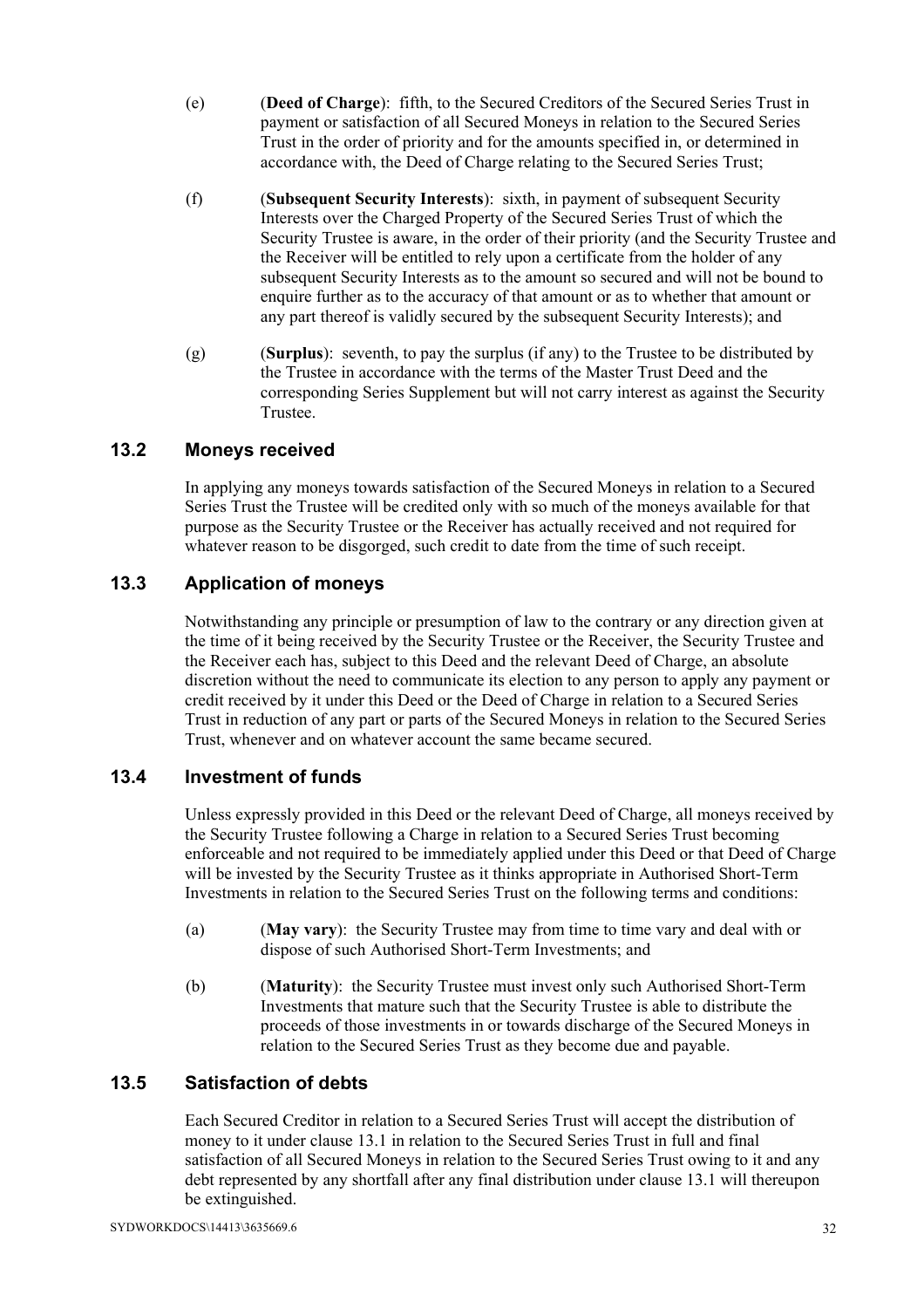## **14. Supplemental Security Trustee provisions**

### **14.1 Limitations on powers and duties of Security Trustee**

Notwithstanding any other provision of this Deed, unless and until there is an Event of Default in relation to a Secured Series Trust, the Security Trustee has no powers, rights, duties or responsibilities other than:

- (a) (**To hold on Trust**): the duty to hold the Security Trust Fund in relation to the Secured Series Trust on trust;
- (b) (**To take the benefit of the Charge**): the power to take the benefit of the Charge in relation to the Secured Series Trust (but not to take any action to enforce such Charge); and
- (c) (**Pre-Default Action**): the power to perform a Pre-Default Action in relation to the Secured Series Trust.

Prior to the Security Trustee becoming actually aware of the occurrence of an Event of Default in relation to a Secured Series Trust, the Security Trustee is not required to take and may not take any action under this Deed or the relevant Deed of Charge other than Pre-Default Actions in relation to the Secured Series Trust.

#### **14.2 Limitation on Security Trustee's actions**

Notwithstanding knowledge by or notice to the Security Trustee of any breach anticipatory or actual of, or default under, any covenant, obligation, condition or provision by the Trustee or the Manager contained in or imposed by any Transaction Document, the Security Trustee is only required to take all such steps and do all such things as it is empowered to do having regard to the powers, authorities and discretions vested in it pursuant to this Deed and the relevant Deed of Charge and the obligations imposed on the Security Trustee by this Deed and that Deed of Charge.

#### **14.3 Additional powers, protections, etc.**

By way of supplement to any Statute regulating a Security Trust and in addition to the powers, rights and protections which may from time to time be vested in or available to the Security Trustee by the general law it is expressly declared, notwithstanding anything to the contrary in this Deed or the relevant Deed of Charge (and subject only to clause 15.2) as follows:

- (a) (**Liability to account**): The Security Trustee is under no obligation to account to any Interested Person for any moneys received pursuant to this Deed and that Deed of Charge other than those received by the Security Trustee from the Trustee or received or recovered by the Security Trustee or the Receiver under this Deed and that Deed of Charge, subject always to such deductions and withholdings by the Security Trustee or the Receiver as are authorised by this Deed and that Deed of Charge. Liabilities of the Security Trustee to any Interested Person or any other person under or in connection with this Deed and that Deed of Charge can only be enforced against the Security Trustee to the extent to which they can be satisfied out of such moneys in accordance with this Deed and that Deed of Charge.
- (b) (**Act on professional advice**): The Security Trustee may act on the opinion or advice of, or information obtained from, any lawyer, valuer, banker, broker, accountant or other expert appointed by the Security Trustee or by a person other than the Security Trustee where that opinion, advice or information is addressed to the Security Trustee or by its terms is expressed to be capable of being relied upon by the Security Trustee. The Security Trustee will not be responsible to any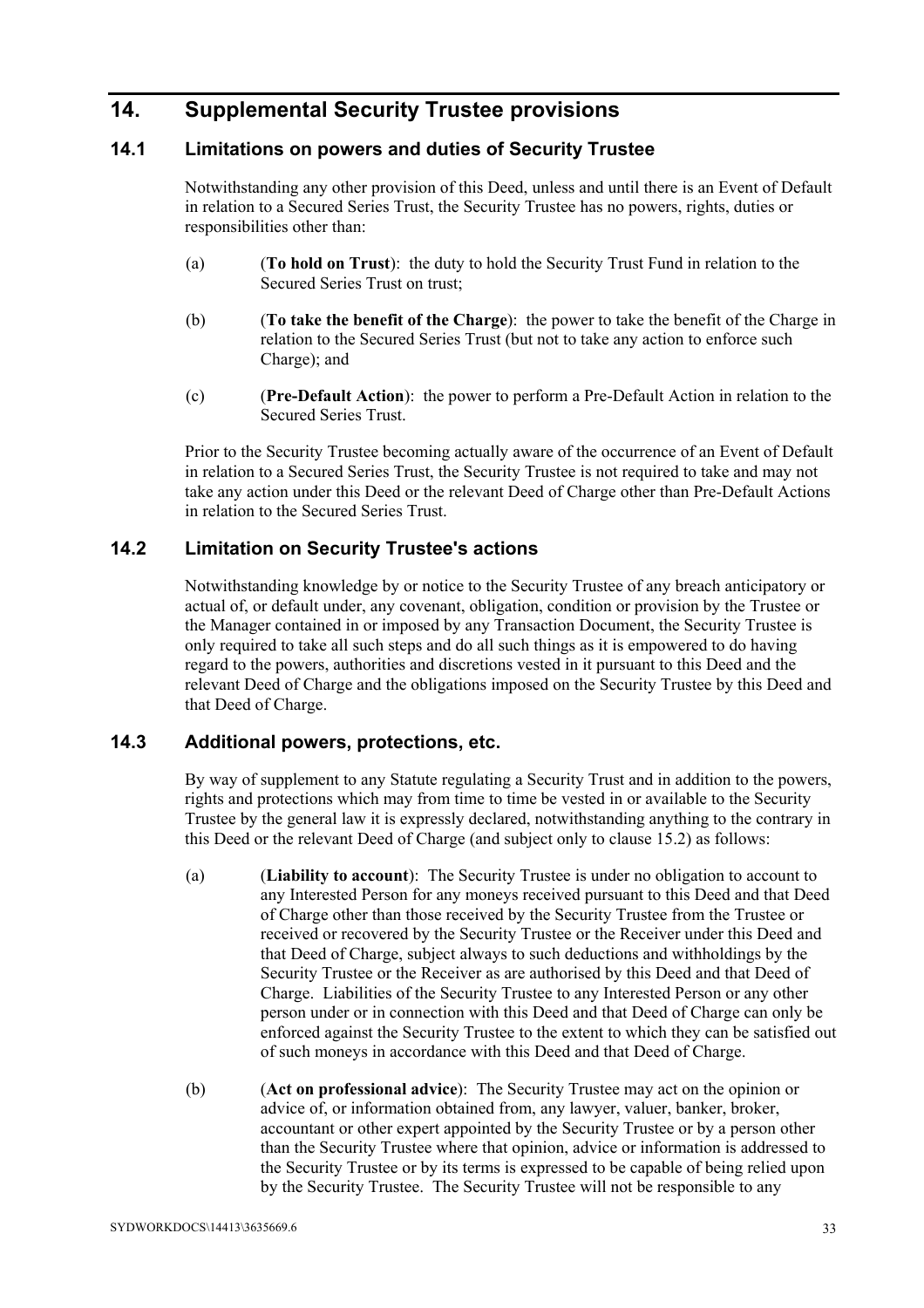Interested Person for any loss occasioned by so acting. Any such opinion, advice or information may be sent or obtained by letter, telex or facsimile transmission and the Security Trustee will not be liable to any Interested Person for acting in good faith on any opinion, advice or information purporting to be conveyed by such means even though it contains some error which is not a manifest error or is not authentic.

- (c) (**No enquiry**): The Security Trustee is not bound to give notice to any person of the execution of this Deed or that Deed of Charge or to take any steps to ascertain whether there has occurred any Event of Default or event which, with the giving of notice or the lapse of time would constitute an Event of Default or to keep itself informed about the circumstances of the Trustee or the Manager and, until it has actual knowledge or express notice to the contrary, the Security Trustee may assume that no Event of Default has occurred and that the Trustee and the Manager and any other party to the Transaction Documents (other than the Security Trustee) are observing and performing all the obligations on their part contained in the Transaction Documents and need not inquire whether that is, in fact, the case.
- (d) (**Notice of Event of Default**): The Security Trustee is not obliged to notify the Secured Creditors of a Secured Series Trust of the happening of any Event of Default in relation to the Secured Series Trust except in the circumstances set out in clause 8.1.
- (e) (**Acts pursuant to resolutions**): The Security Trustee will not be responsible for having acted in good faith upon any written direction of the Euro Note Trustee or (as the case may be) any resolution purporting to have been passed at any meeting of the Voting Secured Creditors (including a meeting of Euro Noteholders (if any) under the relevant Euro Note Trust Deed if applicable) in respect of which minutes have been made and signed even though it may subsequently be found that there was some defect in the constitution of such meeting or the passing of such resolution or that for any reason such resolution was not valid or binding upon the Voting Secured Creditors (or the Euro Noteholders, as the case may be) or upon the Security Trustee.
- (f) (**Reliance**): The Security Trustee is, for any purpose and at any time, entitled to rely on, act upon, accept and regard as conclusive and sufficient (without being in any way bound to call for further evidence or information or being responsible for any loss that may be occasioned by such reliance, acceptance or regard) any of the following:
	- (i) any information, report, balance sheet, profit and loss account, certificate or statement supplied by the Trustee or the Manager or by any officer, auditor or solicitor of the Trustee or the Manager;
	- (ii) all statements (including statements made or given to the best of the maker's knowledge and belief or similarly qualified) contained in any information, report, balance sheet, profit and loss account, certificate or statement given pursuant to or in relation to this Deed or that Deed of Charge or the Transaction Documents in relation to the Secured Series Trusts;
	- (iii) all accounts supplied to the Security Trustee and all reports of the Auditor of a Secured Series Trust supplied to the Security Trustee; and
	- (iv) notices and other information supplied to the Security Trustee under this Deed or that Deed of Charge,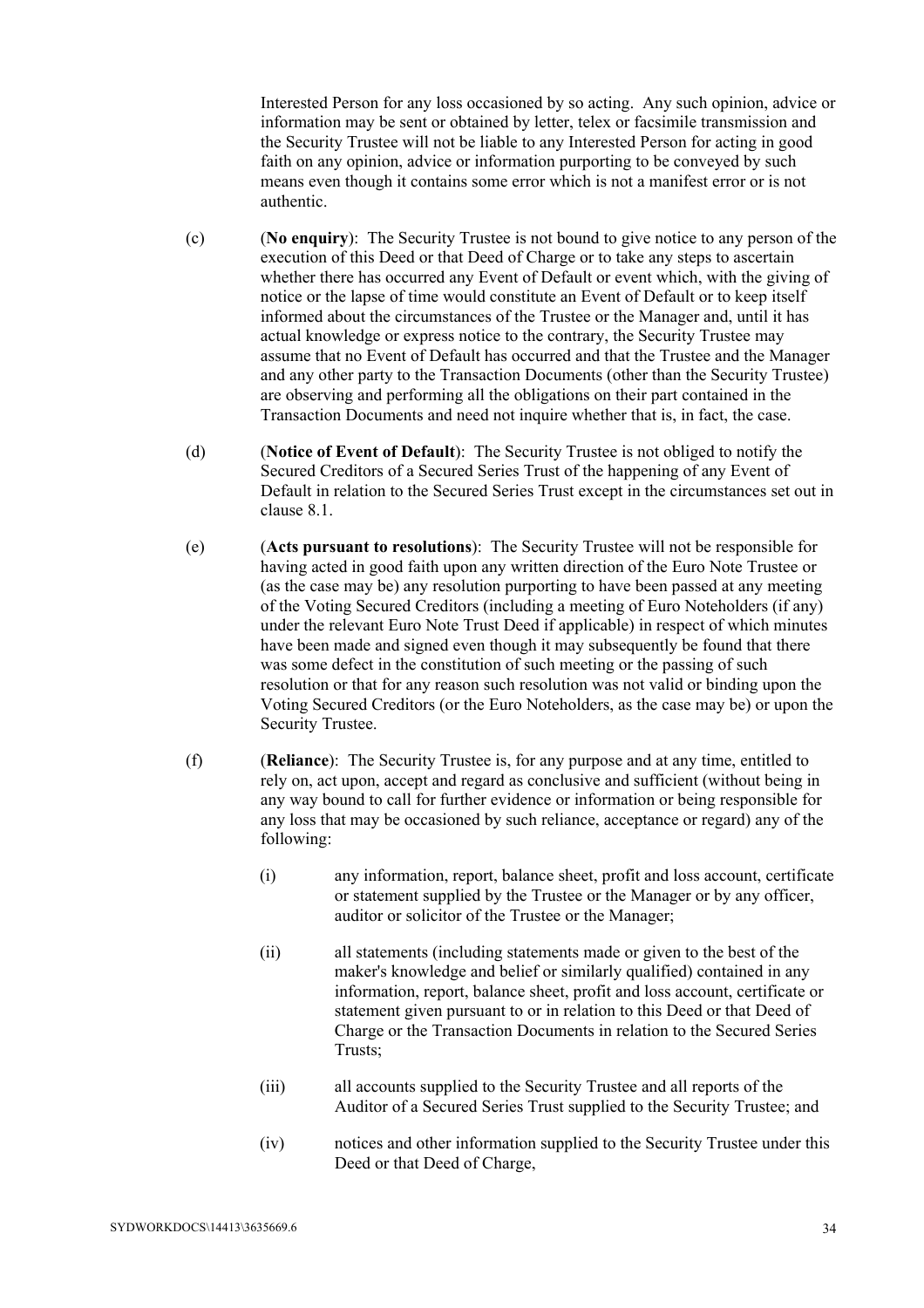save, in each case, when it is actually aware that the information supplied pursuant to subclauses (i) to (iv) is incorrect or incomplete.

- (g) (**Director's certificates**): The Security Trustee may call for and may accept as sufficient evidence of any fact or matter or of the expediency of any dealing, transaction, step or thing a certificate signed by any two directors or duly authorised officers of the Trustee or the Manager as to any fact or matter upon which the Security Trustee may, in the exercise of any of its duties, powers, authorities and discretions under this Deed or that Deed of Charge, require to be satisfied or to have information to the effect that in the opinion of the person or persons so certifying any particular dealing, transaction, step or thing is expedient and the Security Trustee will not be bound to call for further evidence and will not be responsible for any loss that may be occasioned by acting on any such certificate.
- (h) (**Custody of documents**): The Security Trustee may hold or deposit this Deed and that Deed of Charge and any deed or documents relating to this Deed or that Deed of Charge or to the Transaction Documents of the Secured Series Trusts with any banker or banking company or entity whose business includes undertaking the safe custody of deeds or documents or with any lawyer or firm of lawyers believed by it to be of good repute and the Security Trustee will not be responsible for any loss incurred in connection with any such holding or deposit and may pay all sums to be paid on account of or in respect of any such deposit.
- (i) (**Discretion**): The Security Trustee, as regards all the powers, trusts, authorities and discretions vested in it, has, subject to any express provision to the contrary contained in this Deed or that Deed of Charge, absolute and uncontrolled discretion as to the exercise of such powers, authorities, trusts and discretions and, in the absence of fraud, negligence or wilful default on its part, will be in no way responsible to any Interested Person or any other person for any loss, costs, damages, expenses or inconvenience which may result from the exercise or non-exercise of such powers, authorities, trusts and discretions.
- (j) (**Employ agents**): Wherever it considers it expedient in the interests of the Secured Creditors of a Secured Series Trust, the Security Trustee may, instead of acting personally, employ and pay an agent selected by it, whether or not a lawyer or other professional person, to transact or conduct, or concur in transacting or conducting any business and to do or concur in doing all acts required to be done by the Security Trustee (including the receipt and payment of money under this Deed and that Deed of Charge). The Security Trustee will not be responsible to any Interested Person for any misconduct or default on the part of any such person appointed by it under this Deed, or be bound to supervise the proceedings or acts of any such person, provided that any such person will be a person who has been selected by the Security Trustee in good faith. Any such agent being a lawyer, banker, broker or other person engaged in any profession or business will be entitled to charge and be paid all usual professional and other charges for business transacted and acts done by him or her or any partner of his or her or by his or her firm in connection with this Deed and that Deed of Charge and also his or her reasonable charges in addition to disbursements for all other work and business done and all time spent by him or her or his or her partners or firm on matters arising in connection with this Deed and that Deed of Charge including matters which might or should have been attended to in person by a trustee not being a lawyer, banker, broker or other professional person.
- (k) (**Delegation**): Subject to clause 14.7, the Security Trustee may whenever it thinks it expedient in the interests of Secured Creditors of a Secured Series Trust, delegate to any person or fluctuating body of persons selected by it all or any of the duties, powers, authorities, trusts and discretions vested in the Security Trustee by this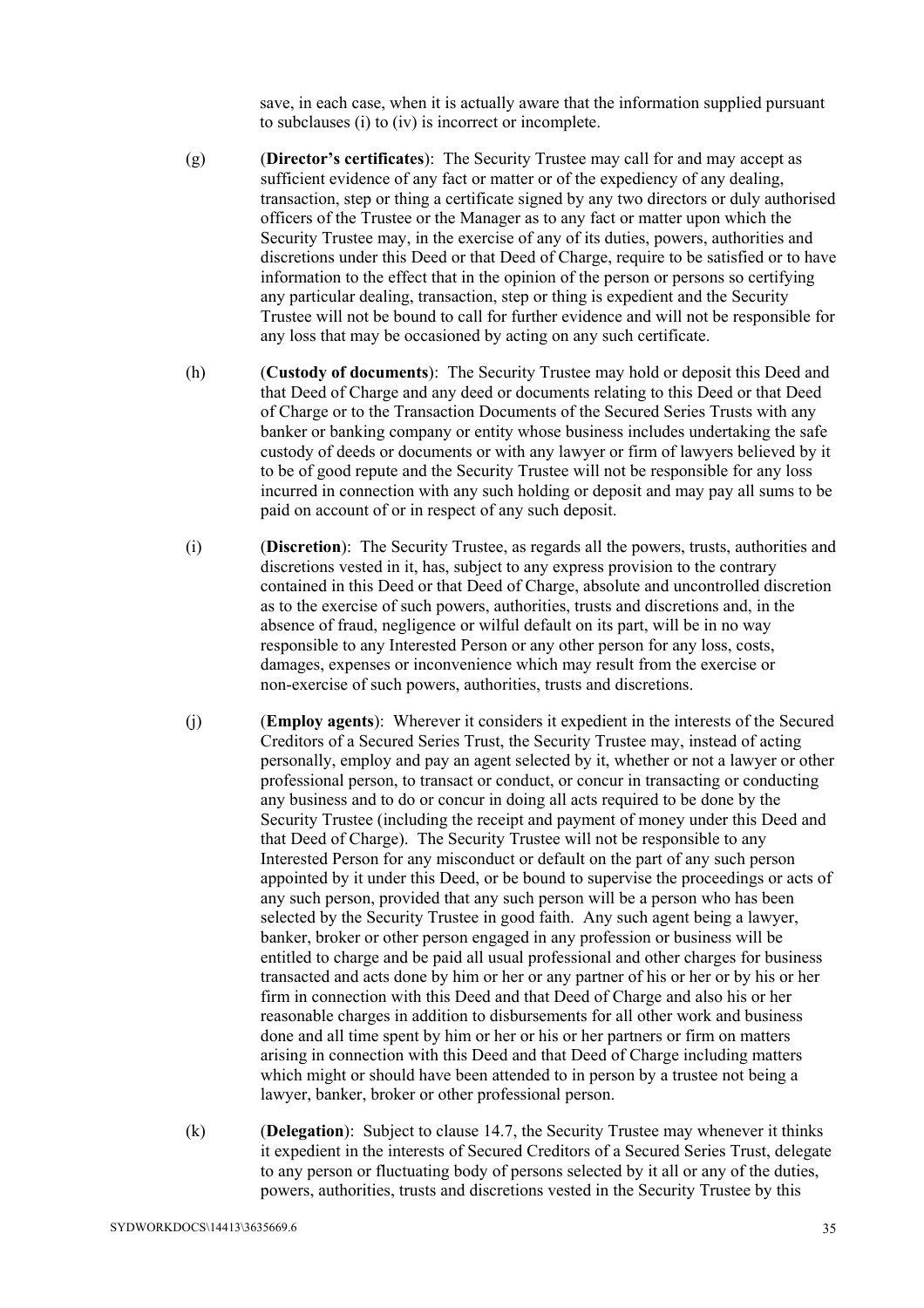Deed and that Deed of Charge provided that, except as provided in any Transaction Documents relating to the Secured Series Trust, the Security Trustee may not delegate to such third parties any material part of its powers, duties or obligations as Security Trustee. Any such delegation may be by power of attorney or in such other manner as the Security Trustee may think fit and may be made upon such terms and conditions (including power to sub-delegate) and subject to such regulations as the Security Trustee may think fit. Provided that the Security Trustee has exercised good faith in the selection of such delegate, it will not be under any obligation to any Interested Person to supervise the proceedings or be in any way responsible for any loss incurred by reason of any misconduct or default on the part of any such delegate or sub-delegate.

- (l) (**Apply to court**): The Security Trustee may, whenever it thinks it expedient in the interests of the Secured Creditors of a Secured Series Trust, apply to any court for directions in relation to any question of law or fact arising either before or after an Event of Default in relation to the Secured Series Trust and assent to, and approval of, or approve any applications of any Secured Creditor in relation to the Secured Series Trust, the Trustee or the Manager.
- (m) (**Disclosure**): Subject to this Deed, any applicable laws and any duty of confidentiality owed by any Interested Person to any other person, the Security Trustee may, for the purpose of meeting its obligations under this Deed and that Deed of Charge, disclose to any Secured Creditor of a Secured Series Trust any confidential, financial or other information made available to the Security Trustee by the Trustee, the Manager, any other Interested Person or any other person in connection with this Deed and that Deed of Charge concerning that Secured Series Trust.
- (n) (**Determination**): The Security Trustee, as between itself and the Secured Creditors of a Secured Series Trust, has full power to determine (acting reasonably and in good faith) all questions and doubts arising in relation to any of the provisions of this Deed and that Deed of Charge concerning the Secured Series Trust and every such determination, whether made upon such a question actually raised or implied in the acts or proceedings of the Security Trustee, will be conclusive and will bind the Security Trustee and the Secured Creditors of that Secured Series Trust.
- (o) (**Defect in title**): The Security Trustee is not bound or concerned to examine or enquire into nor be liable for any defect or failure in the title of the Trustee to any Charged Property and is entitled to accept any such title without requisition or objection.
- (p) (**Notice of Charge or enforcement**): The Security Trustee is under no obligation to give any notice of a Charge to any debtors of the Trustee or to any purchaser or any other person whomsoever or, subject to this Deed and that Deed of Charge, to enforce payment of any moneys payable to the Trustee or to realise any Charged Property or to take any steps or proceedings for that purpose unless the Security Trustee thinks fit to do so.
- (q) (**Give up possession of Charged Property**): The Security Trustee, acting in accordance with this Deed and that Deed of Charge or the terms of any Extraordinary Resolution passed by the Voting Secured Creditors in relation to a Secured Series Trust in accordance with this Deed and that Deed of Charge, may give up possession of the Charged Property in relation to the Secured Series Trust at any time.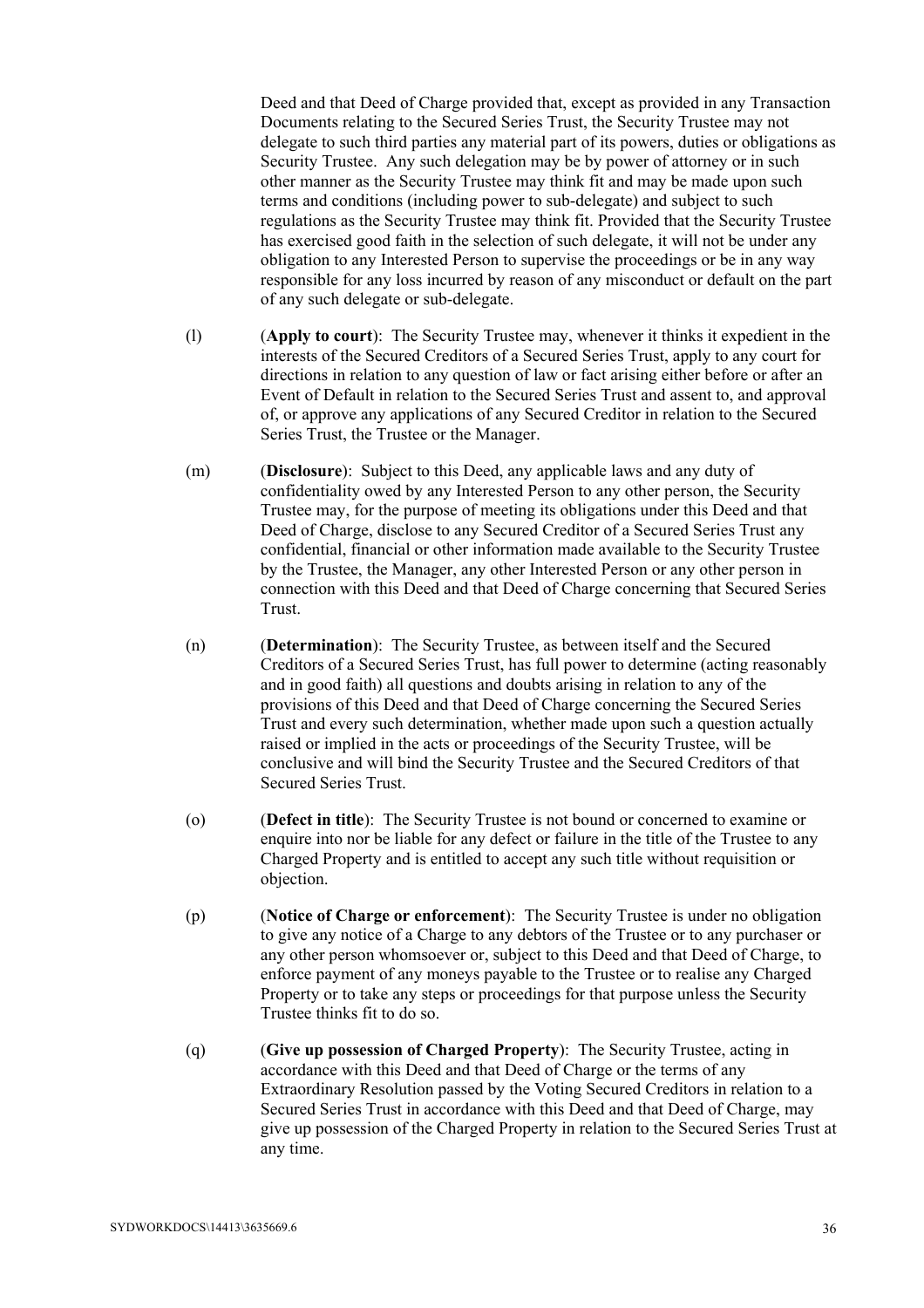- (r) (**No duty as chargee**): Nothing in this Deed or the Deed of Charge imposes a duty upon the Security Trustee to exercise its powers as chargee under this Deed and the Deed of Charge or at law in relation to a Secured Series Trust in circumstances where a motion at a meeting of Voting Secured Creditors in relation to the Secured Series Trust that a Receiver be appointed is put and is not passed.
- (s) (**Other Security Interests**): If the Security Trustee sees fit to redeem or take any transfer of any Security Interest ranking in priority to or pari passu with a Charge in relation to a Secured Series Trust, including the Prior Interest in relation to that Secured Series Trust (the **"Other Security Interest"**) wholly or in part then, notwithstanding any provision as to interest contained in the Other Security Interest or any presumption of law to the contrary all moneys expended by the Security Trustee in so doing including the consideration paid to the holder of the Other Security Interest, stamp duty and legal costs and disbursements will be deemed to be principal moneys secured by the Other Security Interest, and also part of the Secured Moneys in relation to the Secured Series Trust and moneys the payment of which forms part of the Obligations, and the provisions of this Deed and the Deed of Charge in relation to the Secured Series Trust will be deemed incorporated in the Other Security Interest and will prevail over the terms and conditions of the Other Security Interest in the case of any inconsistency.
- (t) (**Liability limited**): Except for the obligations imposed on it under this Deed and the Deed of Charge, the Security Trustee is not obliged to do or omit to do any thing including enter into any transaction or incur any liability unless the Security Trustee's liability is limited in a manner satisfactory to the Security Trustee in its absolute discretion.
- (u) (**No duty to provide information**): Subject to the express requirements of this Deed or that Deed of Charge, the Security Trustee has no duty (either initially or on a continuing basis) to consider or provide any Secured Creditors of the Secured Series Trust with any information with respect to the Trustee or the Manager (whenever coming into its possession).
- (v) (**Exercise of rights subject to Extraordinary Resolution**): Without limiting its rights, powers and discretions, but subject to its express duties or obligations under this Deed and that Deed of Charge (including, without limiting the generality of the foregoing, clause 8) the Security Trustee:
	- (i) may convene a meeting of the Voting Secured Creditors to seek directions as to the exercise of its powers and duties and performance of its obligations under this Deed and may put such resolutions to the meeting as are necessary to obtain such directions; and
	- (ii) will not be required to exercise any right, power or discretion (including to require anything to be done, form any opinion or give any notice, consent or approval) without the specific directions of the Voting Secured Creditors in relation to the Secured Series Trust given by Extraordinary Resolution.
- (w) (**No liability for acting in accordance with directions**): The Security Trustee is not to be under any liability whatsoever for acting in accordance with any direction obtained from the Voting Secured Creditors of a Secured Series Trust at a meeting convened under clause 8.
- (x) (**No liability for breach**): The Security Trustee is not to be under any liability whatsoever for a failure to take any action in respect of any breach by the Trustee of its duties as trustee of a Secured Series Trust of which the Security Trustee is not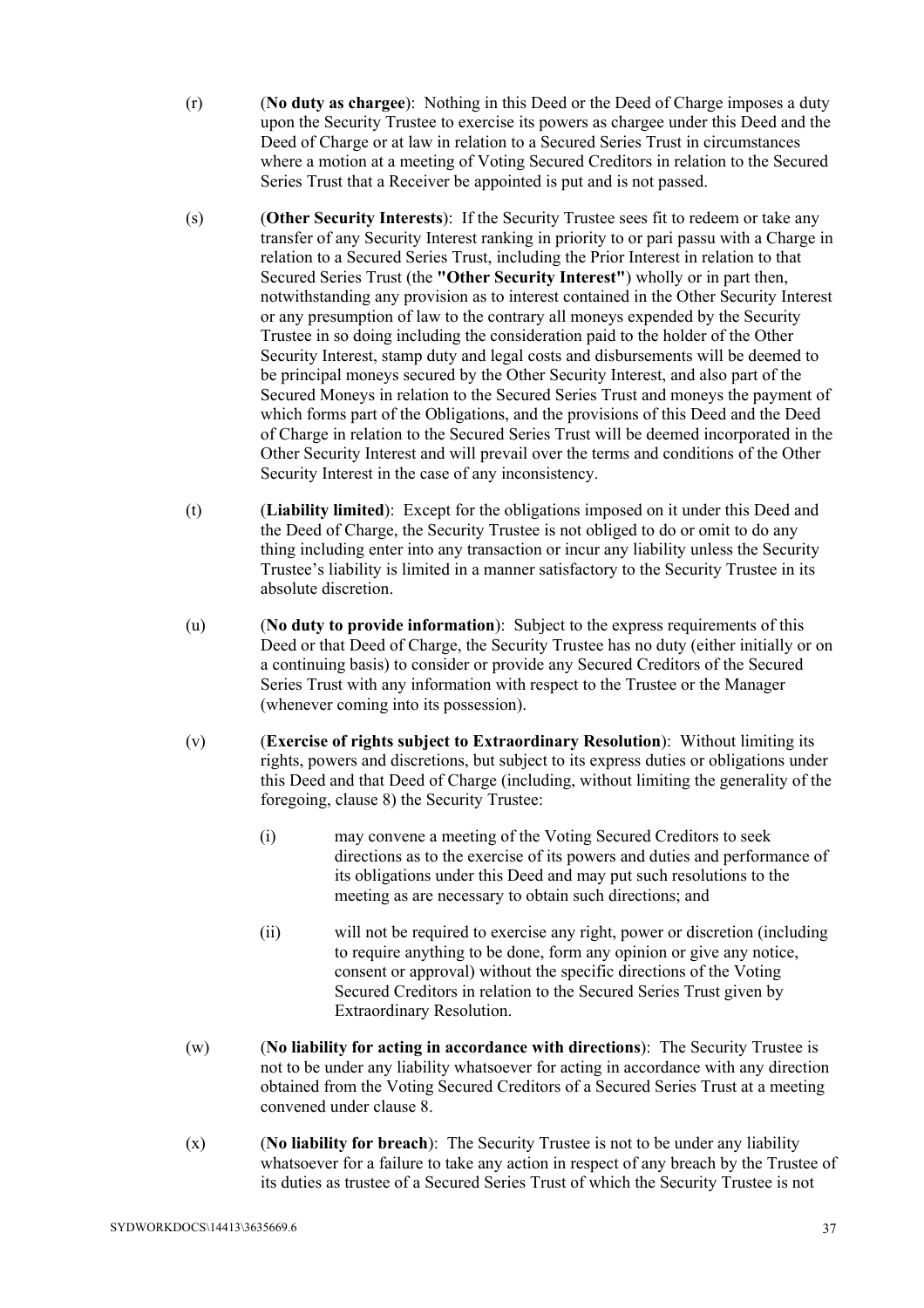actually aware or in respect of any Event of Default of which the Security Trustee is not actually aware.

(y) (**Dispute or ambiguity**): In the event of any dispute or ambiguity as to the construction or enforceability of this Deed or that Deed of Charge or any other Transaction Document in relation to the Secured Series Trust, or the Security Trustee's powers or obligations under or in connection with this Deed or that Deed of Charge or the determination or calculation of any amount or thing for the purpose of this Deed or that Deed of Charge or the construction or validity of any direction from the Voting Secured Creditors, provided the Security Trustee is using reasonable endeavours to resolve such ambiguity or dispute, the Security Trustee, in its absolute discretion, may (but will have no obligation to) refuse to act or refrain from acting in relation to matters affected by such dispute or ambiguity.

#### **14.4 Limitation of liability**

Notwithstanding any other provision of this Deed, the Security Trustee will have no liability under or in connection with this Deed and a Deed of Charge or any other Transaction Document relating to a Secured Series Trust (whether to the Secured Creditors, the Trustee, the Manager or any other person) in relation to a Secured Series Trust other than to the extent to which the liability is able to be satisfied out of the property of the corresponding Security Trust Fund from which the Security Trustee is actually indemnified for the liability. This limitation will not apply to a liability of the Security Trustee to the extent that it is not satisfied because, under this Deed or that Deed of Charge or by operation by law, there is a reduction in the extent of the Security Trustee's indemnification as a result of the Security Trustee's fraud, negligence or wilful default. Nothing in this clause 14.4 or any similar provision in any other Transaction Document in relation to a Secured Series Trust limits or adversely affects the powers of the Security Trustee, any receiver or attorney in respect of the Charge, or the Charged Property, in relation to the Secured Series Trust.

#### **14.5 Dealings with trust**

None of the:

- (a) (**Security Trustee**): Security Trustee in any capacity;
- (b) (**Related Bodies Corporate**): Related Bodies Corporate of the Security Trustee;
- (c) (**Directors etc.**): directors or officers of the Security Trustee or its Related Bodies Corporate; or
- (d) (**Shareholders**): shareholders of the Security Trustee or its Related Bodies Corporate,

is prohibited from:

- (e) (**Subscribing for**): subscribing for, purchasing, holding, dealing in or disposing of any Notes of any Series Trust;
- (f) (**Contracting with**): at any time:
	- (i) contracting with;
	- (ii) acting in any capacity as representative or agent for; or
	- (iii) entering into any financial, banking, agency or other transaction with,

any other of them or any Secured Creditor of any Secured Series Trust; or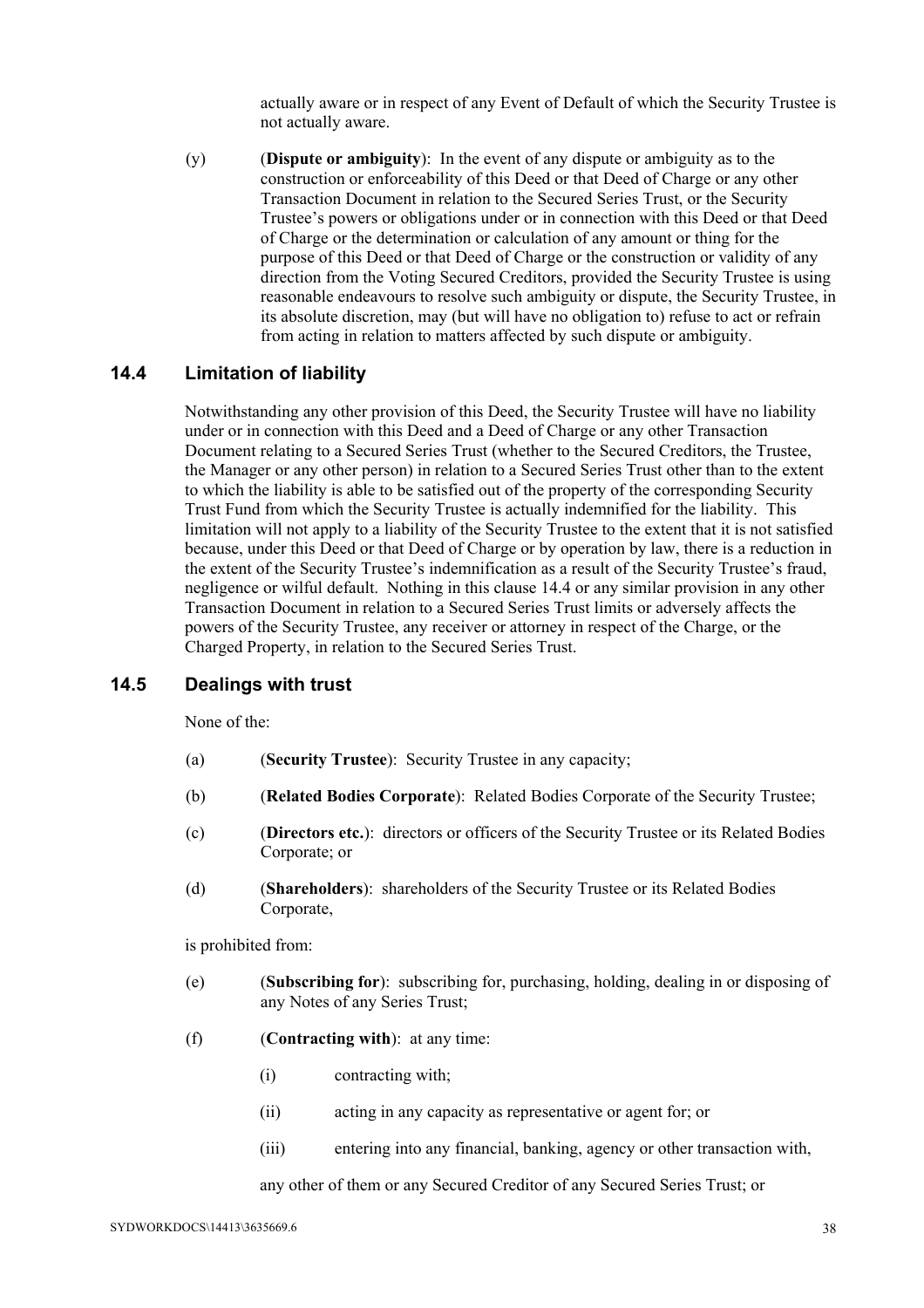(g) (**Being interested in**): being interested in any contract or transaction referred to in paragraphs (e) or (f).

None of the persons mentioned is liable to account to the Secured Creditors of any Secured Series Trust for any profits or benefits (including, without limitation, bank charges, commission, exchange brokerage and fees) derived in connection with any contract or transaction referred to in paragraphs (e) or (f). The preceding provisions of this clause 14.5 only apply if the relevant person, in connection with the action, contract or transaction, acts in the utmost good faith to all relevant Secured Creditors.

### **14.6 Discretion of Security Trustee as to exercise of powers**

Subject to any express provision to the contrary contained in this Deed, the Security Trustee will, as regards all the powers, authorities and discretions vested in it by this Deed and the relevant Deed of Charge have absolute discretion as to the exercise of them in all respects and, in the absence of fraud, negligence or wilful default on its part, the Security Trustee will not be in any way responsible for any loss, costs, damages, claims or obligations that may result from the exercise or non-exercise of them.

### **14.7 Delegation of duties of Security Trustee**

The Security Trustee must not delegate to any person any of its trusts, duties, powers, authorities or discretions under this Deed and the Deed of Charge in relation to a Secured Series Trust except:

- (a) (**To Manager, Nominated Servicer, Nominated Seller, Trustee**): to the Manager, the Trustee or to a Nominated Seller or a Nominated Servicer in respect of the Secured Series Trust in accordance with the provisions of this Deed or any other Transaction Document in relation to the Secured Series Trust;
- (b) (**Related Body Corporate**): subject to clause 14.8 to a Related Body Corporate of the Security Trustee; or
- (c) (**As otherwise permitted**): in accordance with the provisions of this Deed.

### **14.8 Related Body Corporate of the Security Trustee**

Where the Security Trustee delegates any of its trusts, duties, powers, authorities and discretions to any person who is a Related Body Corporate of the Security Trustee, the Security Trustee at all times remains liable for the acts or omissions of such Related Body Corporate and for the payment of fees of that Related Body Corporate when acting as delegate.

#### **14.9 Disclosure of Information to Related Bodies Corporate**

In relation to information which the Trustee (the **"Recipient"**) receives from any of the Manager, the Euro Note Trustee (if any) or the Noteholders (the **"Discloser"**) in relation to a Secured Series Trust or a Security Trust (the **"Information"**), each Discloser hereby severally authorises and consents to the Recipient making available such Information, except to the extent that the making available of such Information is prohibited by law (including, without limitation, the Privacy Act), to:

- (a) (**Related Body Corporate**): any Related Body Corporate of the Recipient which acts as custodian or Security Trustee of the Assets of a Secured Series Trust or which otherwise has responsibility for the management or administration of the relevant Secured Series Trust, including Assets of the Secured Series Trust; and
- (b) (**Recipient in Other Capacities**): the Recipient acting in its capacity as Manager, custodian or Servicer (as applicable) of a Secured Series Trust.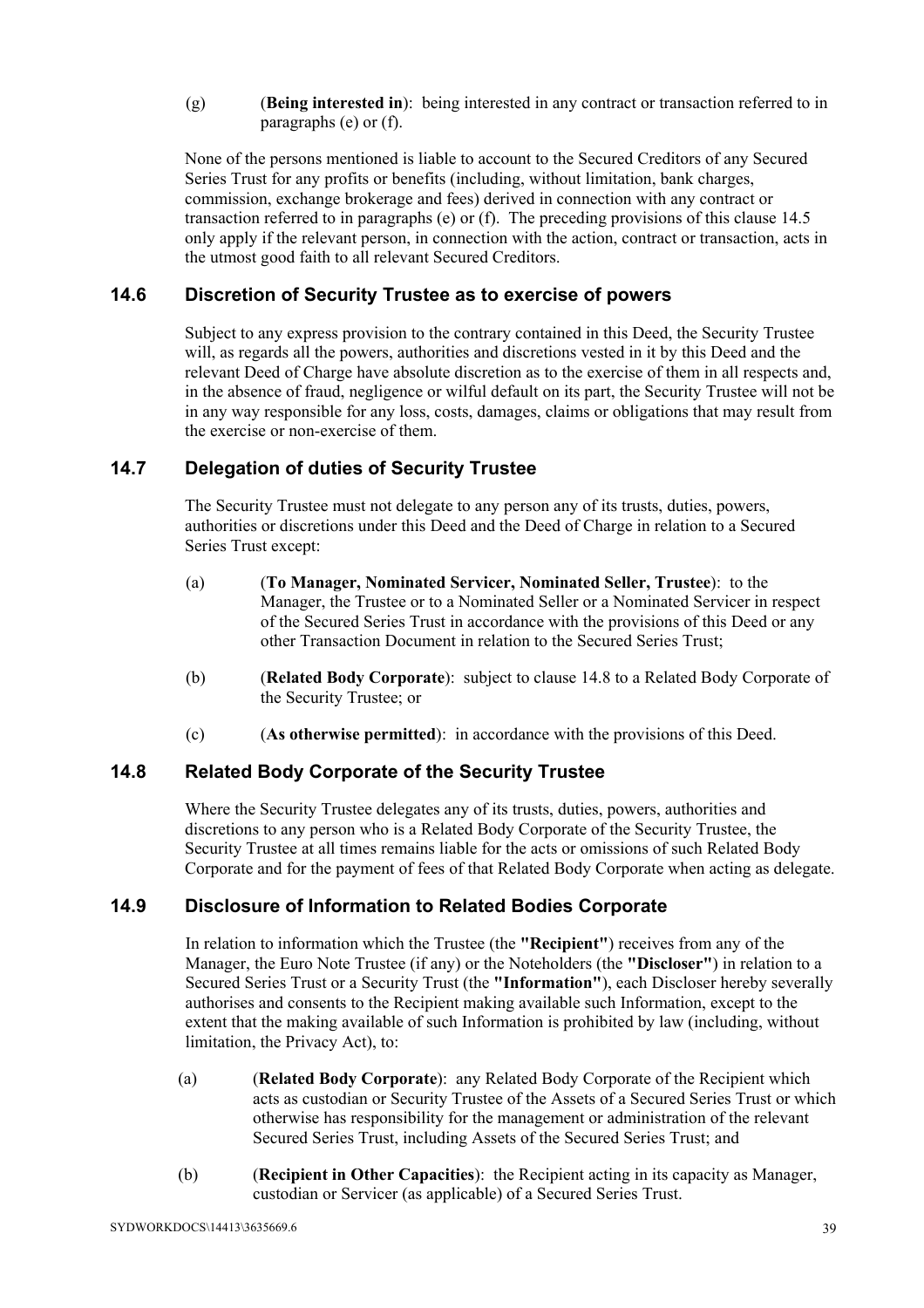Notwithstanding any other provision of this Deed, the Recipient will not have any liability to the Discloser or any other person for the use, non-use, communication or non-communication of the Information in the above manner, except to the extent to which the Recipient has an express contractual obligation to disclose or not to disclose or to use or not to use certain information received by it and fails to do so.

## **15. Duties of the Security Trustee**

### **15.1 Duties of the Security Trustee limited to duties in this Deed and Deed of Charge**

The Security Trustee has no duties or responsibilities in its capacity as trustee other than those expressly set out in this Deed and a Deed of Charge relating to a Secured Series Trust (but only to the extent that the Security Trustee acts as trustee in respect of that Secured Series Trust).

### **15.2 Security Trustee's further duties**

Subject to clause 14.1, the Security Trustee must comply with the duties imposed on it by this Deed and the relevant Deed of Charge and must in relation to each relevant Secured Series Trust:

- (a) (**Act continuously**): act continuously as trustee of the corresponding Security Trust until the Security Trust is terminated in accordance with this Deed or until it has retired or been removed in accordance with this Deed;
- (b) (**Exercise diligence etc.**): exercise all due diligence, skill and care in carrying out its functions and duties and in protecting the rights and interests of the Secured Creditors in relation to the Secured Series Trust;
- (c) (**Have regard to the interests of Secured Creditors**): in the exercise of all discretions vested in it by this Deed and that Deed of Charge and all other Transaction Documents in relation to the Secured Series Trust except where expressly provided otherwise, have regard to the interest of the Secured Creditors as a class in relation to the Secured Series Trust;
- (d) (**Retain the trust fund**): subject to this Deed, retain the Security Trust Fund in relation to the Secured Series Trust in safe custody and hold it on trust for the Secured Creditors in relation to the Secured Series Trust upon the terms of this Deed and that Deed of Charge; and
- (e) (**Not sell etc.**): not sell, mortgage, charge or part with the possession of any part or the whole of the Security Trust Fund in relation to the Secured Series Trust (or permit any of its officers, agents and employees to do so) except as permitted or contemplated by this Deed and that Deed of Charge.

#### **15.3 Security Trustee liable for negligence etc.**

Nothing in this Deed will in any case in which the Security Trustee has failed to show the degree of care and diligence required of it as Security Trustee (having regard to the provisions of this Deed and the relevant Deed of Charge conferring on the Security Trustee any duties, powers, trusts, authorities or discretions, including any provisions relieving the Security Trustee of specified responsibilities) relieve or indemnify it from or against any liability for breach of trust arising from such failure.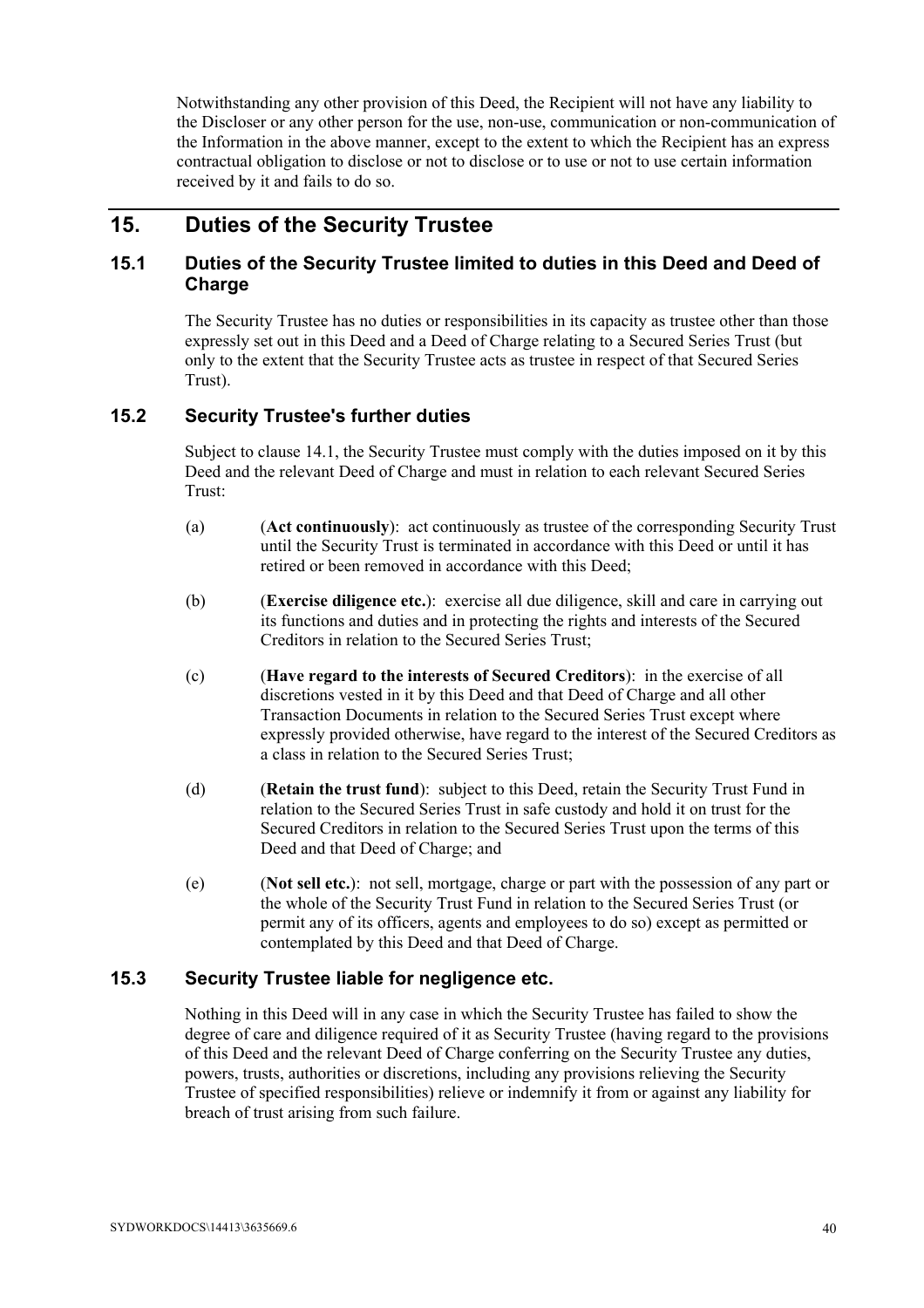### **15.4 No liability for Transaction Documents**

The Security Trustee has no responsibility for the form or content of this Deed or any Deed of Charge or any other Transaction Document in relation to a Secured Series Trust and will have no liability arising in connection with any inadequacy, invalidity or unenforceability (other than as a result of a breach of this Deed or a Deed of Charge by the Security Trustee) of any provision of this Deed or any Transaction Document in relation to a Secured Series Trust.

### **15.5 Resolution of Conflicts**

- (a) (**Resolve Conflicts in favour of the Noteholders**): Subject to the provisions of this Deed, if there is at any time in the Security Trustee's opinion, with respect to enforcement or the exercise of any of the Security Trustee's duties, powers or discretions, a conflict between the interests of any Secured Creditor or class of Secured Creditor (on the one hand), and the interests of the Noteholders as a whole (on the other hand), the Security Trustee must give priority to the interests of the Noteholders as a whole.
- (b) (**Resolve Conflicts Between Noteholders**): Subject to the provisions of this Deed (other than clause 15.5(a)) and the Deed of Charge in relation to a Secured Series Trust, the Security Trustee must give priority to the interests only of the Noteholders of the Senior Most Class of Notes Outstanding in relation to the Secured Series Trust if, in the Security Trustee's opinion, there is a conflict between the interests of those Noteholders and any other Noteholders or the other persons entitled to the benefit of the Charge (in relation to which in determining the interests of the Noteholders of the Senior Most Class of Notes, if they are Euro Notes, the Security Trustee may rely on a determination of the Euro Note Trustee).
- (c) (**No Liability**): Provided that the Security Trustee acts in good faith, it will not incur any liability to any Secured Creditor for giving effect to paragraph (a) or (b).

## **16. Indemnities**

#### **16.1 Indemnity**

Subject to this Deed and without prejudice to any right of indemnity given by law, the Security Trustee, the Manager, the Euro Note Trustee (if any) in relation to the Secured Series Trust, the Receiver or attorney or other person appointed under this Deed (including, without limitation, any person appointed by the Security Trustee, the Manager or a Receiver or any person to whom any duties, powers, trusts, authorities or discretions may be delegated by the Security Trustee, the Manager, the Euro Note Trustee, or a Receiver) (**"appointee"**) will be indemnified by the Trustee in its capacity as trustee of a Secured Series Trust against all loss, liabilities and reasonable expenses properly incurred by the Security Trustee, the Manager, the Euro Note Trustee, the Receiver, attorney or appointee (as the case may be) in the execution or purported execution of any duties, powers, trusts, authorities or discretions vested in such persons pursuant to this Deed in relation to the Secured Series Trust, including all liabilities and expenses consequent upon any mistake or oversight, error of judgment or want of prudence on the part of such persons and against all actions, proceedings, costs, claims and demands in respect of any matter or thing properly done or omitted in any way relating to this Deed or a Deed of Charge relating to a Secured Series Trust in relation to the Secured Series Trust, unless any of the foregoing is due to actual fraud, negligence or wilful default on the part of the Security Trustee, the Manager, the Euro Note Trustee, the Receiver, attorney or appointee (as the case may be). The Security Trustee may in priority to any payment to the Secured Creditors in relation to the Secured Series Trust retain and pay out of any moneys in its hands upon the Security Trust all sums necessary to effect such indemnity in relation to the Secured Series Trust including, without limitation, the amount of any such liabilities and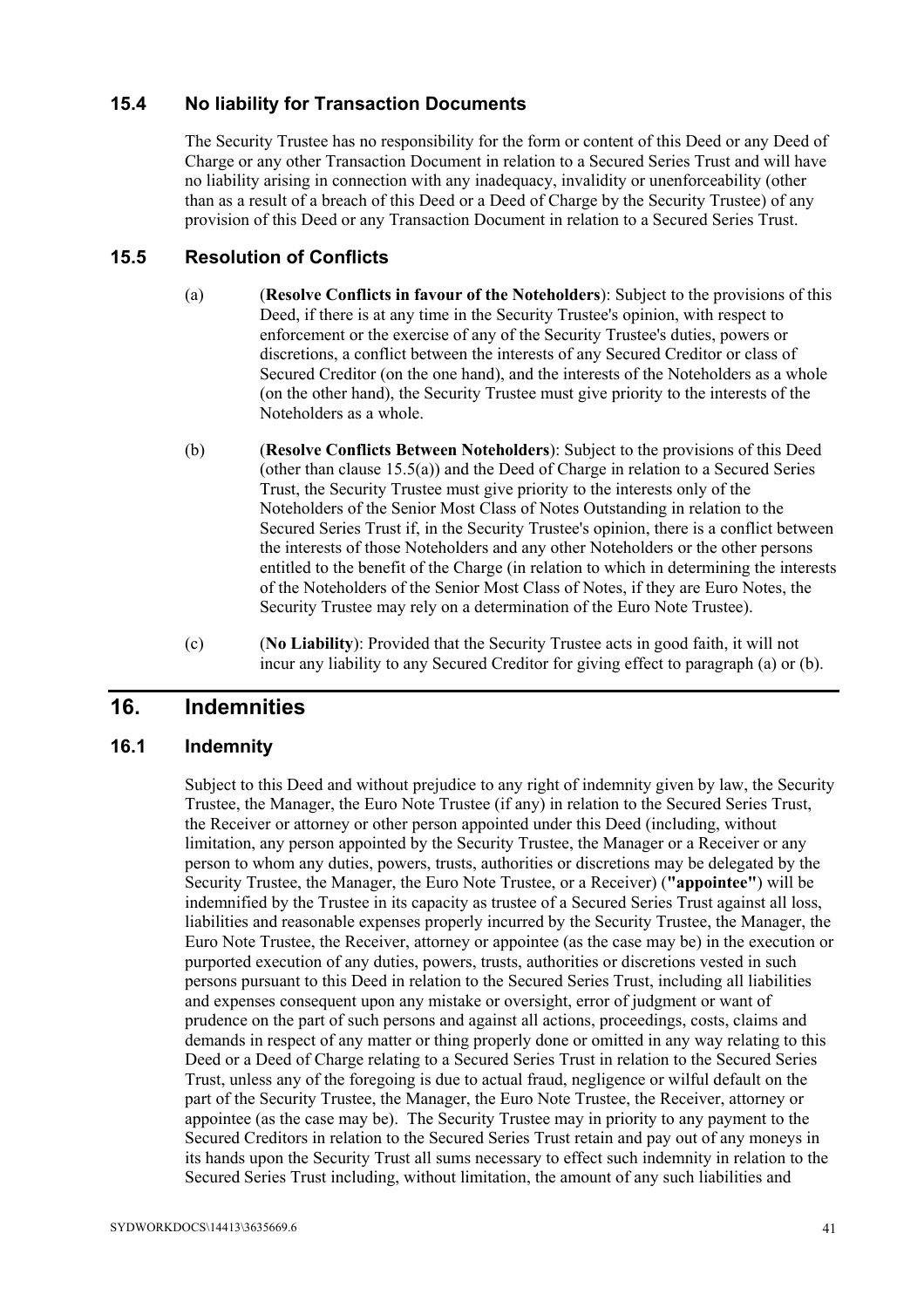expenses, and also any remuneration outstanding to the Security Trustee under clause 19.1 in relation to the Secured Series Trust.

### **16.2 Extent of Security Trustee's indemnity**

Without limiting clause 16.1, the Security Trustee is entitled to be indemnified by the Trustee in its capacity as trustee for a Secured Series Trust for the following in relation to the Secured Series Trust:

- (a) (**Registration etc. costs**): the costs, charges and expenses (including legal costs and expenses at the usual commercial rates of the relevant legal services provider) of the Security Trustee in connection with the negotiation, preparation, execution, stamping, registration and completion of this Deed and the Deed of Charge, any deed amending this Deed and the Charge in relation to a Secured Series Trust;
- (b) (**Costs of waiver etc.**): the costs, charges and expenses (including legal costs and expenses at the usual commercial rates of the relevant legal services provider) of the Security Trustee in connection with any consent, exercise or non-exercise of rights or powers or performance of obligations (including, without limitation, in connection with the contemplated or actual enforcement or preservation of any rights or powers or performance of obligations under this Deed or the Deed of Charge in relation to the Secured Series Trust), production of title documents, waiver, variation, release or discharge in connection with the Charge or the Charged Property in relation to the Secured Series Trust;
- (c) (**Taxes**): Taxes and fees (including, without limitation, registration fees) and fines and penalties in respect of fees, which may be payable or determined to be payable in connection with this Deed or a Deed of Charge relating to the Secured Series Trust in relation to that Secured Series Trust or a payment or receipt or any other transaction contemplated by this Deed in relation to that Secured Series Trust; and
- (d) (**Legal costs**): without limiting the generality of clause 16.2(b), all legal costs and disbursements (charged at the usual commercial rates of the relevant legal services provider) and all other costs, disbursements, outgoings and expenses of the Security Trustee in connection with the initiation, carriage and settlement of any court proceedings (including, without limitation, proceedings against the Trustee arising from any neglect, breach or default by the Trustee under this Deed) in respect of this Deed or a Deed of Charge in relation to that Secured Series Trust.

### **16.3 Costs of experts**

The liabilities and expenses referred to in clause 16.2 include, without limitation, those payable to any independent consultant or other person appointed to evaluate any matter of concern (including, without limitation, any person consulted by the Security Trustee pursuant to clause 14.3(b)), any agent of the Security Trustee, any Receiver or any attorney appointed under this Deed, and, in the case of the Security Trustee, its administration costs in connection with any event referred to in clause 16.2.

### **16.4 Costs of Trustee**

The Security Trustee must apply any money received in connection with this Deed or the Deed of Charge in relation to a Secured Series Trust towards satisfaction of all outstanding Trustee Indemnity Costs owing to the Trustee in relation to the Secured Series Trust.

### **16.5 Non-discharge**

Unless otherwise specifically stated in any discharge of the Security Trust the provisions of this clause 16 will continue in full force and effect despite such discharge.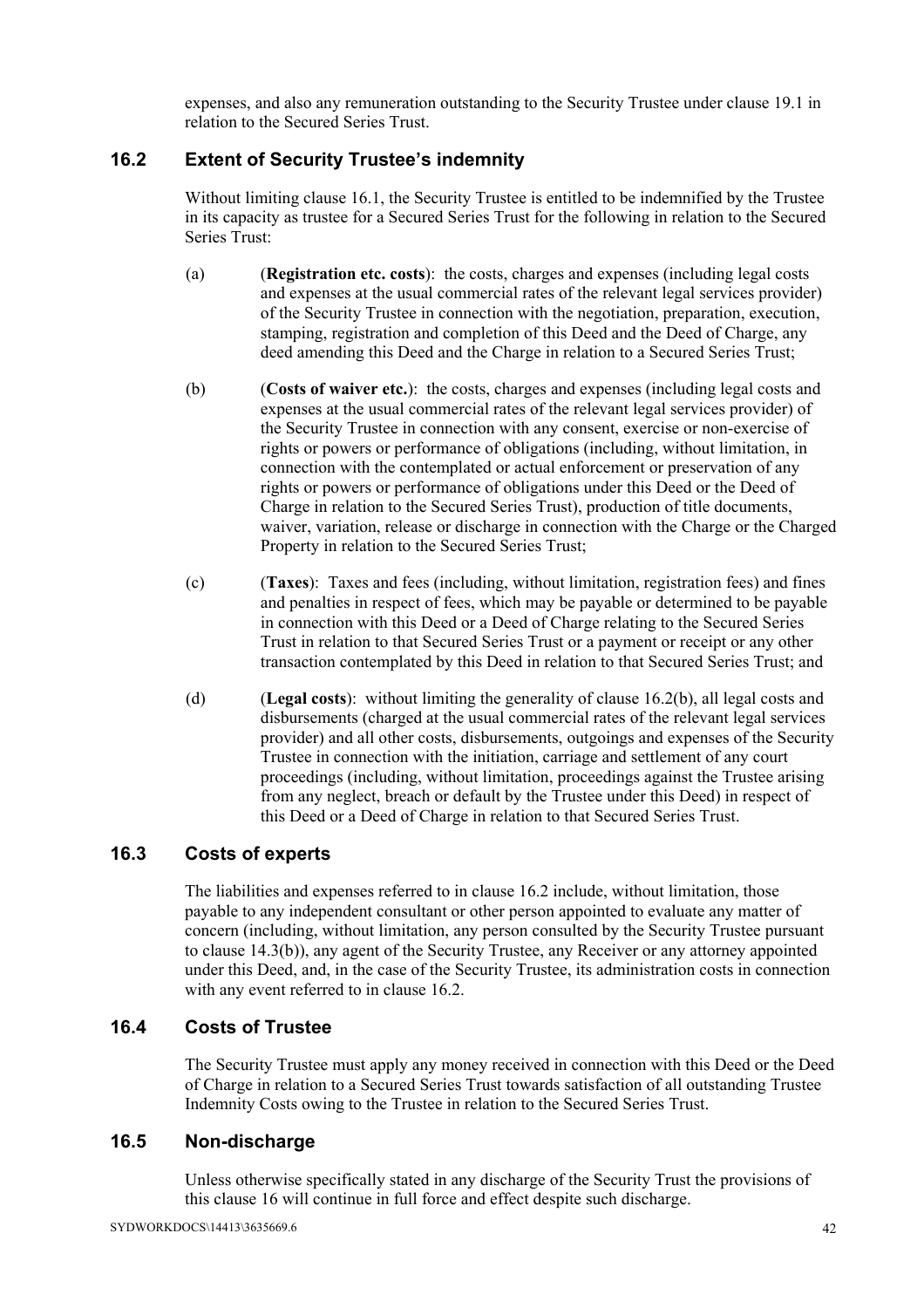### **16.6 Retention of lien**

Notwithstanding any release of the outgoing Security Trustee under this clause 16, the outgoing Security Trustee will remain entitled to the benefit of the indemnities granted by this Deed to the outgoing Security Trustee in respect of any liability, cost or other obligation incurred by it while acting as Security Trustee, as if it were still the Security Trustee under this Deed and a Deed of Charge.

## **17. Meetings of Voting Secured Creditors**

### **17.1 Meetings regulated by Schedule 2**

The provisions of Schedule 2 will apply to all meetings of Voting Secured Creditors and to the passing of resolutions at those meetings.

#### **17.2 Limitation on Security Trustee's powers**

Except as provided in this Deed, the Security Trustee will not assent or give effect to any matter in relation to a Secured Series Trust which a meeting of Voting Secured Creditors in relation to the Secured Series Trust is empowered by Extraordinary Resolution to do, unless the Security Trustee has previously been authorised to do so by an Extraordinary Resolution of such Voting Secured Creditors. Nothing in this Deed prevents the Security Trustee taking such action as it considers appropriate to enforce any rights of indemnity or reimbursement.

## **18. Continuing security and releases**

#### **18.1 Liability preserved**

Subject to clause 13.5, notwithstanding any payout figure quoted or other form of account stated by the Security Trustee, no grant of full or partial satisfaction of or discharge from this Deed and each Deed of Charge in relation to a Secured Series Trust by the Security Trustee will release the Trustee under this Deed or that Deed of Charge until all the Secured Moneys in relation to the Secured Series Trust have in fact been received by the Security Trustee and are not liable for whatever reason to be disgorged notwithstanding that such quotation or statement of account may have arisen from the mistake negligence error of law or error of fact of the Security Trustee its servants or agents.

### **18.2 Trustee's liability not affected**

This Deed and the liability of the Trustee under this Deed and each Deed of Charge in relation to a Secured Series Trust will not be affected or discharged by any of the following:

- (a) (**Indulgence**): the granting to the Trustee or to any other person of any time or other indulgence or consideration;
- (b) (**Delay in recovery**): the Security Trustee failing or neglecting to recover by the realisation of any other security or otherwise any of the Secured Moneys in relation to the Secured Series Trust;
- (c) (**Laches**): any other laches, acquiescence, delay, act, omission or mistake on the part of the Security Trustee or any other person; or
- (d) (**Release**): the release, discharge, abandonment or transfer whether wholly or partially and with or without consideration of any other security judgment or negotiable instrument held from time to time or recovered by the Security Trustee from or against the Trustee or any other person.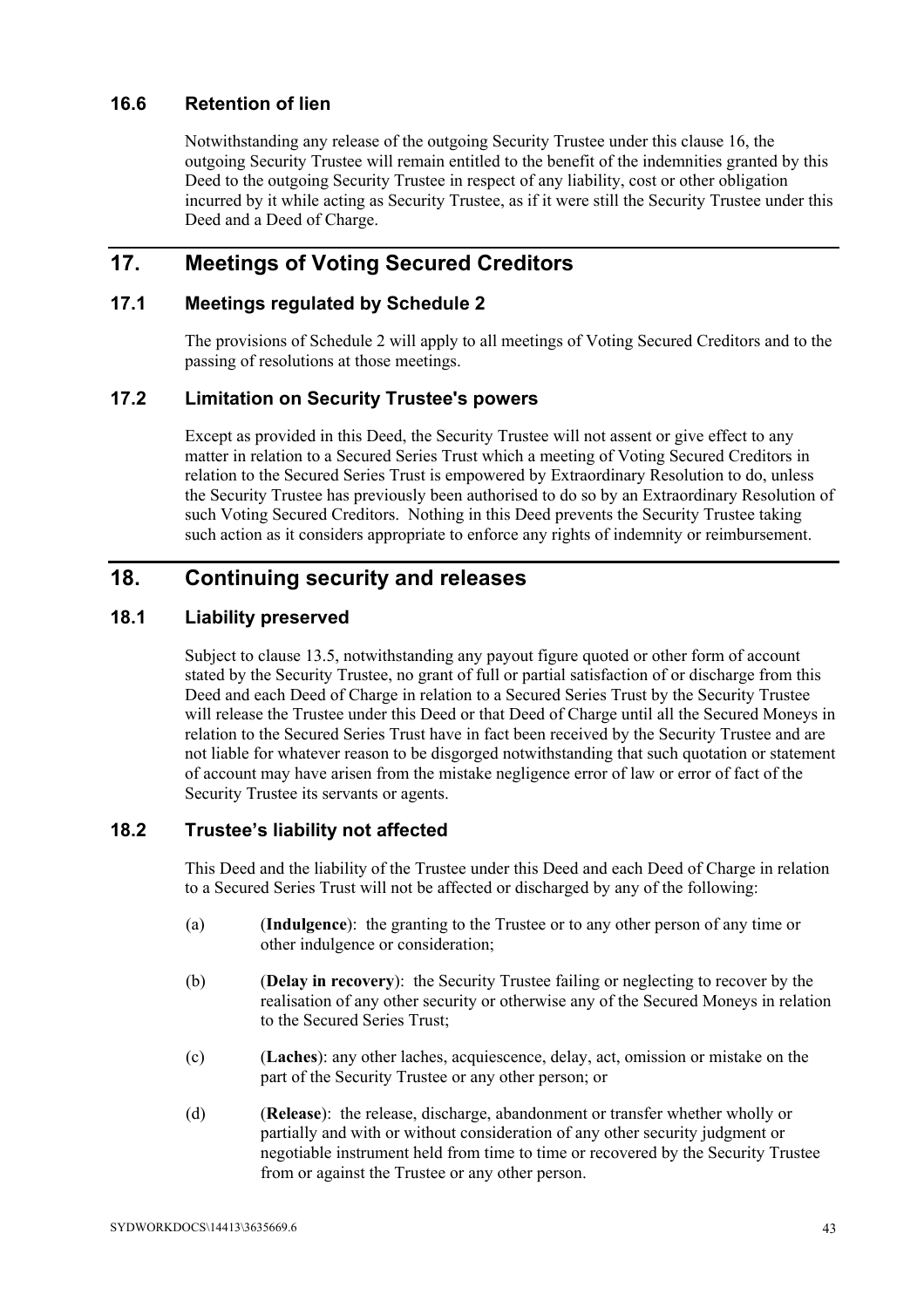### **18.3 Waiver by Trustee**

The Trustee in its capacity as trustee of each Secured Series Trust waives in favour of the Security Trustee:

- (a) (**All rights necessary to give effect to Deed**): all rights whatsoever against the Security Trustee and any other person estate or assets to the extent necessary to give effect to anything in this Deed and the Deed of Charge in relation to the Secured Series Trust;
- (b) (**Promptness and diligence**): promptness and diligence on the part of the Security Trustee and any other requirement that the Security Trustee take any action or exhaust any right against any other person before enforcing this Deed and that Deed of Charge in relation to the Secured Series Trust; and
- (c) (**All rights inconsistent with Deed**): all rights inconsistent with the provisions of this Deed and that Deed of Charge in relation to the Secured Series Trust including any rights as to contribution or subrogation which the Trustee might otherwise be entitled to claim or enforce.

## **19. Appointment, remuneration and retirement of Security Trustee**

#### **19.1 Remuneration**

Subject to clause 26, the Security Trustee is to be remunerated by the Trustee for acting as trustee under this Deed in relation to a Secured Series Trust whether before or after the occurrence of an Event of Default in relation to the Secured Series Trust, at the rate agreed from time to time between the Manager, the Security Trustee and the Trustee.

### **19.2 Retirement of Security Trustee**

The Security Trustee covenants that it will retire as Security Trustee of all the relevant Secured Series Trusts if:

- (a) (**Insolvency**): an Insolvency Event occurs in relation to the Security Trustee in its personal capacity or in respect of its personal assets (and not in its capacity as trustee of any trust or in respect of any assets it holds as trustee);
- (b) (**Ceases to carry on business**): it ceases to carry on business;
- (c) (**Related Trustee retires**): a Related Body Corporate of it retires or is removed as trustee of the Secured Series Trusts under clause 19.1, clause 19.2, clause 19.3 or clause 19.4 of the Master Trust Deed and the Manager requires the Security Trustee by notice in writing to retire;
- (d) (**Voting Secured Creditors Require Retirement**): an Extraordinary Resolution requiring its retirement is passed at a meeting of Voting Secured Creditors;
- (e) (**Breach of duty**): when required to do so by the Manager or the Trustee by notice in writing, it fails or neglects within 20 Business Days after receipt of such notice to carry out or satisfy any material duty imposed on it by this Deed or a Deed of Charge in respect of a relevant Secured Series Trust; or
- (f) (**Change in ownership**): there is a change in ownership of 50% or more of the issued equity share capital of the Security Trustee from the position as at the date of this Deed or effective control of the Security Trustee alters from the position as at the date of this Deed unless in either case approved by the Manager (whose approval must not be unreasonably withheld).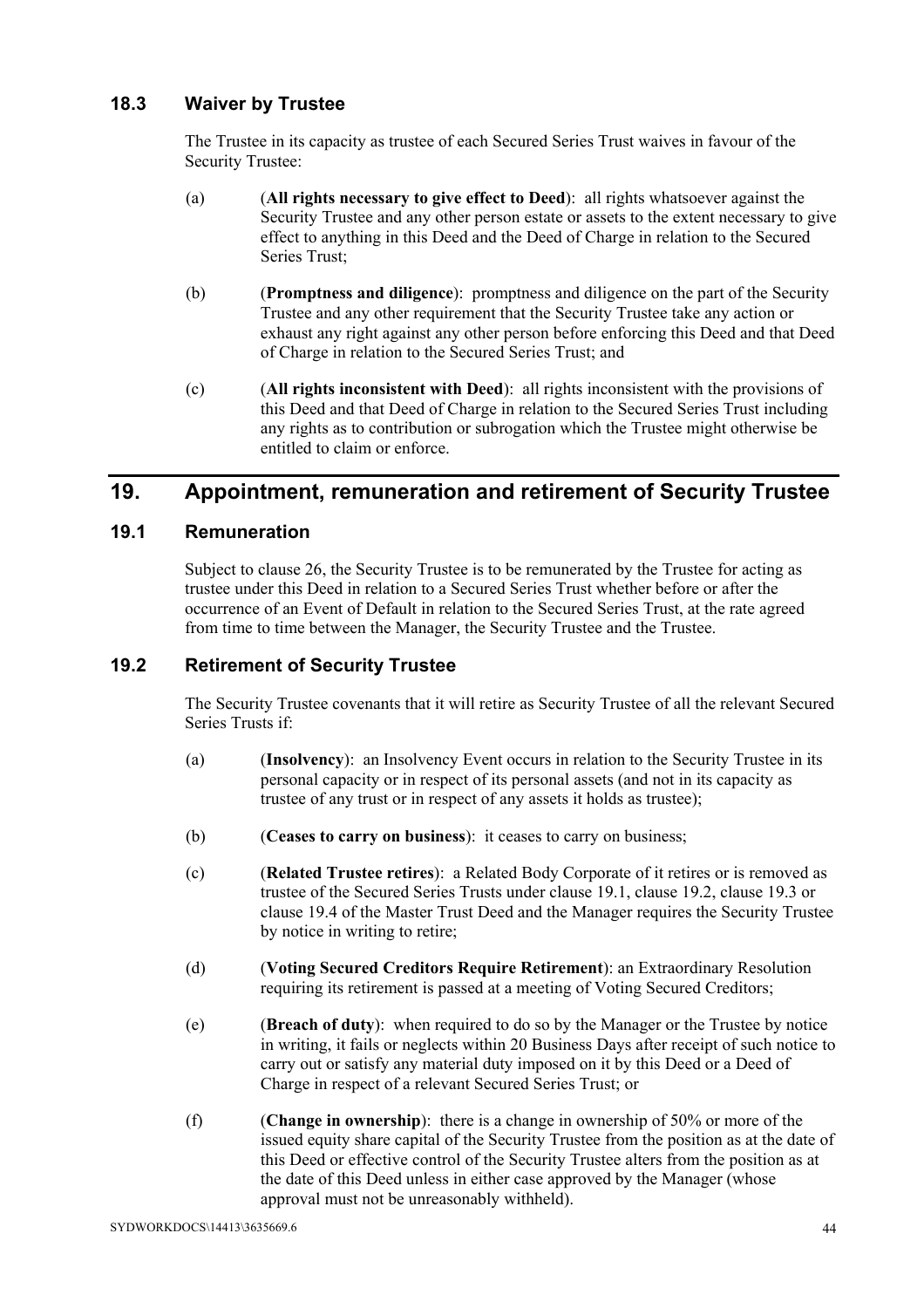#### **19.3 Removal by Manager**

If an event in clause 19.2 occurs and the Security Trustee refuses to retire immediately after that event, the Manager is entitled to remove the Security Trustee from office immediately by notice in writing if an event referred to in clause 19.2 has occurred. On the retirement or removal of the Security Trustee under the provisions of clause 19.2 or this clause 19.3:

- (a) (**Notify Rating Agencies**): the Manager must promptly notify each Rating Agency (if any) in relation to a Secured Series Trust of such retirement or removal; and
- (b) (**Appoint new Security Trustee**): subject to any approval required by law, the Trustee is entitled to and must use its best endeavours to appoint in writing some other Authorised Trustee Corporation to be the new Security Trustee provided that the Manager has confirmed in writing to the Trustee, that the Manager has received confirmation from the Rating Agencies (if any) of the Secured Series Trusts that the appointment of the proposed new Security Trustee will not result in a reduction, qualification or withdrawal of the then credit ratings of the Notes in relation to the relevant Secured Series Trusts. If the Trustee does not appoint a new Security Trustee, the Manager may appoint a new Security Trustee provided that the Manager receives confirmation from the Rating Agencies (if any) of the Secured Series Trusts that the appointment of the proposed new Security Trustee will not result in a reduction, qualification or withdrawal of the then credit ratings assigned to the Notes in relation to the relevant Secured Series Trusts by such Rating Agencies.

#### **19.4 Security Trustee may retire**

The Security Trustee may retire as trustee of all relevant Security Trusts under this Deed upon giving 3 months notice in writing to the Trustee, the Manager, the Euro Note Trustee (if any) in relation to all relevant Secured Series Trusts, and the Rating Agencies (if any) of the Secured Series Trusts or such lesser time as the Manager, each Euro Note Trustee (if any), the Trustee and the Security Trustee agree. Upon such retirement the Security Trustee, subject to any approval required by law, may appoint in writing any other Authorised Trustee Corporation who is approved by the Manager and the relevant Secured Creditors (which approval must not be unreasonably withheld) as Security Trustee in its stead provided that the Manager has given written confirmation to the Security Trustee that the Manager has received confirmation from the Rating Agencies (if any) in relation to the Secured Series Trusts that the appointment of the proposed new Security Trustee will not result in a reduction, qualification or withdrawal of any credit rating assigned to the Notes in relation to the relevant Secured Series Trusts by such Rating Agencies. If the Security Trustee does not propose a replacement in accordance with this clause 19.4 by the date which is 1 month prior to the date of its proposed retirement, the Manager is entitled to appoint a new Security Trustee, which must be an Authorised Trustee Corporation who is approved in writing by the Voting Secured Creditors (such approval not to be unreasonably withheld) provided that the Manager receives confirmation from the Rating Agencies (if any) of the Secured Series Trusts that the appointment of the proposed new Security Trustee will not result in a reduction, qualification or withdrawal of the then credit ratings assigned to the Notes in relation to the relevant Secured Series Trusts by such Rating Agencies.

#### **19.5 Retirement of Trustee under Master Trust Deed**

The retiring Security Trustee must use its best endeavours to appoint in writing some other Authorised Trustee Corporation as Security Trustee in its place who is approved by the Manager and in relation to which each Rating Agency has issued a Rating Affirmation Notice. If the retiring Security Trustee does not appoint a new Security Trustee by the date which is 1 month prior to the date of its proposed retirement, the Manager may appoint a Substitute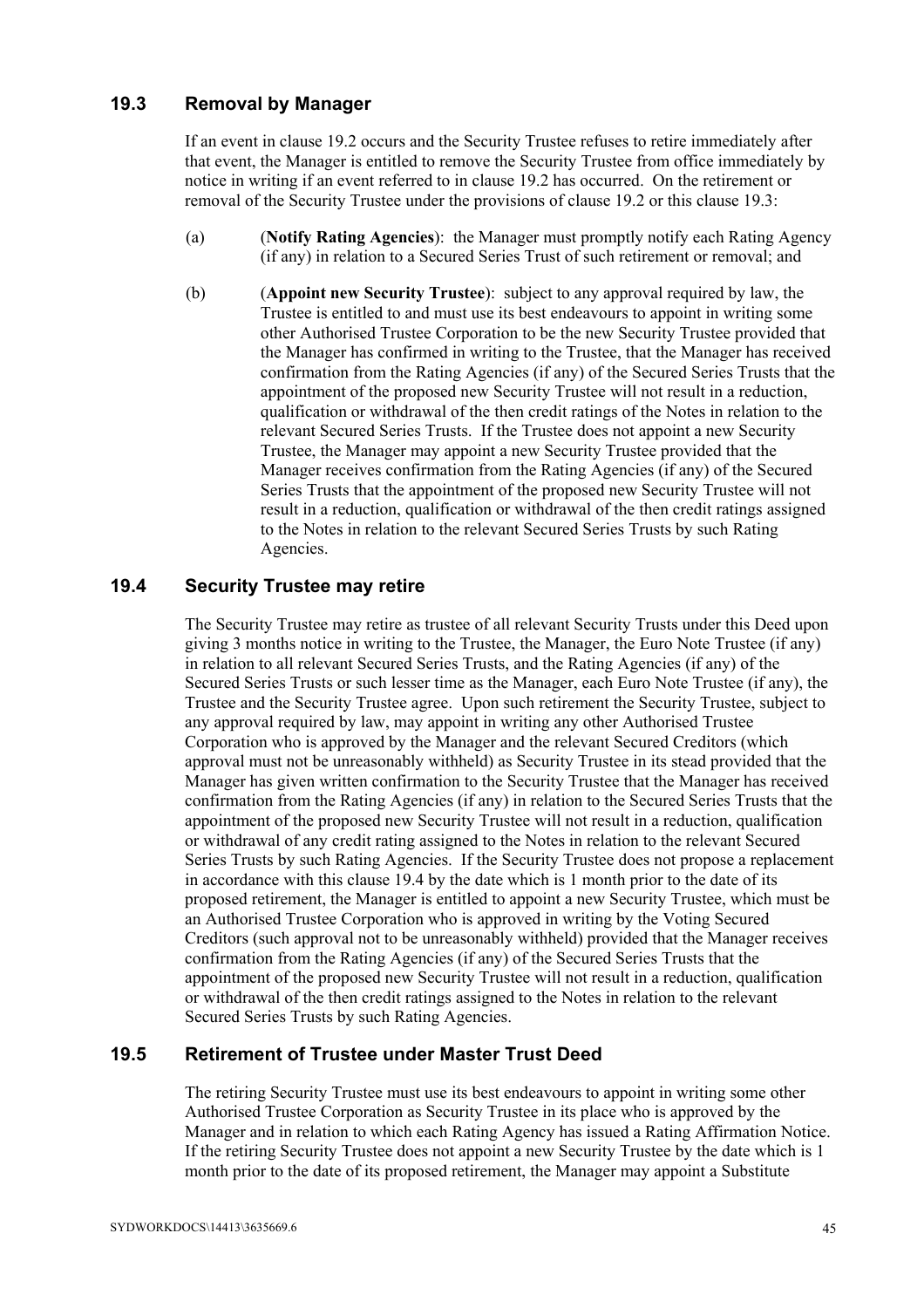Security Trustee. The retirement of the retiring Security Trustee will take effect upon the earlier to occur of:

- (a) (**Expiry of 3 month period**): the expiry of a 3 month period commencing on the retirement or removal of the trustee of the Series Trust under the Master Trust Deed<sup>-</sup> and
- (b) (**Appointment of a Substitute Security Trustee**): the appointment of a new Security Trustee.

#### **19.6 Appointment of new Security Trustee by Secured Creditors**

If a new Security Trustee has not been appointed under clauses 19.3, 19.4 or 19.5 at a time when the position of Security Trustee becomes vacant in accordance with those clauses, the Manager must act as Security Trustee in accordance with the terms of this Deed and the Deed of Charge and must promptly convene a meeting of Voting Secured Creditors of all relevant Secured Series Trusts at which Voting Secured Creditors, holding or representing between them Voting Entitlements comprising in aggregate a number of votes which is not less than 75% of the aggregate number of votes comprised in the total Voting Entitlements at the time, appoint any person nominated by any of them to act as the new Security Trustee. The Manager is entitled to receive the fee payable in accordance with clause 19.1 for the period during which the Manager acts as Security Trustee pursuant to this clause 19.

#### **19.7 Release of Security Trustee**

Upon retirement or removal of the outgoing Security Trustee as trustee of the relevant Security Trusts, the outgoing Security Trustee is released from all obligations under this Deed insofar as they relate to the relevant Security Trusts arising after the date of the retirement or removal except for its obligation to vest the relevant Security Trust Funds in the new Security Trustee and to deliver all books and records relating to the relevant Security Trusts to the new Security Trustee (at the cost of each corresponding Security Trust Fund). The Manager and the Trustee may settle with the outgoing Security Trustee the amount of any sums payable by the outgoing Security Trustee to the Manager or the Trustee or by the Manager or the Trustee to the outgoing Security Trustee and may give to or accept from the outgoing Security Trustee a discharge in respect of those sums which will be conclusive and binding as between the Manager, the Trustee and the outgoing Security Trustee but not as between the outgoing Security Trustee and the Secured Creditors of the relevant Secured Series Trusts.

### **19.8 Vesting of Security Trust Funds in new Security Trustee**

The outgoing Security Trustee, on its retirement or removal, must vest the relevant Security Trust Funds or cause them to be vested in the new Security Trustee and must deliver and assign to the new Security Trustee as appropriate all books, documents, records and other property whatsoever relating to the relevant Security Trust Funds. Subject to clause 19.6, the costs and expenses of this are to be paid out of the relevant Security Trust Funds.

#### **19.9 New Security Trustee to execute deed**

Each new Security Trustee must upon its appointment execute a deed in such form as the Manager may require whereby the new Security Trustee must undertake to the Secured Creditors of each relevant Secured Series Trust jointly and severally to be bound by all the covenants on the part of the Security Trustee under this Deed in relation to the Secured Series Trust from the date of such appointment.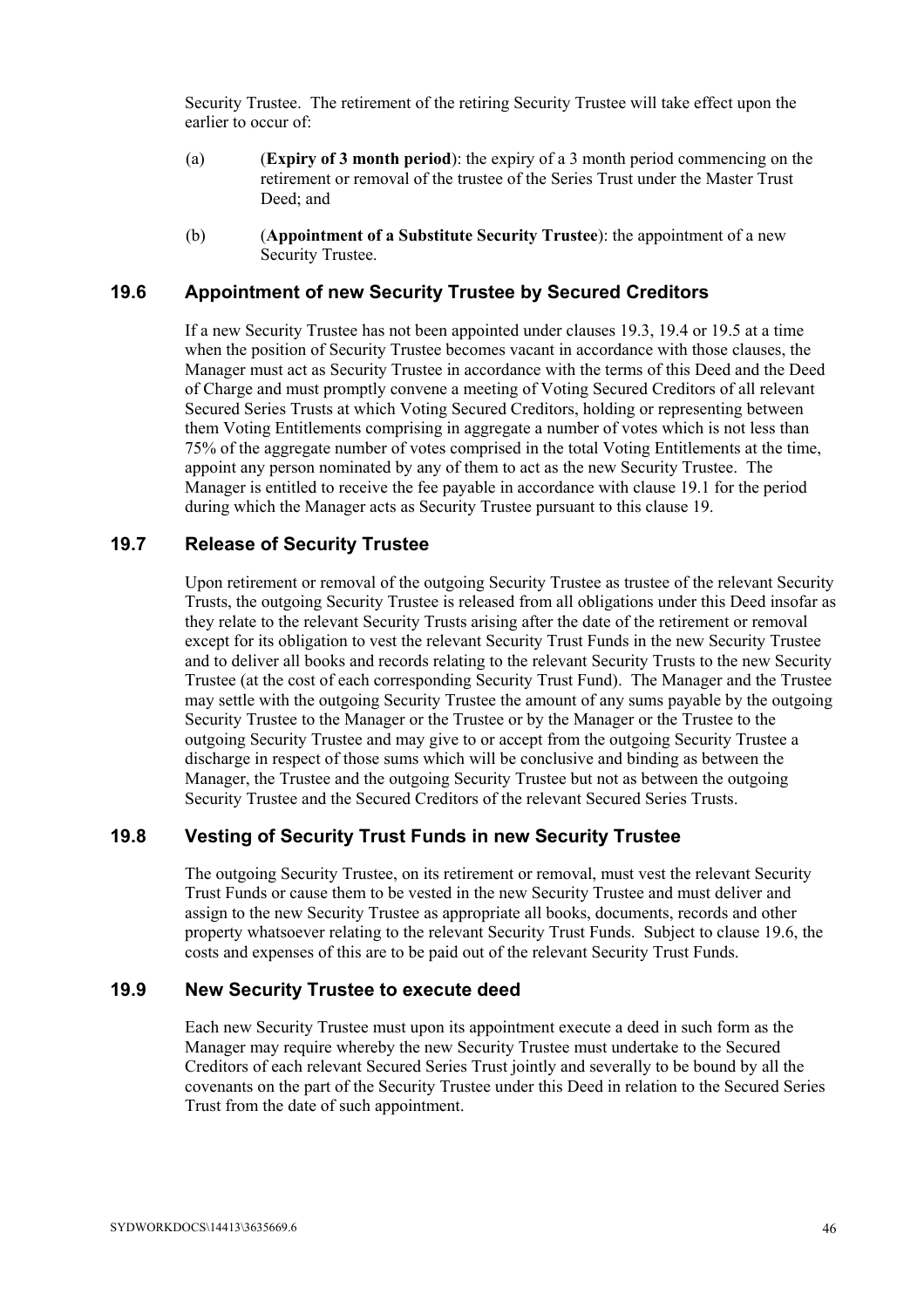### **19.10 Rating Agencies Advised**

The Manager must promptly:

- (a) (**Retirement**): approach and liaise with the Rating Agencies (if any) relating to each of the Secured Series Trusts in respect of any confirmations required from the Rating Agencies to the replacement of the Security Trustee pursuant to this clause  $19<sup>°</sup>$
- (b) (**Change of ownership**): notify such Rating Agencies (if any) of it becoming aware of a change in ownership of 50% or more of the issued equity share capital of the Security Trustee from the position as at the date of this Deed or effective control of the Security Trustee altering from the date of this Deed; and
- (c) (**Approval for change in ownership**): notify such Rating Agencies (if any) of any approvals given by the Manager pursuant to clause 19.2(f).

## **20. Assurance**

#### **20.1 Further assurance**

The Trustee will and will procure that all persons having or claiming any estate or interest in any Charged Property will at any time now or in the future upon the request of the Security Trustee and at the cost of the Trustee, make, do and execute or cause to be made, done and executed all such actions, documents and assurances which are necessary or appropriate:

- (a) (**To secure the Secured Moneys**): to more satisfactorily secure to the Security Trustee the payment of the corresponding Secured Moneys;
- (b) (**To assure the Charged Property**): to assure or more satisfactorily assure the Charged Property to the Security Trustee;
- (c) (**As directed**): as the Security Trustee may direct; or
- (d) (**Appointment of new Security Trustee**): for a new Security Trustee appointed under clause 19 to obtain the benefit of this Deed,

and in particular will, whenever requested by the Security Trustee, execute in favour of the Security Trustee such legal mortgages, transfers, assignments or other assurances of all or any part of any Charged Property in such form and containing such powers and provisions as the Security Trustee requires.

### **20.2 Postponement or waiver of Security Interests**

The Trustee will (and the Manager will give all necessary directions to enable the Trustee to) if required by the Security Trustee immediately cause:

- (a) (**Postpone other Security Interests**): any Security Interest (other than a Prior Interest) which has arisen or which arises from time to time by operation of law over Charged Property in favour of any person including the Trustee to be at the Security Trustee's option postponed in all respects after and subject to this Deed and the Deed of Charge in relation to the Secured Series Trust or to be otherwise discharged, released or terminated; and
- (b) (**Discharge of Secured Moneys**): any Borrowing or other obligation secured by any such Security Interest at the Security Trustee's option to be waived, released, paid or performed.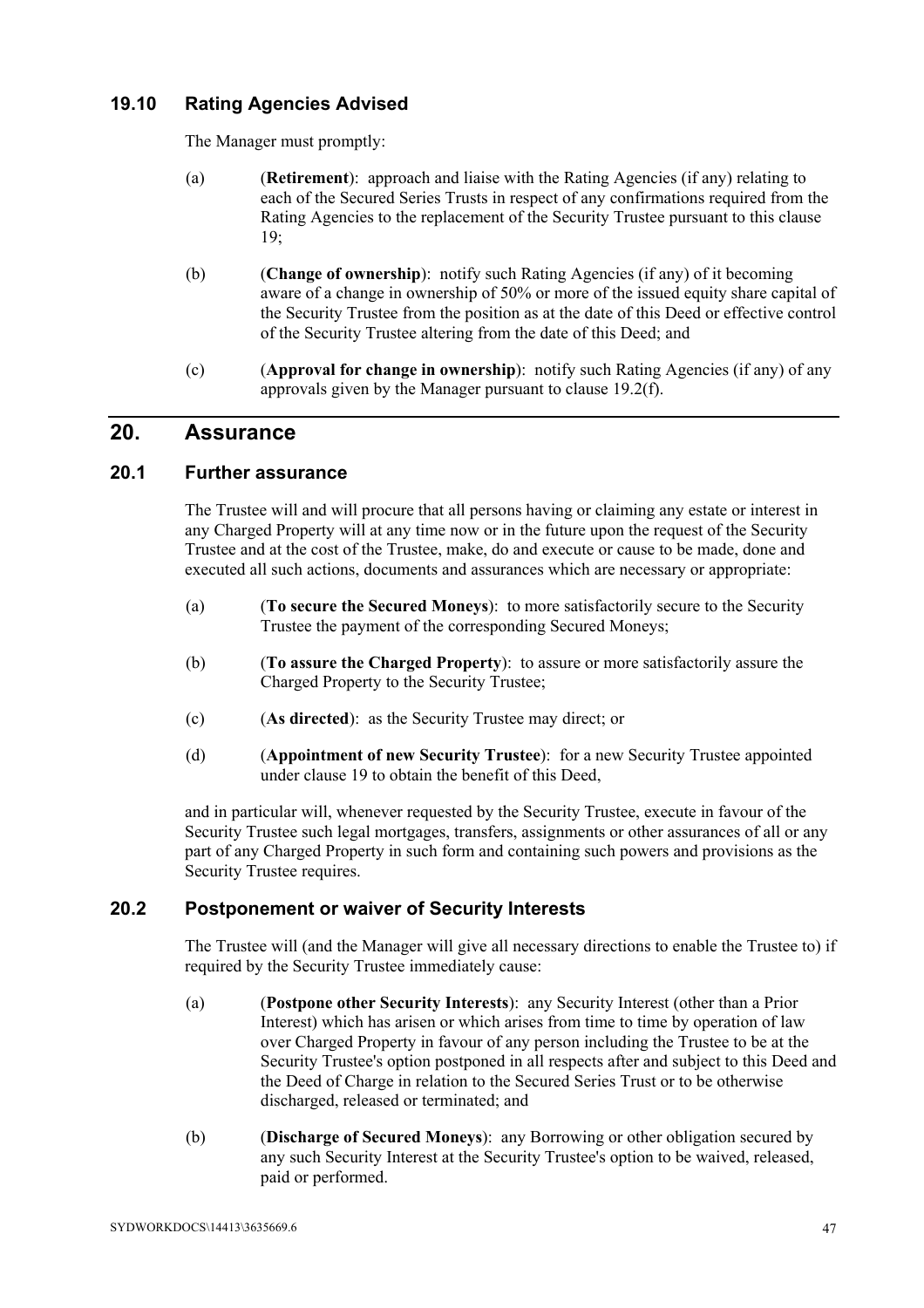### **20.3 Registration of charge**

The Manager will at its own expense ensure that, if necessary, this Deed and any Deed of Charge are promptly registered as a charge on any appropriate register to the extent and within such time limits as may be prescribed by law so as to ensure the full efficacy of this Deed and that Deed of Charge as a security to the Security Trustee in all jurisdictions in which any part of the Charged Property in relation to any Secured Series Trust may now or at any time during the continuance of this Deed and that Deed of Charge be located, in which the Trustee may carry on any business or in which the Trustee is or may become resident or registered.

#### **20.4 Caveats**

The Trustee is not obliged to do anything under this clause 20 to enable the Security Trustee to, and the Security Trustee must not, lodge a caveat to record its interest in the Charged Property in relation to any Secured Series Trust at the land titles office in any State or Territory, unless the Charge in relation to the Secured Series Trust has taken effect as a fixed charge and the Trustee would, under the terms of the Master Trust Deed, be entitled to lodge caveats.

## **21. Payments**

#### **21.1 Moneys repayable as agreed or on demand**

Unless otherwise provided in the Deed of Charge in relation to a Secured Series Trust or agreed, the Secured Moneys in relation to a Secured Series Trust are payable by the Trustee in its capacity as trustee of the Secured Series Trust to the Security Trustee in its capacity as trustee of the corresponding Security Trust in Australian dollars immediately upon demand by the Security Trustee.

### **21.2 No set-off or deduction**

All payments by the Trustee in respect of a Secured Series Trust of any moneys forming part of the Secured Moneys in relation to that Secured Series Trust are to be free of any set-off or counterclaim and without deduction or withholding for any present or future Taxes unless the Trustee is compelled by law to deduct or withhold the same, in which event the Trustee will, subject to the Transaction Documents in relation to the Secured Series Trust, pay to the Security Trustee such additional amounts necessary to enable the Security Trustee to receive after all deductions and withholdings for such Taxes a net amount equal to the full amount which would otherwise have been payable under this Deed and any Deed of Charge had no such deduction or withholding been required to be made.

# **22. Discharge of a Charge**

### **22.1 Release**

Upon proof being given to the reasonable satisfaction of the Security Trustee that all Secured Moneys in relation to a Secured Series Trust have been paid in full and that all the Obligations have been performed, observed and fulfilled, including that all costs, charges, moneys and expenses in relation to the Secured Series Trust incurred by or payable to or at the direction of the Security Trustee, a Receiver relating to the Secured Series Trust or any attorney appointed under this Deed have been paid and upon adequate provision having been made to the reasonable satisfaction of the Security Trustee of all costs, charges, moneys and expenses in relation to the Secured Series Trust reasonably likely thereafter to be incurred by or payable to or at the direction of the Security Trustee, a Receiver in relation to the Secured Series Trust or any attorney appointed under this Deed in respect of the Secured Series Trust, then the Security Trustee will at the request of the Manager or the Trustee, and at the cost of the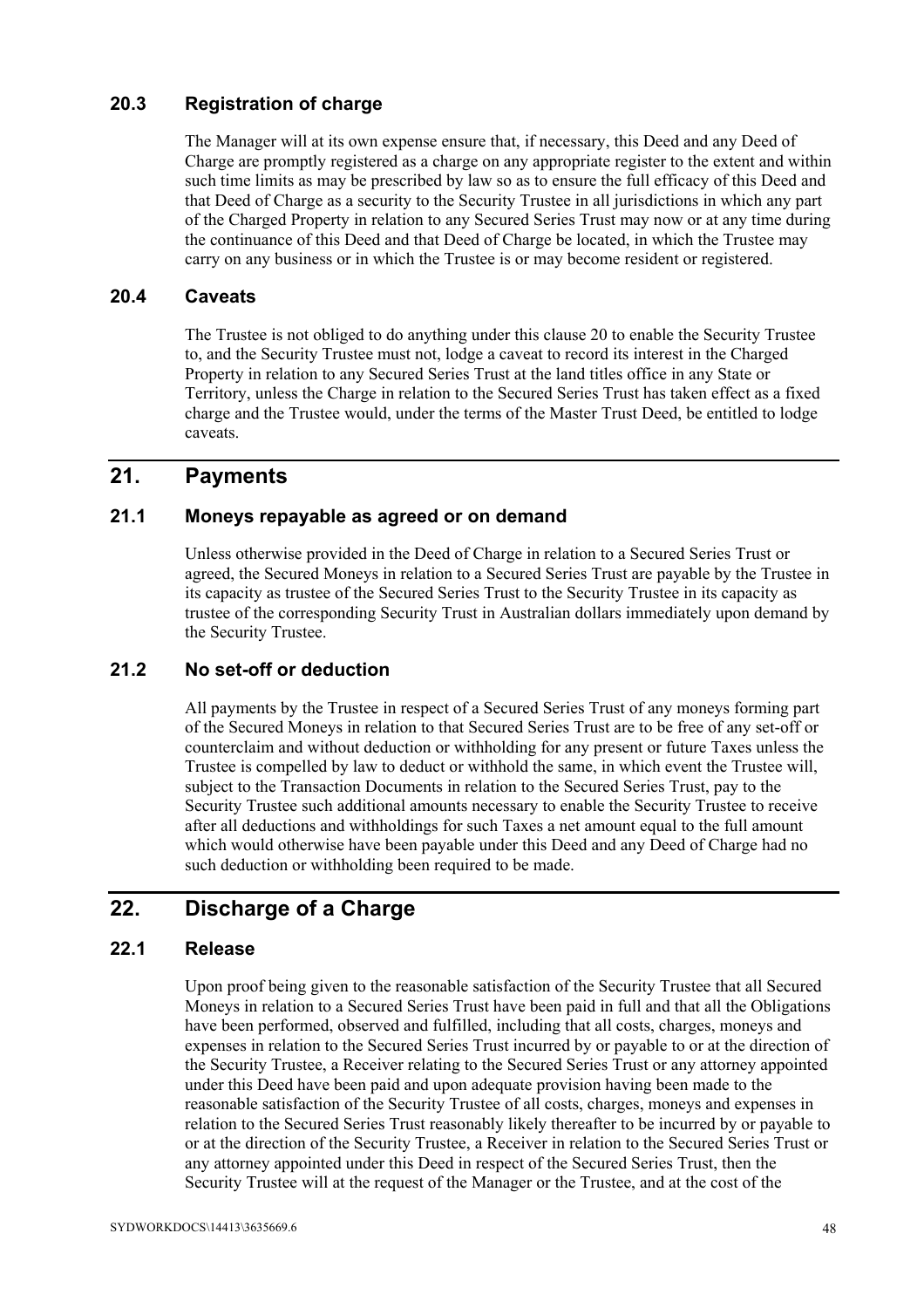Trustee, release the Charged Property in relation to the Secured Series Trust from the Charge in relation to the Secured Series Trust and this Deed.

### **22.2 Contingent liabilities**

The Security Trustee is under no obligation to grant a release of a Charge or this Deed or any Deed of Charge in relation to a Secured Series Trust unless at the time such release is sought:

- (a) (**No Secured Moneys owing**): none of the Secured Moneys in relation to the Secured Series Trust are contingently or prospectively owing except where there is no reasonable likelihood of the contingent or prospective event occurring; and
- (b) (**No liabilities**): the Security Trustee has no contingent or prospective liabilities in relation to the Secured Series Trust whether or not there is any reasonable likelihood of such liabilities becoming actual liabilities in respect of any bills, notes, drafts, cheques, guarantees, letters of credit or other instruments or documents issued, drawn, endorsed or accepted by the Security Trustee for the account or at the request of the Trustee for the Secured Series Trust.

### **22.3 Charge reinstated**

If any claim is made by any person that any moneys applied in payment or satisfaction of the Secured Moneys in relation to a Secured Series Trust must be repaid or refunded under any law (including, without limit, any law relating to preferences, bankruptcy, insolvency or the winding up of bodies corporate) and the Charge, in relation to the Secured Series Trust has already been discharged, the Trustee will, at the Trustee's expense, promptly do, execute and deliver, and cause any relevant person to do, execute and deliver, all such acts and instruments as the Security Trustee may require to reinstate the Charge, in relation to the Secured Series Trust. This clause 22 will survive the discharge of the Charge in relation to the Secured Series Trust unless the Security Trustee agrees otherwise in writing.

## **23. Amendment**

### **23.1 Amendment by Security Trustee**

Subject to this clause 23 and to any approval or consent required by law and under clauses 23.2, 23.3 and 23.4, the Security Trustee, the Manager, the Euro Note Trustee (if any) in relation to a Secured Series Trust and the Trustee may together agree by way of supplemental deed to alter, add to or revoke any provision of this Deed (including this clause 23), or the Deed of Charge, in relation to a Secured Series Trust so long as such alteration, addition or revocation:

- (a) (**Necessary or expedient**): in the opinion of the Security Trustee or of a barrister or solicitor instructed by the Security Trustee is necessary or expedient to comply with the provisions of any Statute or regulation with the requirements of any Governmental Agency;
- (b) (**Manifest error**): in the opinion of the Security Trustee is made to correct a manifest error or ambiguity or is of a formal, technical or administrative nature only;
- (c) (**Change in law**): in the opinion of the Security Trustee is appropriate or expedient as a consequence of an amendment to any statute or regulation or altered requirements of any Governmental Agency or any decision of any court (including, without limitation, an alteration, addition or modification which is in the opinion of the Security Trustee appropriate or expedient as a consequence of the enactment of a statute or regulation or an amendment to any statute or regulation or ruling by the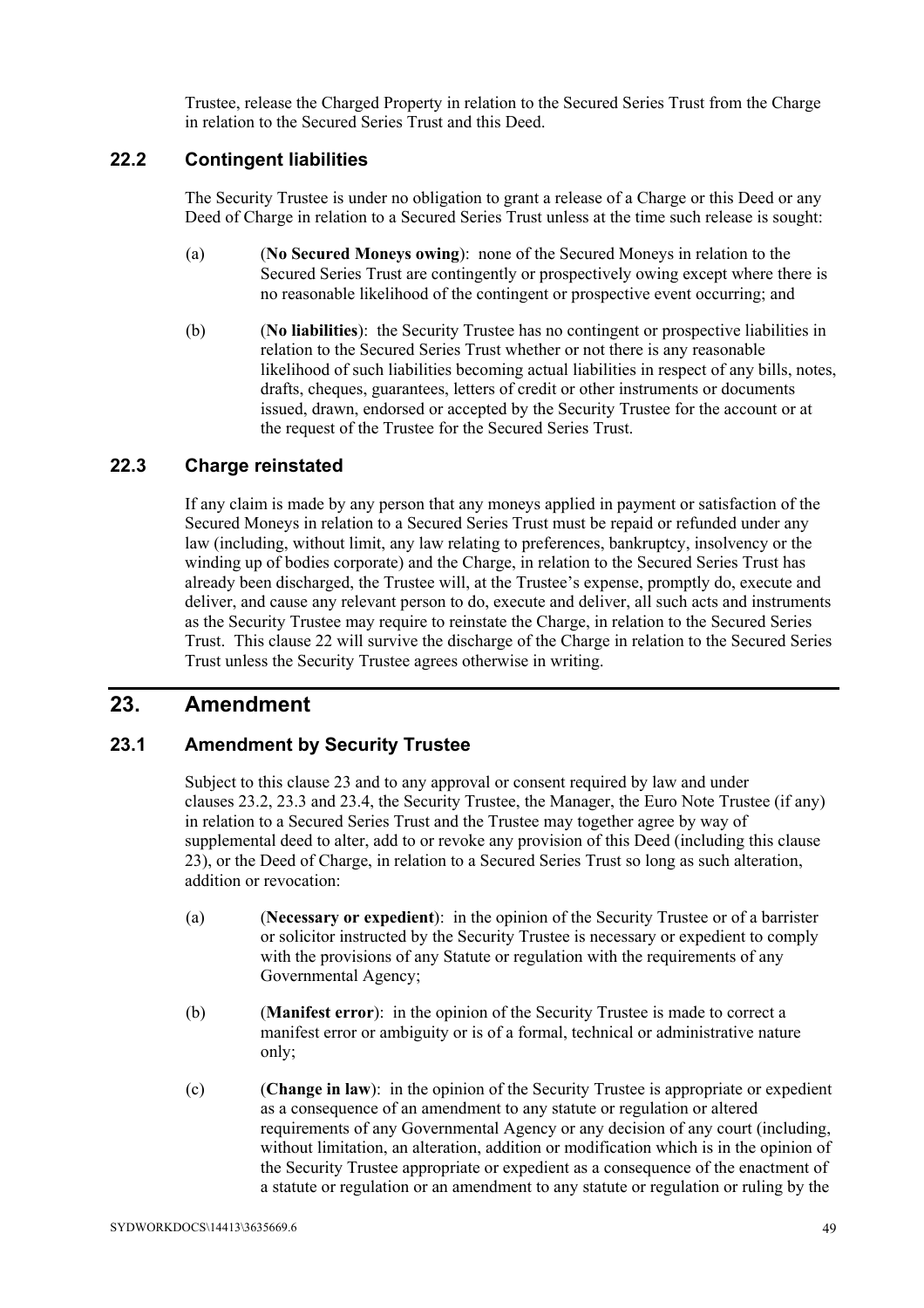Commissioner or Deputy Commissioner of Taxation or any governmental announcement or statement or any decision of any court, in any case which has or may have the effect of altering the manner or basis of taxation of trusts generally or of trusts similar to the Secured Series Trusts);

- (d) (**Not yet created Secured Series Trust**): is to apply only in respect of a Secured Series Trust not yet created under the Master Trust Deed;
- (e) (**Convenient**): in the opinion of the Security Trustee will enable the provisions of this Deed or the Deed of Charge in relation to a Secured Series Trust to be more conveniently, advantageously, profitably or economically administered; or
- (f) (**Otherwise desirable**): in the opinion of the Manager is otherwise desirable for any reason.

#### **23.2 Consent Required**

If in the opinion of the Security Trustee any alteration, addition or revocation referred to in clause 23.1(e) or (f) will be or is likely to become materially prejudicial to the rights of all Noteholders or of a particular Class of Noteholders of the Secured Series Trust then the amendment, addition or revocation may be effected only if in accordance with clause 23.3 or 23.4 (as the case may be).

#### **23.3 Amendments Prejudicial to Noteholders of a Class**

Subject to clause 23.5, if in the opinion of the Security Trustee any amendment, addition or revocation referred to in clause 23.1(e) or (f) will be or is likely to become materially prejudicial to the rights of a particular Class of Noteholders of a Secured Series Trust, the amendment, addition or revocation may only be effected if the Noteholders of that Class pass an Extraordinary Resolution approving such amendment, addition or revocation in accordance with the provisions of Schedule 2.

#### **23.4 Amendments Prejudicial to all Noteholders**

If in the opinion of the Security Trustee, any alteration, addition or revocation referred to in clause 23.1(e) or (f) will be or is likely to become materially prejudicial to the rights of all Noteholders of a Secured Series Trust:

- (a) (**Must be approved by Extraordinary Resolution**): the amendment, addition or revocation may only be effected if the Noteholders pass an Extraordinary Resolution approving such alteration, addition or revocation in accordance with the provisions of Schedule 2; and
- (b) (**Separate meeting of Noteholders not required**): even if the proposed amendment, addition or revocation affects Noteholders of a particular Class, there will not be a separate Extraordinary Resolution required for each Class of Noteholders pursuant to clause 23.3.

### **23.5 No Rating Agency downgrade**

The Security Trustee will be entitled to assume that any proposed alteration, addition or revocation will not be and is not likely to become materially prejudicial to the rights of a Class of Noteholders or all Noteholders in relation to a Secured Series Trust if each Rating Agency (if any) issues a Rating Affirmation Notice in relation to the proposed alteration, addition or revocation.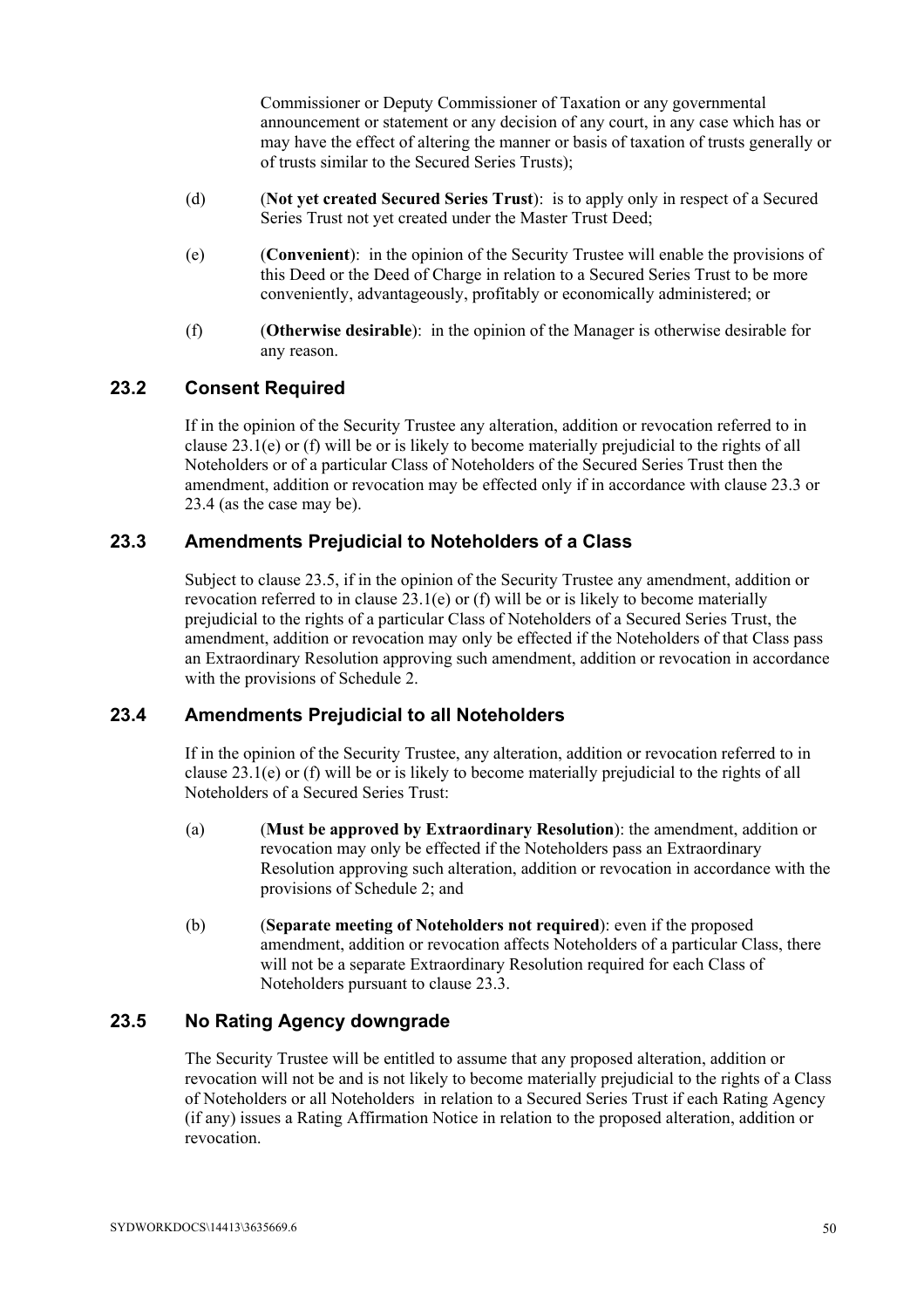### **23.6 Amendments Prejudicial to other Secured Creditors**

If in the opinion of the Security Trustee any amendment, addition or revocation referred to in clauses  $23.1(e)$  and  $23.1(f)$  will be or is likely to become materially prejudicial to the rights of the provider of a Support Facility, the Nominated Servicer or the Nominated Seller in relation to a Secured Series Trust, the amendment, addition or revocation may only be effected if the provider of the Support Facility, the Nominated Servicer or the Nominated Seller respectively consent in writing to the amendment, addition or revocation.

#### **23.7 Distribution of amendments**

The Manager must distribute to all Voting Secured Creditors of a Secured Series Trust a copy of any amendment made pursuant to clause 23.1 in relation to the Secured Series Trust as soon as reasonably practicable after the amendment has been made.

## **24. Expenses and stamp duties**

#### **24.1 Expenses**

Subject to clause 26 the Trustee in its capacity as trustee of a Secured Series Trust will on demand reimburse the Security Trustee for and keep the Security Trustee indemnified against all expenses including legal costs and disbursements (charged at the usual commercial rates of the relevant legal services provider) incurred by the Security Trustee (as the case may be) in connection with the following in relation to the Secured Series Trust:

- (a) (**Preparation**): the preparation and execution of this Deed and the Deed of Charge in relation to the Secured Series Trust and any subsequent consent, agreement, approval or waiver under this Deed or the Deed of Charge, or amendment to this Deed of the Deed of Charge in relation to the Secured Series Trust; and
- (b) (**Enforcement**): the exercise, enforcement, preservation or attempted exercise enforcement or preservation of any rights under this Deed or the Deed of Charge in relation to the Secured Series Trust including, without limitation, any expenses incurred in the evaluation of any matter of material concern to the Security Trustee.

### **24.2 Stamp Duties**

- (a) (**Trustee must pay**): The Trustee in its capacity as trustee of a Secured Series Trust will pay all stamp, loan, transaction, registration and similar Taxes including fines and penalties which may be payable to or required to be paid by any appropriate authority or determined to be payable in connection with the execution, delivery, performance or enforcement of this Deed or any Deed of Charge, or any payment, receipt or other transaction contemplated in this Deed or the Deed of Charge in relation to the Secured Series Trust.
- (b) (**Trustee must indemnify**): The Trustee in such capacity will indemnify and keep indemnified the Security Trustee against any loss or liability incurred or suffered by it as a result of the delay or failure by the Trustee to pay such Taxes in relation to the corresponding Secured Series Trust.

### **24.3 Goods and Services Tax**

Notwithstanding any other provision of this Deed or the Master Trust Deed, if the Security Trustee becomes liable to remit to a Governmental Agency an amount of GST in connection with its supplies under this Deed in relation to a Secured Series Trust, the Security Trustee is not entitled to any reimbursement of that GST from the Trustee out of the Assets of the Secured Series Trust or the relevant Security Trust Fund. Nothing in this clause 24.3 prevents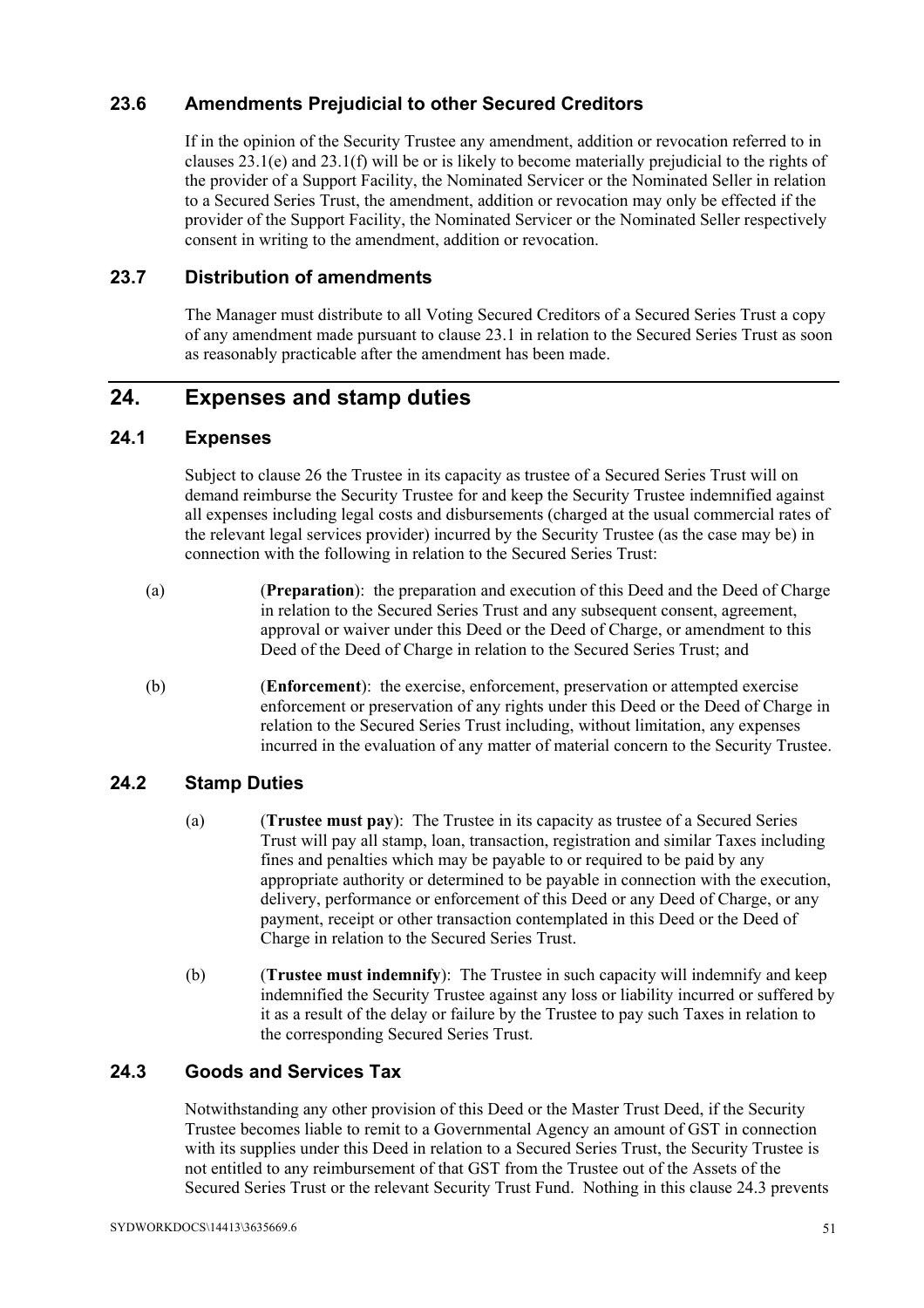the time in attendance costs of the Security Trustee from including a component that represents or is referable to GST.

## **25. Notices**

#### **25.1 Method of delivery**

Any notice, request, certificate, approval, demand, consent, recommendation or other communication to be given under this Deed must:

- (a) (**In writing and signed by an Authorised Officer**): except in the case of communications by email, be in writing and signed by the party or an Authorised Officer of the party giving the same; and
- (b) (**Delivery**): be:
	- (i) in the case of a party to the relevant Deed of Charge or any Secured Creditor other than a Noteholder:
		- A. left at the address of the addressee;
		- B. sent by prepaid ordinary post to the address of the addressee;
		- C. sent by facsimile to the facsimile number of the addressee; or
		- D. sent by email by an Authorised Officer of the party giving the same in accordance with the addressee's email details and
	- (ii) in the case of a Noteholder, delivered or posted by prepaid mail to the address of such Noteholder then appearing in the Register,

provided that a notice or other communication under clauses 4.7, 4.8, 7, 8, 9 or 19 may not be sent by email.

#### **25.2 Address for notices**

The address, facsimile number and specified email address of a party are the address, facsimile number and specified email address notified by that party to the other parties from time to time.

#### **25.3 Deemed receipt**

A notice, request, certificate, demand, consent, recommendation or other communication under this Deed is deemed to have been received:

- (a) (**Delivery**): where delivered in person, upon receipt;
- (b) (**Post**): where sent by post, on the 3rd (7th if outside Australia) day after posting;
- (c) (**Fax**): where sent by facsimile, on production by the dispatching facsimile machine of a transmission report which indicates that the facsimile was sent in its entirety to the facsimile number of the recipient; and
- (d) (**Email**): where sent by email, on the date that the email is received.

However, if the time of deemed receipt of any notice is not before 5.30 pm local time on a Business Day at the address of the recipient it is deemed to have been received at the commencement of business on the next Business Day.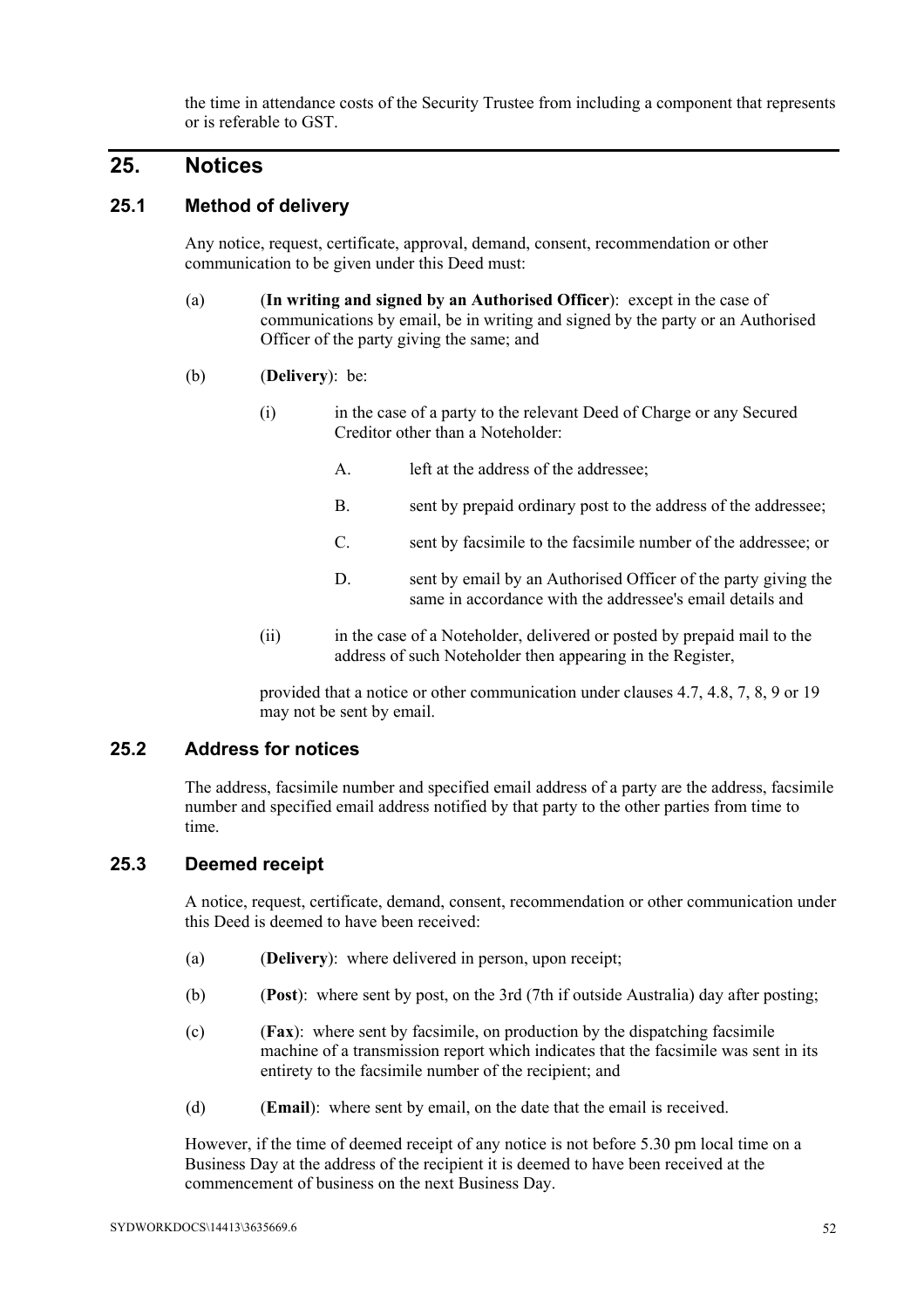#### **25.4 Email**

A notice, request, certificate, demand, consent, recommendation or other communication to be given under this Deed may only be given by email where the recipient has separately agreed that that communication or communications of that type, may be given by email.

#### **25.5 Notices to Secured Creditors**

Any notice to a Secured Creditor other than a Noteholder may be given, and will be deemed to be received, in accordance with clause 24.3 of the Master Trust Deed.

### **26. Trustee's limitation of liability**

#### **26.1 Limitation of Trustee's liability**

This Deed applies to the Trustee only in its capacity as trustee of a Secured Series Trust and in no other capacity. A liability incurred by the Trustee acting in its capacity as trustee of that Series Trust arising under or in connection with this Deed is limited to and can be enforced against the Trustee only to the extent to which it can be satisfied out of the Assets of that Series Trust out of which the Trustee is actually indemnified for the liability. This limitation of the Trustee's liability applies despite any other provision of this Deed (other than clause 26.3) and extends to all liabilities and obligations of the Trustee in any way connected with any representation, warranty, conduct, omission, agreement or transaction related to this Deed.

#### **26.2 Claims against Trustee**

The parties may not sue the Trustee in respect of liabilities incurred by the Trustee acting in its capacity as trustee of a Series Trust in any capacity other than as trustee of that Series Trust, including seeking the appointment of a receiver (except in relation to the Assets of that Series Trust), a liquidator, an administrator or any similar person to the Trustee or prove in any liquidation, administration or arrangements of or affecting the Trustee (except in relation to the Assets of that Series Trust).

#### **26.3 Breach of Trust**

The provisions of this clause 26 will not apply to any obligation or liability of the Trustee to the extent that it is not satisfied because under the Master Trust Deed, this Deed or any other document in connection with a Series Trust or by operation of law there is a reduction in the extent of the Trustee's indemnification out of the Assets of that Series Trust as a result of the Trustee's fraud, negligence or wilful default.

#### **26.4 Acts or Omissions**

It is acknowledged that the Manager is responsible under the Master Trust Deed and the other documents in connection with a Series Trust to which the Manager is a party and this Deed for performing a variety of obligations relating to that Series Trust. No act or omission of the Trustee (including any related failure to satisfy its obligations or any breach or representation or warranty under this Deed) will be considered fraudulent, negligent or a wilful default for the purpose of clause 26.3 to the extent to which the act or omission was caused or contributed to by any failure by the Manager or any other person appointed by the Trustee under any Transaction Document in connection with that Series Trust (other than a person whose acts or omissions the Trustee is liable for in accordance with any Transaction Document in connection with that Series Trust) to fulfil its obligations in relation to that Series Trust or by any other act or omission of the Manager or any other such person.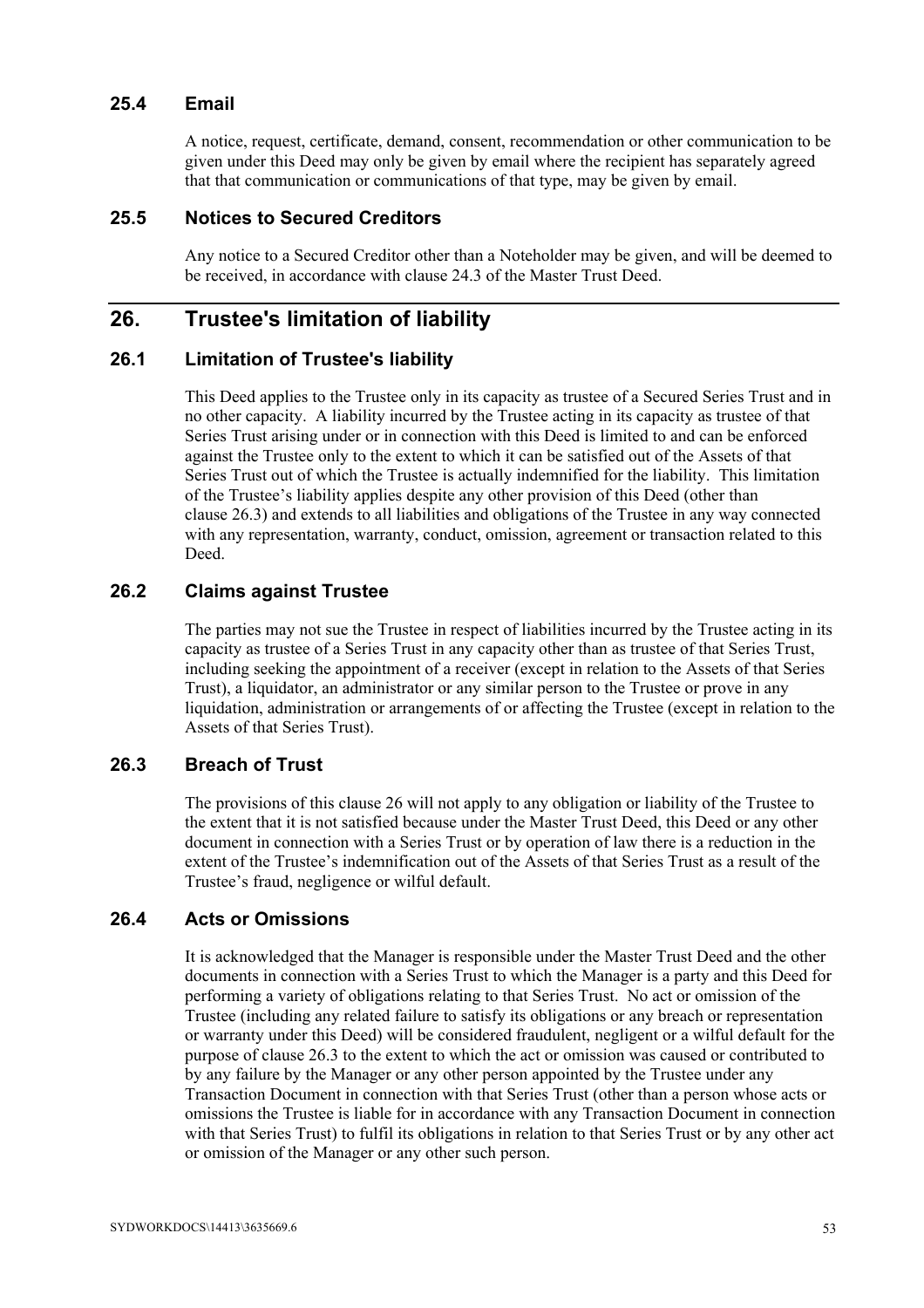#### **26.5 No Authority**

No attorney, agent, receiver or receiver and manager appointed in accordance with this Deed has authority to act on behalf of the Trustee in a way which exposes the Trustee to any personal liability and no act or omission of any such person will be considered fraud, negligence or wilful default of the Trustee for the purposes of clause 26.3.

#### **26.6 No obligation**

The Trustee is not obliged to enter into any further commitment or obligation under or in relation to this Deed or any document in connection with a Series Trust (including incur any further liability) unless the Trustee's liability is limited in a manner which is consistent with this clause 26 or otherwise in a manner satisfactory to the Trustee in its absolute discretion.

#### **26.7 Enforcement Rights**

Nothing in this clause 26 limits any right of enforcement against the Assets of a Series Trust for payment of the liabilities secured by this Deed or the Deed of Charge in relation to that Series Trust under and in accordance with this Deed or that Deed of Charge.

## **27. Miscellaneous**

#### **27.1 Governing Law**

This Deed and any Deed of Charge is governed by and must be construed in accordance with the laws applying in the State of New South Wales.

### **27.2 Jurisdiction**

- (a) (**Submission to jurisdiction**): The Trustee, the Security Trustee, the Manager and each of the Secured Creditors of a Secured Series Trust each irrevocably submits to and accepts generally and unconditionally the non-exclusive jurisdiction of the Courts and appellate Courts of the State of New South Wales with respect to any legal action or proceedings which may be brought at any time relating in any way to this Deed or any Deed of Charge.
- (b) (**Waiver of inconvenient forum**): The Trustee, the Security Trustee, the Manager and each of the Secured Creditors of a Secured Series Trust each irrevocably waives any objection it may now or in the future have to the venue of any such action or proceedings brought in such courts and any claim it may now or in the future have that any such action or proceedings have been brought in an inconvenient forum.

### **27.3 Assignment by Trustee**

The Trustee will not assign or otherwise transfer the benefit of this Deed or any Deed of Charge or any of its rights, duties or obligations under this Deed or any Deed of Charge except to a Substitute Trustee which is appointed as a successor trustee of the Series Trusts under and in accordance with the Master Trust Deed.

### **27.4 Assignment by Manager**

The Manager will not assign or otherwise transfer the benefit of this Deed or any Deed of Charge or any of its rights, duties or obligations under this Deed or any Deed of Charge except to a Substitute Manager which is appointed as a successor manager of the Series Trusts under and in accordance with the Master Trust Deed.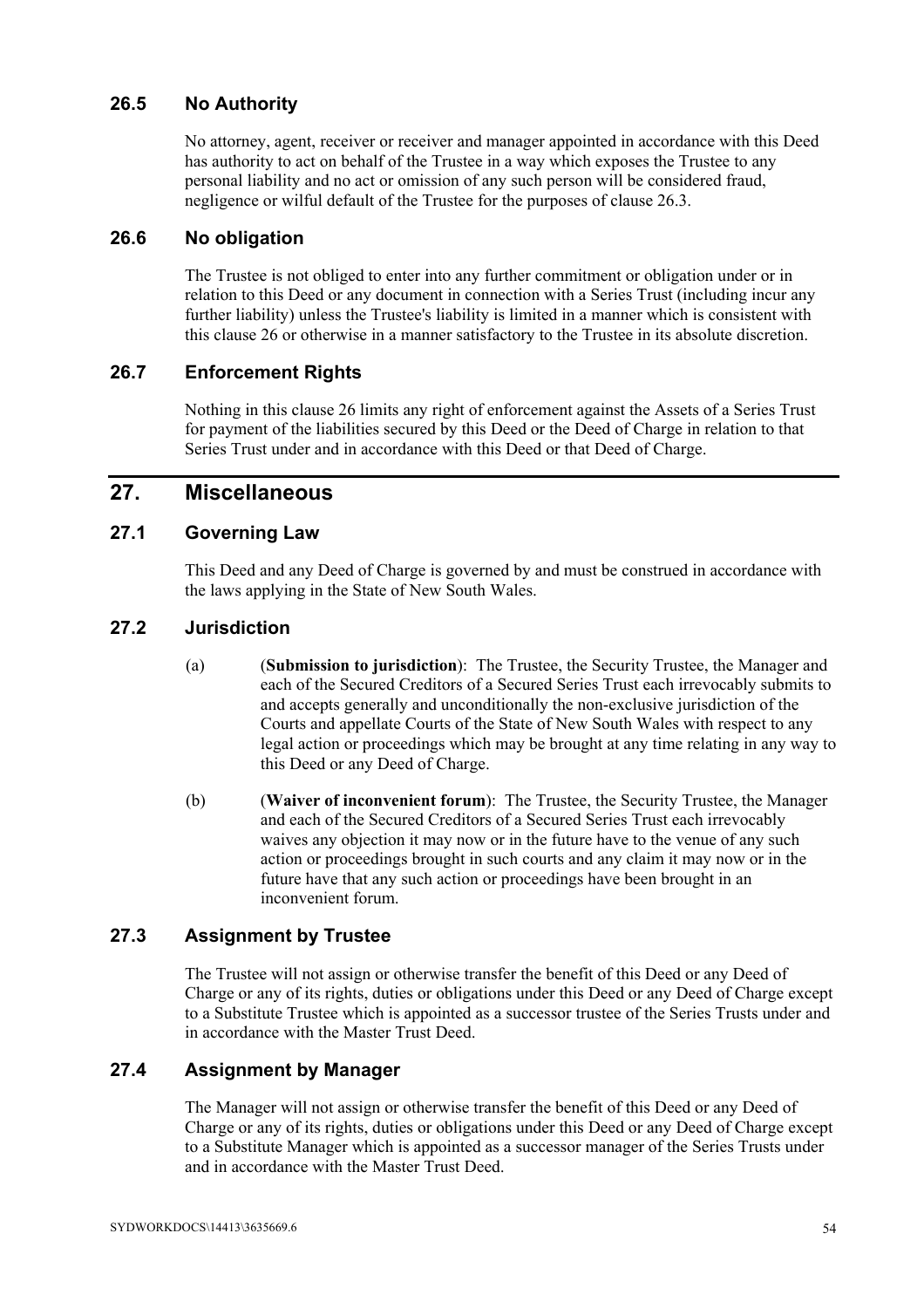## **27.5 Assignment by Security Trustee**

The Security Trustee will not assign or otherwise transfer all or any part of the benefit of this Deed or any Deed of Charge or any of its rights, duties and obligations under this Deed or any Deed of Charge except to a new Security Trustee which is appointed as a successor security trustee under and in accordance with this Deed.

### **27.6 Certificate of Security Trustee**

A certificate in writing signed by an officer of the Security Trustee certifying the amount payable by the Trustee to the Security Trustee or to the Secured Creditors of a Secured Series Trust or stating any other act, matter or thing relating to this Deed or any Deed of Charge is conclusive and binding on the Trustee in the absence of manifest error on the face of the certificate.

## **27.7 Continuing obligation**

This Deed and each Deed of Charge is a continuing obligation notwithstanding any settlement of account intervening payment express or implied revocation or any other matter or thing whatsoever until a final discharge of this Deed or that Deed of Charge has been given to the Trustee.

### **27.8 Settlement conditional**

Any settlement or discharge between the Trustee and the Security Trustee in relation to a Secured Series Trust is conditional upon any security or payment given or made to the Security Trustee by the Trustee or any other person in relation to the Obligations or the Secured Moneys in relation to the Secured Series Trust not being avoided repaid or reduced by virtue of any provision or enactment relating to bankruptcy insolvency or liquidation for the time being in force and, in the event of any such security or payment being so avoided repaid or reduced the Security Trustee is entitled to recover the value or amount of such security or payment avoided, repaid or reduced from the Trustee subsequently as if such settlement or discharge had not occurred.

### **27.9 No merger**

Neither this Deed, any Deed of Charge nor any of the Security Trustee's or the Receiver's powers in relation to a Secured Series Trust will merge or prejudicially affect nor be merged in or prejudicially affected by and the Trustee's obligations under this Deed and any Deed of Charge will not in any way be abrogated or released by any other security any judgment or order any contract any cause of action or remedy or any other matter or thing existing now or in the future in respect of the Secured Moneys in relation to the Secured Series Trust.

### **27.10 Interest on judgment**

If a liability under this Deed or any Deed of Charge (other than a liability for negligence, fraud or wilful default of the Trustee under the Transaction Documents) in relation to a Secured Series Trust becomes merged in a judgment or order then the Trustee as trustee of the Secured Series Trust as an independent obligation will pay interest to the Security Trustee on the amount of that liability at a rate being the higher of the rate payable pursuant to the judgment or order and the highest rate payable on the Secured Moneys in relation to the Secured Series Trust from the date it becomes payable until it is paid.

## **27.11 No postponement**

The Security Trustee's rights under this Deed and any Deed of Charge will not be discharged, postponed or in any way prejudiced by any subsequent Security Interest nor by the operation of the rules known as the rule in *Hopkinson v. Rolt* or the rule in *Claytons Case*.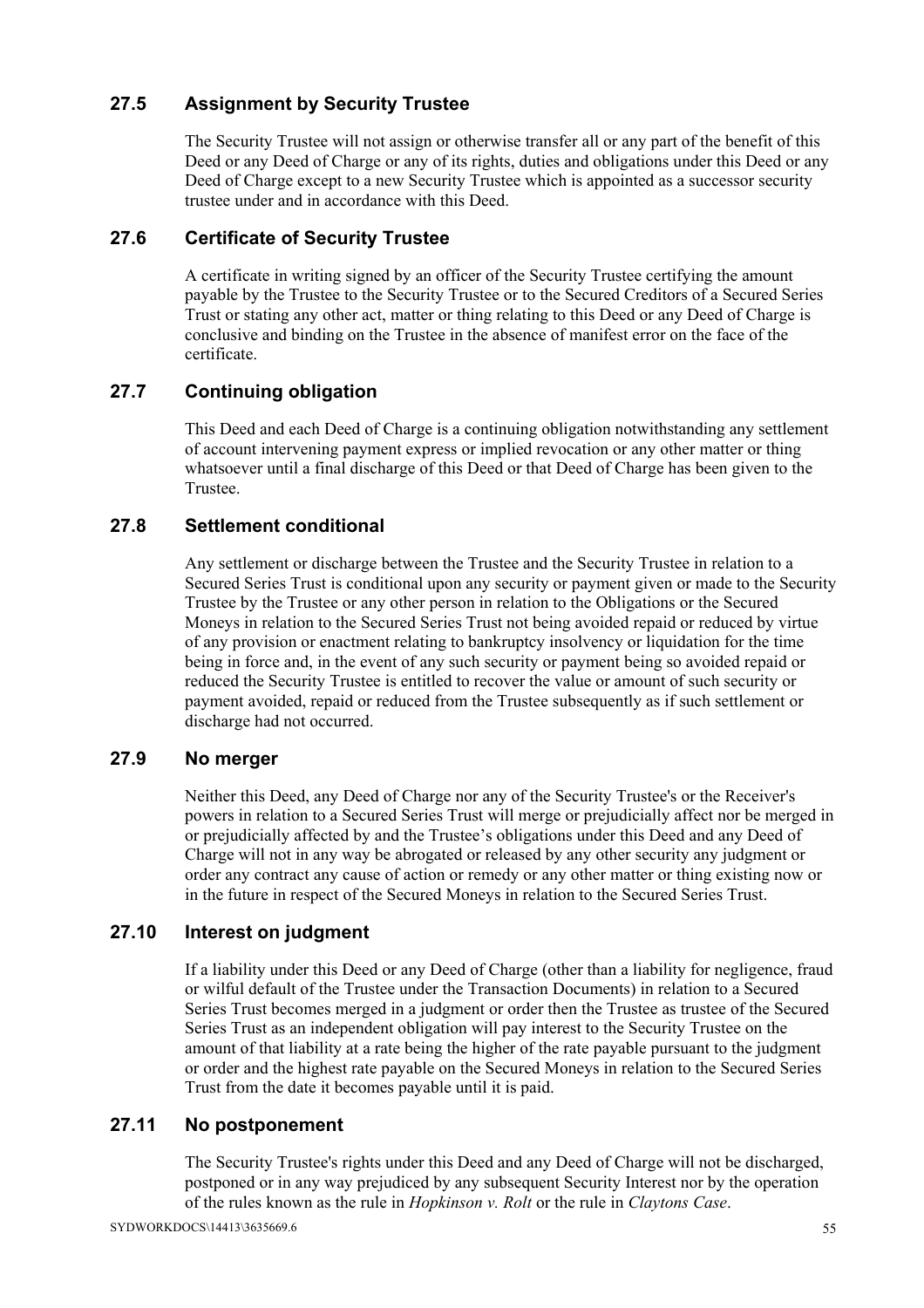#### **27.12 Severability of provisions**

Any provision of this Deed or any Deed of Charge which is illegal, void or unenforceable is ineffective to the extent only of such illegality, voidness or unenforceability without invalidating the remaining provisions of this Deed or such Deed of Charge.

#### **27.13 Remedies cumulative**

The rights and remedies conferred by this Deed and any Deed of Charge upon the Security Trustee and a Receiver are cumulative and in addition to all other rights or remedies available to the Security Trustee or the Receiver by statute or by general law.

#### **27.14 Waiver**

A failure to exercise or enforce or a delay in exercising or enforcing or the partial exercise or enforcement of any right, remedy, power or privilege under this Deed or any Deed of Charge by the Security Trustee will not in any way preclude or operate as a waiver of any further exercise or enforcement of such right, remedy, power or privilege or the exercise or enforcement of any other right, remedy, power or privilege under this Deed or such Deed of Charge or provided by law.

#### **27.15 Consents and approvals**

Where any act matter or thing under this Deed or any Deed of Charge depends on the consent or approval of the Security Trustee then unless expressly provided otherwise in this Deed or that Deed of Charge such consent or approval may be given or withheld in the absolute and unfettered discretion of the Security Trustee and may be given subject to such conditions as the Security Trustee thinks fit in its absolute and unfettered discretion.

#### **27.16 Written waiver, consent and approval**

Any waiver, consent or approval given by the Security Trustee under this Deed or any Deed of Charge will only be effective and will only be binding on the Security Trustee if it is given in writing or given verbally and subsequently confirmed in writing and executed by the Security Trustee or on its behalf by an Authorised Officer for the time being of the Security Trustee.

#### **27.17 Time of essence**

Time is of the essence in respect of the Trustee's obligations under this Deed and any Deed of Charge.

#### **27.18 Moratorium legislation**

To the fullest extent permitted by law, the provisions of all statutes operating directly or indirectly:

- (a) (**Lessen obligations**): to lessen or otherwise to vary or affect in favour of the Trustee any obligation under this Deed and any Secured Deed of Charge; or
- (b) (**Delay exercise of powers**): to delay or otherwise prevent or prejudicially affect the exercise of any powers conferred on the Security Trustee or a Receiver under this Deed and any Deed of Charge,

are expressly waived, negatived and excluded.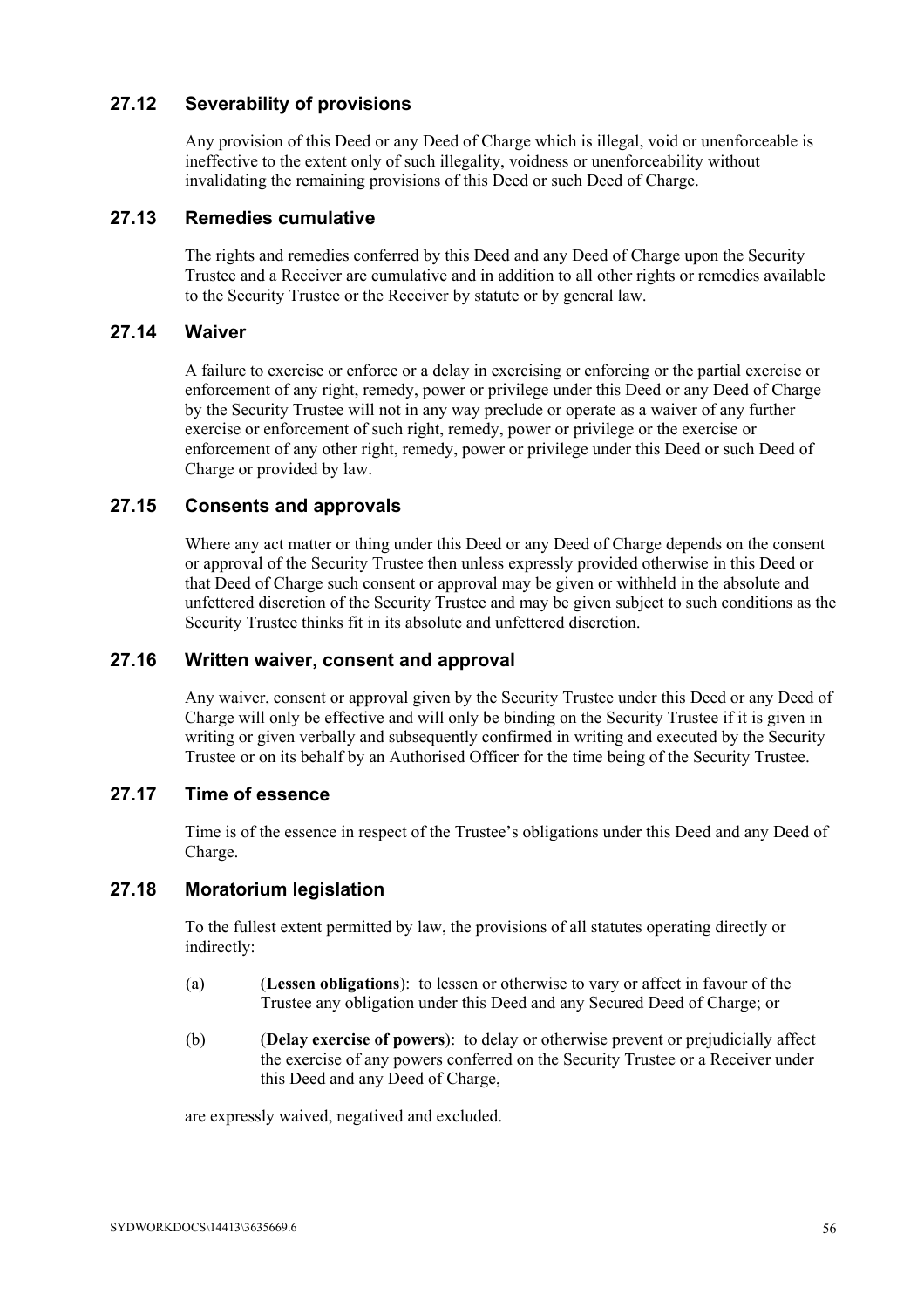### **27.19 Debit accounts**

The Trustee authorises the Security Trustee at any time after the Charge in relation to a Secured Series Trust becomes enforceable pursuant to the provisions of this Deed or the relevant Deed of Charge, to apply without prior notice any credit balance whether or not then due to which the Trustee is at any time entitled on any account at any office of the Security Trustee in relation to the Secured Series Trust in or towards satisfaction of any sum then due and unpaid from the Trustee to the Security Trustee under this Deed or that Deed of Charge in relation to the Secured Series Trust or on any other account whatsoever in relation to the Secured Series Trust and the Trustee further authorises the Security Trustee without prior notice to set-off any amount owing whether present or future actual contingent or prospective and on any account whatsoever by the Security Trustee to the Trustee in relation to the Secured Series Trust against any of the Obligations in relation to the Secured Series Trust. The Security Trustee is not obliged to exercise any of its rights under this clause 27.19, which are without prejudice and in addition to any right of set-off, combination of accounts, lien or other right to which it is at any time otherwise entitled whether by operation of law contract or otherwise.

#### **27.20 Set-Off**

No Secured Creditor in relation to a Secured Series Trust may set-off or apply any sum or debt in any currency (whether or not matured) in any account comprised in the Charged Property in relation to the Secured Series Trust towards satisfaction of any amount that would otherwise form part of the Secured Moneys in relation to the Secured Series Trust.

### **27.21 Binding on each signatory**

This Deed and each Deed of Charge binds each of the signatories to this Deed and such Deed of Charge notwithstanding that any one or more of the named parties to this Deed or such Deed of Charge does not execute this Deed or such Deed of Charge, that there is any invalidity forgery or irregularity touching any execution of this Deed or such Deed of Charge or that this Deed or such Deed of Charge is or becomes unenforceable void or voidable against any such named party.

#### **27.22 Counterparts**

This Deed or any Deed of Charge may be executed in a number of counterparts and all such counterparts taken together is deemed to constitute one and the same instrument.

### **27.23 Contra proferentem**

Each provision of this Deed will be interpreted without disadvantage to the party who (or whose representative) drafted that provision.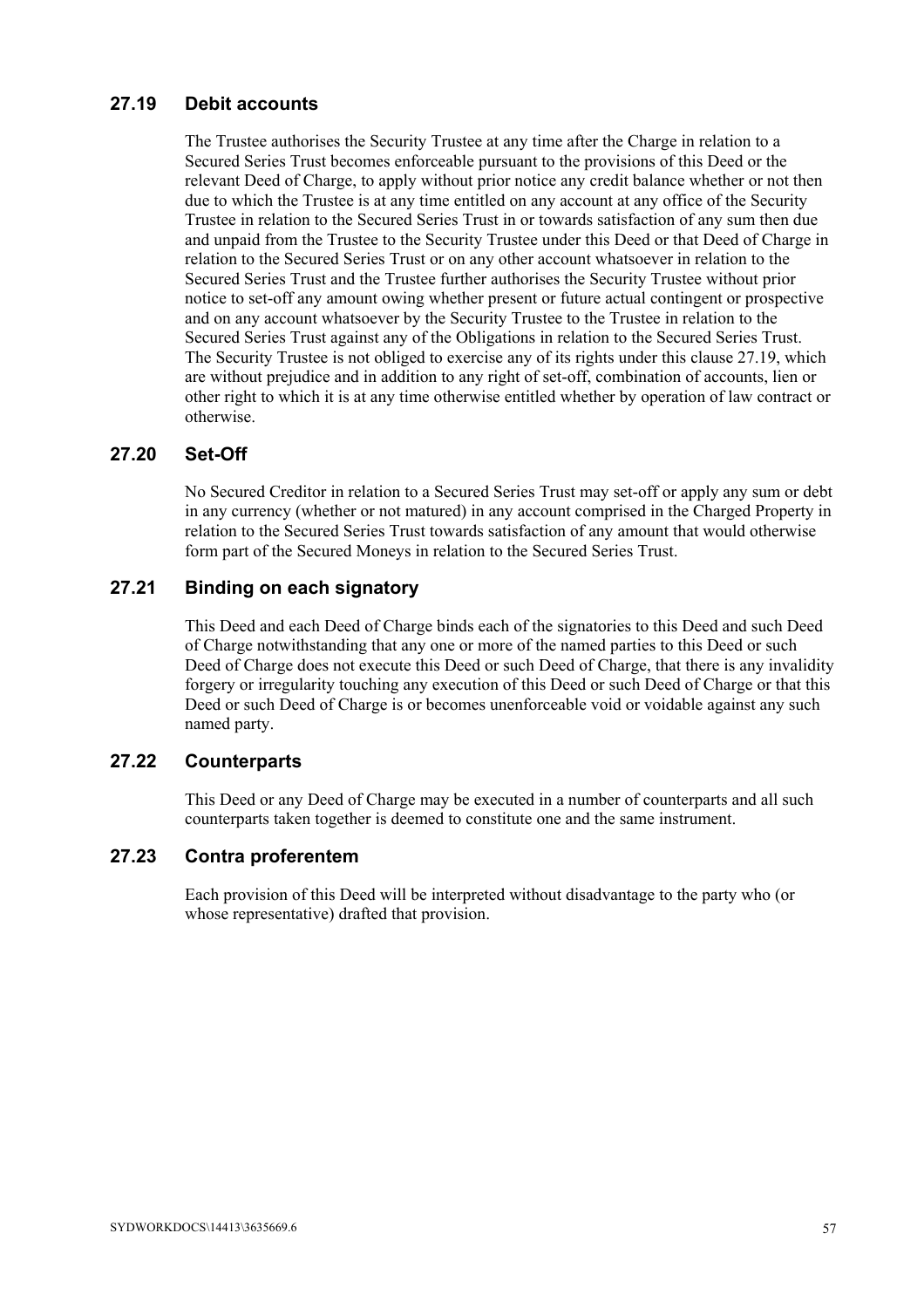#### **This Deed of Charge is made at on**

**Parties P.T. Limited ABN 67 004 454 666** a company incorporated in Australia and having an office at Level 7, 9 Castlereagh Street, Sydney, NSW 2000 (hereinafter included in the expression the **"Security Trustee"**)

> **SME Management Pty Limited ABN 21 084 490 166** a company incorporated in Australia and having an office at Suncorp-Metway Centre, 36 Wickham Terrace, Brisbane, QLD 4000 (hereinafter included in the expression the **"Manager"**)

 **Perpetual Trustee Company Limited ABN 42 000 001 007** a company incorporated in Australia and having an office at Level 7, 9 Castlereagh Street, Sydney, NSW 2000 (hereinafter included in the expression the **"Trustee"**)

#### **[Euro Note Trustee]**

#### **Background**

- A. The parties to this Deed of Charge [other than the Euro Note Trustee] are parties to the Master Security Trust Deed.
- B. The Master Security Trust Deed provides that the Manager may, if it proposes that a Series Trust (as defined in the Master Trust Deed) be a Secured Series Trust (as defined in the Master Security Trust Deed), provide to the Security Trustee and the Trustee a Deed of Charge and upon due execution and delivery of that Deed of Charge by the parties thereto, that Series Trust will become a Secured Series Trust for the purposes of the Master Security Trust Deed.
- C. The Manager proposes that the Secured Series Trust be a Secured Series Trust for the purposes of the Master Security Trust Deed.
- [D. The Manager proposes that the Secured Series Trust be a Euro Trust for the purposes of the Master Security Trust Deed.]

#### **Operative Provisions**

# **1. Definitions and interpretations**

### **1.1 Definitions**

In this Deed, unless the context indicates a contrary intention:

**"Charge"** means the charge over the Charged Property created under clause 2.1.

**"Charged Property"** means, in relation to the Secured Series Trust, the property set out in Item 1 of the Schedule.

**"Master Security Trust Deed"** means the Master Security Trust Deed dated [ ] 2005 between the Trustee, the Security Trustee and the Manager.

**"Master Trust Deed"** means the Master Trust Deed dated 28 January 1999 between the Trustee and the Manager.

**"Obligations"** means the totality of all the obligations and liabilities of the Trustee: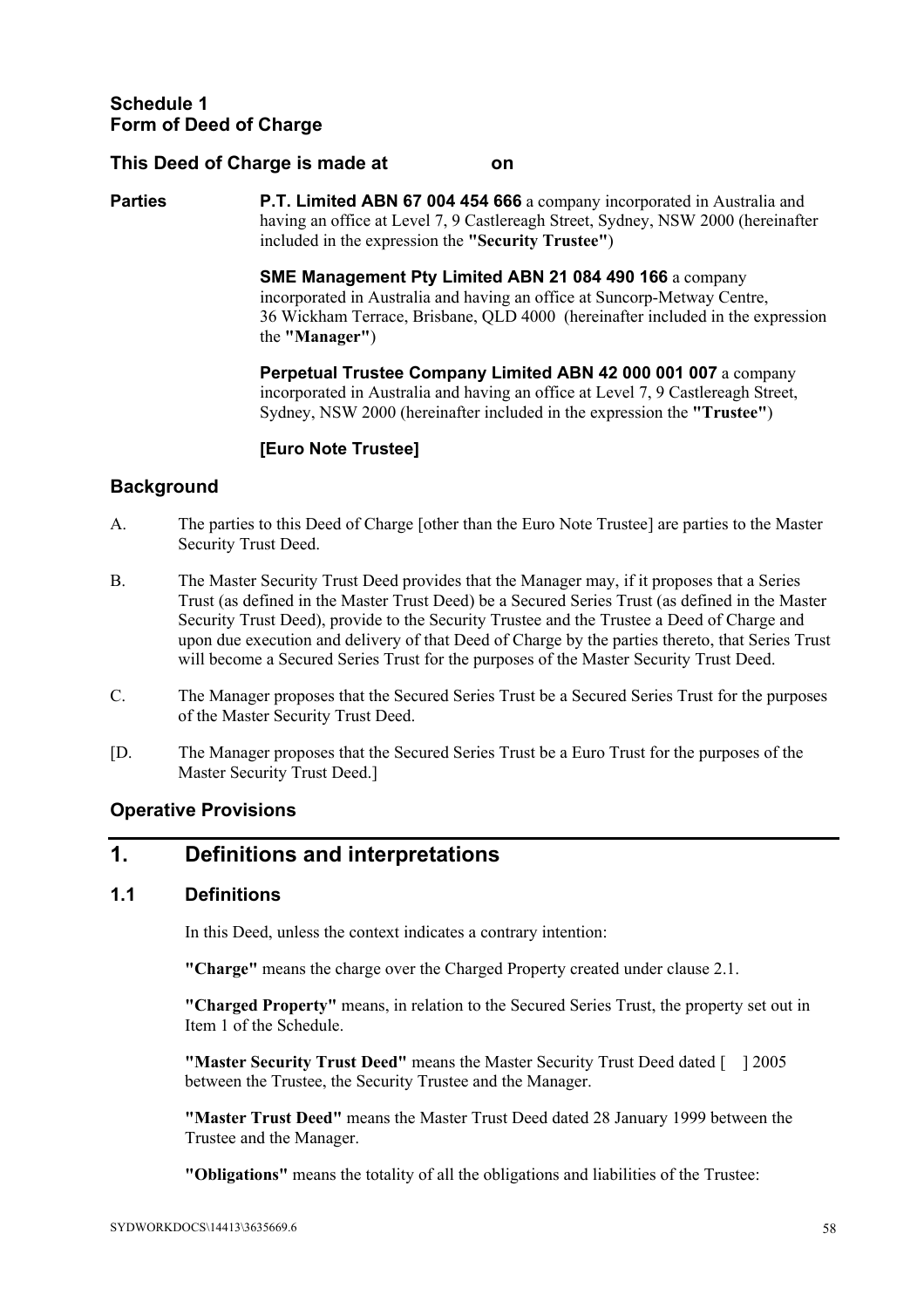- (a) to the Secured Creditors under or arising from or in connection with at any time and for any reason or circumstance whatsoever, the Transaction Documents in relation to the Secured Series Trust to which a Secured Creditor is a party; and
- (b) to the Security Trustee arising under or in connection with the Master Security Trust Deed or this Deed,

whether such obligations and liabilities are liquidated or not, are contingent or presently accrued due or relate to the payment of money or the performance or omission of any act or thing, and includes all rights sounding in damages only.

**"Prior Interest"** has the same meaning as in the Master Security Trust Deed.

**"Secured Creditors"** means, in relation to the Secured Series Trust, the persons set out in Item 2 of the Schedule.

**"Secured Moneys"** means, in relation to the Secured Series Trust, the moneys set out in Item 3 of the Schedule.

**"Secured Series Trust"** means the trust known as APOLLO Series [  $\qquad$  ] Trust established pursuant to the Master Trust Deed and the Series Supplement.

**"Series Supplement"** means the Series Supplement dated on or about the date of this Deed between the Trustee, the Manager and the Seller.

**"Voting Secured Creditor"** means [ ].

#### **1.2 Interpretation**

Clause 1.3 of the Master Security Trust Deed is taken to be incorporated in this Deed as if set out in full in it.

#### **1.3 Incorporation of definitions from Master Trust Deed, Master Sale and Servicing Deed and Series Supplement**

Subject to clause 1.4, unless defined in this Deed, words and expressions defined in the Master Trust Deed, the Master Sale and Servicing Deed or the Series Supplement, have the same meanings in this Deed. Subject to clause 1.4, where there is any inconsistency in a definition between this Deed (on the one hand) and the Master Trust Deed, the Master Sale and Servicing Deed or the Series Supplement (on the other hand), this Deed prevails. Where there is any inconsistency in a definition between the Series Supplement (on the one hand), and the Master Sale and Servicing Deed or the Master Trust Deed (on the other hand), the Series Supplement prevails.

#### **1.4 Incorporated definitions and other provisions**

Where in this Deed a word or expression is defined by reference to its meaning in another Transaction Document or there is a reference to another Transaction Document or to a provision of another Transaction Document, any amendment to the meaning of that word or expression, to that Transaction Document or to that provision (as the case may be) will be of no effect for the purposes of this Deed unless and until the amendment is consented to by all parties to this Deed.

#### **1.5 Trustee's capacity**

The Trustee enters into this Deed only in its capacity as trustee of the Secured Series Trust, and in no other capacity and a reference to the undertaking, assets, business or moneys of the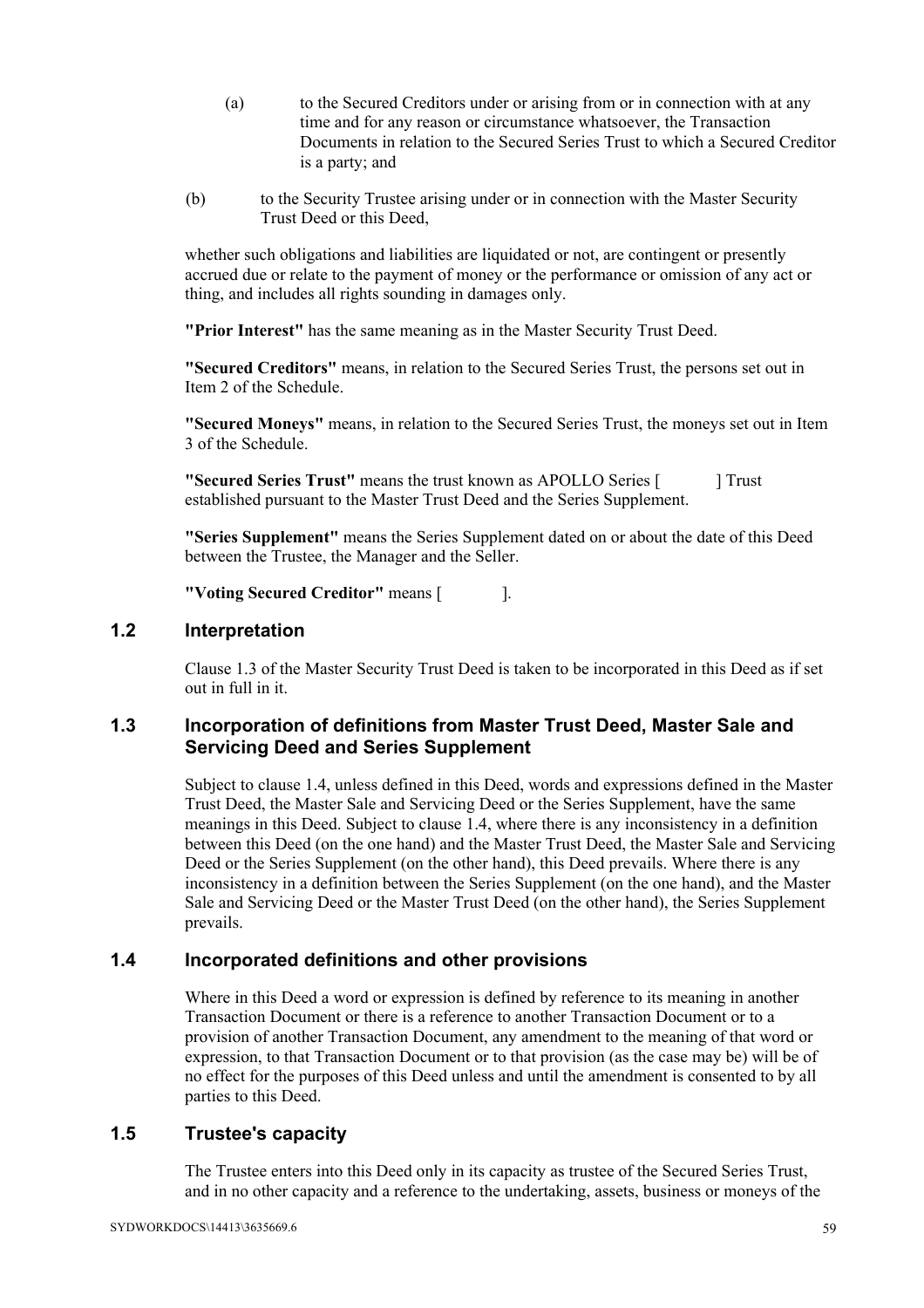Trustee is a reference to the undertaking, assets, business or moneys of the Trustee in this capacity only.

#### **1.6 Limitation of Trustee's liability**

Clause 26 of the Master Security Trust Deed is taken to be incorporated in this Deed as if set out in full in it except that any reference to "a Secured Series Trust" or "that Secured Series Trust" is taken to be a reference to the Secured Series Trust.

#### **1.7 Limitation of Security Trustee's liability**

Clause 14.4 of the Master Security Trust Deed is taken to be incorporated in this Deed as if set out in full in it except that any reference to "a Secured Series Trust" is taken to be a reference to the Secured Series Trust and any reference to "a Deed of Charge" is taken to be a reference to this Deed and any reference to "a Security Trust" is taken to be a reference to the Security Trust established under clause 2.2 of the Master Security Trust Deed in relation to the Secured Series Trust.

#### **1.8 [Security Trustee aware of Event of Default**

Without limiting clause 1.2(u) of the Master Security Trust Deed, the Security Trustee will be regarded as being actually aware of an Event of Default if it receives a written notice from the Euro Note Trustee that the Euro Note Trustee believes, on reasonable grounds, that the Event of Default has occurred.]

#### **1.9 [Euro Note Trustee Bound by Master Security Trust Deed**

Subject to clauses 5.1 and 5.7, the terms and conditions of the Master Security Trust Deed are binding on the Euro Note Trustee and all persons claiming through the Euro Note Trustee as if the Euro Note Trustee and such persons were a party to the Master Security Trust Deed. The Euro Note Trustee and all persons claiming through the Euro Note Trustee shall have the benefit of, and are entitled to enforce, the Master Security Trust Deed in accordance with its terms even though they may not be a party to, or are not in existence at the time of execution and delivery of, the Master Security Trust Deed.]

### **1.10 Benefit of Covenants under this Deed**

Unless the context indicates a contrary intention, the Security Trustee holds the covenants, undertaking and other obligations and liabilities of the Trustee and the Manager under this Deed on trust for the benefit of the Secured Creditors on the terms and conditions of this Deed.

# **2. Appointment of Security Trustee**

The Security Trustee is hereby appointed and agrees to act as trustee of the Security Trust constituted by this Deed on the terms and conditions in the Master Security Trust Deed and this Deed.

# **3. Charge and limit on prospective liability**

#### **3.1 Charge**

The Trustee in its capacity as trustee of the Secured Series Trust, charges all its present and future, right, title and interest in the Charged Property, subject only to the Prior Interest relating to the Secured Series Trust, to the Security Trustee for the due and punctual performance observance and fulfilment of the Obligations and the payment in full of all the Secured Moneys in relation to the Secured Series Trust on the terms and conditions contained in the Master Security Trust Deed, as may be amended, deleted or supplemented by this Deed.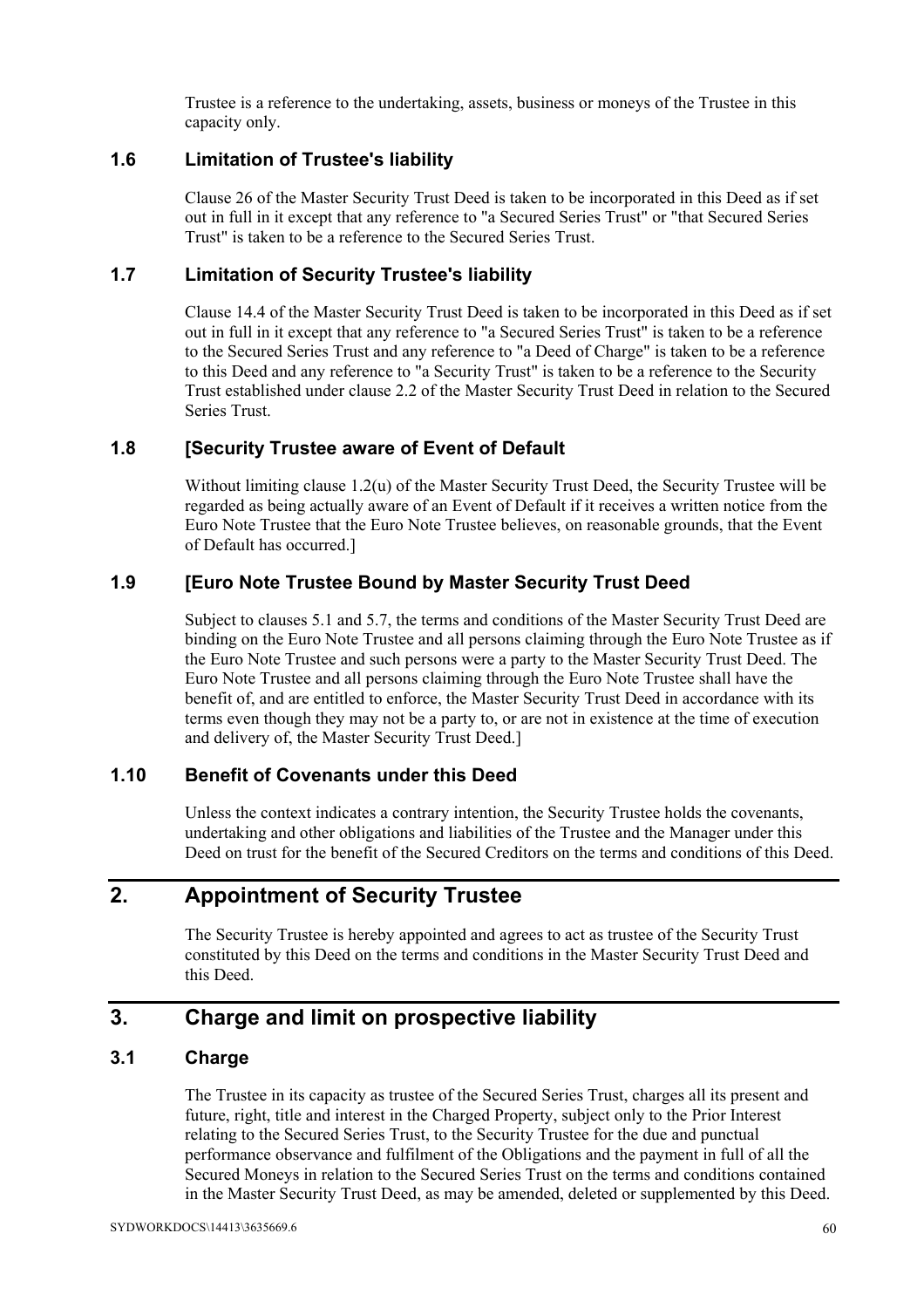### **3.2 Limit and prospective liability**

- (a) (**Amount recoverable**): This Charge is security for the whole of the Secured Moneys relating to the Secured Series Trust, but the aggregate amount recoverable under this Charge may not exceed \$10,000,000,000.
- (b) (**Fixed priorities**): For the purposes of fixing priorities between this Charge and any subsequent charge registered under the Corporations Act, this Charge secures a prospective liability up to a maximum amount of \$10,000,000,000.
- (c) (**No obligation**): Nothing in this clause 2.2 creates any obligation upon the Security Trustee to enter into any arrangement or to advance any moneys or do any act or thing as a result whereof if so created, entered into, advanced or done there would be Secured Moneys, or limits or affects the provisions of section 279(2) of the Corporations Act.

# **4. Priority of payments to Secured Creditors**

For the purposes of clause 13.1(e) of the Master Security Trust Deed, the order or payment of the Secured Moneys in relation to the Secured Series Trust is as follows:

#### **[Insert relevant default payments waterfall]**

## **5. [Euro Note Trustee**

### **5.1 Capacity**

The Euro Note Trustee is a party to this Deed and, in accordance with clause 1.9, the Master Security Trust Deed in its capacity as trustee for the Euro Noteholders from time to time under the Euro Note Trust Deed. Notwithstanding any other provision of this Deed or any provision of the Master Security Trust Deed, the Euro Note Trustee has no rights, obligations or liabilities under this Deed or the Master Security Trust Deed until the Euro Note Trust Deed has been duly executed by all parties to it.

### **5.2 Exercise of rights**

Except as otherwise provided in this Deed and in the Euro Note Trust Deed:

- (a) (**Euro Note Trustee**): the rights, remedies and discretions of the Euro Noteholders under this Deed including all rights to vote or give instructions or consent to the Security Trustee and to enforce any undertakings or warranties under this Deed or the Master Security Trust Deed, may only be exercised by the Euro Note Trustee on behalf of the Euro Noteholders in accordance with the Euro Note Trust Deed; and
- (b) (**Euro Noteholders**): the Euro Noteholders may only exercise enforcement rights in respect of the Charged Property through the Euro Note Trustee and only in accordance with this Deed and the Master Security Trust Deed.

#### **5.3 Instructions or directions**

The Security Trustee may rely on any instructions or directions given to it by the Euro Note Trustee as being given on behalf of all the Euro Noteholders or a Class or Sub-Class of Euro Noteholders as applicable from time to time and need not inquire whether any such instructions or directions are in accordance with the Euro Note Trust Deed, whether the relevant Euro Note Trustee or the Euro Noteholders from time to time have complied with any requirements under the Euro Note Trust Deed or as to the reasonableness or otherwise of the Euro Note Trustee.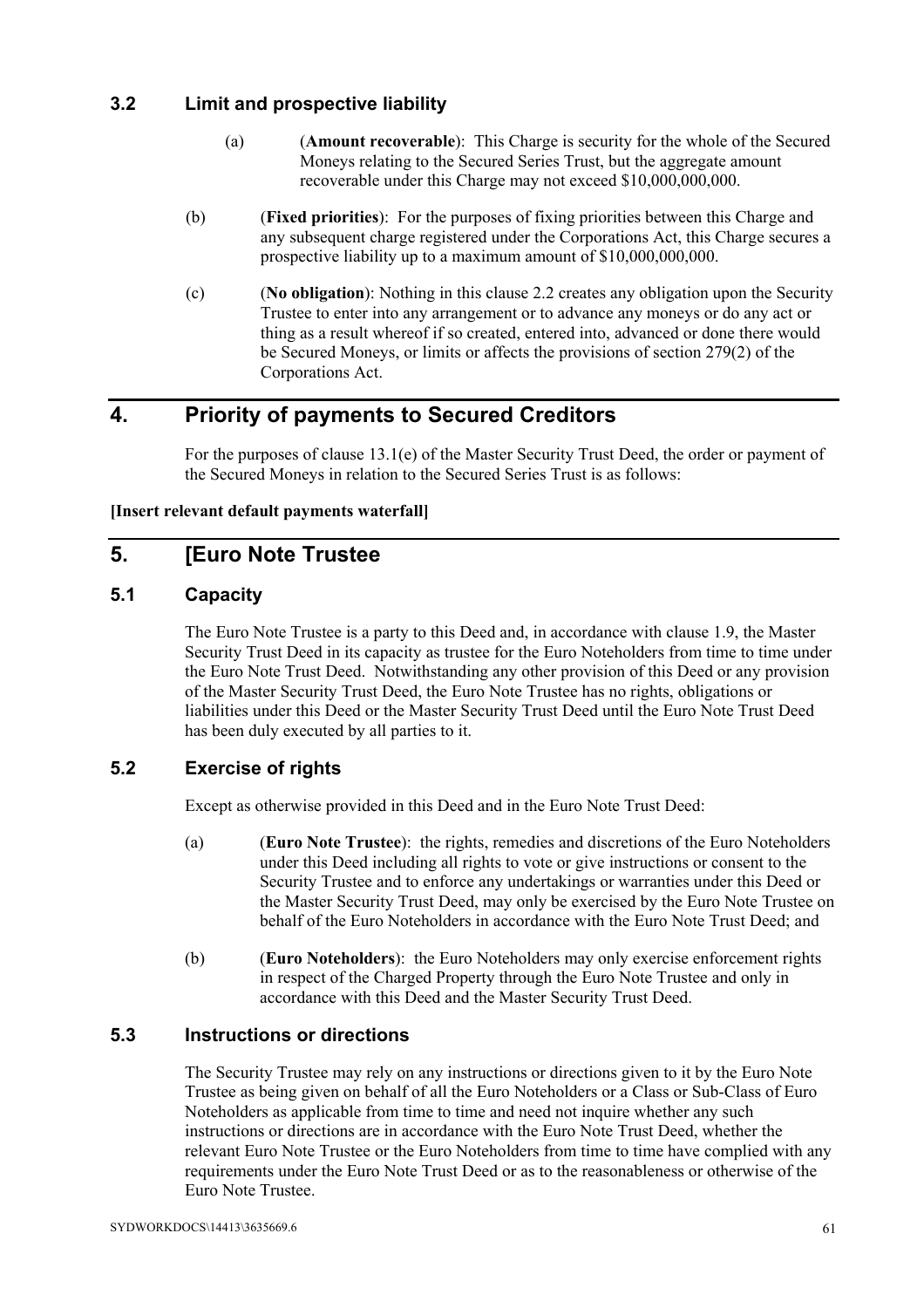#### **5.4 Payments**

Any payment to be made to a Euro Noteholder under this Deed may be made to the Euro Note Trustee or a Paying Agent on behalf of that Euro Noteholder.

#### **5.5 Notices**

Any notice to be given to a Euro Noteholder under this Deed may be given to the Euro Note Trustee on behalf of that Euro Noteholder.

#### **5.6 Euro Noteholder as Couponholder**

In this Deed and the Master Security Trust Deed, except as expressly stated, a reference to a Euro Noteholder, a Noteholder of Class A Notes which are Euro Notes, a Noteholder of Class B Notes which are Euro Notes or a Noteholder of Euro Notes includes a reference to a Couponholder (as defined in the relevant Euro Note Conditions).

#### **5.7 Limitation of Euro Note Trustee's Liability**

Notwithstanding any other provision of this Deed or any provision of the Master Security Trust Deed, the Euro Note Trustee will have no liability under or in connection with this Deed, the Master Security Trust Deed or any other Transaction Document (whether to the Euro Noteholders, the Trustee, the Trust Manager or any other person) other than to the extent to which the liability is able to be satisfied out of the assets of the applicable Euro Note Trust from which the Euro Note Trustee is actually indemnified for the liability. This limitation will not apply to a liability of the Euro Note Trustee to the extent that it is not satisfied because, under this Deed or by operation of law, there is a reduction in the extent of the Euro Note Trustee's indemnification as a result of the Euro Note Trustee's fraud, negligence or wilful default. Nothing in this clause or any similar provision in any other Transaction Document limits or adversely affects the rights of the Euro Note Trustee.

### **5.8 Assignment by Euro Note Trustee**

The Euro Note Trustee will not assign or otherwise transfer all or any part of the benefit of this Deed or any of its rights, duties and obligations under this Deed and the Master Security Trust Deed except to a Substitute Euro Note Trustee appointed under and in accordance with the Euro Note Trust Deed.]

## **6. [Expenses and stamp duties**

#### **6.1 Expenses**

Subject to clause 1.6 the Trustee will on demand reimburse the Euro Note Trustee for and keep the Euro Note Trustee indemnified against all expenses including legal costs and disbursements (charged at the usual commercial rates of the relevant legal services provider) incurred by the Euro Note Trustee in connection with:

- (a) (**Preparation**): the preparation and execution of this Deed and any subsequent consent, agreement, approval or waiver under this Deed or the Master Security Trust Deed, or amendment to this Deed or the Master Security Trust Deed; and
- (b) (**Enforcement**): the exercise, enforcement, preservation or attempted exercise enforcement or preservation of any rights under this Deed or the Master Security Trust Deed including, without limitation, any expenses incurred in the evaluation of any matter of material concern to the Euro Note Trustee.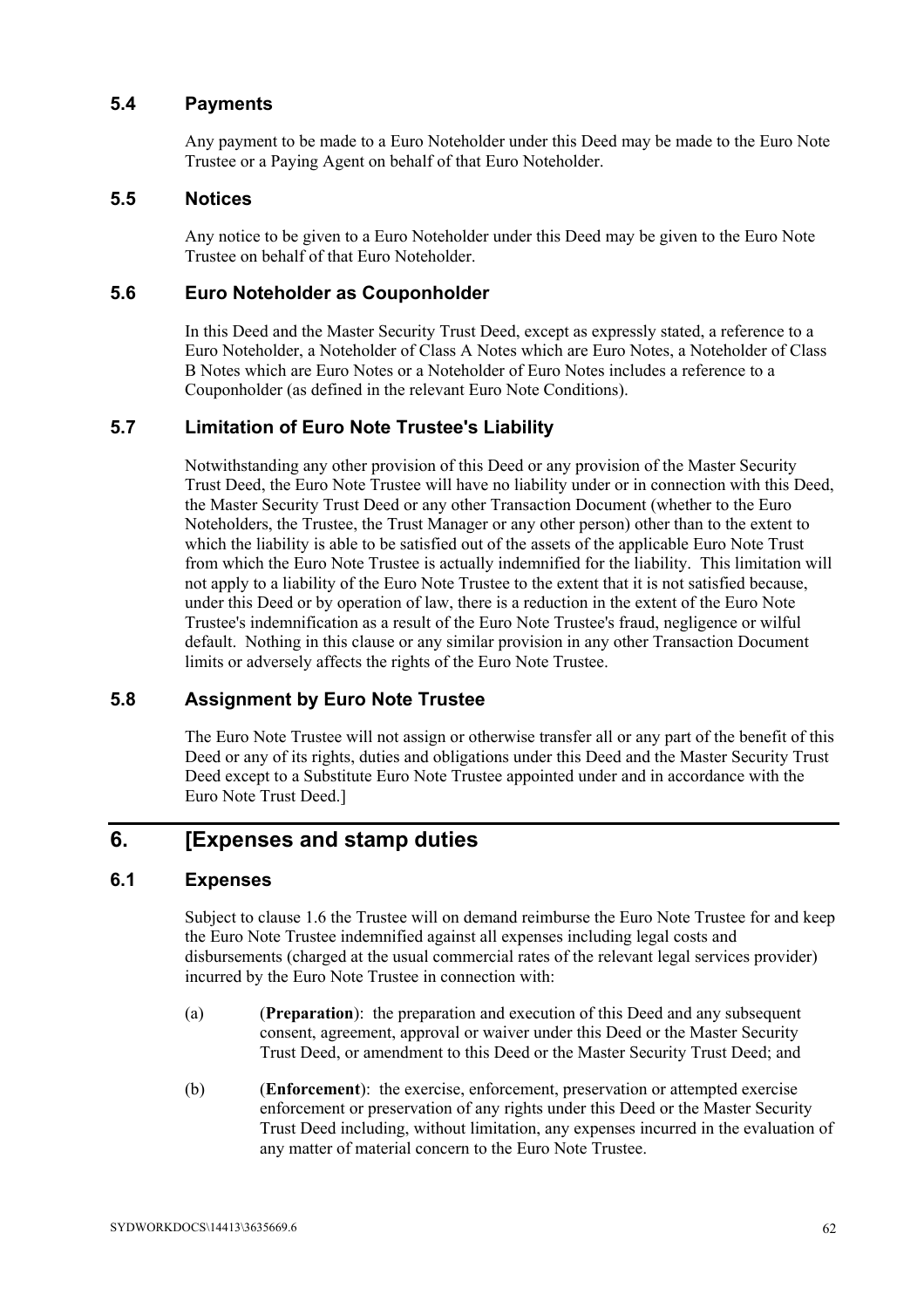# **6.2 Stamp Duties**

The Trustee will indemnify and keep indemnified the Euro Note Trustee against any loss or liability incurred or suffered by it as a result of the delay or failure by the Trustee to pay any Taxes in accordance with clause 24.2(a) of the Master Security Trust Deed.]

#### **[Insert any other provisions]**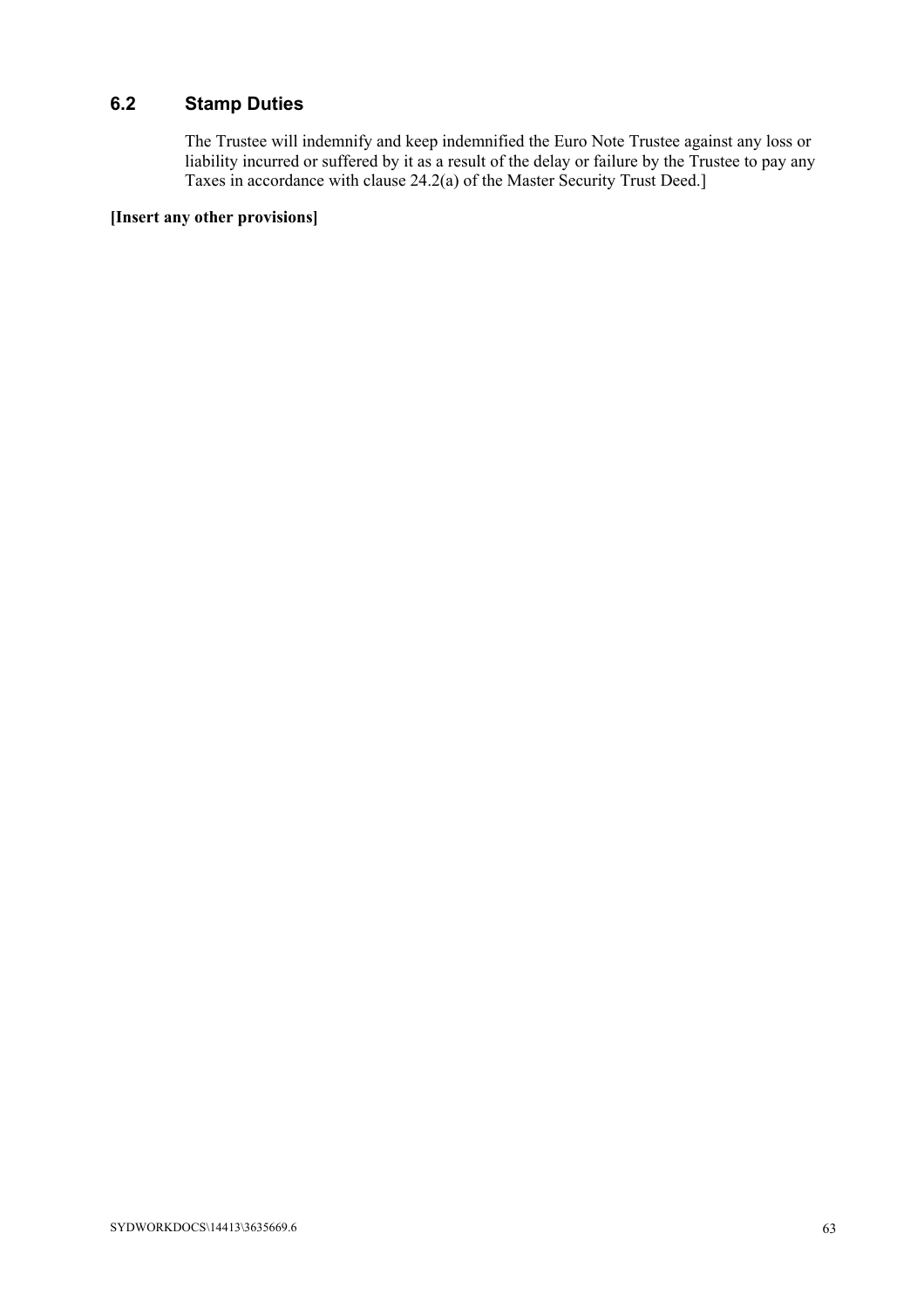### **Schedule**

| Item 1 | <b>Charged Property</b>  |  |
|--------|--------------------------|--|
|        |                          |  |
| Item 2 | <b>Secured Creditors</b> |  |
|        |                          |  |
| Item 3 | <b>Secured Moneys</b>    |  |
|        |                          |  |
|        |                          |  |

**Executed** as a deed.

## **[INSERT EXECUTION CLAUSES]**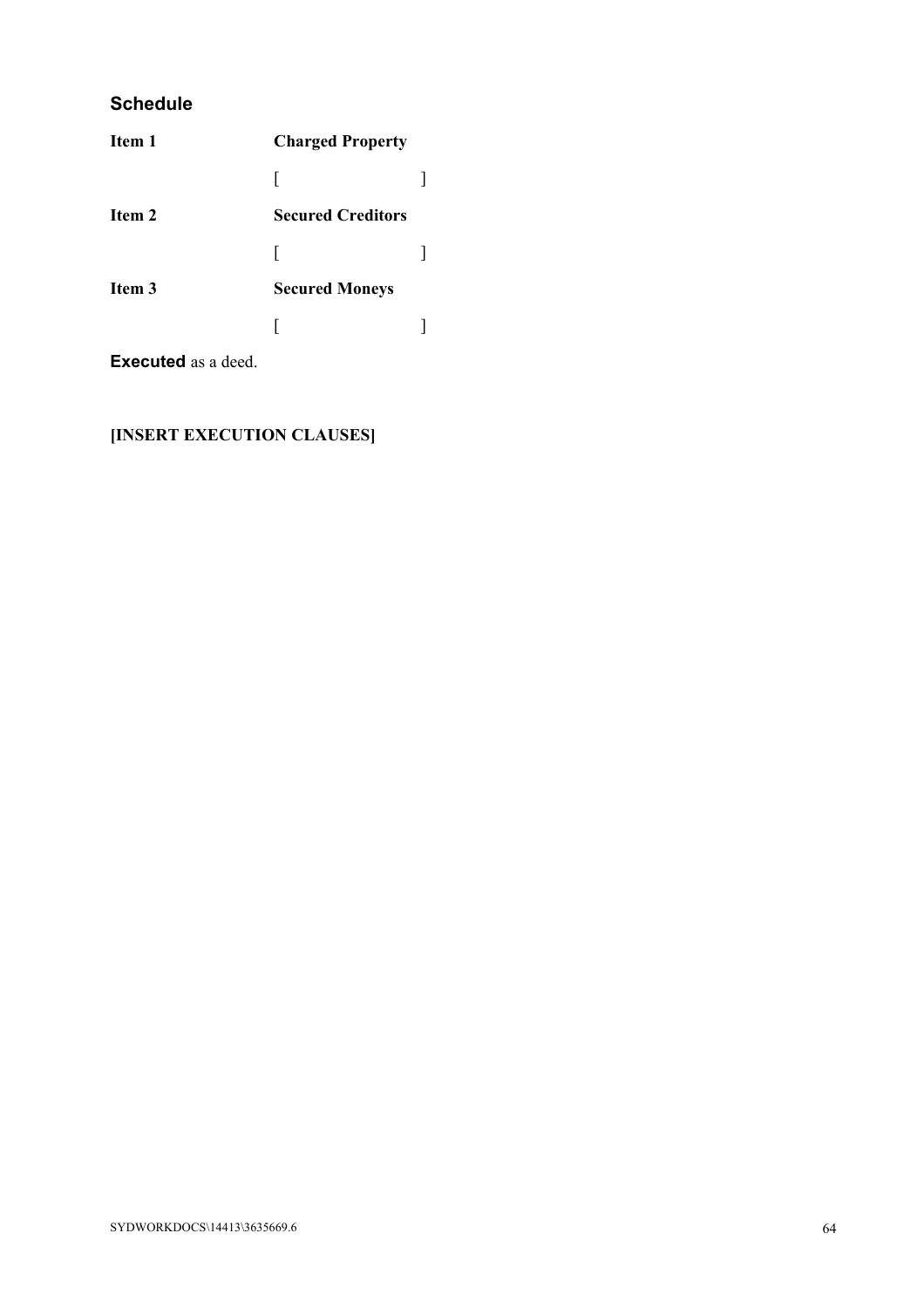# **1. Definitions and incorporation of terms**

In this Schedule, unless specified otherwise or the context indicates a contrary intention:

- (a) words and expressions which are defined in or by virtue of clause 1 of the Master Security Trust Deed (the **"Security Trust Deed"**) have the same meanings in this Schedule;
- (b) a **"holder"** in relation to Secured Moneys of a Secured Series Trust will be construed as including a Noteholder in relation to any outstanding Notes in relation to that Secured Series Trust; and
- (c) references to clauses are references to clauses in this Schedule.

## **2. Convening of meetings**

- (a) (**Meeting at any time**): Subject to clause 20, the Security Trustee, the Trustee or the Manager at any time may convene a meeting of the Voting Secured Creditors of a Secured Series Trust.
- (b) (**Meeting on request**): Subject to clause 20 and to the Security Trustee being indemnified to its reasonable satisfaction against all costs and expenses occasioned thereby, the Security Trustee will convene a meeting of the Voting Secured Creditors of a Secured Series Trust if requested to do so by Voting Secured Creditors of the Secured Series Trust who hold between them Voting Entitlements comprising an aggregate number of votes which is no less than 10% of the aggregate number of votes comprising the Voting Entitlements of all Voting Secured Creditors of the Secured Series Trust at that time.

#### (c) (**Time and place approved by Security Trustee**):

- (i) Every meeting of Voting Secured Creditors will be held at such time and place as the Security Trustee approves, provided that, if any Voting Secured Creditors are Euro Noteholders, subject to paragraphs (ii) and (iii) and clause 4, any such meeting shall not be held until those Euro Noteholders have held a meeting in accordance with the relevant Euro Note Trust Deed, and determined how to vote or how to direct the Euro Note Trustee to vote in the meeting of Voting Secured Creditors.
- (ii) Upon receiving notice of a meeting of the Voting Secured Creditors, the Euro Note Trustee will as soon as practicable call a meeting of any Voting Secured Creditors which are Euro Noteholders in accordance with the terms of the relevant Euro Note Trust Deed.
- (iii) The proviso in sub-paragraph (i) does not apply if:
	- A. the meeting of the Euro Noteholders called in accordance with sub-paragraph (ii) is adjourned more than once;
	- B. the Euro Noteholders' determination under sub-paragraph (i) is not made at the meeting or adjourned meeting (as the case may be);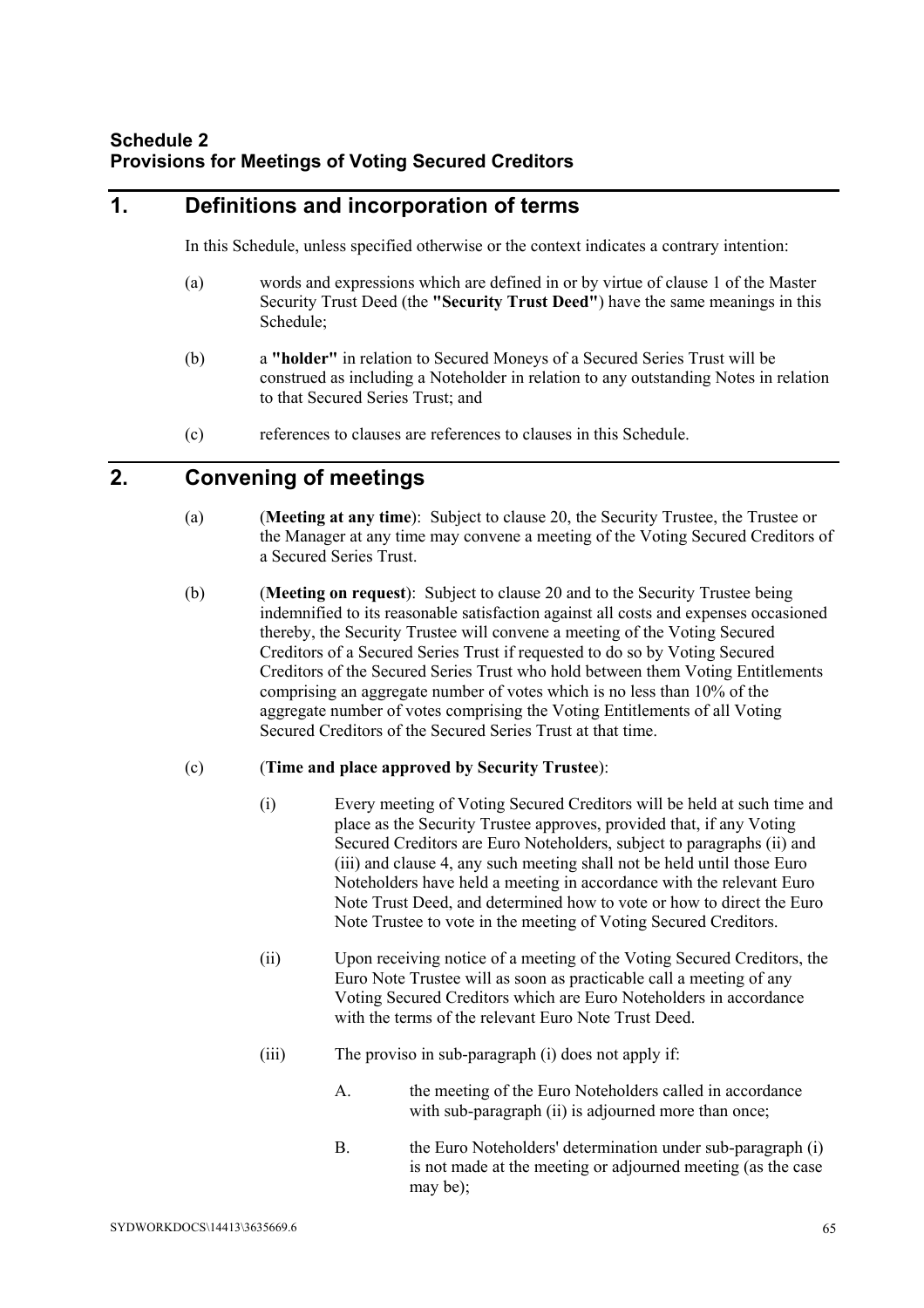- C. the Euro Note Trustee, in its absolute discretion, so decides; or
- D. there are then no Euro Notes outstanding.
- (d) (**Alternative meeting arrangements**): The Voting Secured Creditors of a Secured Series Trust may meet together in person, by telephone, by fax, by electronic message or other means of communication provided that each Voting Secured Creditor may communicate with each other Voting Secured Creditor of the Secured Series Trust.

## **3. Notice of meetings**

- (a) (**Notice**): Subject to clause 2(c)(i) and 4, at least 14 days' notice (inclusive of the day on which the notice is given and of the day on which the meeting is held) of a meeting of the Voting Secured Creditors of a Secured Series Trust must be given to the Voting Secured Creditors of the Secured Series Trust.
- (b) (**Accidental omission does not invalidate**): The accidental omission to give notice to or the non-receipt of notice by any Voting Secured Creditor of a Secured Series Trust does not invalidate the proceedings at any meeting of the Voting Secured Creditors of the Secured Series Trust.
- (c) (**Copies of notices**): A copy of a notice convening a meeting must be given by the Security Trustee to the Manager and the Trustee and, if the Secured Series Trust is a Euro Trust and there is then any Euro Notes outstanding, the Euro Note Trustee.
- (d) (**Manner of notice**): Notice of a meeting must be given in the manner provided in the Security Trust Deed.
- (e) (**Details to be included in notice**): A notice of a meeting of the Voting Secured Creditors of a Secured Series Trust must specify:
	- (i) the day, time and place of the proposed meeting;
	- (ii) the reason for the meeting being convened;
	- (iii) the agenda of the business to be transacted at the meeting;
	- (iv) the terms of any proposed resolution;
	- (v) that the persons appointed to maintain the Register may for the purpose of determining those entitled to attend not register any transfer of a Note in the period of 2 Business Days prior to the meeting (other than Euro Notes issued by a Euro Trust);
	- (vi) that appointments of proxies must be lodged no later than 24 hours prior to the time fixed for the meeting; and
	- (vii) such additional information as the person giving the notice thinks fit.

## **4. Shorter notice of meeting**

A meeting of the Voting Secured Creditors of a Secured Series Trust may be held on shorter notice than provided by clause 3 if so agreed by a resolution of Voting Secured Creditors of the Secured Series Trust at the meeting who: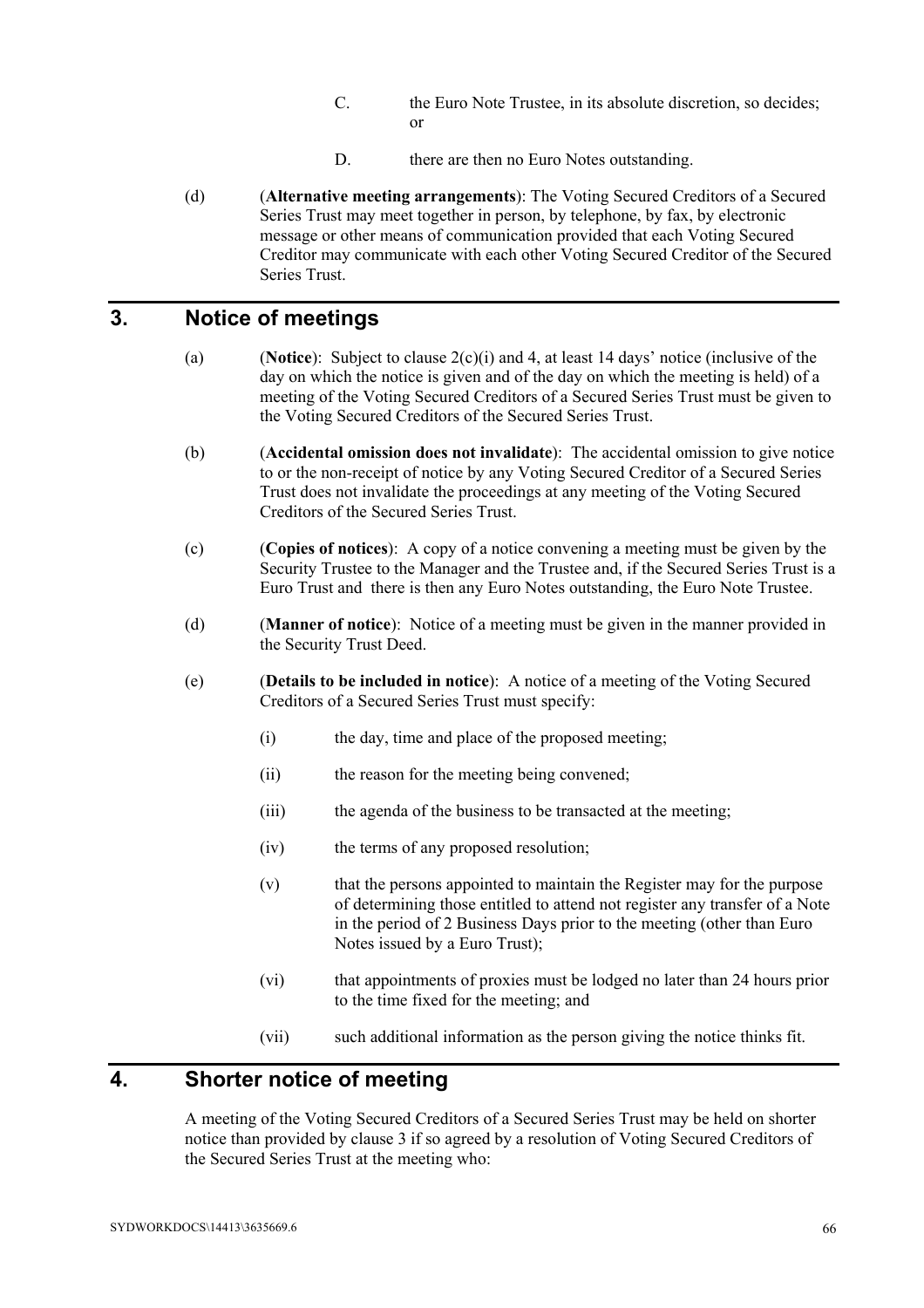- (a) (**Majority in number**): are a majority in number of Voting Secured Creditors of the Secured Series Trust (present in person or by proxy) having the right to attend and vote at the meeting; and
- (b) (**95% Voting Entitlements**): hold or represent between them Voting Entitlements comprising in aggregate a number of votes which is not less than 95% of the aggregate number of votes comprised in all Voting Entitlements of the Secured Series Trust at the time.

## **5. Chairman**

At a meeting of Voting Secured Creditors of a Secured Series Trust, some person (whether or not a Voting Secured Creditor of the Secured Series Trust or a representative of the Security Trustee) nominated in writing by the Security Trustee must preside as chairman. If no such nomination is made or no such nominated person is present within 15 minutes after the time appointed for the holding of the meeting the Voting Secured Creditors of the Secured Series Trust present must choose one of their number to be chairman.

## **6. Quorum**

At any meeting of the Voting Secured Creditors of a Secured Series Trust, any 2 or more persons present in person holding, or being Representatives holding or representing between them, in the aggregate 67% or more of the aggregate number of votes comprised in all Voting Entitlements of the Secured Series Trust at that time will form a quorum for the transaction of business and no business (other than the choosing of a chairman) is to be transacted at any meeting unless the requisite quorum is present at the commencement of business.

# **7. Adjournment**

- (a) (**Adjournment**): If within 15 minutes from the time appointed for any such meeting a quorum is not present the meeting must, if convened upon the requisition of Voting Secured Creditors, be dissolved. In any other case it must stand adjourned (unless the Security Trustee agrees that it be dissolved) for such period, not being less than 7 days nor more than 42 days, as may be appointed by the chairman. At such adjourned meeting two or more persons present in person holding, or being Representatives holding or representing between them, Voting Entitlements of the Secured Series Trust comprising in aggregate a number of votes which is not less than 50% of the aggregate number of votes comprised in all Voting Entitlements of the Secured Series Trust at the time must (except for the purpose of passing an Extraordinary Resolution) form a quorum and will have the power to pass any resolution and to decide upon all matters which could properly have been dealt with at the meetings from which the adjournment took place had a quorum been present at such meeting. The quorum at any such adjourned meeting for passing an Extraordinary Resolution will be as specified in clause 6.
- (b) (**Place and time of adjourned meeting**): The chairman may with the consent of (and must if directed by) any meeting adjourn the same from time to time and from place to place but no business may be transacted at any adjourned meeting except business which might lawfully have been transacted at the meeting from which the adjournment took place.
- (c) (**Notice of adjourned meeting**): At least 5 days' notice of any meeting adjourned through want of a quorum is to be given in the same manner as of an original meeting and such notice must state the quorum required at such adjourned meeting. It will not, however, otherwise be necessary to give any notice of an adjourned meeting.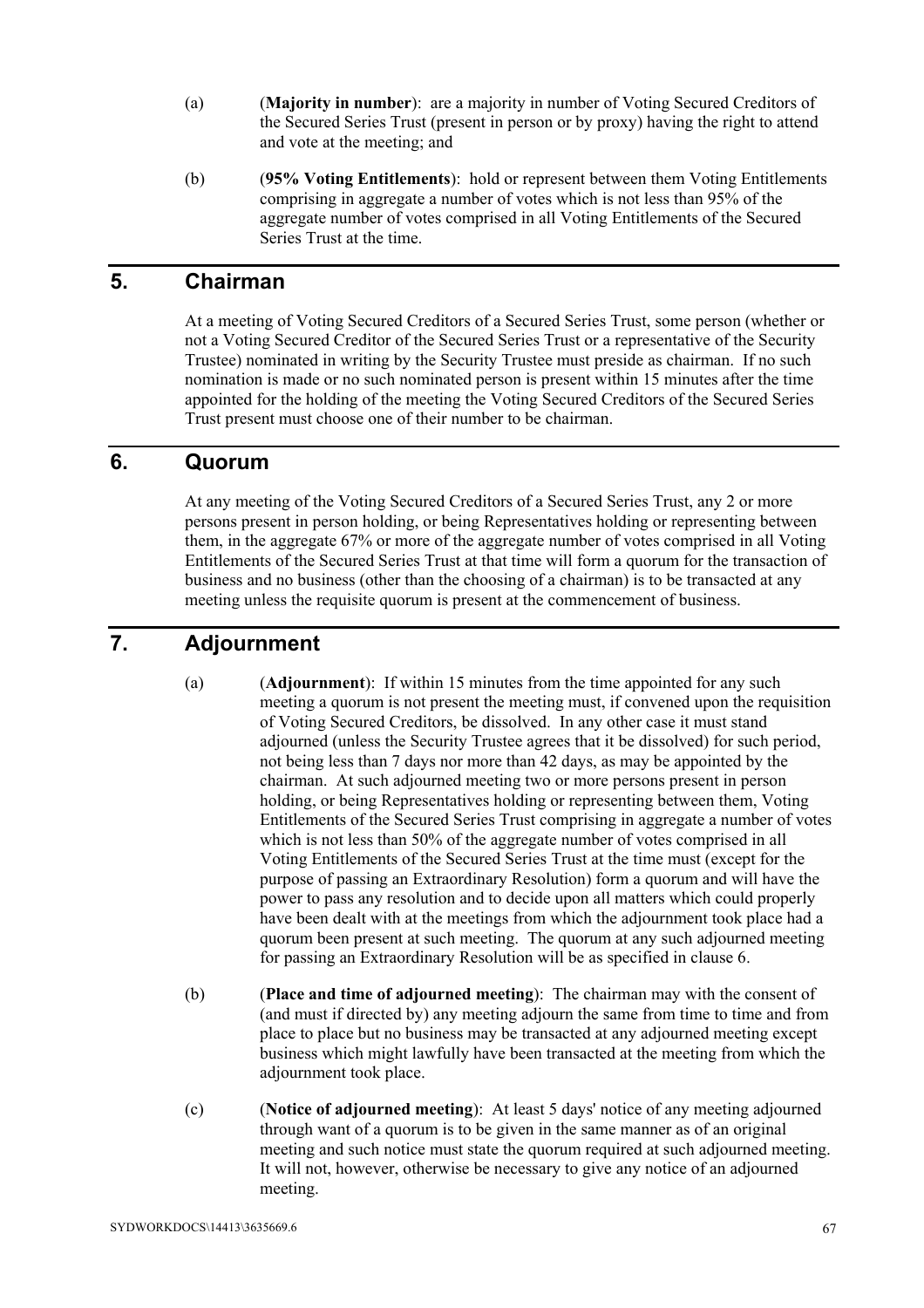#### **8. Voting procedure**

- (a) (**Casting votes**): Every question submitted to a meeting of the Voting Secured Creditors of a Secured Series Trust must be decided in the first instance by a show of hands and in case of equality of votes the chairman must both on a show of hands and on a poll have a casting vote in addition to the vote or votes (if any) to which he or she may be entitled as a Voting Secured Creditor of the Secured Series Trust or as a Representative.
- (b) (**Evidence of votes**): At any meeting of the Voting Secured Creditors of a Secured Series Trust, unless a poll is (before or on the declaration of the result of the show of hands) demanded by the chairman, the Trustee, the Manager, the Euro Note Trustee (if any) or the Security Trustee or by one or more persons holding, or being Representatives holding or representing between them, in aggregate a number of votes which is not less than 2% of the aggregate number of votes comprised in all Voting Entitlements of the Secured Series Trust at the time, a declaration by the chairman that a resolution has been carried by a particular majority or lost or not carried by any particular majority will be conclusive evidence of the fact without proof of the number or proportion of the votes recorded in favour of or against such resolution.
- (c) (**Polls**): If at any meeting a poll is so demanded, it must be taken in such manner and (subject to the provisions of this Schedule) either at once or after such an adjournment as the chairman directs and the result of such poll will be deemed to be the resolution of the meeting at which the poll was demanded as at the date of the taking of the poll. The demand for a poll must not prevent the continuance of the meeting for the transaction of any business other than the question on which the poll has been demanded. Any poll demanded at any meeting on the election of a chairman or on any question of adjournment must be taken at the meeting without adjournment.

#### (d) (**Voting by Voting Secured Creditors**):

- (i) The Voting Secured Creditors are only entitled to vote:
	- A. at a meeting convened by the Security Trustee following the occurrence of an event referred to in clause 8.1(b) of the Security Trust Deed to consider the Extraordinary Resolutions referred to in clause 8.2 of the Security Trust Deed;
	- B. at any meeting convened under clause 8.6 of the Security Trust Deed to consider such Extraordinary Resolutions as are put to the meeting; and
	- C. at any meeting required by the Voting Secured Creditors in accordance with clause 2(b).
- (ii) On a show of hands at a meeting of the Voting Secured Creditors of a Secured Series Trust every Voting Secured Creditor who is present in person or by proxy and has the right to vote at the relevant meeting on that resolution has one vote, except that, in relation to a Euro Trust, the Euro Note Trustee has one vote for each Euro Noteholder who is a Voting Secured Creditor.
- (iii) On a poll at a meeting of Voting Secured Creditors of a Secured Series Trust every Voting Secured Creditor of the Secured Series Trust who is present in person or by proxy and has the right to vote has the number of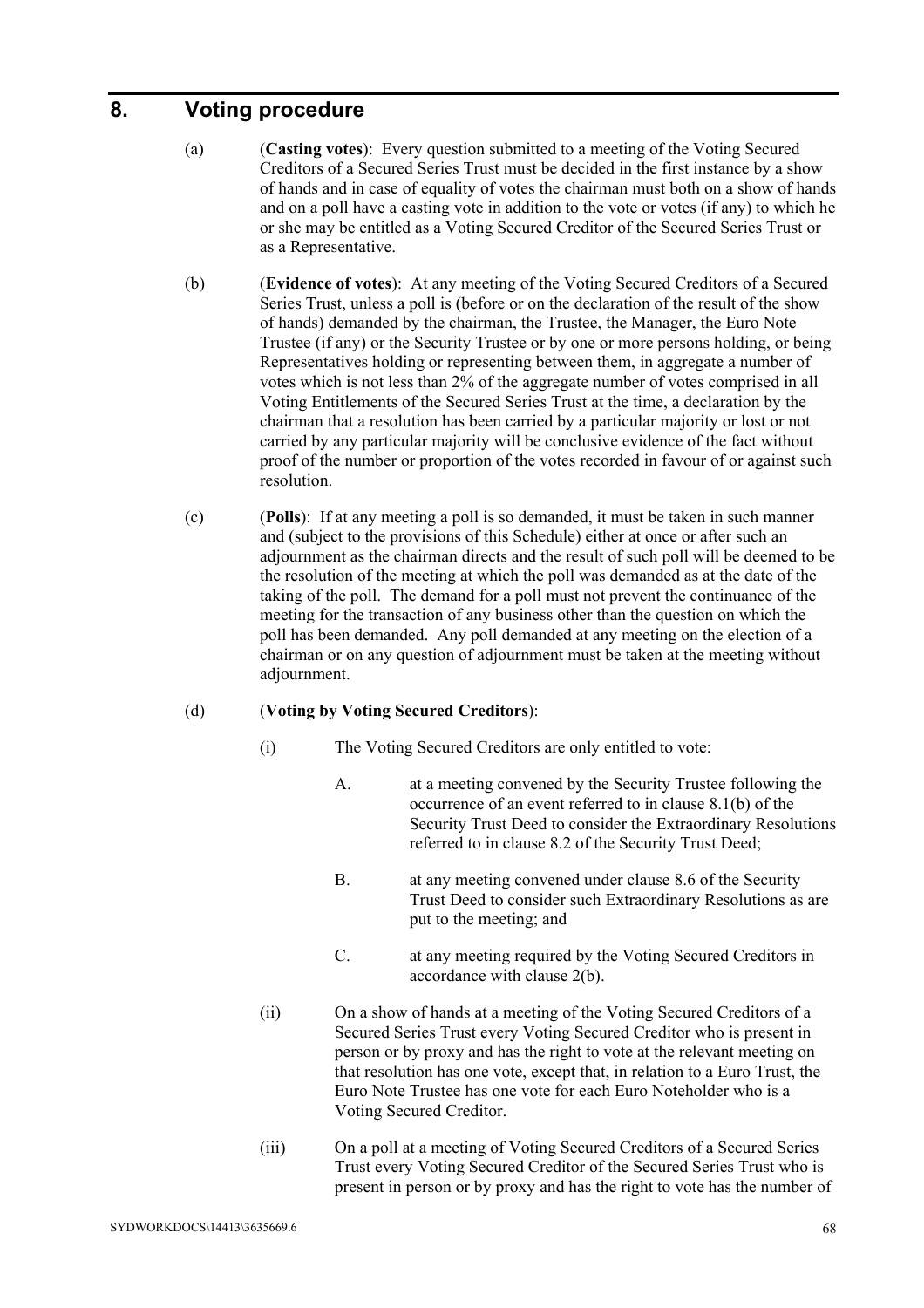votes comprised in their Voting Entitlement in relation to the Secured Series Trust.

- (e) (**Person may cast votes differently**): Any person entitled to more than one vote (including, without limitation, the Euro Note Trustee) need not use or cast all of the votes which he or she is entitled to in the same way.
- (e) (**Voting by joint Noteholders**): In the case of joint holders of Notes (other than Euro Notes) the vote of the senior joint holder who tenders a vote whether in person or by proxy is to be accepted to the exclusion of the votes of the other joint holders and for this purpose seniority is to be determined on the basis of whose name stands first in the Register maintained in accordance with the Master Trust Deed on which the holders are entered.
- (f) (**Voting by corporation**): A corporation being a Voting Secured Creditor may vote by any officer or representative duly authorised in writing who is entitled to speak, demand a poll, vote, act as a proxy and in all other respects exercise the rights of a Voting Secured Creditor and must be reckoned as a Voting Secured Creditor for all purposes.
- (g) (**Voting by person of unsound mind**): A Voting Secured Creditor of unsound mind or in respect of whom an order has been made by any court having jurisdiction in respect of mental health may vote whether on a show of hands or on a poll by his committee *curator bonis* or other person in the nature of a committee *curator bonis* appointed by such court.
- (h) (**Objection to voter's qualification**): No objection is to be raised as to the qualification of any voter except at the meeting or adjourned meeting at which the vote objected to is given or tendered and every vote not disallowed at such meeting will be valid for all purposes. Any such objection made in due time will be referred to the chairman of the meeting and his decision will be final and conclusive.

#### **9. Right to attend and speak**

The Trustee, the Manager and the Security Trustee (through their respective representatives) and their respective financial and legal advisers will be entitled to attend and speak at any meeting of Voting Secured Creditors of a Secured Series Trust. No person will otherwise be entitled to attend or vote at any meeting of the Voting Secured Creditors of a Secured Series Trust or to join with others in requesting the convening of such a meeting unless he or she is a Voting Secured Creditor of the Secured Series Trust or is a Representative.

## **10. Appointment of proxies**

(a) (**Proxy**): Each appointment of a proxy must be in writing and, together (if required by the Security Trustee) with proof satisfactory to the Security Trustee of its due execution, must be deposited at the registered office of the Security Trustee or at such other place designated by the Security Trustee not less than 24 hours before the time appointed for holding the meeting or adjourned meeting at which the named proxy proposes to vote and in default, the appointment of proxy will not be treated as valid unless the chairman of the meeting decides otherwise before such meeting or adjourned meeting proceeds to business. A notarially certified copy of proof (if applicable) of due execution must if required by the Security Trustee be produced by the proxy at the meeting or adjourned meeting. The Security Trustee will be under no obligation to investigate or be concerned with the validity of, or the authority of, the proxy named in any such appointment. The proxy named in any appointment of proxy need not be a Voting Secured Creditor.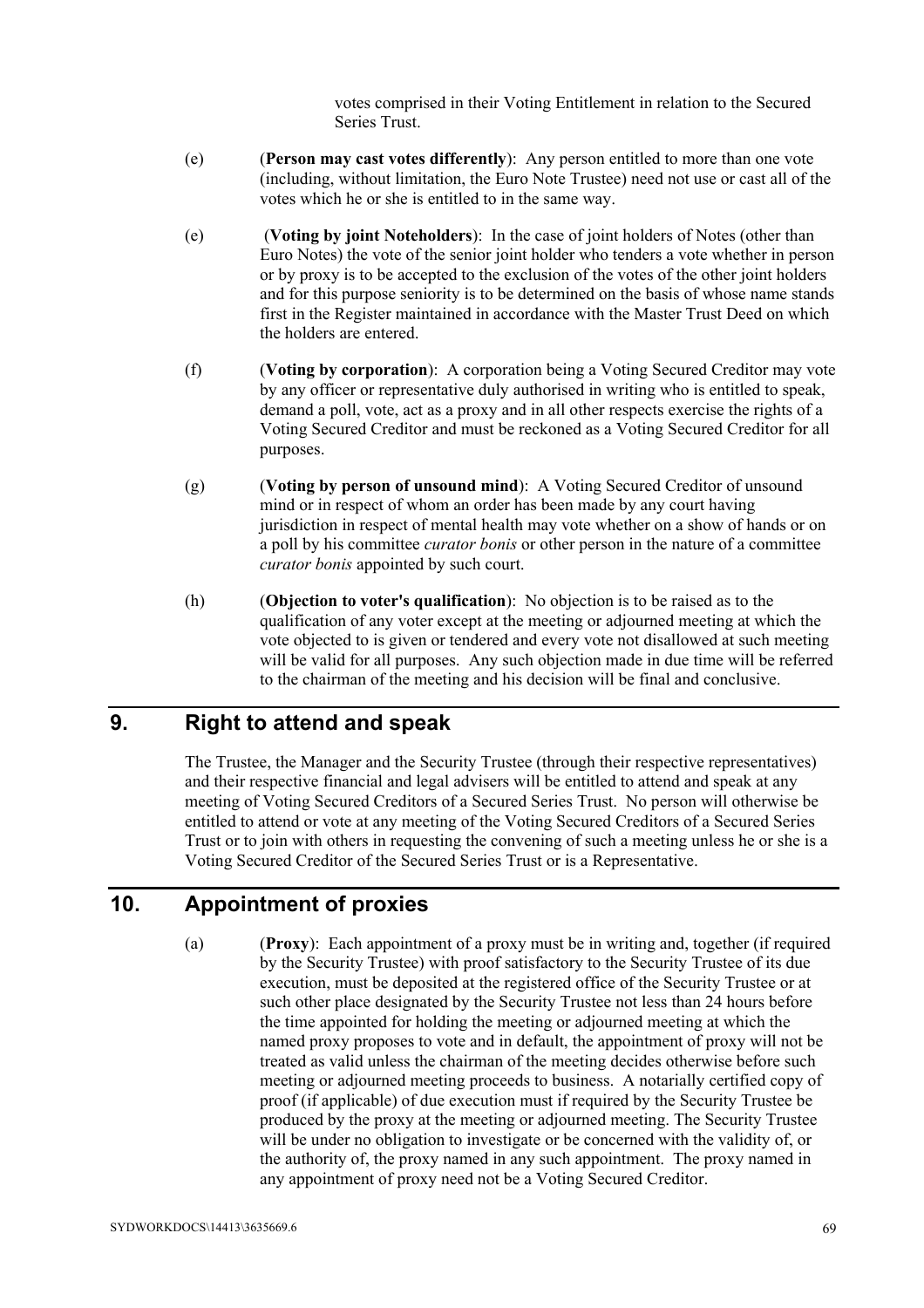(b) (**Proxy valid**): Any vote given in accordance with the terms of an appointment of proxy conforming with clause 10(a) will be valid notwithstanding the previous revocation or amendment of the appointment of proxy or of any of the Voting Secured Creditor's instructions pursuant to which it was executed, provided that no intimation in writing of such revocation or amendment has been received by the Security Trustee at its registered office or by the chairman of the meeting in each case not less than 24 hours before the commencement of the meeting or adjourned meeting at which the appointment of proxy is used.

## **11. Corporate representatives**

A person authorised pursuant to section 250D of the Corporations Act by a Voting Secured Creditor being a body corporate to act for it at any meeting will, in accordance with that person's authority until that person's authority is revoked by the body corporate concerned, be entitled to exercise the same powers on behalf of that body corporate as that body corporate could exercise if it were an individual Voting Secured Creditor and will be entitled to produce evidence of that person's authority to act at any time before the time appointed for the holding of or at the meeting or adjourned meeting or for the taking of a poll at which that person proposes to vote.

#### **12. Rights of representatives**

A Representative has the right to demand or join in demanding a poll and (except and to the extent to which the Representative is specially directed to vote for or against any proposal) has power generally to act at a meeting for the Voting Secured Creditor concerned. The Security Trustee and any officer of the Security Trustee may be appointed a Representative.

## **13. Powers of a meeting of Voting Secured Creditors**

- (a) (**Powers**): Subject to clauses 13(b), 14 and 20(b) and the Deed of Charge in relation to a Secured Series Trust, a meeting of Voting Secured Creditors of a Secured Series Trust has, without prejudice to any rights or powers conferred on other persons by the Security Trust Deed, power exercisable by Extraordinary Resolution:
	- (i) to direct the Security Trustee in the action that should be taken by it following the occurrence of an Event of Default in relation to the Secured Series Trust;
	- (ii) to sanction any action that the Security Trustee or a Receiver proposes to take to enforce the provisions of the Security Trust Deed in relation to the Secured Series Trust;
	- (iii) to sanction any proposal by the Manager, the Trustee or the Security Trustee for any modification, abrogation, variation or compromise of, or arrangement in respect of, the rights of the Secured Creditors in relation to the Secured Series Trust against the Trustee or the Manager whether such rights arise under the Security Trust Deed, the other Transaction Documents or otherwise in relation to the Secured Series Trust;
	- (iv) to postpone the day when the Secured Moneys in relation to the Secured Series Trust become payable and to suspend or postpone for a time the payment of the Secured Moneys in relation to the Secured Series Trust;
	- (v) to sanction the exchange or substitution of the Secured Moneys in relation to the Secured Series Trust for, or the conversion of the Secured Moneys in relation to the Secured Series Trust into, notes or other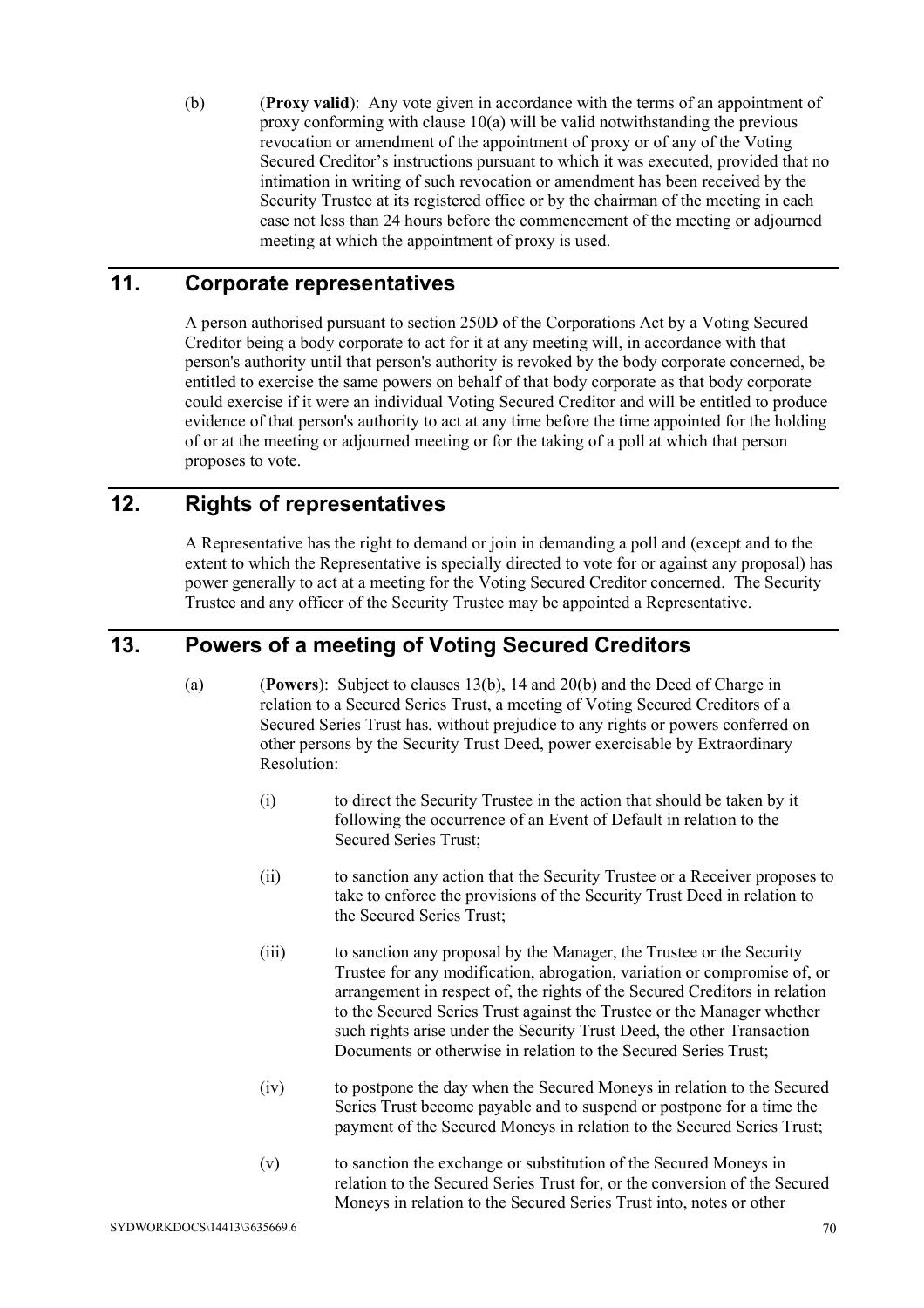obligations or securities of the Trustee or any other body corporate formed or to be formed;

- (vi) to assent to any modification of the provisions contained in the Security Trust Deed in relation to the Secured Series Trust or the Notes in relation to the Secured Series Trust which will be proposed by the Trustee, the Manager or the Security Trustee;
- (vii) to give any authority, direction, guidance or sanction sought by the Security Trustee from the Voting Secured Creditors in relation to the Secured Series Trust;
- (viii) to appoint any persons (whether Voting Secured Creditors or not) as a committee or committees to represent the interests of the Voting Secured Creditors in relation to the Secured Series Trust and to confer upon such committee or committees any powers or discretions which the Voting Secured Creditors could themselves exercise by Extraordinary Resolution;
- (ix) to approve a person proposed to be appointed as a new Security Trustee under the Security Trust Deed and power to remove any Security Trustee for the time being thereof;
- (x) to discharge or exonerate the Security Trustee from any liability in respect of any act or omission for which it may become responsible under the Security Trust Deed in relation to the Secured Series Trust;
- (xi) to do any other thing which under the Security Trust Deed is required to be given by an Extraordinary Resolution of the Voting Secured Creditors; and
- (xii) to authorise the Security Trustee or any other person to concur in and execute and do all such documents, acts and things as may be necessary to carry out and give effect to any Extraordinary Resolution.
- (b) (**Limitations**): A meeting of Voting Secured Creditors in relation to a Secured Series Trust does not have power to, nor will any resolution submitted to the meeting propose or have the effect of:
	- (i) in relation to a Secured Series Trust which is a Euro Trust only, altering any terms in relation to any Class A Notes which are Euro Notes (the power in respect of which lies exclusively with the Euro Noteholders of those Class A Notes under the relevant Euro Note Trust Deed);
	- (ii) removing the Security Trustee or the Manager from office, other than in accordance with the terms of the Security Trust Deed or the Deed of Charge relating to the Secured Series Trust;
	- (iii) interfering with the management of the Secured Series Trust;
	- (iv) winding up or terminating the Secured Series Trust; or
	- (v) disposing of, or otherwise dealing with, the Assets of the Secured Series Trust.
- (c) (**Extraordinary Resolution of Noteholders of Class B Notes**): In relation to a Secured Series Trust which is a Euro Trust only, no Extraordinary Resolution of the Noteholders of Class B Notes (other than one referred to in clause 14(a)) shall be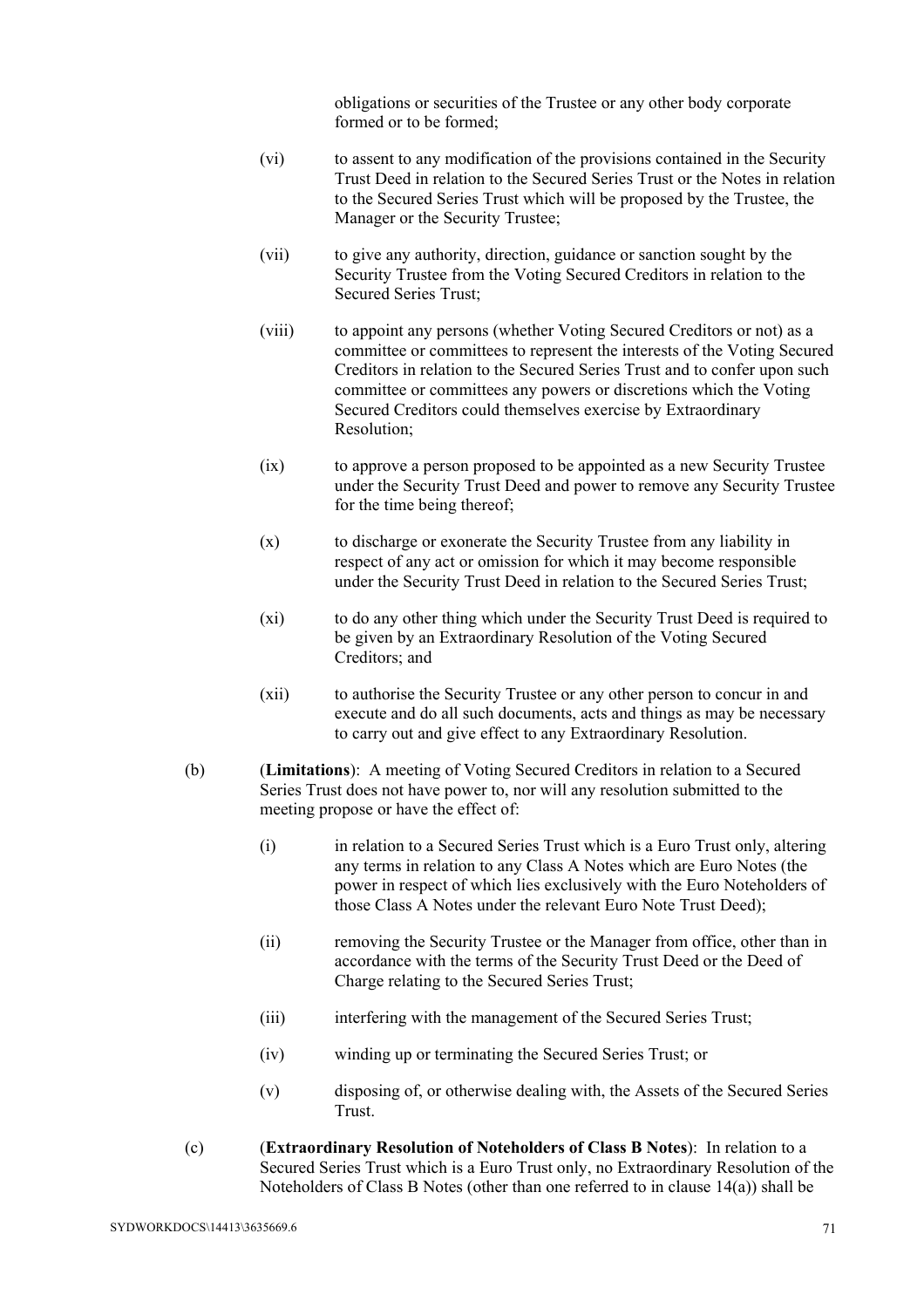effective for any purpose unless:

- (i) there are then no Class A Notes outstanding in respect of the Euro Trust;
- (ii) it has been sanctioned by an Extraordinary Resolution of the Class A Noteholders; or
- (iii) if all the Class A Notes outstanding are Euro Notes, the Euro Note Trustee is of the opinion that its becoming effective will not be materially prejudicial to the interests of the Euro Noteholders of the Class A Notes.
- (d) (**Class B Basic Term Modification**): In relation to a Secured Series Trust which is a Euro Trust only, the Security Trustee is entitled to assume that a Class B Basic Term Modification referred to in clause 14(a) will not be materially prejudicial to the rights of the Class B Noteholders and the Euro Note Trustee is entitled to assume that an Extraordinary Resolution of the Class B Noteholders in clause 13(c) will not be materially prejudicial to the rights of Class A Noteholders (where the Class A Notes outstanding are Euro Notes) if each of the Rating Agencies confirm in writing that the Class B Basic Term Modification or the Extraordinary Resolution of the Class B Noteholders (respectively) upon coming into effect will not lead to a reduction, qualification or withdrawal of the then rating by that Rating Agency of the Class B Notes or the Class A Notes, respectively.

## **14. Extraordinary Resolution binding on Secured Creditors**

Subject to clause 13(b) and 20(c), an Extraordinary Resolution of the Voting Secured Creditors of a Secured Series Trust (including where the Euro Note Trustee or Euro Noteholders is or are the only Voting Secured Creditors, an Extraordinary Resolution in accordance with paragraph (a) or (b) (respectively) of the definition of "Extraordinary Resolution" in clause 1.1 of this Deed) is binding upon all Secured Creditors of the Secured Series Trust and each of the Secured Creditors of the Secured Series Trust, the Trustee, the Manager and the Security Trustee is bound to give effect to the Extraordinary Resolution, provided that:

- (a) (**Class B Basic Term Modification Affecting Class B Noteholders**): no such Extraordinary Resolution of the Voting Secured Creditors to sanction a Class B Basic Term Modification will be effective for any purpose unless it has been sanctioned by an Extraordinary Resolution of the Class B Noteholders or the Security Trustee is of the opinion that its becoming effective will not be materially prejudicial to the interests of the Class B Noteholders;
- (b) (**Extraordinary Resolution Prejudicially Affecting Euro Noteholders of Class A Notes**): if the Extraordinary Resolution of the Voting Secured Creditors is pursuant to paragraph (c)(i) of the definition of "Extraordinary Resolution" in clause 1.1 of this Deed, no such Extraordinary Resolution will be effective which is or is likely to become, in the opinion of the Euro Note Trustee, materially prejudicial to the interests of the Euro Noteholders of Class A Notes which are Euro Notes unless those Euro Noteholders at a separate meeting pass an Extraordinary Resolution under the Euro Note Trust Deed, consenting to such Extraordinary Resolution of the Voting Secured Creditors; and
- (c) (**If resolution affects a particular Secured Creditor**): an Extraordinary Resolution of the Voting Secured Creditors which in the opinion of the Security Trustee, will be or is likely to become materially prejudicial to the interests of the provider of a Support Facility the nominated Servicer or the Nominated Seller in relation to the Secured Series Trust, as the case may be, is not binding on such person, unless they consent in writing to the Extraordinary Resolution.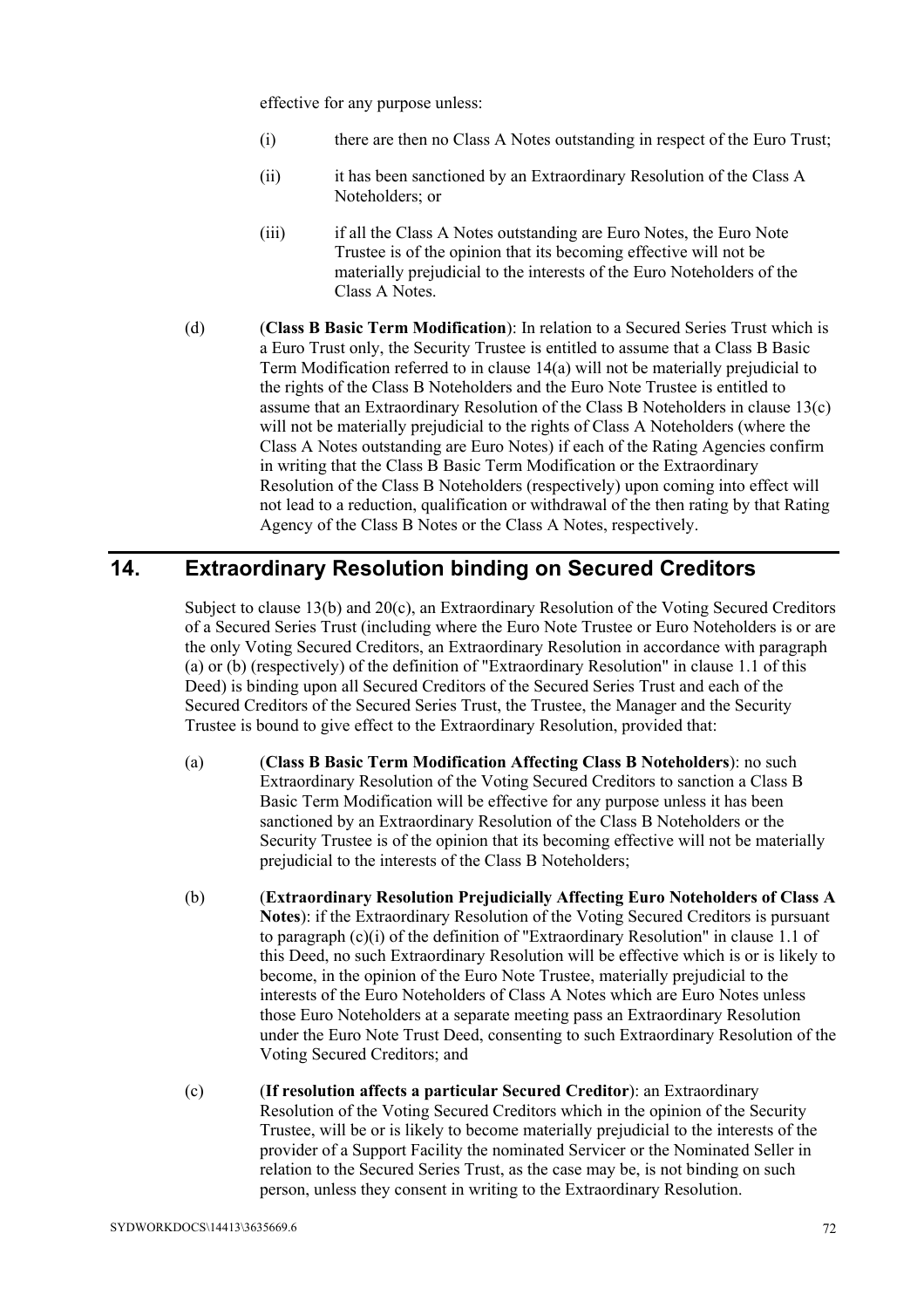## **15. Minutes and records**

Minutes of all resolutions and proceedings at every meeting of the Voting Secured Creditors of a Secured Series Trust must be made and duly entered in the books to be provided for that purpose by the Security Trustee. Any such minutes if purporting to be signed by the chairman of the meeting at which such resolutions were passed or proceedings transacted or by the chairman of the next succeeding meeting (if any) of the Voting Secured Creditors, are conclusive evidence of the matters stated in them. Until the contrary is provided, every such meeting in respect of the proceedings of which minutes have been made and signed are deemed to have been duly convened and held and all resolutions passed and proceedings conducted at such meetings are deemed to have been duly passed and conducted.

#### **16. Written resolutions**

Notwithstanding the preceding provisions of this Schedule, a resolution of all the Voting Secured Creditors of a Secured Series Trust (including an Extraordinary Resolution) may be passed, without any meeting or previous notice being required, by an instrument or notes in writing which have:

- (a) (**Signed by all Voting Secured Creditors**): in the case of a resolution (including an Extraordinary Resolution) of all the Voting Secured Creditors, been signed by the such Voting Secured Creditors of the Secured Series Trust; and
- (b) (**Delivery to Security Trustee**): any such instrument shall be effective upon presentation to the Security Trustee for entry in the records referred to in clause 15.

## **17. Invalid resolutions**

Any resolution of the Voting Secured Creditors of a Secured Series Trust which purports to direct the Security Trustee or a Receiver to take any action which would hinder the performance of any party under the Master Trust Deed or a Transaction Document in relation to the Secured Series Trust (except to the extent that enforcement action is taken against the Trustee or in respect of the relevant Charged Property) is invalid.

# **18. Further procedures for meetings**

Subject to all other provisions of the Security Trust Deed, the Security Trustee may without the consent of the Voting Secured Creditors of any Secured Series Trust prescribe such further regulations regarding the holding of meetings of the Voting Secured Creditors of a Secured Series Trust and attendance and voting at such meetings as the Security Trustee may in its sole discretion determine including particularly (but without prejudice to the generality of the foregoing) such regulations and requirements as the Security Trustee thinks reasonable:

- (a) (**Regarding entitlement to vote**): so as to satisfy itself that persons who purport to attend or vote at any meeting of Voting Secured Creditors of a Secured Series Trust are entitled to do so in accordance with this Schedule and the other provisions of the Security Trust Deed; and
- (b) (**Regarding Representatives**): as to the form of appointment of a Representative.

## **19. Class of Secured Creditors**

The provisions of this Schedule apply, mutatis mutandis, to a meeting of any class of Voting Secured Creditors under this Schedule or the Security Trust Deed, other than meetings of the Euro Noteholders, in respect of which the provisions of the applicable Euro Note Trust Deed relating to meetings of Euro Noteholders will apply (including relating to the requirements for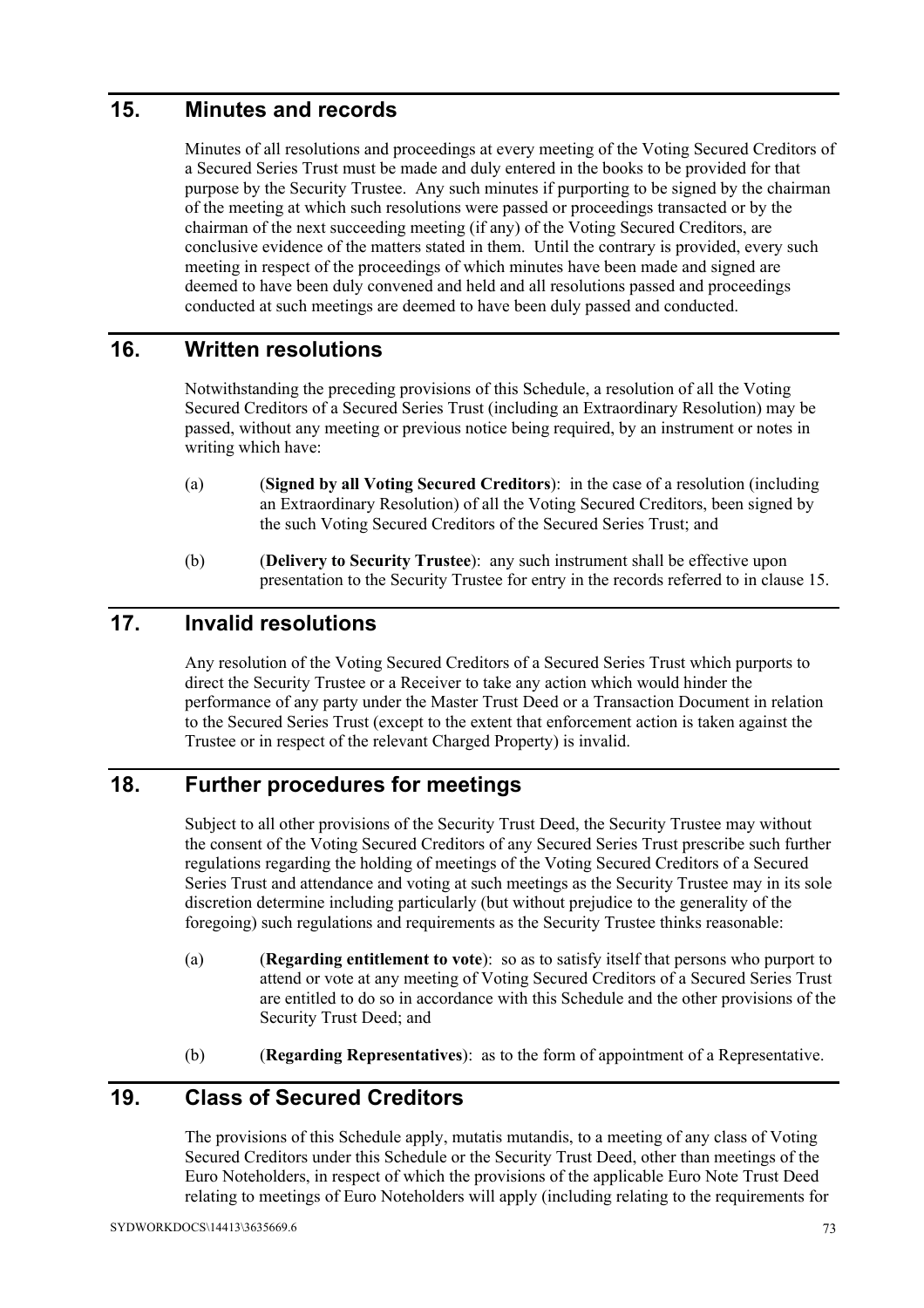the passing of Extraordinary Resolutions of Euro Noteholders or any Class or Sub-Class of Euro Noteholders) and if the Euro Noteholders become entitled to attend a meeting of Voting Secured Creditors, the evidence of the entitlement of such Euro Noteholders to attend such meeting and to vote thereat, and any other relevant matters, will be determined in accordance with the applicable Euro Note Trust Deed, with such amendments as determined by the Security Trustee.

#### **20. Euro Note Trustee and Euro Noteholder rights**

- (a) (**Application of this clause 20)**: This clause 20 only applies to a Secured Series Trust which is a Euro Trust.
- (b) (**Only Euro Note Trustee or Euro Noteholders may direct Security Trustee**): Despite any other provision of this Schedule, the Security Trust Deed or the relevant Deed of Charge in relation to a Secured Series Trust (but subject to clauses 14(a) and (c)), for so long as the Euro Note Trustee or any Euro Noteholders, as the case may be, are the only Voting Secured Creditors in accordance with the definition of this term, it or they, as the case may be, may direct the Security Trustee to do any act or thing which the Security Trustee is required to do, or may only do, at the direction of an Extraordinary Resolution of Voting Secured Creditors.
- (c) (**Euro Note Trustee or Euro Noteholders can direct enforcement**): Despite any other provision of this Schedule, the Security Trust Deed or the relevant Deed of Charge in relation to a Secured Series Trust, at any time while an Event of Default subsists:
	- (i) if the Euro Note Trustee or the Euro Noteholders, as the case may be, are not the only Voting Secured Creditors in accordance with the definition of this term; and
	- (ii) if the Euro Note Trustee or any Euro Noteholders (by way of an Extraordinary Resolution of the Euro Noteholders under and in accordance with the applicable Euro Note Trust Deed), as the case may be, direct the Security Trustee to enforce the Charge (whether in the case of the Euro Note Trustee directed to do so by the Euro Noteholders or as it determines on behalf of the Euro Noteholders),

the Security Trustee will enforce the Charge as if directed to do so by an Extraordinary Resolution of Voting Secured Creditors.

- (d) (**Security Trustee not liable**): The Security Trustee will not be liable to any Secured Creditors for complying with the directions of a Euro Note Trustee or the Euro Noteholders, as the case may be.
- (e) (**Meeting Requirements**): If at a particular time a Euro Note Trustee is the only Voting Secured Creditor, or any Euro Noteholders are the only Voting Secured Creditors, in accordance with the definition of this term, if the Security Trust Deed or this Schedule provides for a meeting of Voting Secured Creditors to be convened, or for any particular issue to be put to such a meeting, notwithstanding any other provision of the Security Trust Deed or this Schedule, the requirement to convene such a meeting and put such issue to such meeting will be satisfied if (in the case of the Euro Note Trustee) written directions are sought from the Euro Note Trustee, or (in the case of the Euro Noteholders) a meeting of the relevant Euro Noteholders is convened under the applicable Euro Note Trust Deed to consider passing an Extraordinary Resolution, on the particular issue that would otherwise be put to such meeting. Upon such a direction being given by the Euro Note Trustee,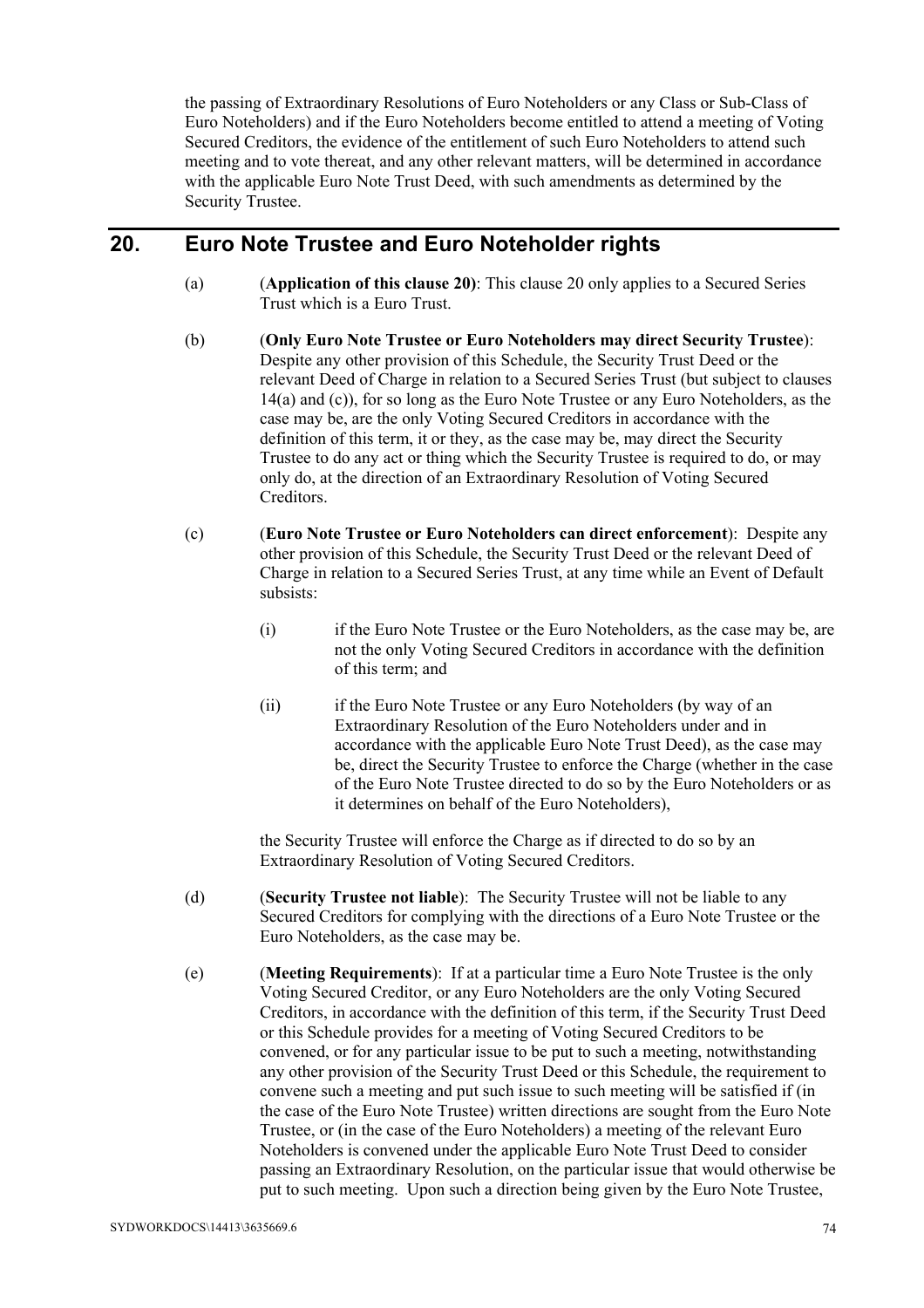or upon Extraordinary Resolution under the applicable Euro Note Trust Deed being passed, a meeting of Voting Secured Creditors will be regarded as having been duly called, convened and held and for the direction or the Extraordinary Resolution under the applicable Euro Note Trust Deed to be properly passed as an Extraordinary Resolution of such meeting of the Voting Secured Creditors.

(f) (**Voting Entitlement etc of the Euro Note Trustee**): If at a meeting of Voting Secured Creditors, the Euro Note Trustee is a Voting Secured Creditor, it will have a Voting Entitlement equal to the aggregate Voting Entitlement of all the Euro Noteholders on whose behalf it votes.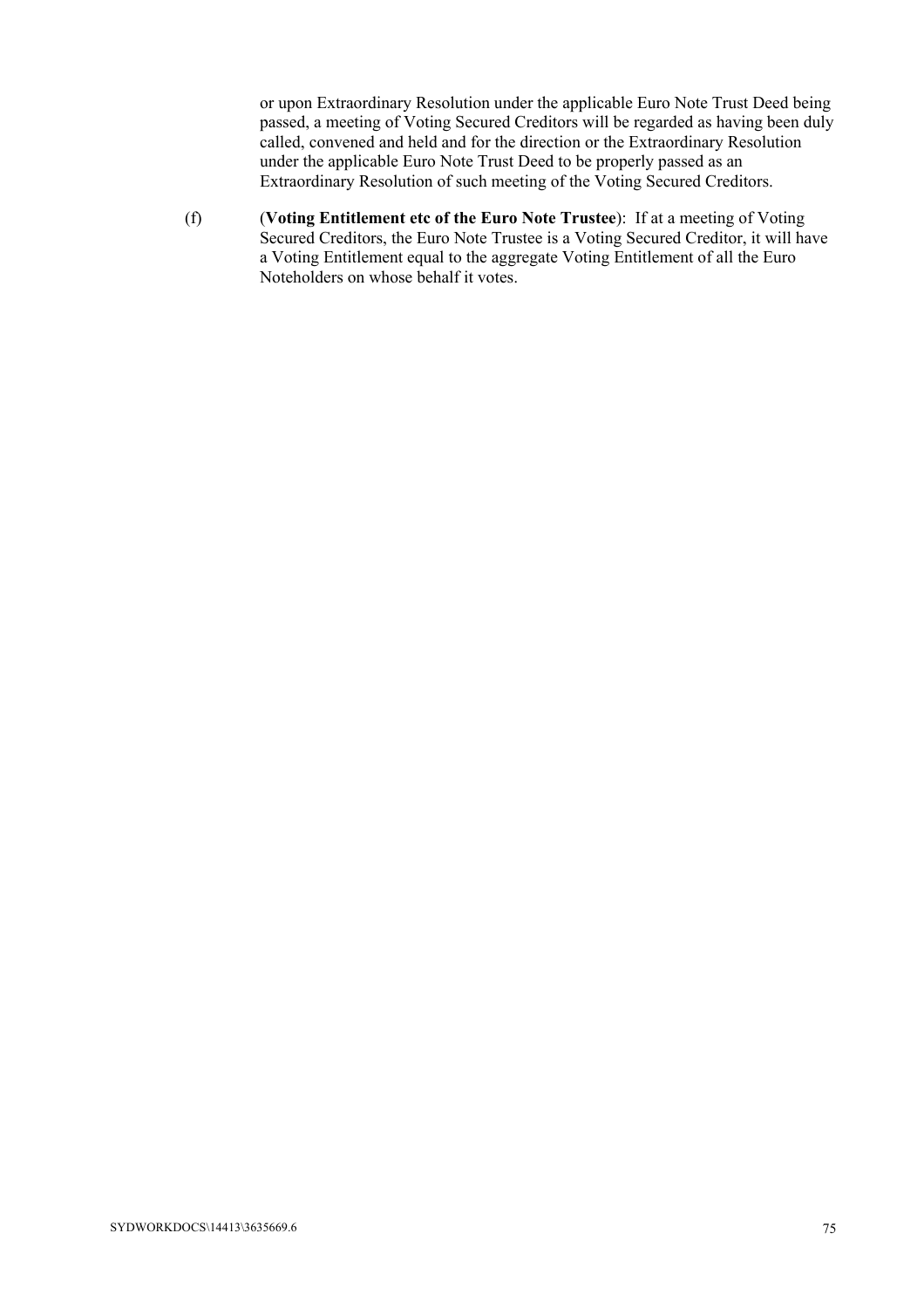Executed as a deed

| Signed sealed and delivered for and on behalf<br>of P.T. Limited ABN 67 004 454 666 b BRIDGET PHELPS<br>its Attorney under a Power of Attorney dated the,<br>Attorney declares that the Attorney has not $\mathbb{C}$ 02 02 05<br>received any notice of the revocation of such Power<br>of Attorney in the presence of: | Signature |
|--------------------------------------------------------------------------------------------------------------------------------------------------------------------------------------------------------------------------------------------------------------------------------------------------------------------------|-----------|
| Signature of Witness                                                                                                                                                                                                                                                                                                     |           |

SONIA GOUMENIS

Name of Witness in full

Signed sealed and delivered for and on behalf  $\frac{1}{\sqrt{2}}$  its Attorney under a Power of Attorney dated 3j/0/ $\frac{1}{\sqrt{2}}$  -the Attorney declares that the Attorney has not the Attorney declares that the Attorney has not<br>received any notice of the revocation of such Power<br>of Attorney in the presence of: ~~SME Management **Pty** Limited **ABN 21 084 490 166 by** TREVOR THOMAS KOBINSON\_

 $\leq$ **F** .-

Sighature  $\oint f$  Witness

SONIA GOUMENIS

Name of Witness in full